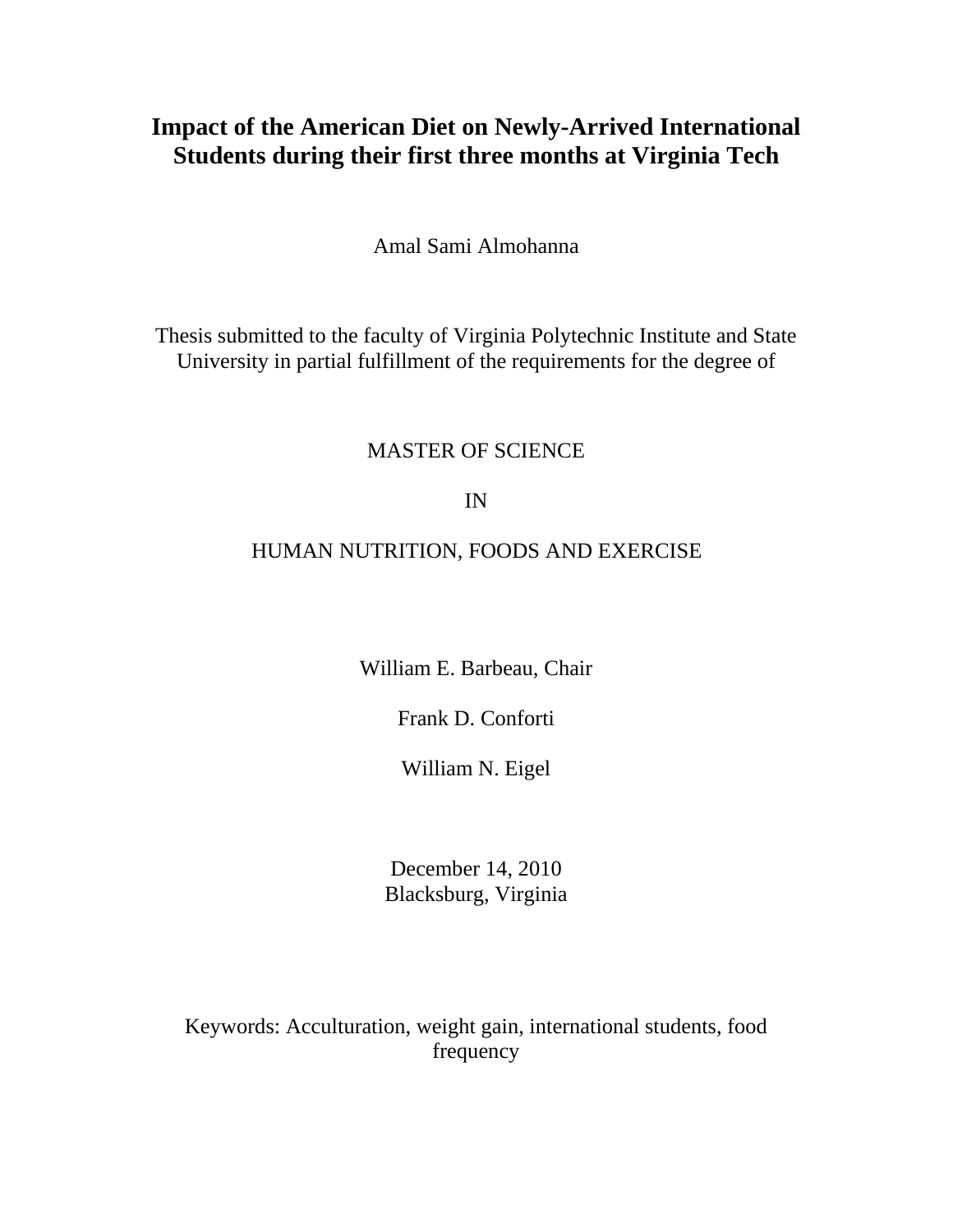# **Impact of the American Diet on Newly-Arrived International Students during their first three months at Virginia Tech**

Amal Sami Almohanna

## **Abstract**

<span id="page-1-0"></span>*Rationale*: Published studies have shown that immigrants undergo dietary acculturation which may have positive or negative impact on their health. Therefore, a study was conducted to investigate this critical issue of dietary acculturation and any possible influence on the health status of newly arrived international students at Virginia Tech in Fall 2010.

**Design:** In this study weight, fasting blood glucose and blood pressure of 35 international students (age 18-36 years) were determined at three time points, 5-6 weeks apart. Participants filled out a 20-item-questionnaire addressing alteration in the native and American dietary habits. Furthermore, 24 hrs dietary recalls and frequency of consuming the most popular food items in the US was assessed.

*Results:* Total sample population (TSP) had a significant increase in average weight by 2.79 lbs from visit 1 (V1) to visit 3 (V3) (p=0.0082), Participants who gained weight (PGW; n=10) had an average increase by 9 lbs. Country wise, Chinese had a statistically significant average increase in their weights by  $4.16$  lbs ( $p=0.0077$ ) whereas, Indians and Germans had an average increase by 2.36 lbs and 1.28 lbs respectively. Gender wise, the average increase in weight for females was  $3.99$  lbs ( $p=0.0015$ ) while for males 1.52 lbs from V1 to V3. There were no significant differences in total caloric consumption from V1 to V3 for both groups of international students. There were no significant changes in the fasting blood glucose and systolic blood pressure from V1 to V3. There was an increase in frequency of consuming high calorie American food items in V3 when compared with V1. Frequency of burger consumption was highly increased in the TSP group while bagels were significantly increased in PGW group. There was an overall increasing trend towards American diet, cooking and eating habits.

Finally, we conclude that the international students are gradually acculturating to the American diet and have impact on their weight which may potentially have a negative impact on their health status. Future studies and orientation program catered to the needs of adjusting to acculturation process of international students are recommended.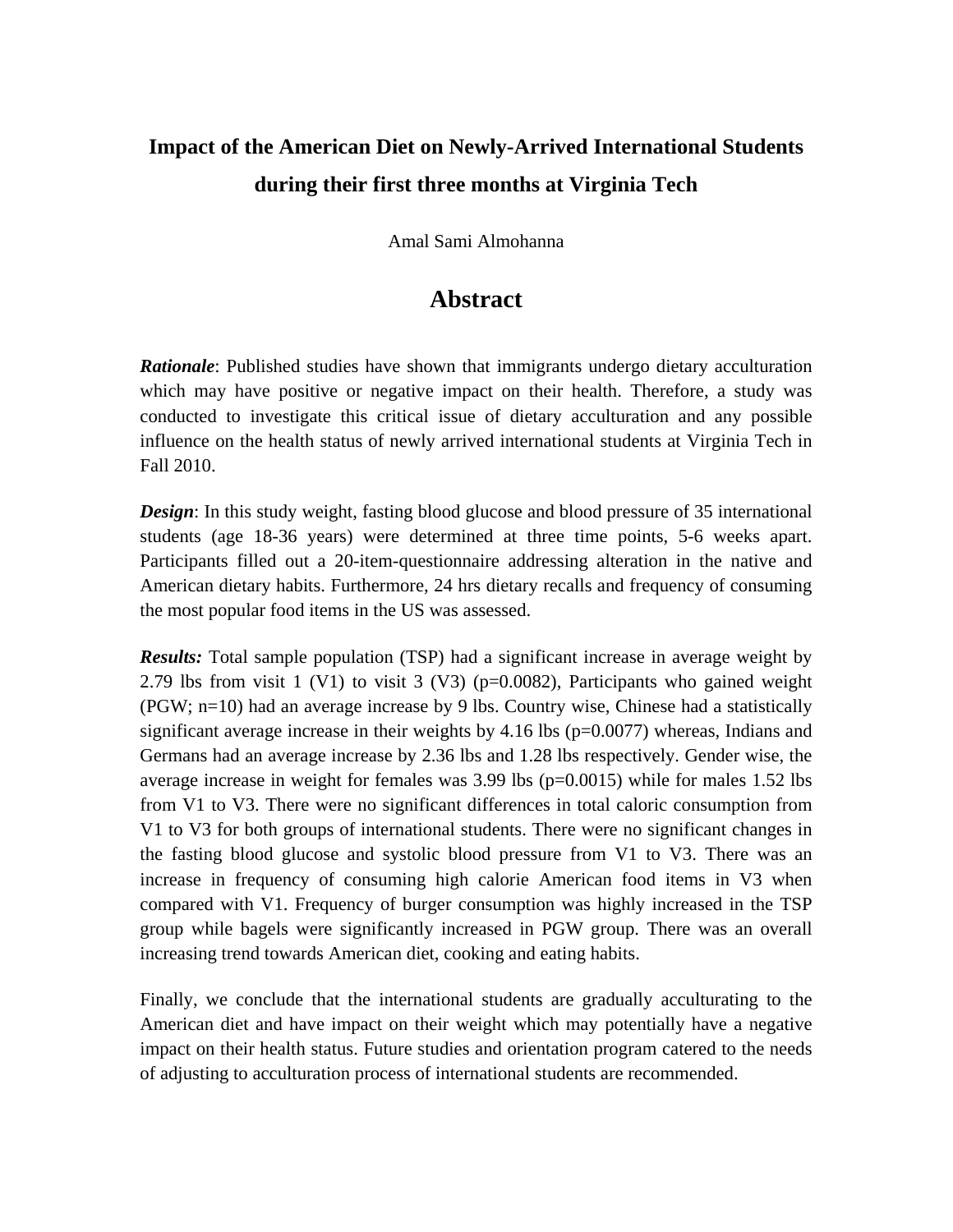## **Dedication**

<span id="page-2-0"></span>This thesis is dedicated to my father, Sami, who supported me in all possible ways, and has been a continuous source of encouragement and inspiration to me throughout my life.

To my mother, Batool, who dedicated her life to enrich me and my siblings with faith and belief that tomorrow, is better and greater.

I thank my parents for loving me, believing in me, and teaching me that I should never surrender because there is always a sunrise after every dark night.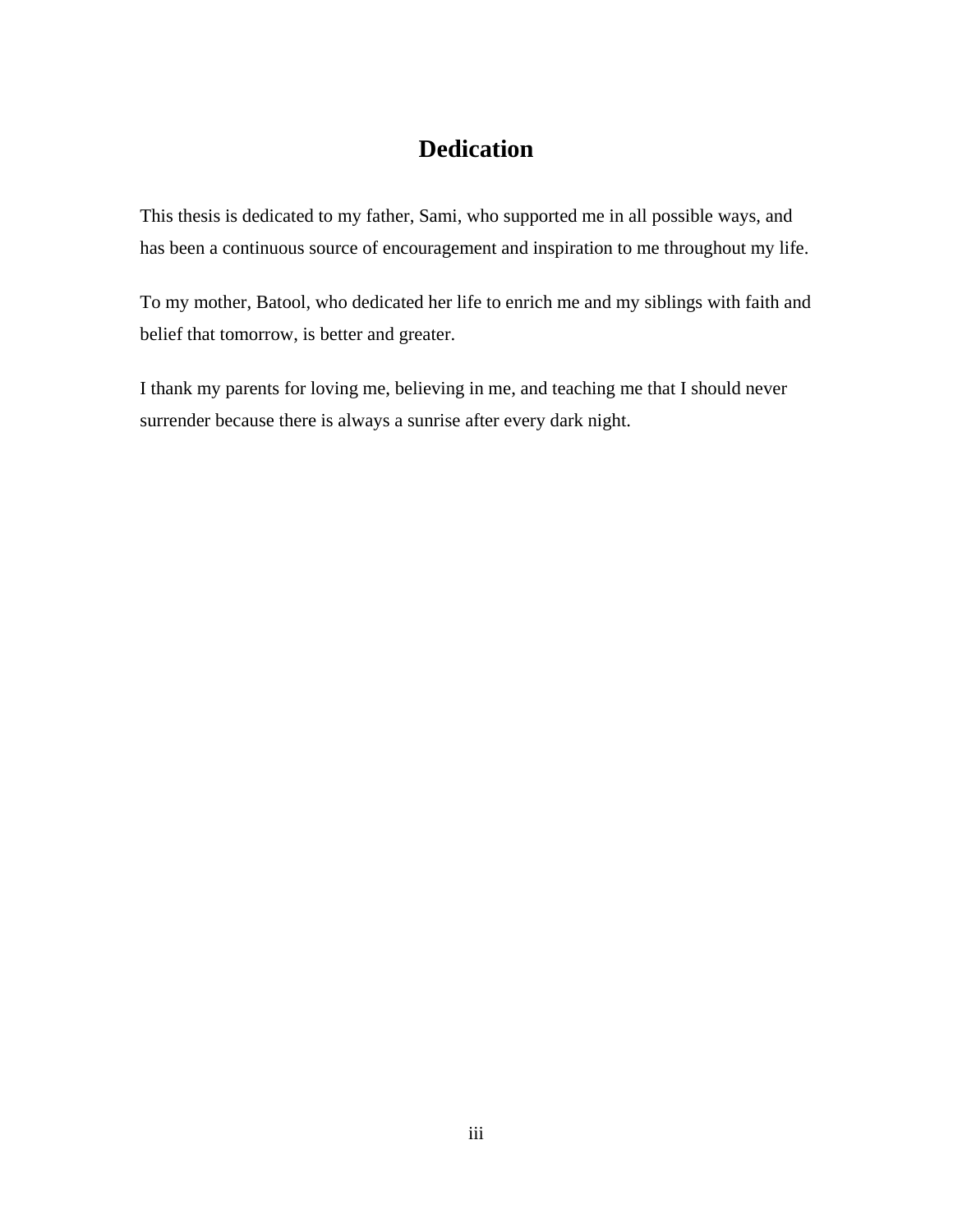## **Acknowledgements**

<span id="page-3-0"></span>I would like to express my appreciation to my advisory committee: Dr. William E. Barbeau, Dr. Frank D. Conforti and Dr. William N. Eigel, for giving me the opportunity to be a part of Virginia Tech and the department of Human Nutrition, Foods and Exercise. I really appreciate and feel honored that I have had the opportunity to learn from your experience and knowledge.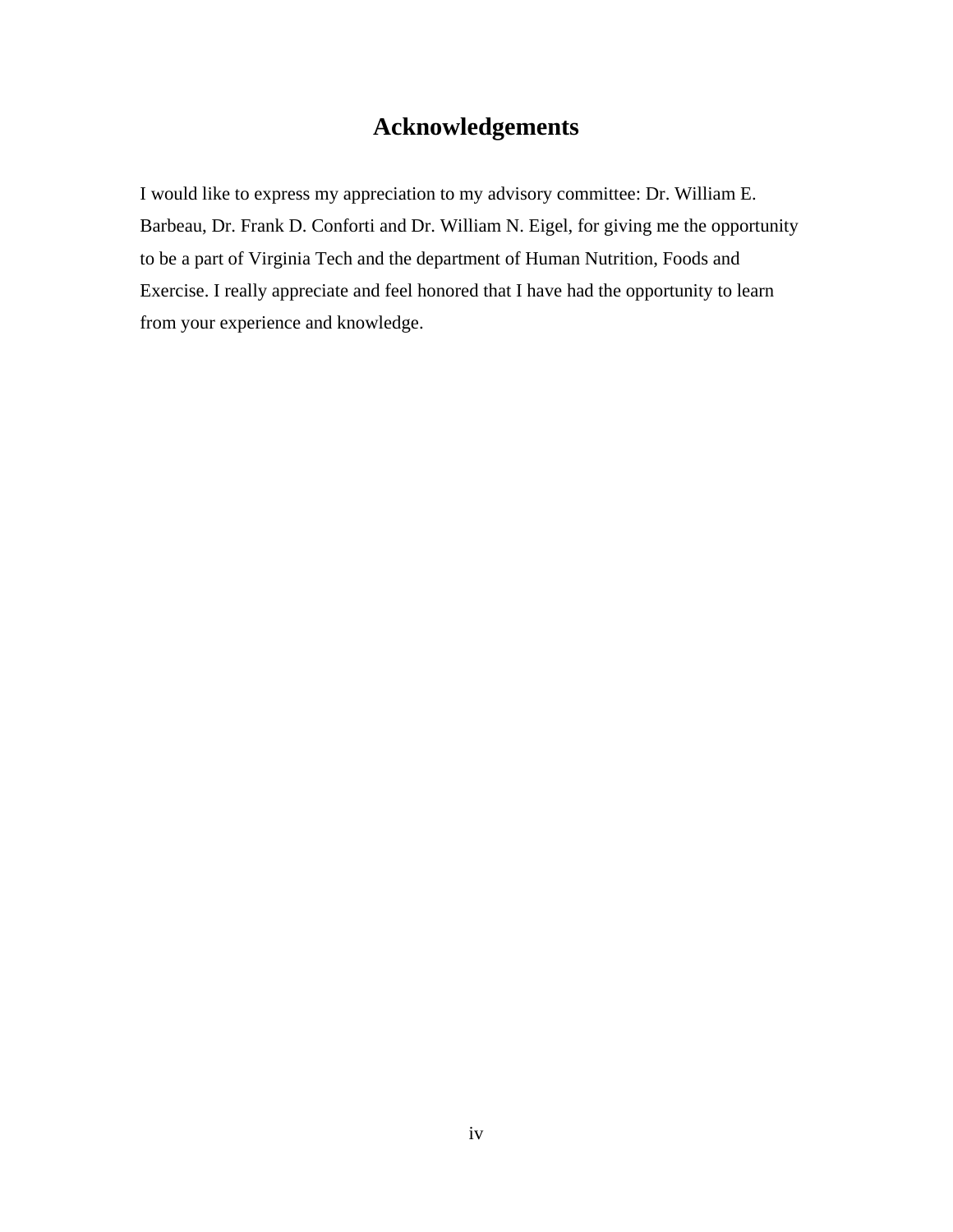# <span id="page-4-0"></span>**Table of Contents**

| 1.1 |  |  |  |  |  |
|-----|--|--|--|--|--|
| 1.2 |  |  |  |  |  |
|     |  |  |  |  |  |
| 2.1 |  |  |  |  |  |
| 2.2 |  |  |  |  |  |
| 2.3 |  |  |  |  |  |
| 2.4 |  |  |  |  |  |
| 2.5 |  |  |  |  |  |
|     |  |  |  |  |  |
| 3.1 |  |  |  |  |  |
| 3.2 |  |  |  |  |  |
| 3.3 |  |  |  |  |  |
| 3.4 |  |  |  |  |  |
| 3.5 |  |  |  |  |  |
| 3.6 |  |  |  |  |  |
| 3.7 |  |  |  |  |  |
| 3.8 |  |  |  |  |  |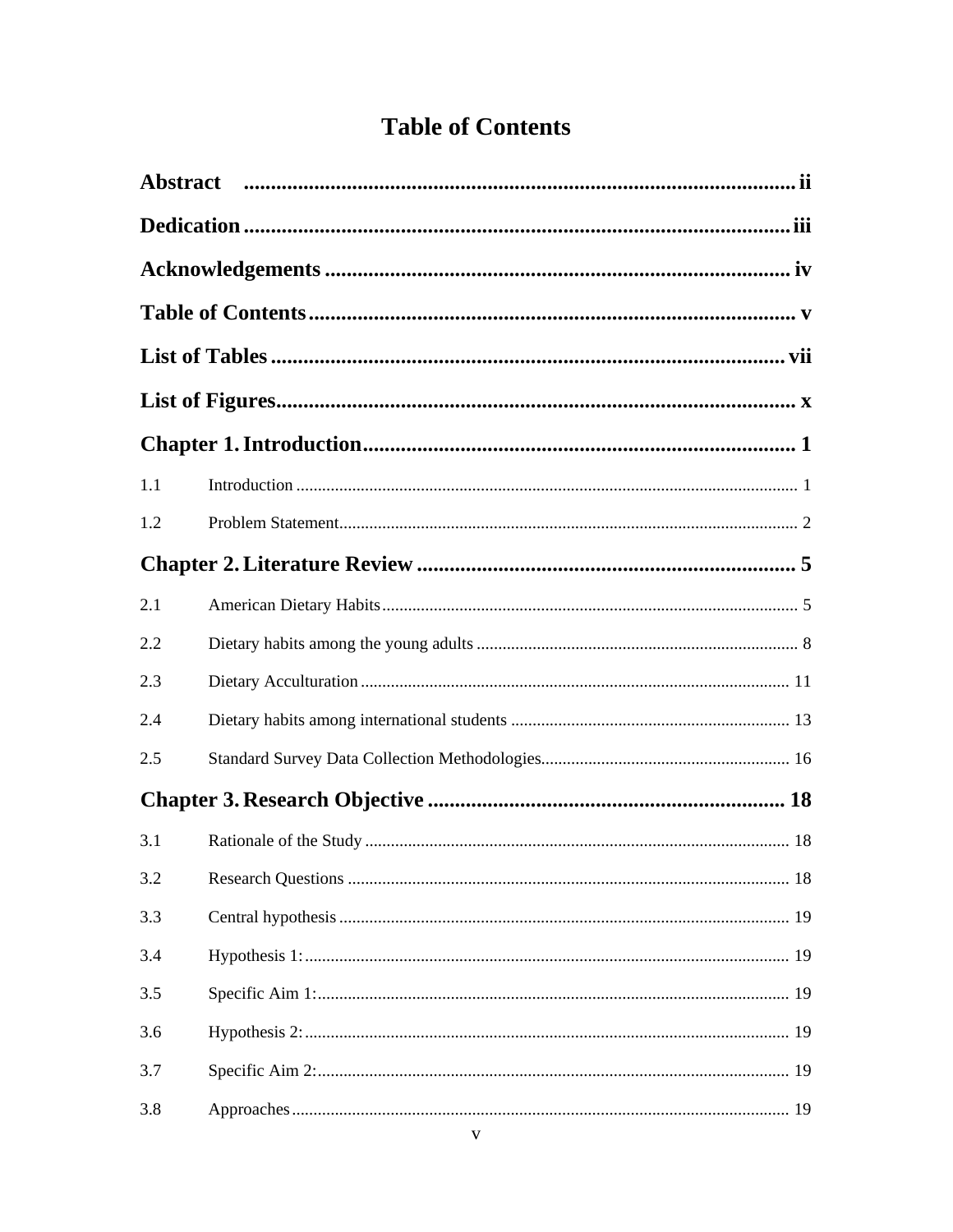| 4.1  |                                                                                      |
|------|--------------------------------------------------------------------------------------|
| 4.2  |                                                                                      |
| 4.3  |                                                                                      |
| 4.4  |                                                                                      |
| 4.5  |                                                                                      |
| 4.6  |                                                                                      |
|      |                                                                                      |
| 5.1  |                                                                                      |
| 5.2  |                                                                                      |
| 5.3  |                                                                                      |
| 5.4  |                                                                                      |
| 5.5  |                                                                                      |
| 5.6  |                                                                                      |
| 5.7  | Average frequency of the most often consumed American food items during three visits |
| 5.8  |                                                                                      |
| 5.9  |                                                                                      |
| 5.10 | The most frequently consumed carbohydrate at three time periods:  45                 |
| 5.11 |                                                                                      |
| 5.12 | Results for questionnaire - Addressing dietary habits of international students 48   |
| 5.13 |                                                                                      |
|      |                                                                                      |
|      |                                                                                      |
|      |                                                                                      |
|      |                                                                                      |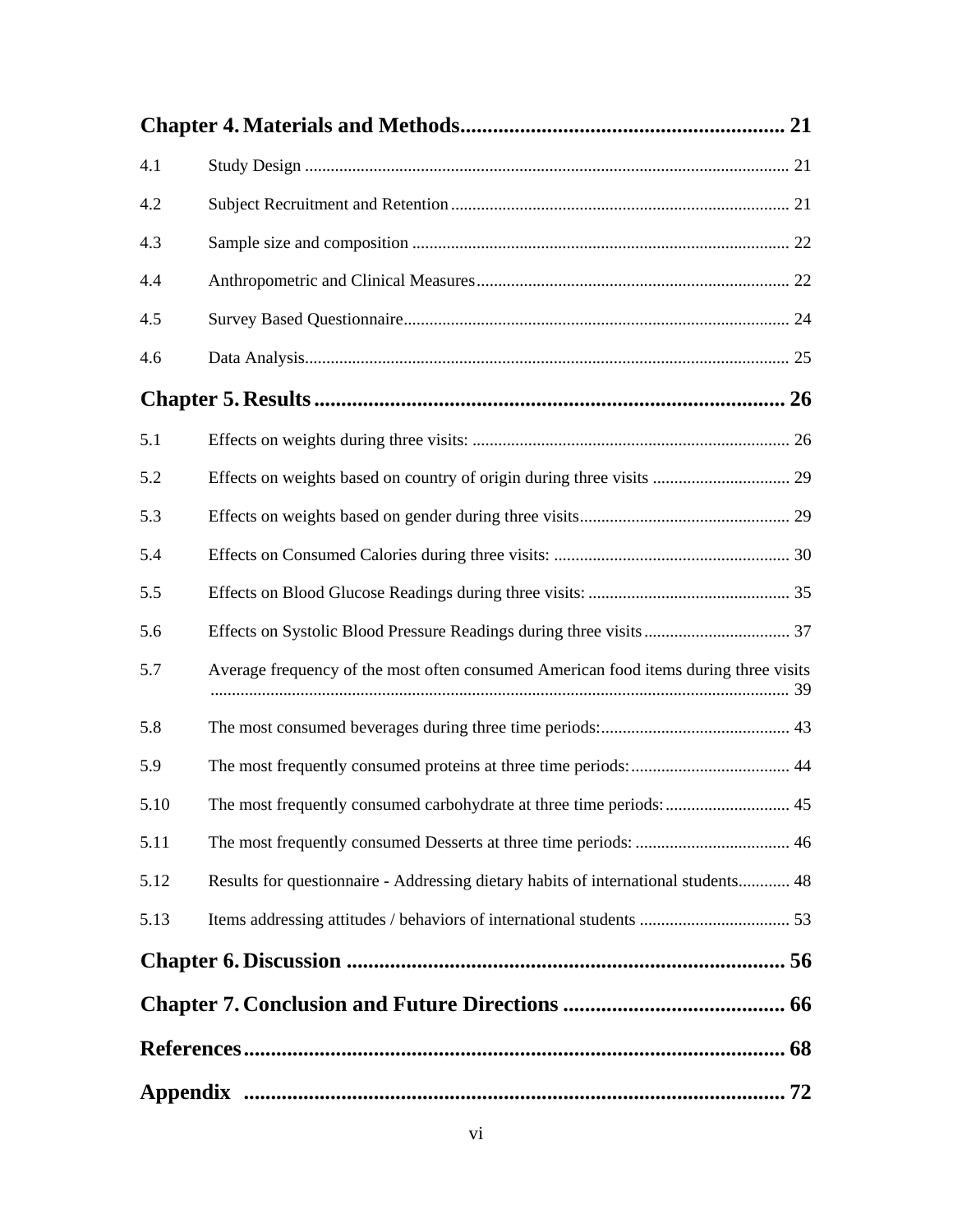# **List of Tables**

<span id="page-6-0"></span>

| Table 2: Weights in lbs for participants who gained weight in all three visits 29     |
|---------------------------------------------------------------------------------------|
|                                                                                       |
|                                                                                       |
|                                                                                       |
|                                                                                       |
|                                                                                       |
| Table 8: Overall calorie count for total sample population in all three visits 34     |
|                                                                                       |
| Table 10: Blood Glucose Levels in mg/dL for total sample polulation 36                |
| Table 11: Blood Glucose in Levels in mg/dL for participants who gained weight 37      |
| Table 12: Systolic Blood pressure in mmHg for total sample population 38              |
| Table 13: Systolic Blood Pressure in mmHg for participants who gained weight 39       |
| Table 14: Some of the frequently consumed food items for total sample population  41  |
| Table 15: Some of the most frequently consumed food items for participants who gained |
|                                                                                       |
|                                                                                       |
|                                                                                       |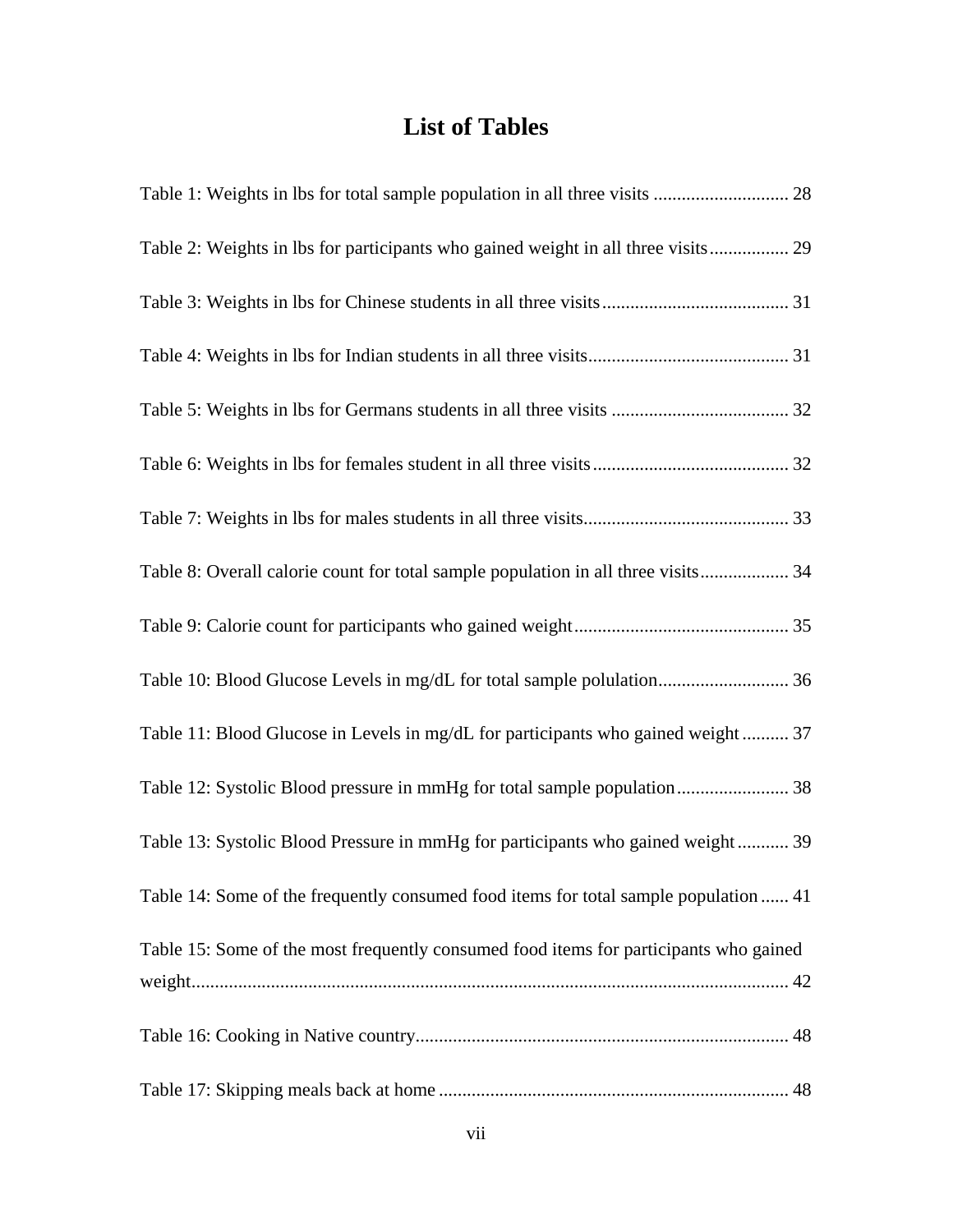| Table 28: Influence of American diet on buying and cooking patterns for TSP  53  |
|----------------------------------------------------------------------------------|
|                                                                                  |
|                                                                                  |
| Table 31: Participants confidence of consuming a nutritionally balanced meal  55 |
|                                                                                  |
| Table 33: International students at Virginia Tech Fall 2010 Semester 56          |
|                                                                                  |
| Table 1: Please indicate your consumption from these BEVERAGES 84                |
| viii                                                                             |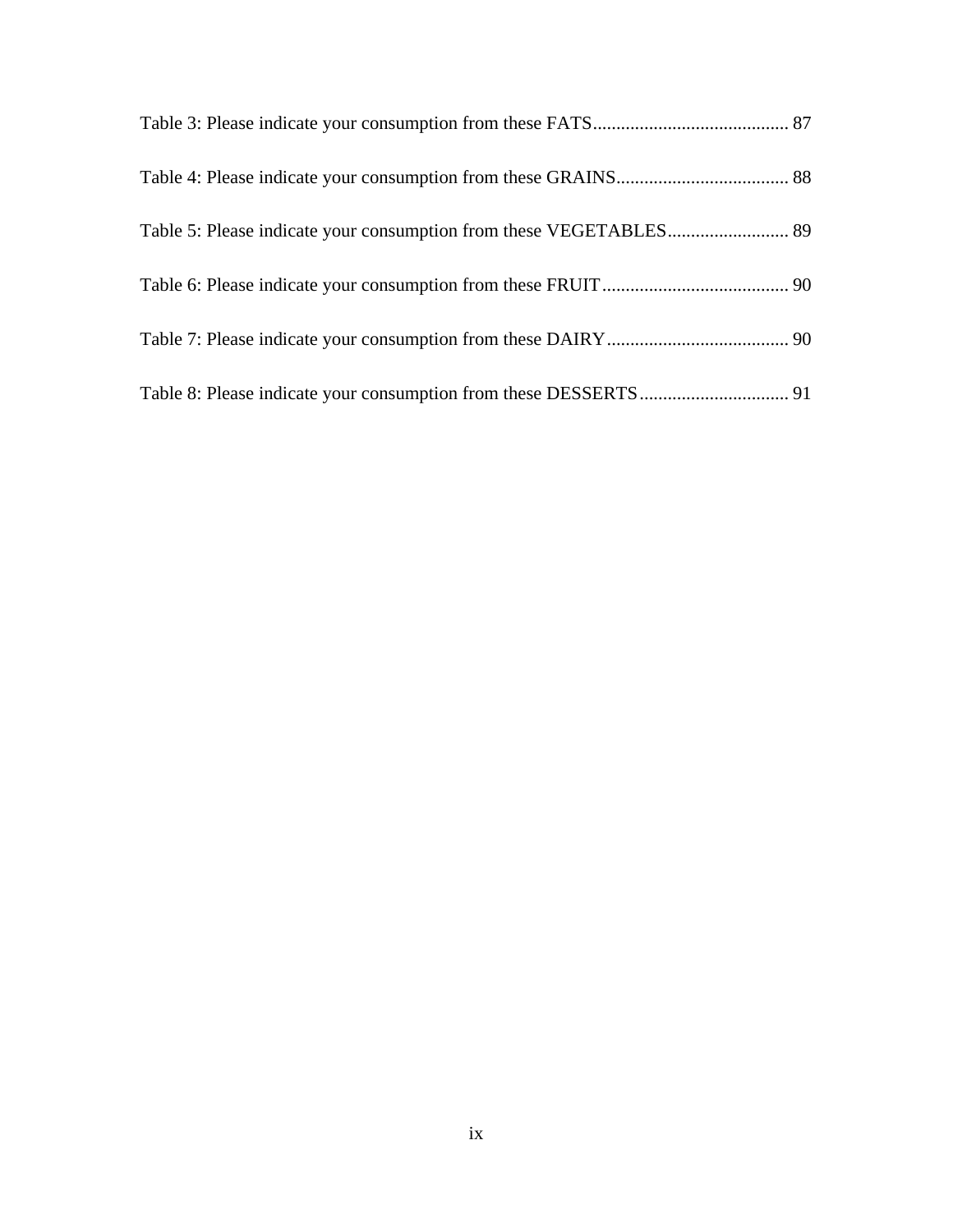# **List of Figures**

<span id="page-9-0"></span>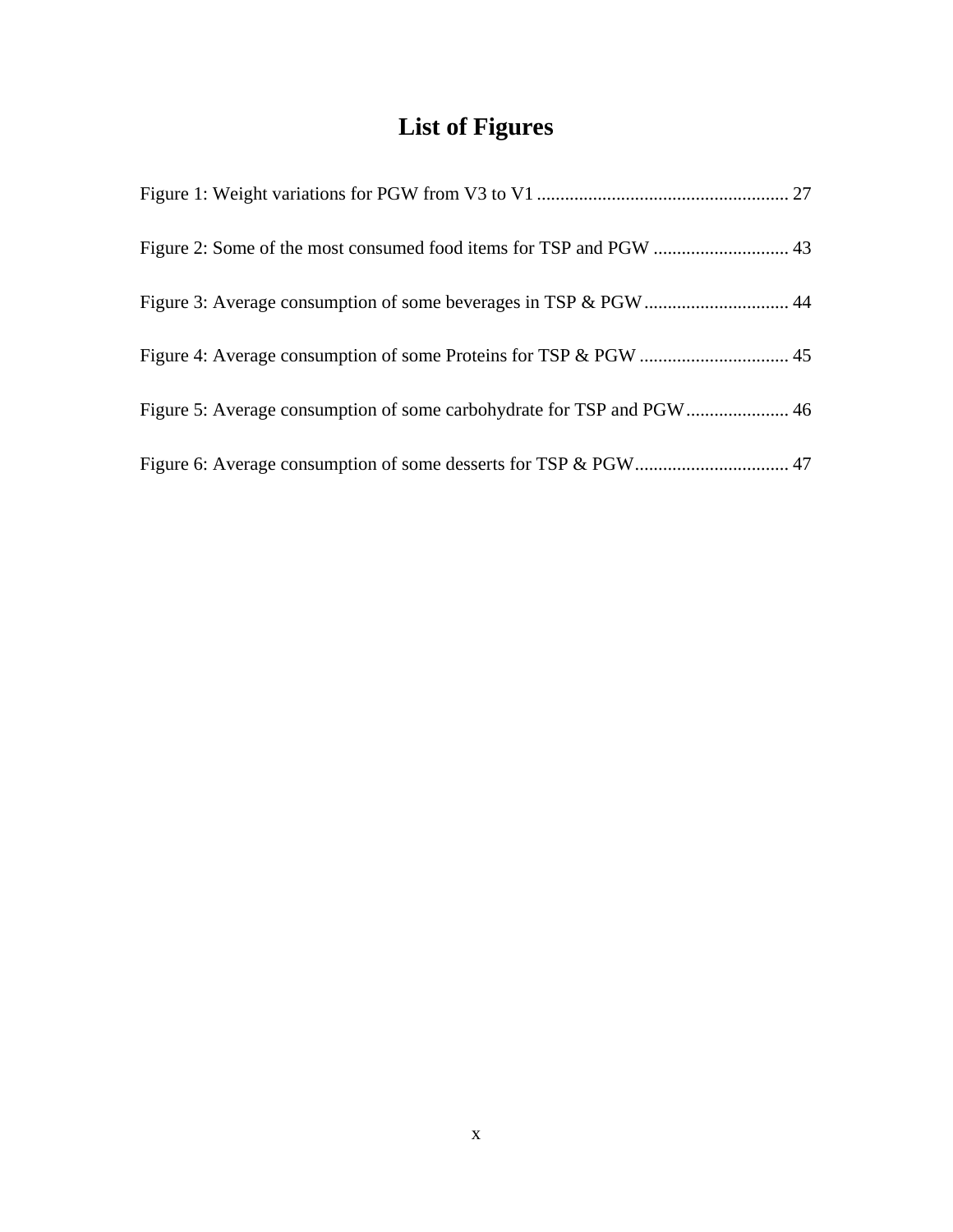## **Chapter 1. Introduction**

#### <span id="page-10-1"></span><span id="page-10-0"></span>**1.1 Introduction**

American society is referred as a "salad bowl" for many ethnicities that have migrated from different countries and have integrated together creating a harmonious society. This country has a mix of various races that learn from and add to each other and make this country one of the most attractive places to reside. The combinations of ethnicities enrich the American culture not only with colorful traditions and beliefs but also with a diet that plays a major part in this natural blend. These contributions create what is known today as the American diet which cannot be portrayed easily as it is unique. According to previous studies in last two generations American and Immigrants had a dramatic change in their diet and life style (Taylor, Keim et al. 2006).

The standard American diet consists of (i) large intake of high-energy processed products in form of saturated fats and simple carbohydrates, and (ii) low intake of complex carbohydrates, fiber which are abundant in fruits, vegetables and whole grains. In a typical day, Americans consume three standard meals accompanied by multiple in-between meals snacks. Currently, the majority of young Americans rely on fast food as a big part of their diet. According to research, the consumption of fast food and sweetened beverages has increased among young adults, thus consumption of fruits and vegetables, as well as dairy products has decreased (Deshmukh-Taskar, Nicklas et al. 2007).

During the last few decades, changes in behavior patterns, for example, diet, smoking, alcohol consumption, and lack of physical activity have greatly affected the health status of individuals. It can be characterized by an increased prevalence of obesity, type II diabetes, metabolic syndrome, cardiovascular diseases and some type of cancers (Satia-Abouta 2003; Taylor, Keim et al. 2006; Deshmukh-Taskar, Nicklas et al. 2007). Furthermore, obesity is a rapidly growing problem in the United States, and is considered to have reached an epidemic rate within last twenty years (Miller 2005; Lee 2008). According to recent estimates in the U. S, the prevalence of obesity is 31.1% for men and 33.2% for women. Based on other sources, over 65% of adults are considered as either overweight or obese; thus having an increased risk for chronic diseases (Miller 2005; McCracken, Jiles et al. 2007). The increase in the prevalence of obesity is even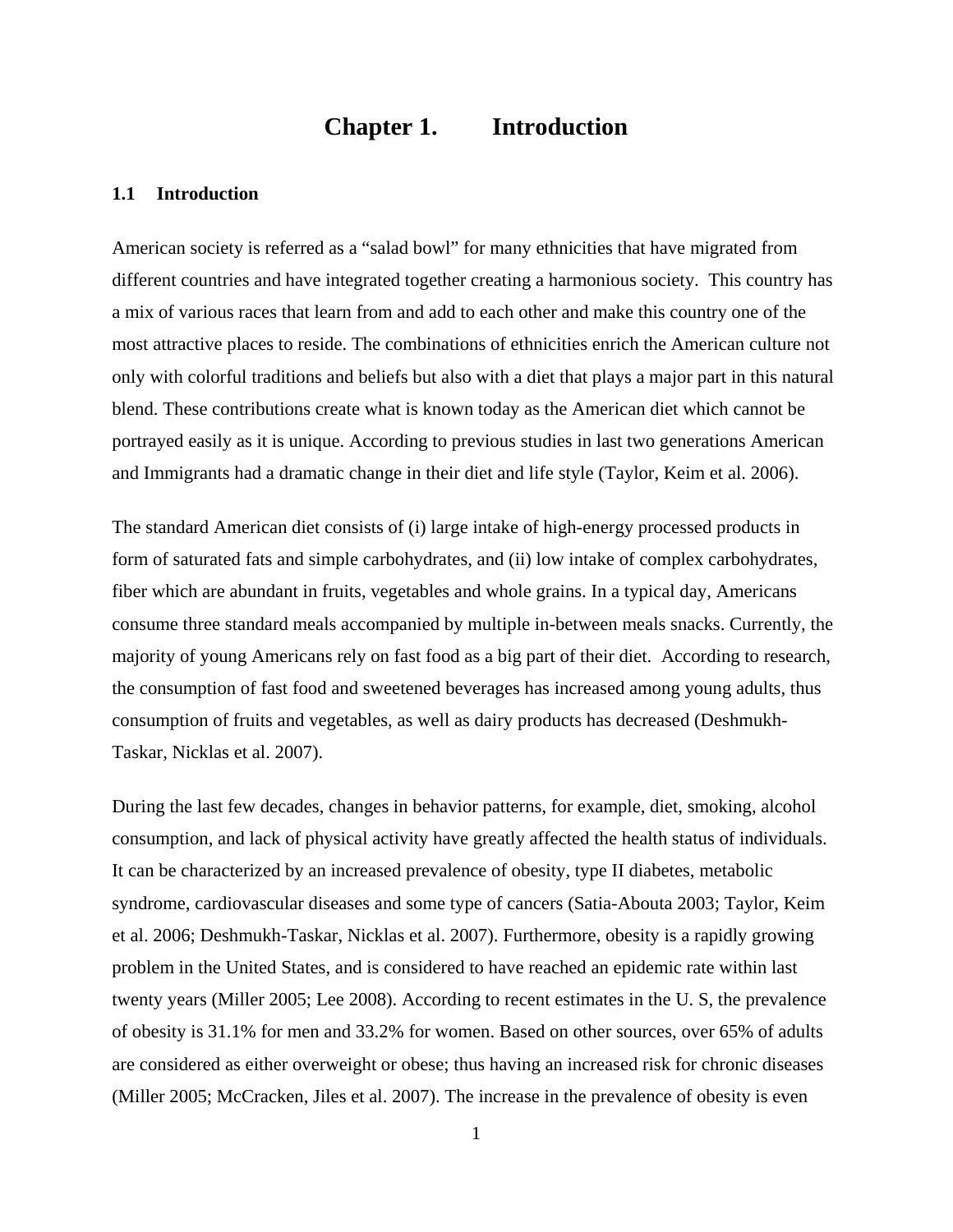more distressing as it occurs in younger individuals - in their teens and 20s (Sparling 2007). Obesity is a result of high energy intake and minimum energy expenditure which is encouraged by the surrounding environment.

Not only the Native American college students are gaining weight but also the international immigrant students are facing this epidemiological challenge of a gain in weight and body fat after arriving on campus. As a natural transition of living in the US, international students are more prone to gain weight due to unavoidable changes in their food patterns associated with altered environment and life style. International students adapt to the "Western" dietary practices which are frequent snacking, eating out in restaurants, and consuming larger portions that are high in fats, carbohydrates and low in Fiber. There is a parallel increase in consumption of sweet beverages providing more calories than needed which potentially contributes to a chronic disease risk (Satia-Abouta 2003; Bowman and Vinyard 2004; Miller 2005; Lee 2008). Changes in eating habits greatly enhance the risk for cardiovascular disease and it is possible that the immigrants may experience greater risk of cardiovascular disease than their counterparts in the native country.

However, the process of adapting to the new environment and adjusting to different dietary habits present in the recently immigrated country which is known as dietary acculturation, has only recently received researchers' attention (Satia-Abouta 2003).Numbers of international students enrolled in the U.S. universities are increasing every year. During their adaptation process they face multiple problems related to language, accommodation, financial stress, discrimination, and dietary restrictions that may cause anxiety, stress, sleeping disorders, confusion, and even depression (Lin 1997). This depression might result in many eating disorders which can result in weight gain.

#### <span id="page-11-0"></span>**1.2 Problem Statement**

International students who move to the United States seeking higher education face many challenges e.g. adjustment to the new environment. Furthermore there are some other factors that make it difficult for them to adjust to the new environment including psycho-social stressors such as academic demands, lack of familiarity with the US culture, and changes in their social

2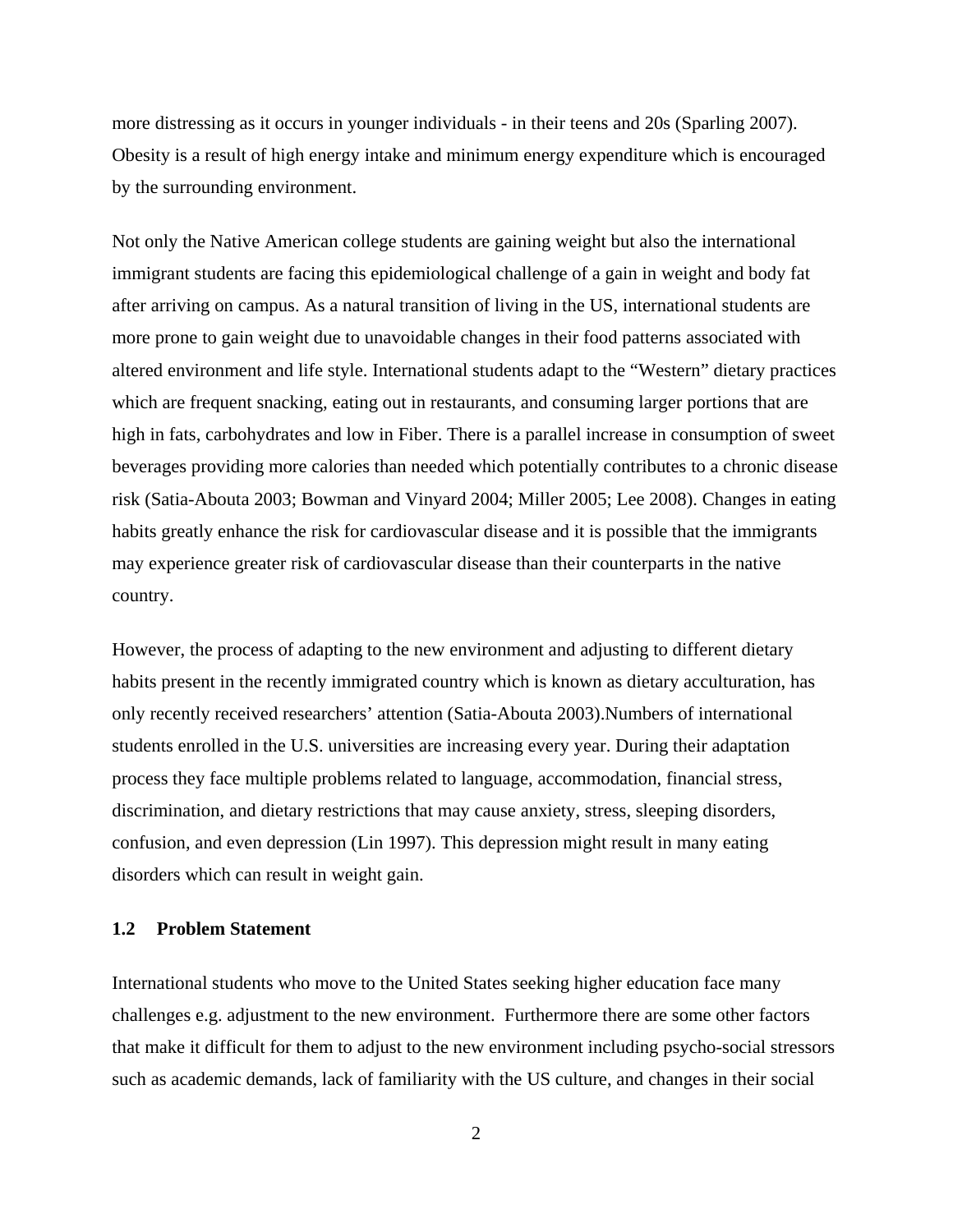circle that might lead to social isolation among international students. The students may also face some other barriers that lead to the lack of confidence such as language which makes it harder for them to communicate with the English speakers. Accents of the instructors, new leaning systems and in some cases different informal practices are some new aspects that might require time for international students to become accustomed. The pressure to meet their family's expectation is another factor to keep in mind for international students as it increases their stress level. The consequences of the anxiety to excel academically might lead to sleep and eating disorders, fatigue, stomach ailments and headache (Lin 1997).

Another key important aspect is adjustment to new culinary practices. Students undergo a lot of environmental changes and live in new surroundings. Therefore, they might want to keep the same warmth of their native food to fall back on. The idea of maintaining a native diet might be hard to accomplish due to limited accessibility of ethnic foods. Most international students have different living arrangements before migrating to the US as they might be dependent on their families to prepare meals. However, the situation becomes different when the student migrates and has to prepare his own meals independently. The lack of experience in cooking and unfamiliarity with the terms/names of native food items makes it difficult for them to find and prepare certain native meals. Moreover, the variety of different ingredients may confuse some of the international students while choosing the one that is the closest to their native ingredient e.g. the peppers which are available in different forms and colors; jalapeno peppers, banana peppers, Anaheim pepper and habanera pepper. Some ingredients might confuse them due to their shape and names for example sweet potatoes and yams. International students have to pay higher prices to purchase their ethnic food and still the quality is not comparable to the quality of their native food. These confusions and difficulties obligate the international students to experiment with the food until they find the closest alternative which might lead towards wasting food and money.

International students due to financial load and lack of time may develop a preference toward consuming American fast food which might have an impact on their well being. Many of these international students change their eating habits to a higher carbohydrate and fat diet along with decreased consumption of fruits and vegetables. The portion size is another aspect that international students have to be introduced to.

3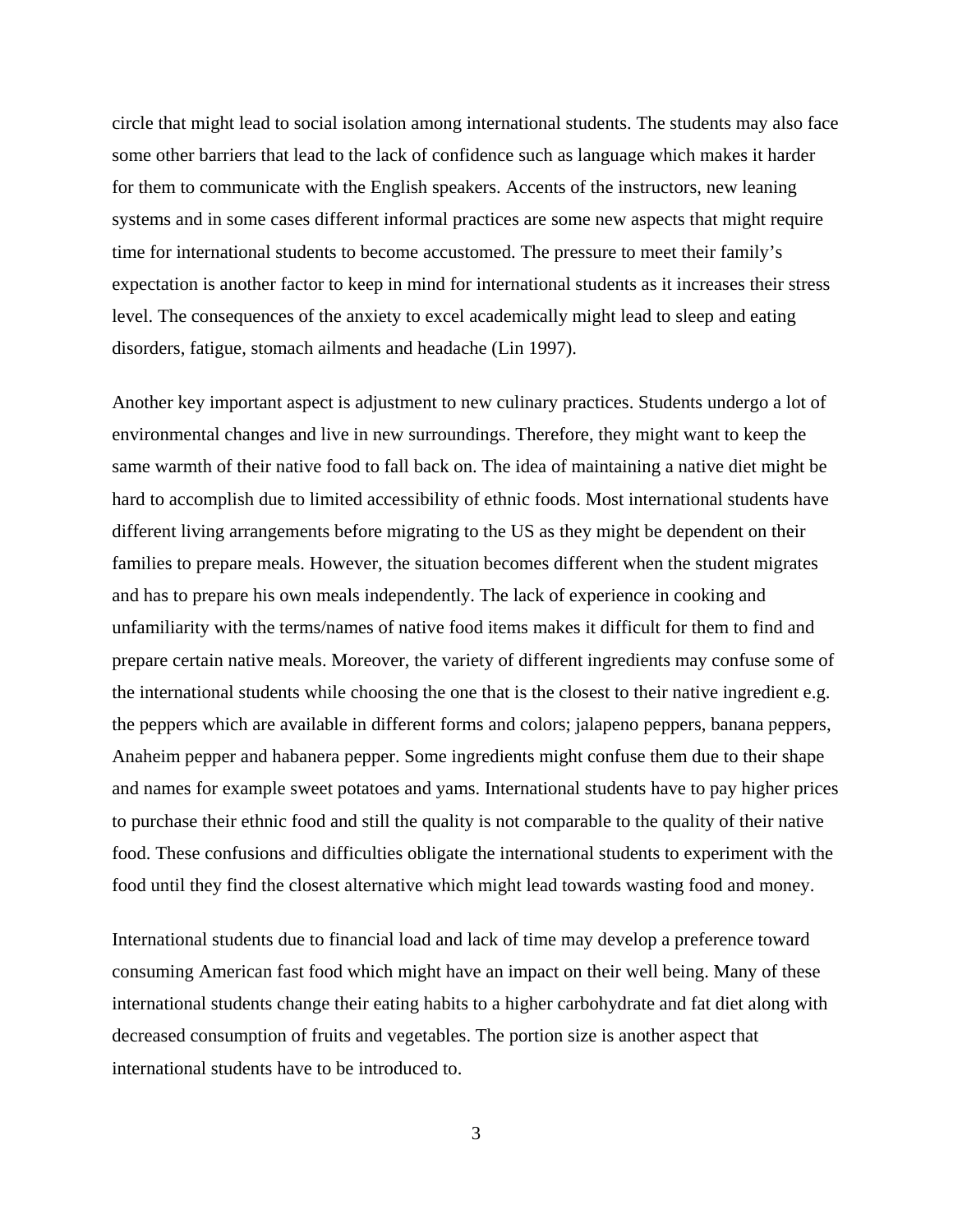Significance: The overall goal of this research is to observe acculturation process of international students at Virginia Tech. One goal of this instrument is to focus on the acculturation process and food choices and how they impact the well-being of the international group. The second goal of the instrument would help newly arrived students in the process of adjusting and familiarizing to a new cuisine and life pattern relating to food issues.

We were able to accomplish some of these goals after collecting the data and having detailed information about the dietary patterns of international students. Furthermore, we believe that there is a need to create some programs to assess, observe and serve the needs of the internationals. The hypothesis is related to the first goal as it assessed the diet of international students. This study will help the international students to realize what changes to expect and how to deal with them in best possible manner. This study's strength is the various dependant variables that are used to assess the changes that international students might undergo.

In this study, we observed the recently immigrated students who are residing in the U.S without their family. International students enrolled at Virginia Tech to study their dietary patterns and health status after arriving in the U.S. We assessed changes in their dietary habits, evaluated their acculturation to the American diet, and degree of their commitment to their native diet by sconducting a self administered survey. Furthermore, we determined any possible negative or positive changes in weight indicated by blood pressure and fast blood glucose levels. This research is designed to address the key question of dietary acculturation at 3 different time periods: (i) First period was the baseline- time when the students first arrived on campus for orientation (visit  $1 = V1$ ) (ii) Second period was in the middle of semester (visit  $2 = V2$ ); and (iii) Third period was around the end of semester (visit  $3 = V3$ ). The timeline for data collection was 11 weeks, and additional two weeks for analysis. In this research we found that there was a significant overall change in weight which might suggest that the change in weight is possibly due to increased inclination of the international students towards the American diet.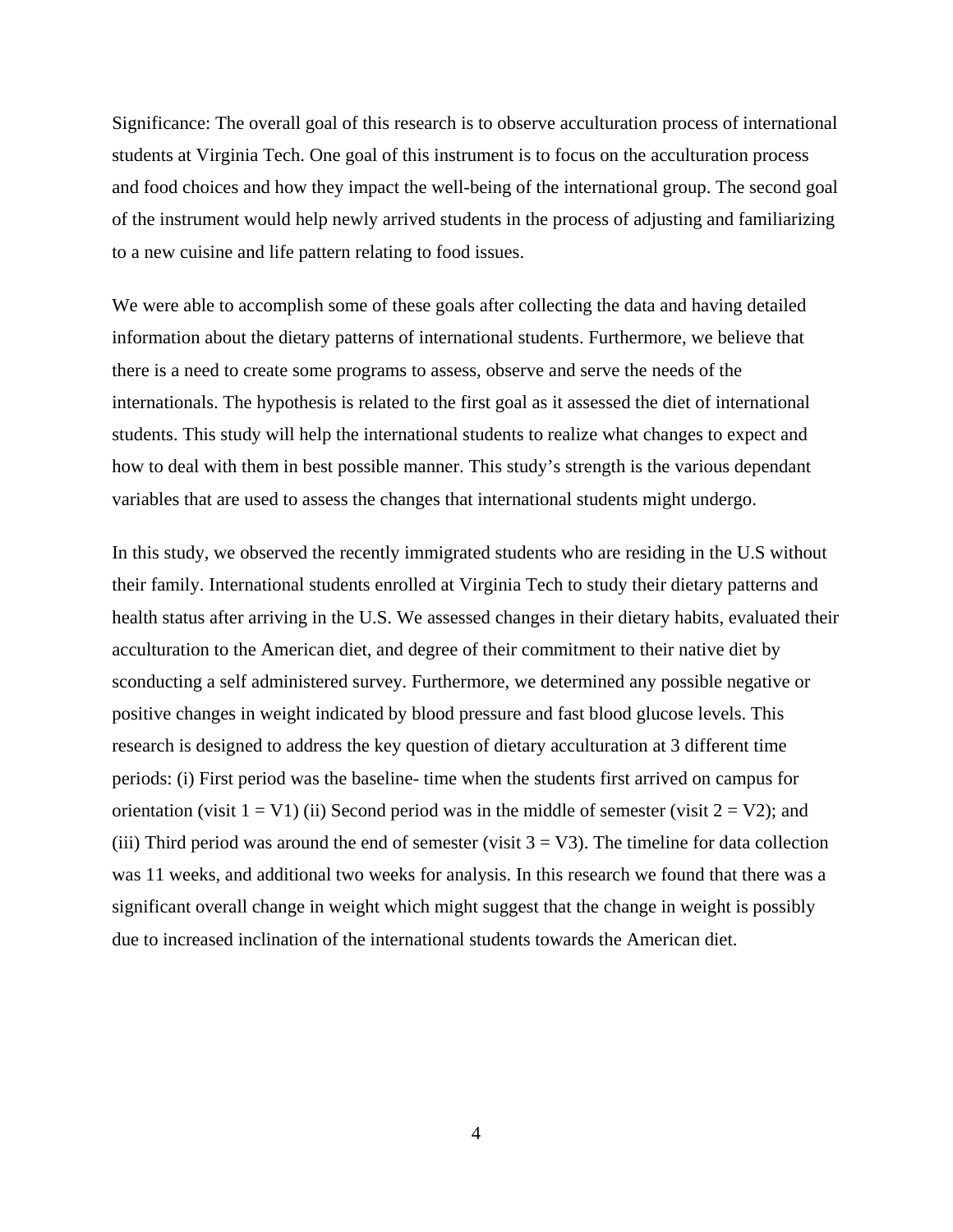## **Chapter 2. Literature Review**

#### <span id="page-14-1"></span><span id="page-14-0"></span>**2.1 American Dietary Habits**

The United States represents a "multiethnic" culture and is home for many people who have immigrated from all over the world (Satia-Abouta, Patterson et al. 2002). Adapting to the local culture, immigrants also bring a rich cultural heritage to the US along with varied customs, beliefs, and values.

Results from a cross-sectional study showed that dietary habits varied due to different factors such as socioeconomic, demographic, behavioral, lifestyle and physical activity (Deshmukh-Taskar, Nicklas et al. 2007). Thus, American diet cannot be portrayed easily since it is difficult to be traced to the American diet back to one particular route/origin. The last two generations of Americans and immigrants have dramatically changed their life style and diet (Taylor, Keim et al. 2006).

Snacking, eating-out, consuming high fat, high-energy products and low intake of fruits, vegetables and whole grains characterize the current eating habits. Based on the literature review of nutrition patterns among young adults in general, and students in particular, the diet of young adults in U.S. can be characterized as: i) rich in fats, sugars and simple carbohydrates with a low intake of fruits, vegetables, soluble and insoluble fiber, complex carbohydrates, calcium-rich foods accompanied with an increased consumption of sweetened beverages; (ii) frequent snacking and eating-out habits; and (iii) choosing larger portions (Miller 2005; Neumark-Sztainer 2005; Taylor, Keim et al. 2006; McCracken, Jiles et al. 2007; Sparling 2007; Lee 2008) (Steenhuis and Vermeer 2009).

In a study performed by Taylor et al. (2006), a list of the most commonly consumed food items based on 5-threshold was created and a 4 day study was conducted on two groups of native American women of Oklahoma. A sample of 74 women were asked to provide a 1-day food list while another group of 71women were asked to report a 4- day weighed food record. After providing participants with a list of diverse food items, it was found that table fats, white bread, coffee, and tea and sodas were the most commonly consumed foods. Interestingly, several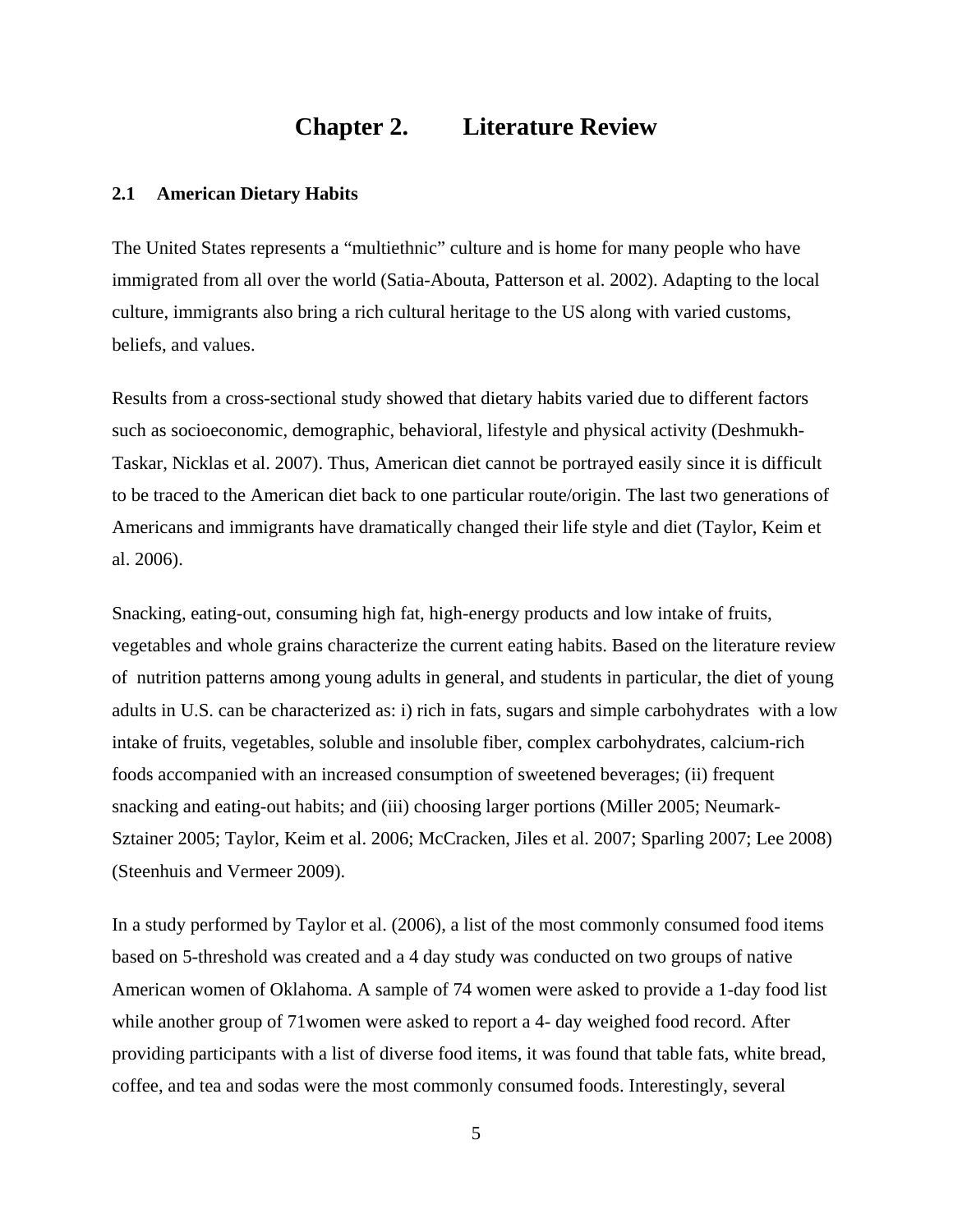participants considered baked/boiled/mashed potato, jelly/jam as high-fat food items. The limitation of this study was that all the participants were women; therefore, the data cannot be generalized for all Americans. However, the report list of food items may show a trend (Taylor, Keim et al. 2006). A study showed that the total intake of fat increased from 1989-1995 and that the fried potato contributes as a major calorie source in a high-fat diet (Kennedy, Bowman et al. 1999).

Another distinctive characteristic of American diet are the portions. It has been observed that the portion size in the U.S. is larger when compared to Europe. The increase in portion size has been observed during the last couple of decades, especially in the consumption of high-energy solid products eaten in both the home and outside (Steenhuis and Vermeer 2009). Portions at market place are also two to three times bigger than recommended by federal agencies. The decision of choosing "more value and less money products" leads to purchasing big sized items. This choice also results in "portion distortion", as a consumer perceives that the larger portions are appropriate to consume in one sitting and therefore, it becomes an acceptable standard. Portion distortion also implies an inability of individuals to understand and calculate the needed amount of food. Consumer would select to purchase food items keeping in mind the concept of saving money and obtaining larger portions which may result in passive over-consumption. Thus, people unintentionally consume meals that are rich in high-energy foods (Steenhuis and Vermeer 2009).

Dining-out is one of the important aspects of today's modern and industrialized society, and U.S. adults spend nearly half of their food related expenses on dining out (Blisard 2002). The dietary habits of young college students are influenced by what they are exposed to during the early years of life particularly in the high school years. A study was performed to investigate association between lunch patterns, vending machine purchases and schools' eating policy for 1088 randomly-selected students from 20 different high schools. The participants were asked to fill in a survey questionnaire about their lunch habits and purchases from a vending machine. The results of the study indicated that school policy did affect the food choices of students. The students from schools with an open campus policy were more inclined to eat lunch at a fast food restaurant when compared to schools with closed campus policy during lunch time (0.7 days/week vs. 0.2 days/week, respectively). There was a significant decrease in the snack-food

6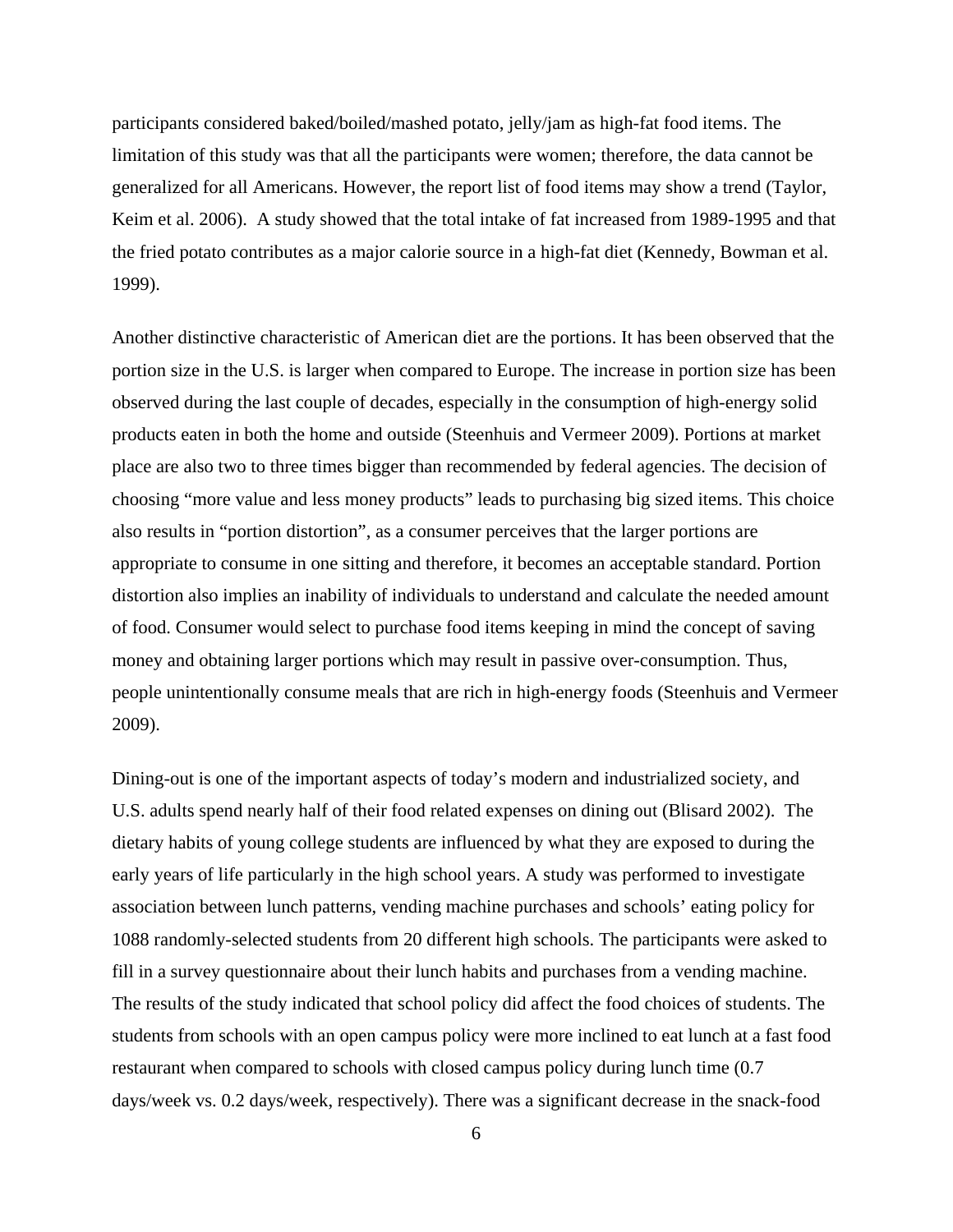purchases from vending machines in schools with a policy than those without a policy. This mandatory school policy decreased the access to high-fat and sugar food items and helped students to have better/improved choices. Authors found that school policies influenced lunch patterns: the existing policy regarding type of food that can be sold by vending machines, or closed campus rule during lunch resulted in smaller amount of lunch bought from fast food restaurants and fewer snacks bought from vending machines; restrictions in operation time of soft drink vending machines positively resulted in reduced number of purchases of soft drinks from vending machines (Neumark-Sztainer 2005).

Obesity continues to be a critical issue as a national cross-sectional survey from 1960-2000 which documented that there was a significant increase in obesity (Kuczmarski, Flegal et al. 1994). The awareness of importance of healthy food in daily life and link between diet and health is growing in different developed countries. A study was conducted in 4 heterogeneous populations, American, Japanese, French, and Flemish to evaluate the attitude towards food, its role in their lives, worry about food, consumption of assumed healthier foods .Furthermore, the researchers addressed the association of foods with either nutritional or culinary contexts (Rozin, Fischler et al. 1999).

College students and a range of adults in different countries filled out a questionnaire. The American group had the highest scores for fat/salt reduced diet, they also reported their worries and concerns about the food items, yet they scored the least for perceiving that they were healthy eaters. Females also had higher scores for a healthy fat/salt reduced diet, concern and worry when compared to males. Furthermore, this study indicates one of the largest differences between the scores of males and females across countries as 84% American females reported consumption of fat/salt reduced diet at least a few times a week as compared to 17% Belgians male and 22% French males. Japanese and French groups had the lowest scores regarding worry. However, Japanese group had more culinary association with their native food as they associated food items with their traditional counterparts and meals. For example, there is an association between pasta and sauce, bread and butter, fried eggs and breakfast. Japanese did not have a nutritional association in regards to food items for example; there is no direct association between pasta and carbohydrate or fried egg with cholesterol. Americans had a lower culinary association in comparison to the Japanese. In terms of pleasure and importance of food in life,

7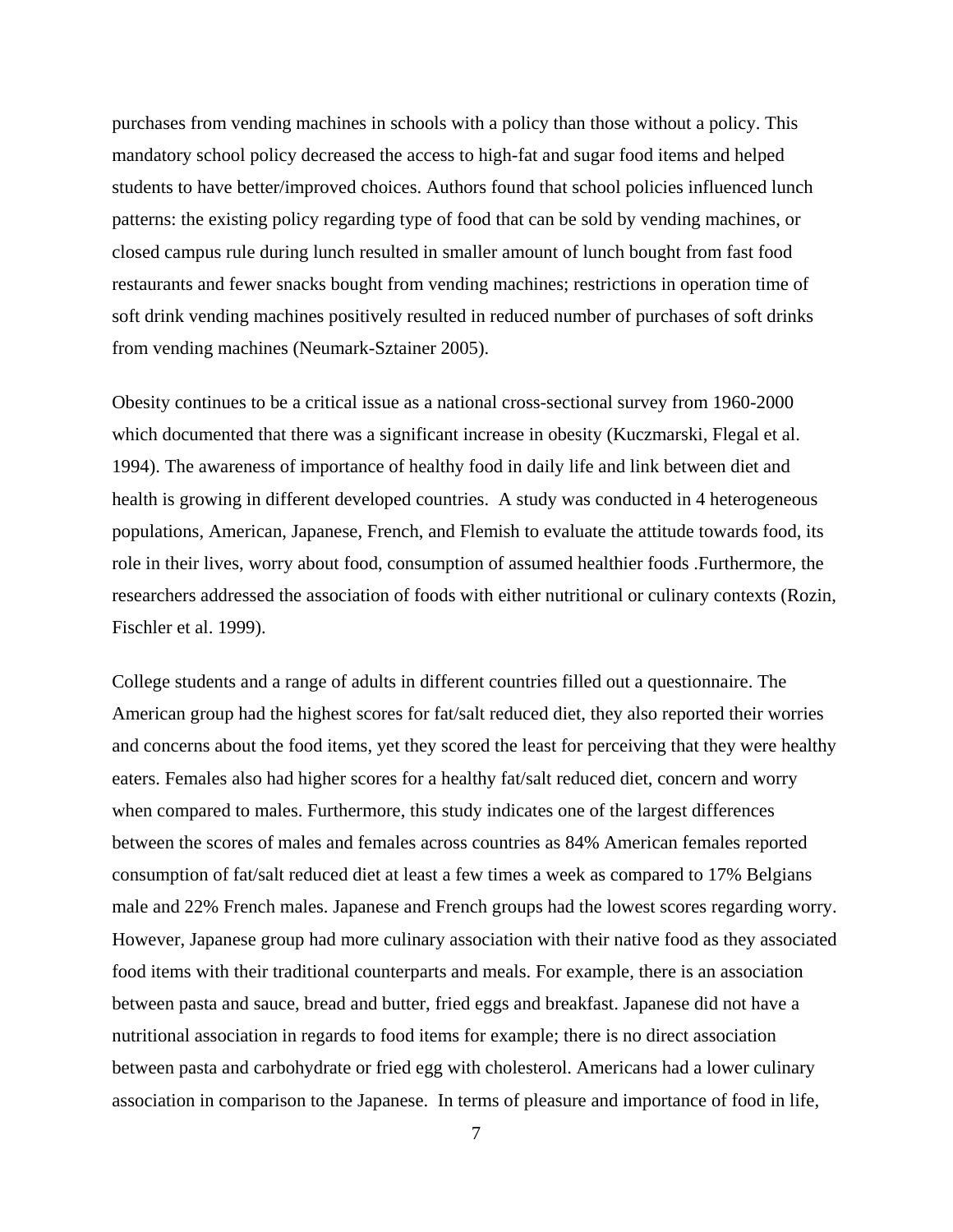French group scored the highest (Rozin, Fischler et al. 1999). These results indicate that Americans are more concerned about their diet and are more aware of health but consider themselves as unhealthy eaters. This study concludes that cross-cultural differences in the nutritional patterns affect the health status of heterogeneous populations.

#### <span id="page-17-0"></span>**2.2 Dietary habits among the young adults**

Current research shows that snacking, consuming high-energy foods (high fat, sugar, soft drinks), and eating-out is a common dietary pattern for young adults. This is accompanied by either a lack or an absence of physical activity which increases the susceptibility for health-risks and negative behavioural patterns. These health issues are strongly associated with the development of obesity and related diseases, such as cardiac diseases, osteoporosis, and cancer (Neumark-Sztainer 2005; McCracken, Jiles et al. 2007; Lee 2008). It has been reported recently, that the nutritional habits of the adolescents and college students are not consistent with national recommendations (Neumark-Sztainer 2005).

A large-scale population-based study explored the health-risk behaviours of young adults aged 18-24 years in relation to their BMI. The study showed that 78.4% of participants consumed less than five fruits and vegetables per day, 43.2% performed inadequate or no physical activity, 28.9% were smoking, 11.9% experienced mental distress; 26.1% of respondents were overweight, and 13.6% were obese (McCracken, Jiles et al. 2007).

Beverage preference and consumption were studied among college students at Northeastern State University. A survey was used to collect data. The majority of respondents were under 21 yrs of age (65%), females (66.4%) and of Caucasian origin (63.1%). The data revealed that water was chosen as a preferred drink by 33% of students while soft drinks were favoured by 31.4% of participants. Respondents consuming soft drinks indicated that on an average they drink about 20 oz/day, which is equivalent to 57 gallons/yr. Interestingly, the amount of soft drinks consumed by the college students was above the previously reported per capita consumption by Americans in 2000, which was 53 gallons/yr (Miller 2005).

Brunt and Rhee (2005) studied the differences in eating patterns between normal weight and overweight college students based on their BMI. Data were collected from 256 students who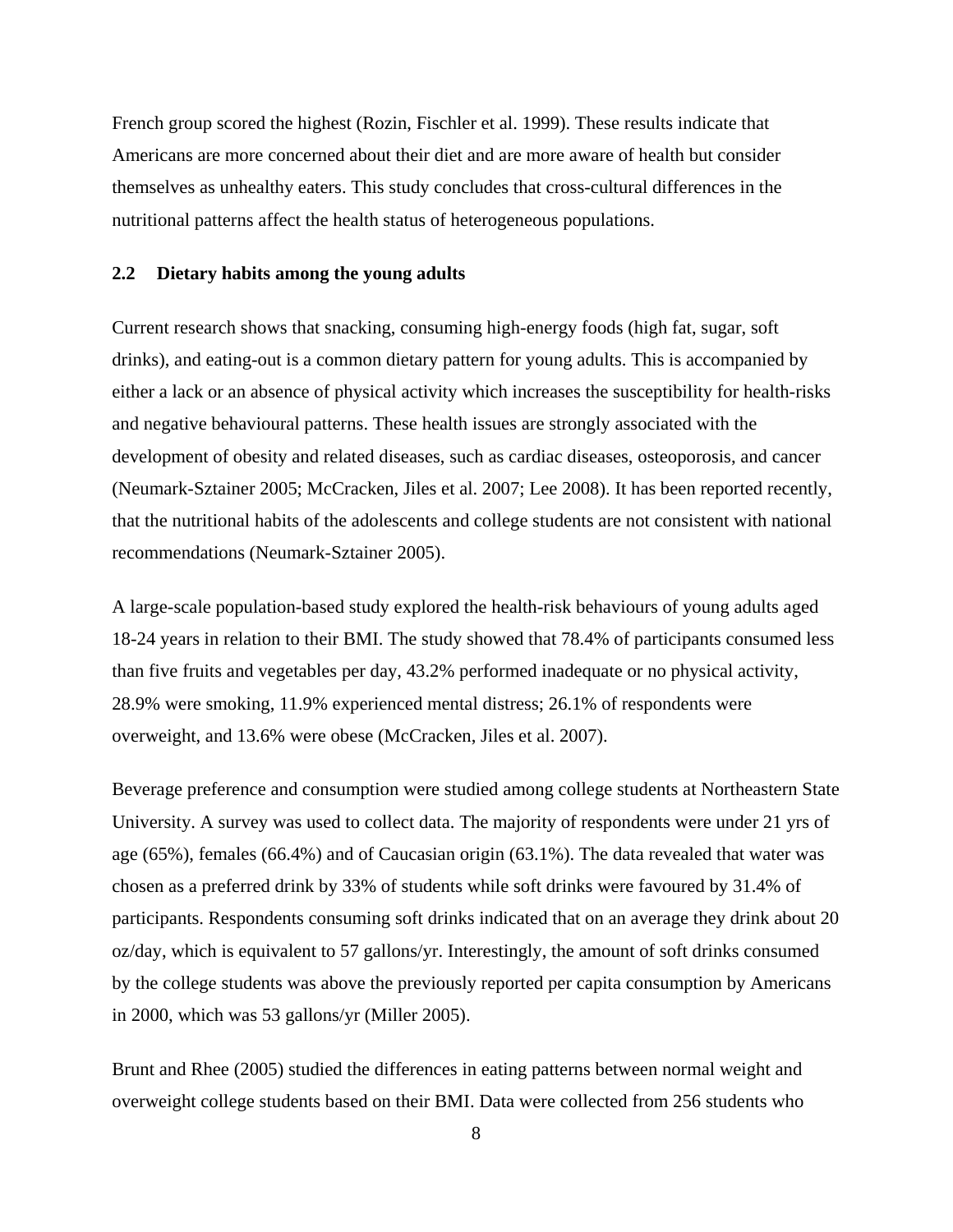completed 42-item Diet Variety Questionnaire identifying products that they consumed during the previous three days. Respondents were between 18 and 56 years old. Approximately 35% were overweight with a BMI 25-30 kg/m<sup>2</sup>, 10% were obese with a BMI 30 kg/m<sup>2</sup>, and 6.5% were underweight with a BMI 19kg/ $m^2$ . Their dietary patterns differed based on BMI: overweight students more frequently consumed meal replacement beverages, citrus fruit, fish and beef and regular carbonated beverages. The subjects with BMI  $\langle 25 \text{ kg/m}^2 \rangle$  consumed fruits like peaches, apples and pears but not melon or berries. However, there were no significant differences in the consumption of dairy products, grains, vegetables, alcohol or sweet/salty snacks (Brunt 2005).

In another study conducted by the same researchers in 2006, 519 students completed a similar questionnaire as mentioned above and the participants were grouped on the basis of their living arrangements (off-campus; on-campus; living with parents). The mean age of the students was 21.1 years ranging from 18-56 years. Our study included graduates and undergraduate students who were living in three different settings i.e. on campus, off campus and with their parents. Students who were living off-campus were older than others living with their parents and oncampus. The data revealed that the on-campus students had a lower BMI  $\left($ <19 kg/m2) when compared to off-campus students who were overweight (BMI>25 kg/m2). Overall students who were living off campus were eating more salty snacks, alcohol and fats/oils and less milk desserts, tomatoes, melon and other grains when compared to students living on-campus. There were no significant differences in the variety of meat, meat alternatives, or snacks between the three groups (Rhee.Y.S. 2006).

Results from a more recent study by Brunt and Rhee in 2008 which involved 585 subjects also had similar findings. Off-campus students were more overweight (BMI > 25 kg/m2) (31%), whereas16.4% of those on-campus were overweight. Dietary differences showed that off-campus students were less likely to consume milk desserts ( $P = .017$ ), green leafy vegetables ( $P = .044$ ), fruit juice ( $P = .043$ ), and white bread ( $P = .041$ ), but were more likely to consume alcohol ( $P =$ .0.0027). In conclusion, the off-campus students appear to have poor dietary habits when compared to on-campus students and those living with parents. This implies that the living arrangements have an impact on dietary habits. Although, the health educators generally focus on nutrition status of on-campus students, the result from the study show that on campus students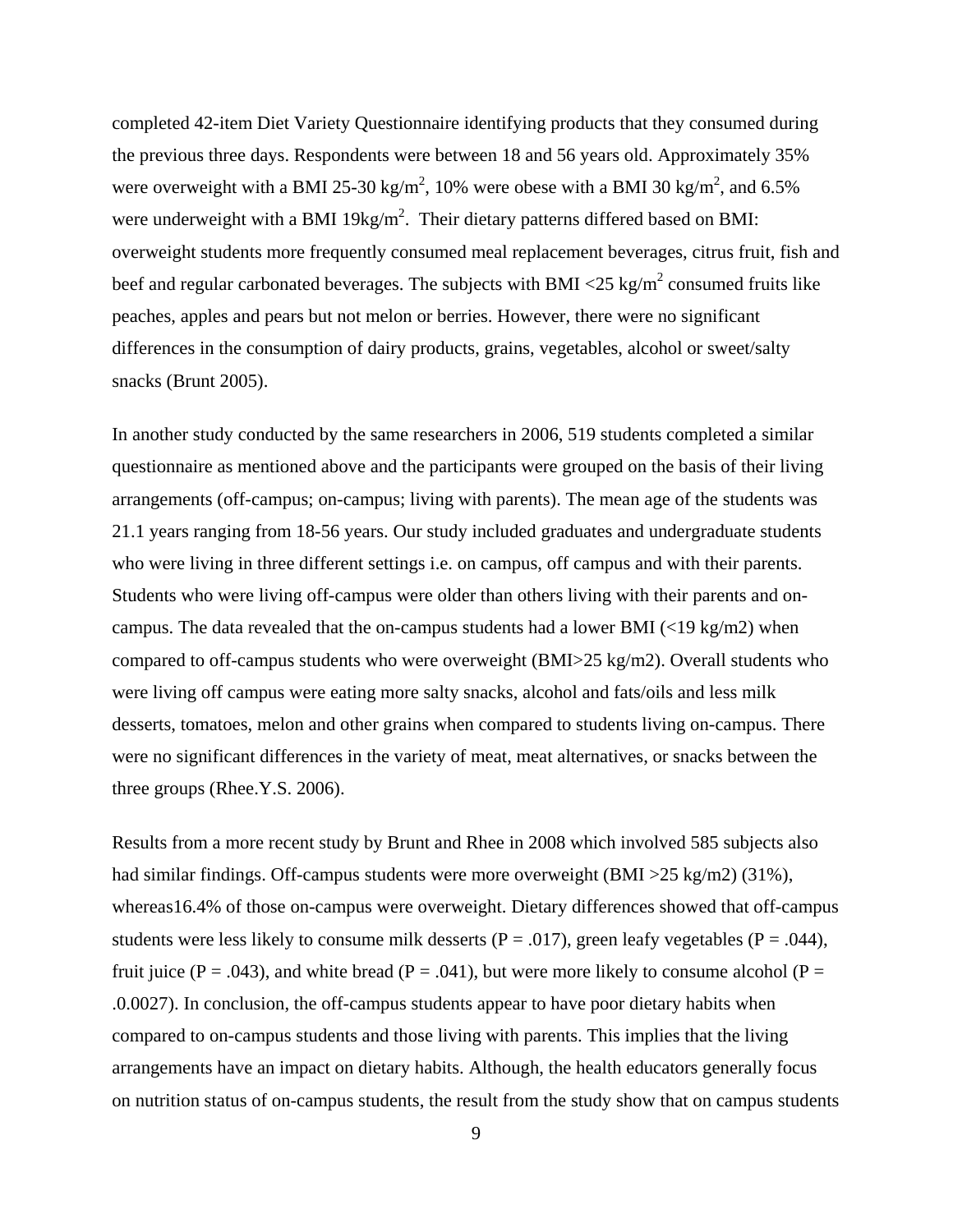have a better dietary habits when compared to off –campus students. Collectively, these studies suggest that off-campus students should be advised to improve their dietary and lifestyle behaviors in order to prevent adverse affects on health (Brunt and Rhee 2008).

A health and food habits related study was conducted on young adults (n=1338) from 9 different states, categorized into 3 main groups: college students, college graduates and nonstudents. A questionnaire was designed and mailed to the subjects to assess their attitudes, behavior and food consumption patterns. The following table shows the average number of servings of food consumed/week among young adult women and young adult males. The differences in food choices between students, graduates and non-students were determined by Kruskal-Wallis analysis of variance and the Kolmogrov-Smirnov two-sample test was used for comparison of means for each student group.

From this study, results indicated that the non-students were more prone to chronic illnesses due to unhealthy eating habits. From the survey it was concluded that the college students and graduates had healthier dietary patterns, followed the recommendations of the Food Guide pyramid (Cited in The food guide pyramid, 1992) and were smoking less when compared to the nonstudents. Additionally, female nonstudents were observed to be overweight when compared to other female counterparts. The nonstudents preferred higher-fat milk and meats and ate more French fries while college students and graduates ate more grain foods, fruits, dark green vegetables and chose low fat milk and meats (Constance and K. Peters. 1997). In terms of eating habits, a report showed that female students consumed less calories, dietary fiber, calcium, iron, zinc, potassium and polyunsaturated fats. Interestingly, male students consumed more than the recommended daily allowance of fat, saturated fat, cholesterol, and sodium. (Galore 1993).

Comparison of dietary pattern of young adults reveals that the eating habits appear to be unhealthy in the US compared to some other countries. For example, a study was performed on college student in Lebanese American University (in Beirut) to determine the prevalence of overweight and obesity and to examine their dietary habits. A cross-section survey of 220 students during the Fall 2006 was conducted and BMI was used to assess students' weight status.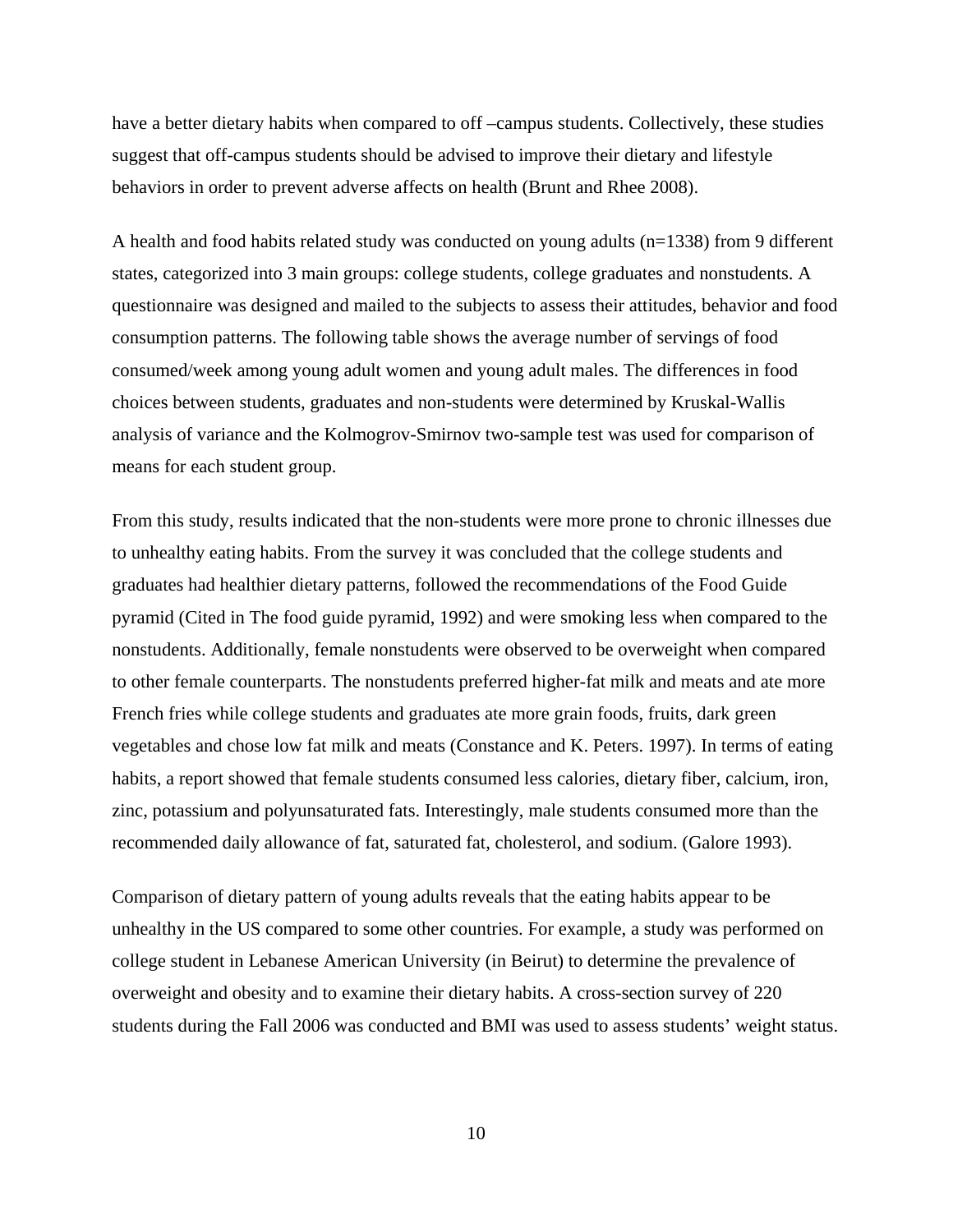The majority of the Lebanese students (64.7%) had normal weight and were consuming colored vegetables and fruits. Female students showed healthier eating pattern in terms of breakfast consumption when compared to males. Moreover, a significant difference was observed in the meal frequency between genders  $(p=0.001)$  that is indicated in p-values mentioned above. In addition, the alcohol intake and smoking were not common among the students (Yahia, Achkar et al. 2008).

#### <span id="page-20-0"></span>**2.3 Dietary Acculturation**

After migrating to the U.S, international students experience acculturation which is a process of adapting and accepting local behavioural and cultural patterns of the host country. Acculturation also includes alteration in their social, psychological, economical and political beliefs (Berry 1997). Recently arrived students have varied reactions towards their host country and culture. Some of them quickly embrace the new culture, while others may experience difficulties in adjusting. Moreover, strong attachment to their native culture and traditions may result in negative feelings and delay their process of acculturation. This attitude is due to difficulties in communication skills because of the language barrier, alienation, perceived discrimination, and homesickness. Thus, international students mingle and have relationships with people who have the same ethnicity. Students from individualistic cultures may adapt well with the U.S mainstream culture, while those from more collectivist cultures have less likelihood to become accustomed to the American lifestyle (Day 1986; Swagler 2003; Poyrazli and Lopez 2007).

Non-European international students (Asian, Central/South American and African) face more acculturative stress when compared to European students because of factors that include, differences in lifestyle and culture, increased stress due to loneliness, lowered self-esteem, depression and sleep disorders, anxiety, or other mental health problems (Constantine and Kwan 2003). They may be encouraged to go into relationships with other international group but not the groups from the host country (Poyrazli and Lopez 2007).

The process of acculturation is usually stressful for international students. Education about differences and commonalities of two countries may be helpful. Special programs are recommended in order to help international students undergo a relatively easier adjustment

11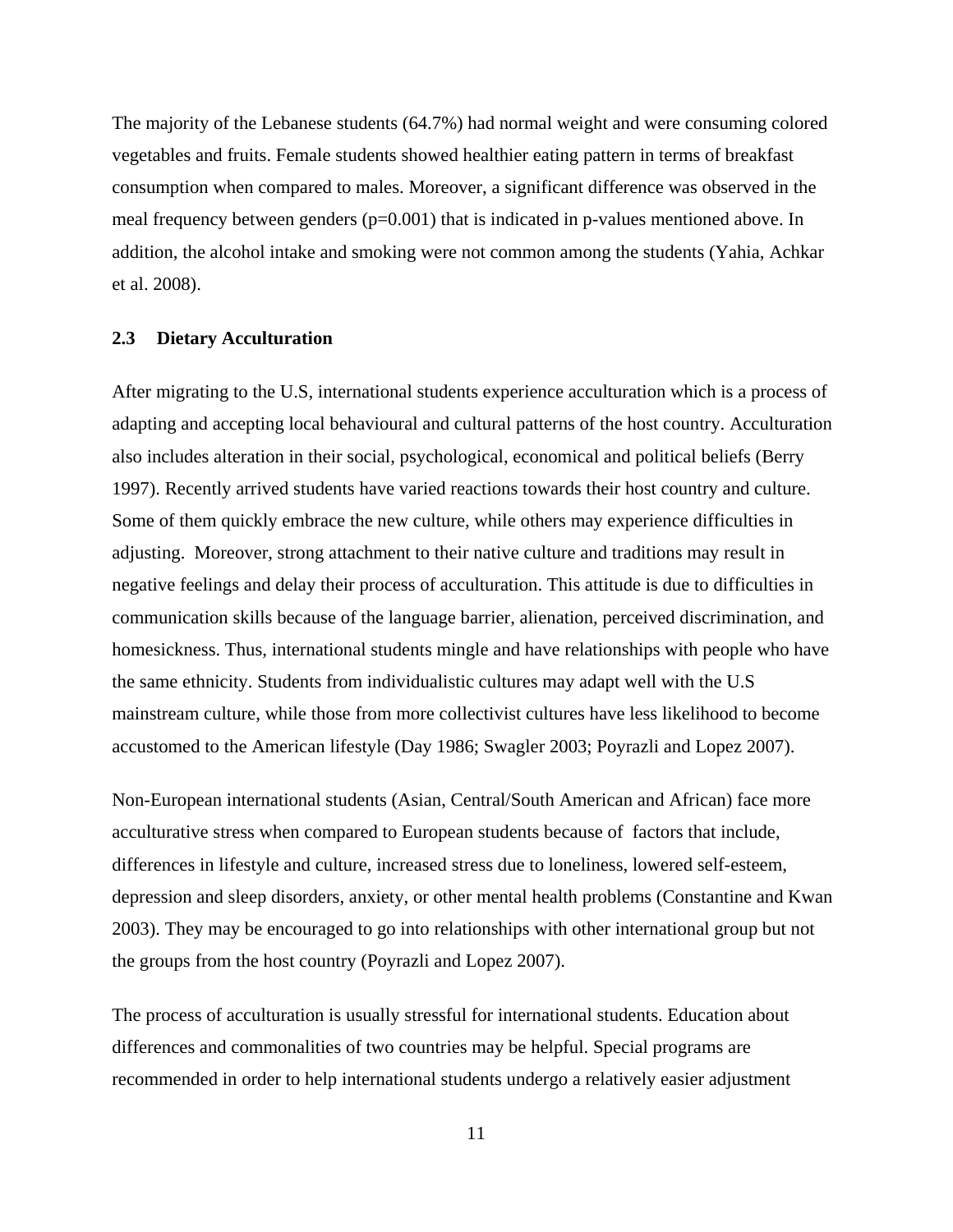process to decrease the stress and be competent in studies (Lin 1997).Dietary acculturation can be described as the process during which immigrants and their family members adopt the dietary practices of the host country. Data from dietary acculturation assessment can also give information about general acculturation (Satia-Abouta, Patterson et al. 2002; Satia-Abouta 2003; Pierce, Austin et al. 2007; Lee 2008).

The dietary intake of immigrants is influenced by socio-demographic and cultural factors, exposure to host culture, and environmental factors and diet-related psychosocial issues. Collectively, these factors create 3 main dietary categories (i) immigrants may continue practicing their traditional dietary models; (ii) entirely adopt dietary behavior and food of host country; (iii) include several eating patterns of host country and maintain their traditional dietary models (Satia-Abouta, Patterson et al. 2002). Dietary acculturation may result in either healthy or unhealthy changes in nutritional habits. For instance, the Hispanics residing in the US for longer periods had micronutrient profiles similar to the non-Hispanic whites. Hispanic immigrants' preference for soda instead of traditional juices is a negative impact of acculturation, while switching to less saturated fat is a positive change (Bermudez, Falcon et al. 2000; Satia-Abouta, Patterson et al. 2002). Therefore, the changes in dietary habits are not always detrimental.

Reports about the process of dietary acculturation among Latinos, Korean Americans and Japanese American showed that there are changes in their dietary habits which favor an increased risk for obesity (Perez-Escamilla and Putnik 2007; Pierce, Austin et al. 2007; Lee 2008).Korean immigrants are likely to change their habits slowly. A study was conducted to assess the dietary habits of Korean American in relation to their meal frequency, snacking, and eating-out. The participants were young adults  $(\geq)17$  years), who were randomly sampled from a telephone book and mailed a questionnaire. Results were drawn from 347 filled questionnaires, which was 42% of total sample. About 52% had maintained their traditional native diet, 32.9% were bicultural and around 15% had acculturated. The changes included skipping some meals, therefore, there was a decrease in meal frequency with only 36% consuming 3-meals a day, and particularly breakfast was consumed the least frequent with only 43% consuming it. Most of the participants (58%) reported that they ate out at least one a week. There was a positive correlation between body weight and acculturation as it was found that around 28% of men and 6% of women participants were overweight. Acculturation was significantly associated with higher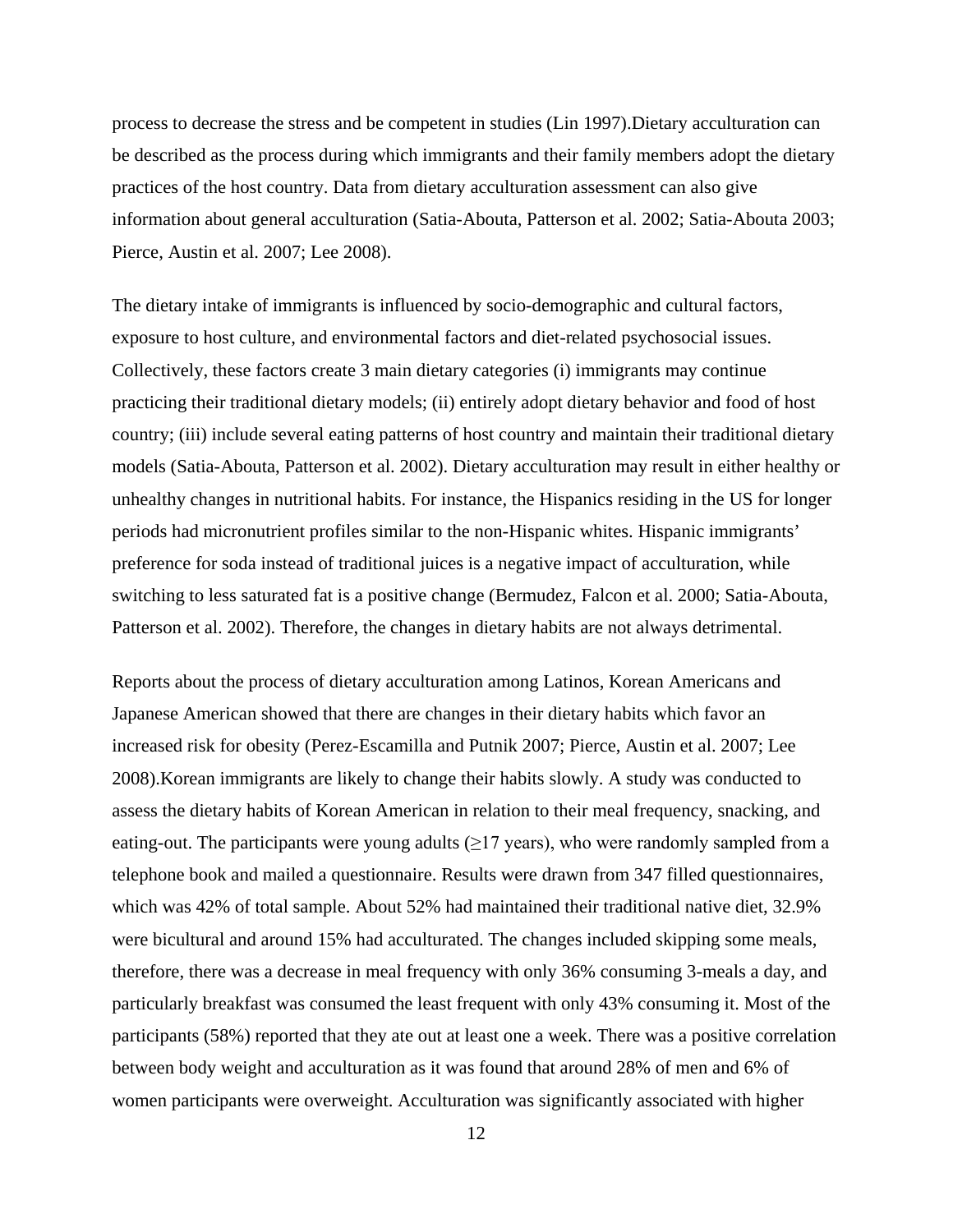frequency of snacking and eating out, and correspondingly showed higher prevalence of getting overweight among men (Lee 2008).

According to the US Census Bureau, Latinos are the largest growing minority in the U. S and it is estimated that by 2050, one-fourth of the US population will comprise of Latinos (Bureau 2004). A study was conducted to study the relationship between acculturation, years in the US and macronutrient intake. Subjects were older Hispanics and non-Hispanic white, aged 60 and older. The results showed that older Hispanics had greater ability to acculturate, ate less ethnic foods and had dietary patterns similar to white counterparts. This shows a lesser degree of commitment to native diet among older Hispanics (Bermudez, Falcon et al. 2000).

Pierce et al., 2007 studied the dietary acculturation and its influence on increased risk in development of type II diabetes in Japanese Americans by estimating measures for diabetes and 2 risk factors associated with diabetes-BMI and c-reactive-protein (CRP). A cross-sectional study data from the sample of 496 respondents was used to analyze the confirmatory factor. This study analyzed the acculturation pattern based on a five itemed Japanese diet (Fish, rice, tsukemono, tofu, and soy source) and five-itemed Western Diet (cheese, meat (beef), poultry, snacks (chips, crackers, popcorn and soda). Results showed that the second generation had a higher factor score for Japanese diet as compared to the third generation. Impressively, the Western diet factor score of the third generation respondents was significantly associated with increased plasma CRP, BMI and diabetes prevalence (Pierce, Austin et al. 2007). This study confirms that the dietary acculturation among third generation Japanese Americans resulted in a shift in the dietary pattern which may be the leading cause of increased prevalence of obesity. In the majority of cases, changes in dietary habits result in change in health status and susceptibility to chronic disease; thus ethnic minority groups should be encouraged to maintain their traditional healthy eating practices and be encouraged to adopt healthful eating habits of the host country (Satia-Abouta, Patterson et al. 2002).

#### <span id="page-22-0"></span>**2.4 Dietary habits among international students**

The US hosts the highest number of international students worldwide. During the 2002-2003 academic years, a total of 586,323 international students were enrolled in various U.S. colleges.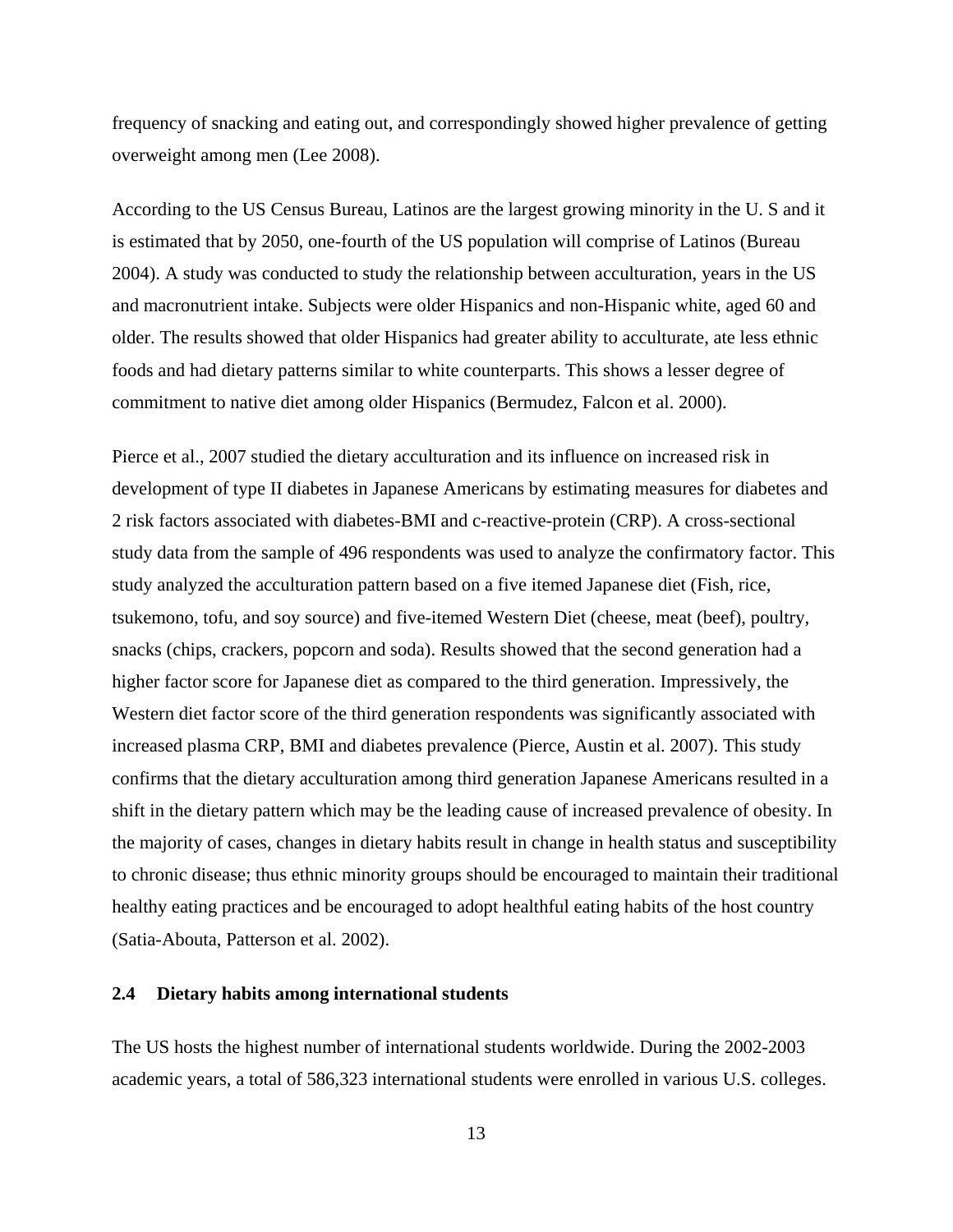Enrollment of international students continued to increase steadily; and the international students comprised 4.6% of all college students in the U.S (Institute of International Education. 2004). International students are increasing in the U.S; however, there have not been enough studies about the change of their dietary patterns due to migration.

Undesirable changes in diets of foreign students have been reported by Pan et al., (1999) in a study of Asian students living in the United States for at least 3 months. Participants were 18 years and older university students originally from China, Hong Kong, Taiwan, Korea and Japan. A survey was developed including questions related to background, changes in eating habits, and eating frequency. Out of 120 mailed questionnaires, data were analyzed from 63 applicants. The participants were consuming more salty and sweet snacks, fat, dairy products and fruits; however, there were noticeable decrease in consumption of vegetables and meats. Number of students taking two meals daily had increased. If compared with the dietary habits in their native countries, 46% of the Asian students living in the US have skipped breakfast. Around 57% of the subjects were consuming American style fast meals including burger, pizza, and fries and carbonated beverages. The dietary changes of Asian students were influenced by cooking inexperience, lack of time, a lack of availability of ethnic foods, poor quality of ethnic foods and un-affordability of ethnic foods (Pan 1999).

International students all over the world face many challenges of adaptation including adopting new dietary habits. Not only in the US, the immigrant students in other international locations all over the world also go through the process of dietary acculturation. For instance, Greek immigrant students in Glasgow, UK had significantly decreased consumption of fresh fruits, raw vegetables, fish, legumes, meats, poultry, and juices. This was accompanied by an increased intake of biscuits, savoury snacks, soft and frozen drinks, alcoholic beverages, mayonnaise, dips and sauces. The unavailability of fresh fish, milk, good quality meat, variety of foods, expensive cost affected their food choices. There was a decrease in the estimated median daily fruit and vegetable consumption from 363 gm in Greece to 124 gm in UK, which was below the recommended daily allowance of 400 gm according to WHO. There was weight gain in 10 out of 40 males studied, 18 out of 40 females, weight loss in 11 out of 40 males, 12 out of 40 females; weight was stable in 17 out of 40 males, 8 out of 40 females. The main reasons for the alteration in their dietary patterns were linked to lack of time to cook, prices of food, and un-palatability of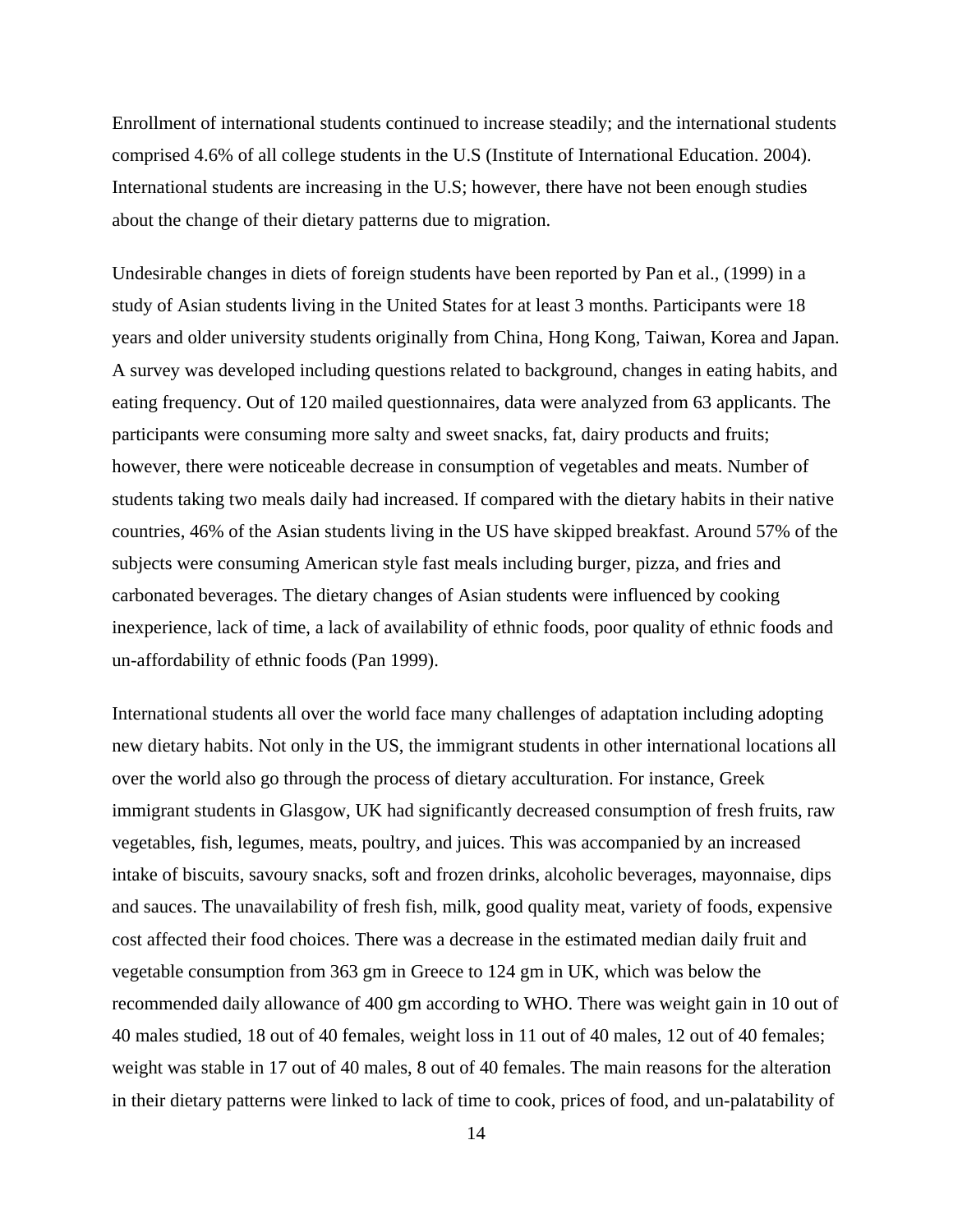food items. This coincided with increased accessibility of convenience foods and limited food choices in Glasgow when compared to Greece. All of these factors and barriers forced the immigrants to switch from their traditional dietary habits to the foreign ones (Papadaki and Scott 2002).

In another study dietary changes and their health implications were assessed among 508 Taiwanese students studying in four U.S. universities. The response rate for the questionnaires was 32%. Majority of respondents were males (21 to 30 yr old), living without family. More than half of the respondents reported gain in weight since coming to the US and a majority were not familiar with the USDA Food Guide Pyramid. Students preferred fried chicken, steak, and salad rather than breakfast cereal and cheese. After coming to the U.S., respondents started consuming more chicken, milk, eggs, beef, Coke, and ice cream and had decreased intake of fish/shell fish, spices and Chinese tea, rice, and monosodium glutamate. Taiwanese students were eating the daily recommended servings of the four food groups except for dairy products. The dairy product consumption was less than one serving per day. Students were eating more vegetables than fruits, with a total five servings of vegetables and fruits daily. Interestingly, participants consumed cheese and breakfast cereals only after migrating to the US. This study emphasizes the importance of creating programs in order to educate international students about how to make better and healthier food choices according to the USDA Food Guide Pyramid (Kuo 1996).

A study was performed to investigate food practices, changes, preferences, and acculturation of Thais in the US. A questionnaire was mailed to Thailand-born 182 individuals who had been in the US for at least 3 months and were 18 years or older; 102 (56%) participants completed questionnaires of which 62 were university students and 40 were residents from five states. During their stay in the US, the frequency of meals decreased significantly and there was a transition of snacks and food eaten out from Thai to American. In the questionnaire there was a list of 111 Thai and American food items. The results showed that there was a significant decrease in the frequency of consumption of 29 Thai foods which was accompanied with a significant increase in consumption of 33 American foods and total milk food group. The mean daily consumption of the food groups were 3.5 bread; 3.8 vegetables; 2.2 fruits; 3.6 meat; 1.6 milk; 3.9 fats, oils, and sweets; 2.2 beverages; and 0.9 Thai mixed dishes. Of the 111 food items listed, 91 were preferred (mean 5.5 or higher on a 9-point hedonic scale). There was a positively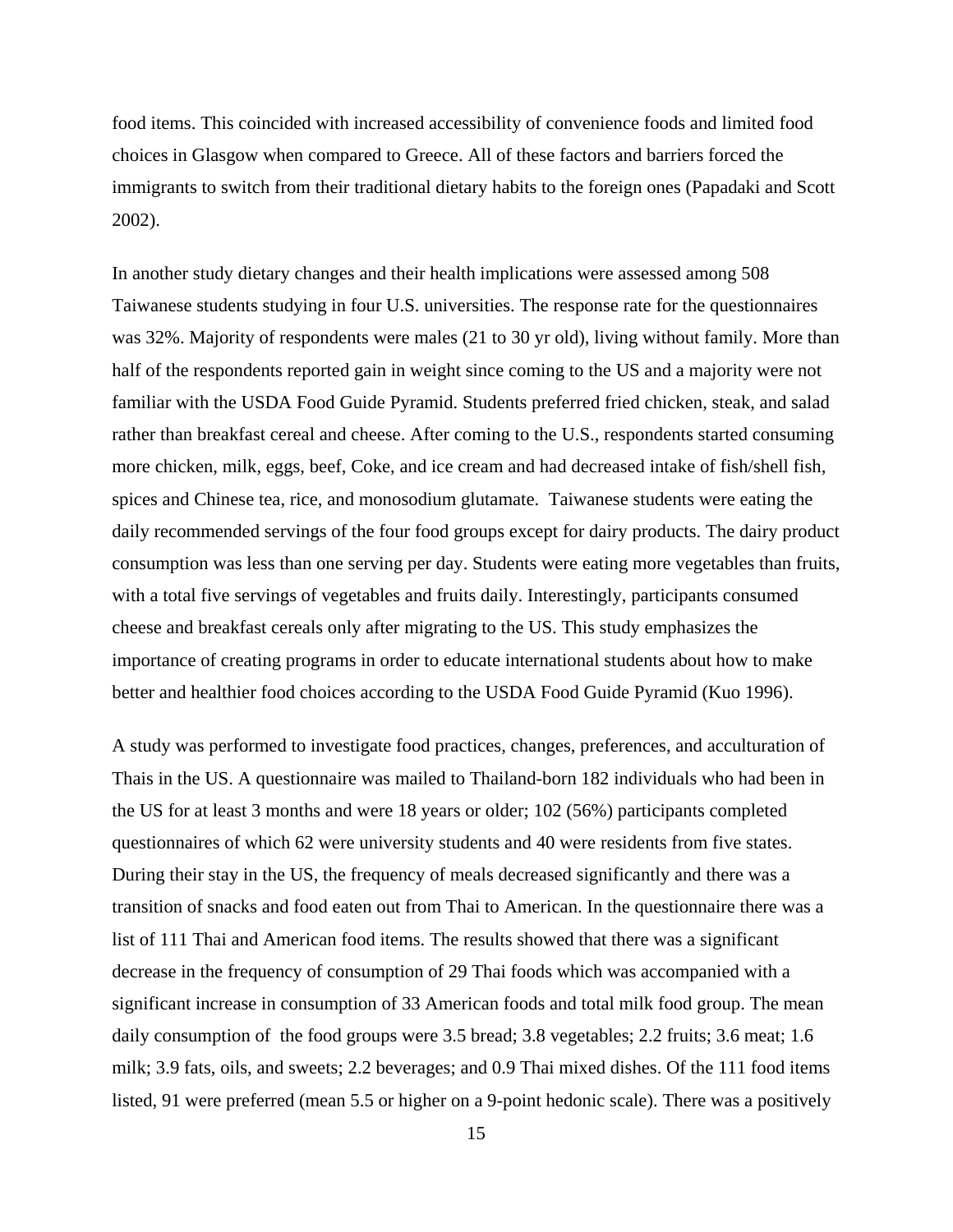correlation between 77 food items and their consumption frequency and preference. There was a significant positive correlation for consumption and preference for some American foods and vice versa for some Thai foods. There was dietary acculturation (mean 2.6, 1 to 5 scale) (Sukalakamala and Brittin 2006).

Satia-Abouta and colleagues (2002) suggest that public health should have an important objective encouraging the new migrated groups to maintain their traditional eating patterns and to try to adopt only healthy dietary practices of the host country. Several studies strongly recommend creation of a nutrition and health promotion program to benefit the international community. These awareness programs will help reduce the tendency of weight gain and reduce the risk of obesity and other chronic illness (Constance and K. Peters. 1997).

#### <span id="page-25-0"></span>**2.5 Standard Survey Data Collection Methodologies**

Currently, there are several procedures utilized to collect data from a sample of human populations for studies pertaining to demographics, behavior, health, social science and marketing research and dietary patterns. There are different methods for collecting data such as telephone, mail, online, and personal surveys. For example, the use of the telephone is a practical, feasible and valid method for collecting 24-hour dietary recall data in national food consumption surveys (Casey, Goolsby et al. 1999). Use of telephone interviews for large-scale studies may decrease costs by as much as 50-75% (Fox, Heimendinger et al. 1992) and increase access to remote and unsafe locales (Lyu, Hankin et al. 1998). Samples of 1338 randomly selected subjects from 9 different states, using zip code, were mailed a survey about demographics, attitudes and behaviors and food-frequency. Only 43% of the mailed surveys were returned for data analysis (Constance and K. Peters. 1997). The chance of getting a 100% response rate in mailed-type survey is not feasible as there is no possible way to ensure the commitment of the subjects.

We chose the best way to ensure the commitment of subjects and to have consistent data by having the participants fill in a self administered survey that was filled in person following the pattern of the studies mentioned. A survey of 220 students chosen randomly from Lebanese American University campus during the fall 2006 semester were asked to fill out a questionnaire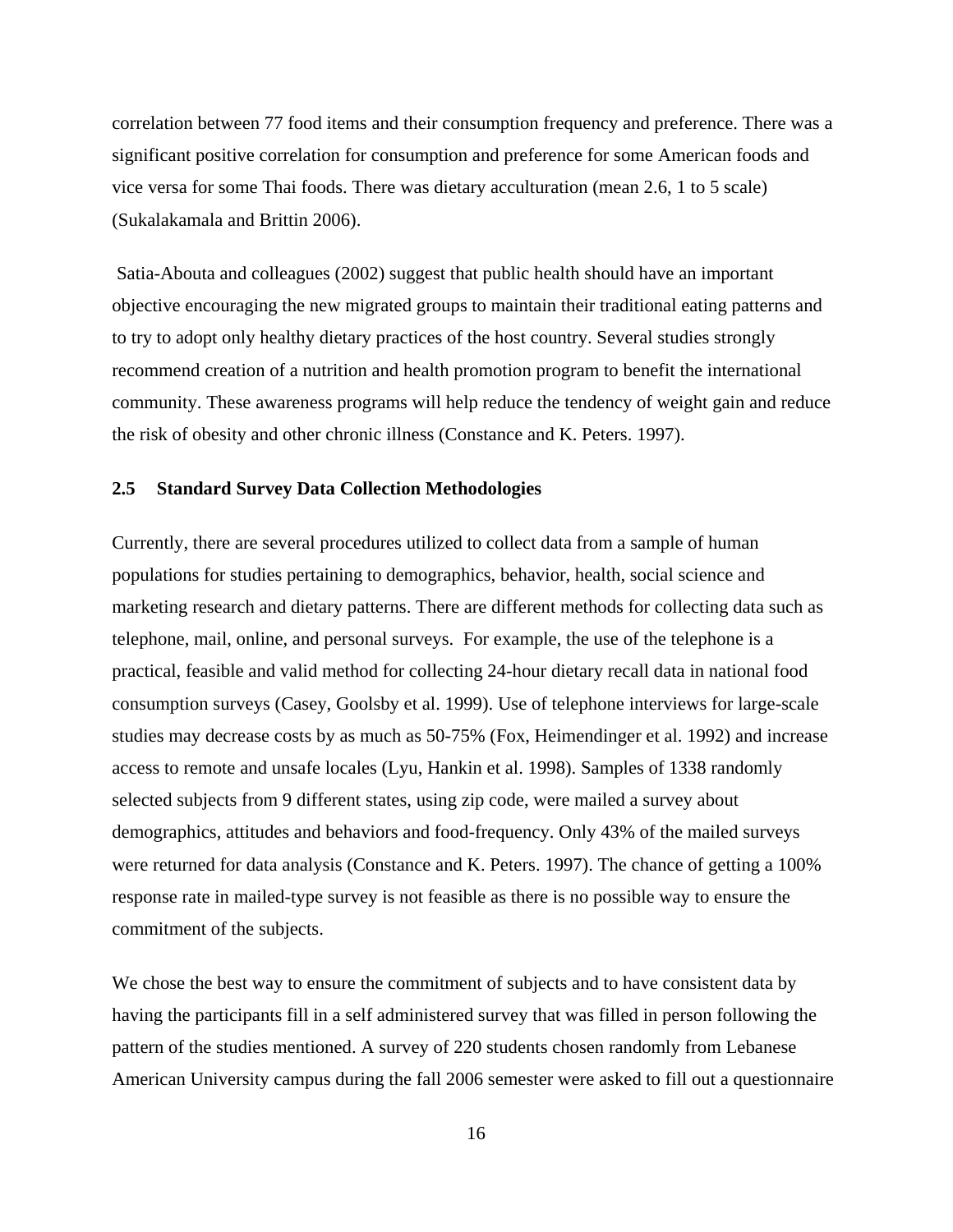that included questions on their eating, drinking and smoking habits (Yahia, Achkar et al. 2008). In addition another study used the same methodology as a self administered questionnaire was given to Greek postgraduate students who were at the University of Glasgow, UK, for less than a year. Data about socio-demographic characteristics, general food habits and consumption frequency of selected food items were collected (Papadaki and Scott 2002).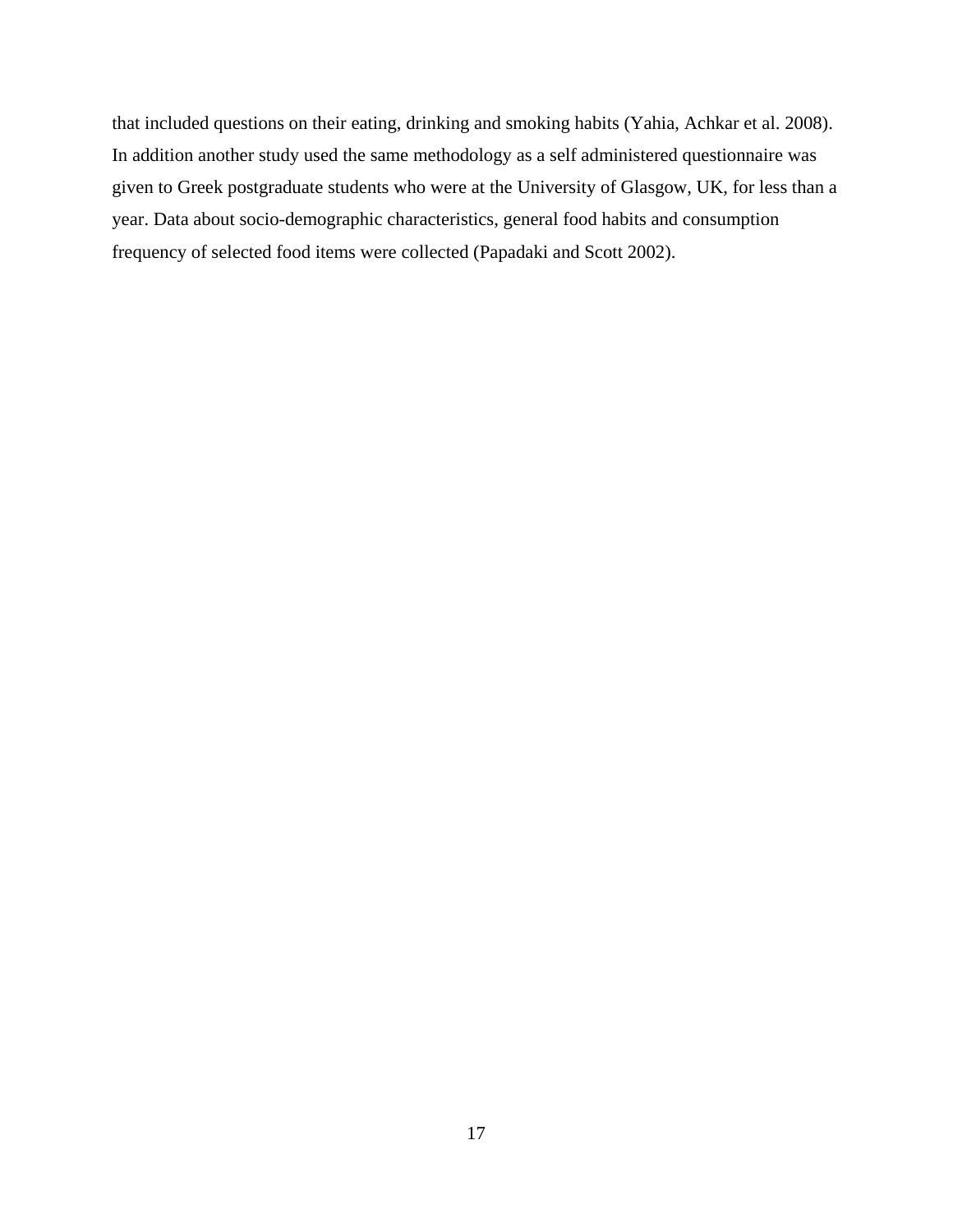## **Chapter 3. Research Objective**

#### <span id="page-27-1"></span><span id="page-27-0"></span>**3.1 Rationale of the Study**

All the findings in the literature review (Chapter 2) support the idea that dietary acculturation is a critical issue which merits attention. Most of the studies on dietary acculturation showed that the dietary practices of people arriving in the United States from other countries are influenced by migration and they tend to shift from a healthier diet of their native country to fast-food items. Many of these studies support our hypothesis that the international students are more prone to change their dietary patterns, therefore, more susceptible to gain weight, change their blood pressure levels, and have a higher risk of type II diabetes.

Virginia Tech is one of the prestigious universities in the US and is a main attraction for many international students. According to the Cranwell International Centre statistics for year 2010, there are 2322 international students from 113 countries enrolled in undergraduate (497) and (1825) graduate programs. Since Virginia Tech is a home to students of different nationalities we wanted to assess the dietary acculturation of the recently enrolled international students, and observe their degree of commitment to their native diet. In addition, we evaluated the changes in their health status in terms of weight, systolic blood pressure, and fasting blood glucose.

#### <span id="page-27-2"></span>**3.2 Research Questions**

Having reviewed the literature regarding dietary habits and behaviour patterns of young adults and students, and general overview of American diet, the two critical questions to be addressed are:

- 1. How do the dietary habits of international student's change over time after coming to Virginia Tech, United States?
- 2. Are there any positive or negative changes in the health status of international students upon their arrival and establishment in the U.S.?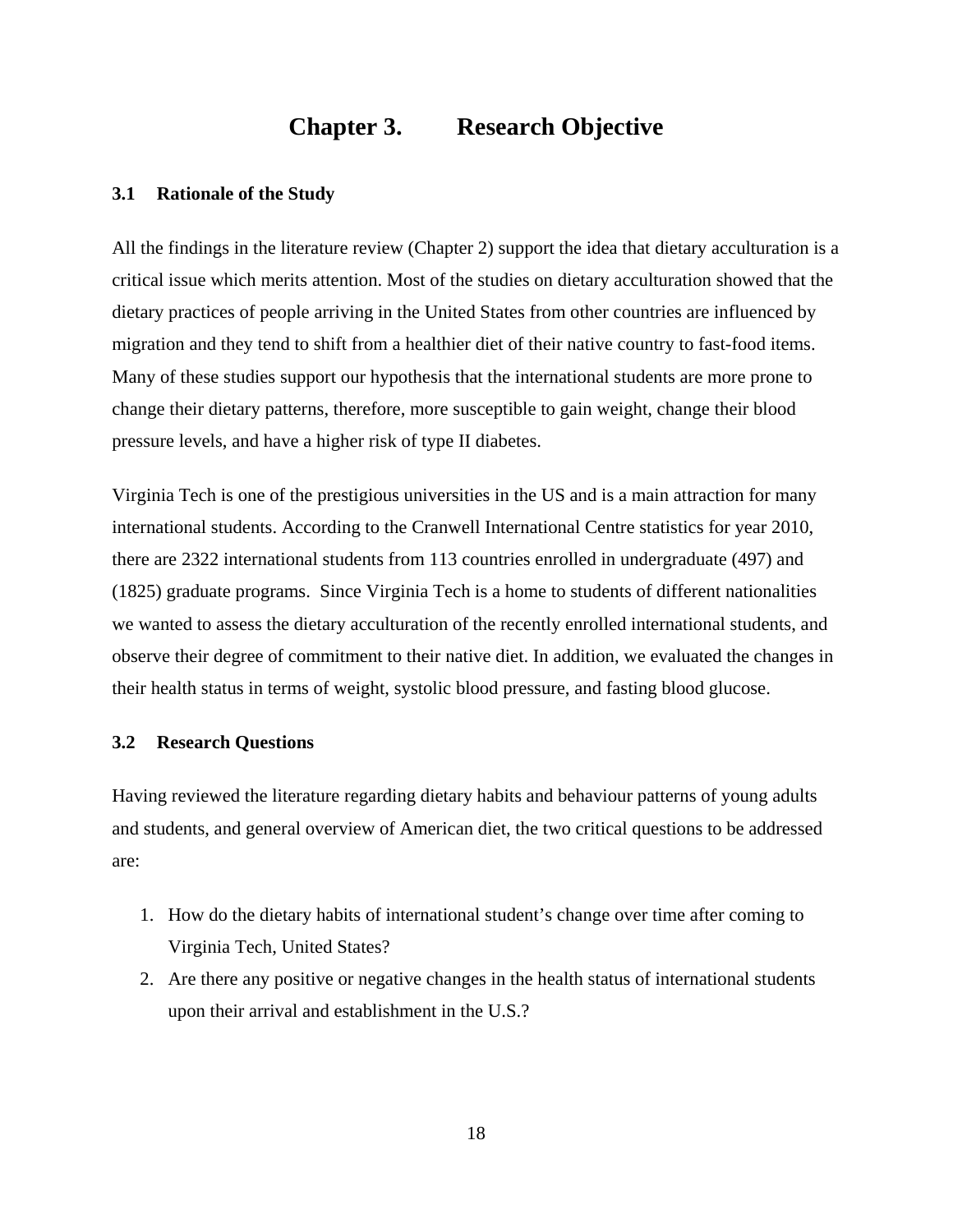#### <span id="page-28-0"></span>**3.3 Central hypothesis**

The central hypothesis of this research is that recently enrolled international students will have dietary acculturation over time (August-December; Fall-2010) which will potentially have some health implications due to alteration in their dietary practices.

#### <span id="page-28-1"></span>**3.4 Hypothesis 1:**

Newly admitted international single students will alter their dietary patterns due to migration to Blacksburg, VA.

#### <span id="page-28-2"></span>**3.5 Specific Aim 1:**

We approached recently immigrated international graduate and undergraduate students enrolled at Virginia Tech (age 18-36 yrs) to study their dietary patterns and health status after arriving in the U.S. We assessed changes in their dietary habits, evaluated their acculturation to the American diet, and the degree of their commitment to their native diet by conducting a survey containing a series of questions in a questionnaire format.

#### <span id="page-28-3"></span>**3.6 Hypothesis 2:**

The international students will gain weight, and will possibly show markers/early symptoms of diabetes and hypertension.

#### <span id="page-28-4"></span>**3.7 Specific Aim 2:**

We determined any possible negative or positive changes in health status indicated by body weight, blood pressure and fasting blood glucose levels.

#### <span id="page-28-5"></span>**3.8 Approaches**

In this research, changes in the dietary pattern of recent migrated international students, who are single or live without their spouses and families,  $(18 – 36$  yrs of age) were analyzed at 3 different time periods: (i) The first period was the baseline- time when the students first arrive on campus for orientation; (ii) The second period was in the middle of semester approximately six weeks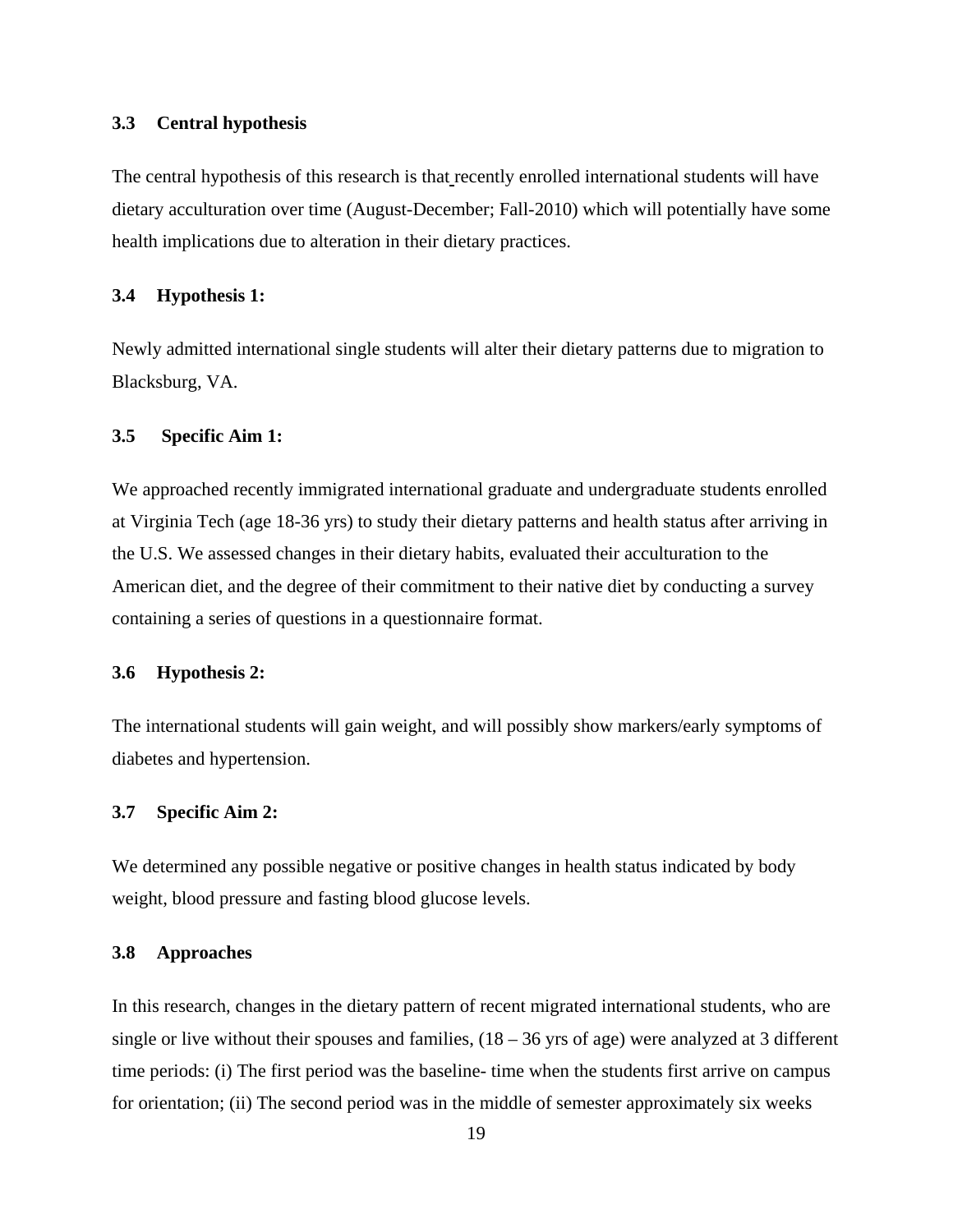after visit one; and (iii) The third period was the end of semester. The timeline for data collection was 11 weeks, and an additional 2 weeks for data analysis.

- 1. A list of the most commonly consumed food items of the American diet were created and given to the participants to measure their degree of acculturation over the period of 11 weeks.
- 2. The questionnaire also included the items regarding behavioral attitudes towards American and native food.
- 3. The respondents were tested for changes in body weight, and were assessed for early indicators of hypertension, and diabetes.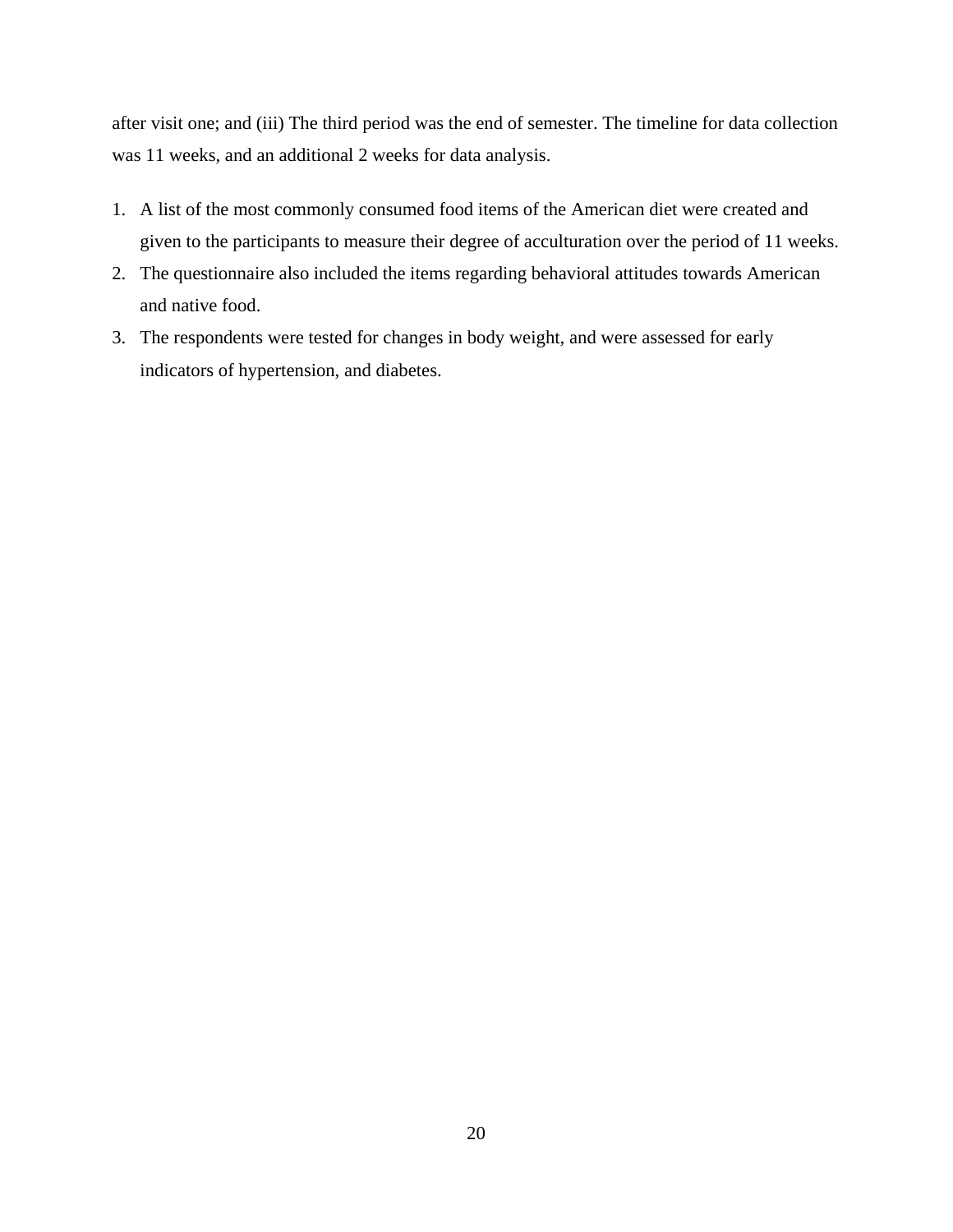## **Chapter 4. Materials and Methods**

#### <span id="page-30-1"></span><span id="page-30-0"></span>**4.1 Study Design**

A longitudinal-study was carried out on 42 newly arrived single international students at Virginia Tech. The study was approved by University's Institutional review board. The study was divided into 3 time periods during Fall Semester 2010; (i) V1 baseline took place in the beginning of fall semester (August 30th, 31st and September 1st till September 10th), (ii) V2 took place in mid semester (October the 11th, 12th, 13th and 18th) and (iii) V3 occurred towards the end of semester (November the 15th, 16th, and 17th.). Data was collected using selfadministered survey (Lee 2008; Yahia, Achkar et al. 2008). In addition, participants were tested for changes in body weight, height, blood pressure and fasting blood glucose levels. Data was collected on paper and was transferred to an Excel spread sheet after each visit to avoid any chances of error i.e. mixing value. The actual analysis of the data was performed after the end of the third visit so we can compare results from V3 to V1.

#### <span id="page-30-2"></span>**4.2 Subject Recruitment and Retention**

Our sample was taken from students who were recently arrived and were single international students. Those living without their families of any ethnicity or country of origin were approached through Cranwell International Center/Graduate Life Center via VT Listserv. An invitation to participate in the study was sent by e-mail to different international clubs at Virginia Tech including Chinese, Indian, Pakistani, Saudi Arabia, South American students club. The email explained the nature and objective of the study, privacy policy and the financial compensation. The students who were eligible and were willing to participate were contacted. The participants were asked to sign a letter of consent explaining the nature of the study and the privacy policy and disclaimer. The participants were asked to be committed to this study for all three time points in order to receive the monetary compensation of \$50 "Kroger" gift cards for their participation. However, they were notified that their participation and commitment was totally voluntary. The Compensation was prorated for three time periods. We gave a \$5 gift card for first period which was the baseline- time after a week of beginning of school; (ii) Second period was in the middle of semester a week before Fall break and we gave a \$15 gift card; and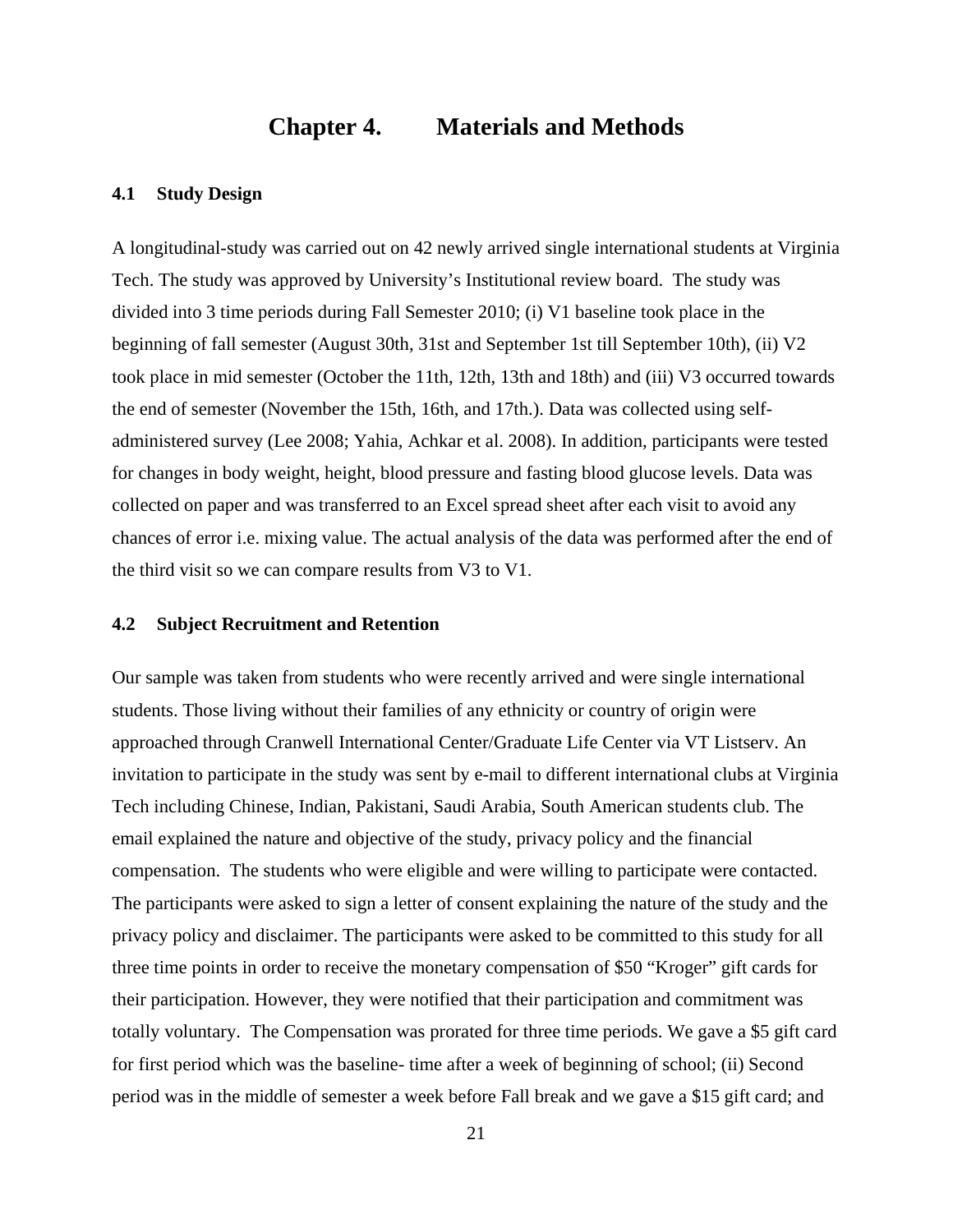(iii) Third period was a week before Thanksgiving break and we gave a \$30 gift card. The participants were free to come based on their convenience between these hours of 9:00 A.M. - 05:00 P.M. on the three assigned dates for data collection at Litton Reaves Hall room 1018.

Anthropometric measurements, blood pressure readings and fasting blood glucose test were done in Litton Reaves hall room 1018. The participants were instructed on how to fill out the questionnaire, frequency table and 24 hours dietary recall. Beverages and snacks were provided after these tests.

Subjects taking health care medications that affect appetite were excluded. The subjects were free-living, practicing normal daily activities, and were not required to alter their diet and exercise for this study.

#### <span id="page-31-0"></span>**4.3 Sample size and composition**

Initially we had 42 participants and ended up with 35 total sample populations (TSP). Seven people dropped out during the study period. The nationalities of the participants were 40%  $(n=14)$  Chinese, 20%  $(n=7)$  Indians, 11%  $(n=4)$  Germans, 6%  $(n=2)$  South African, and Koreans, 17% (n=1) participants from other countries i.e. Finland, Italy, Egypt, Vietnam, Bangladesh, Nepal and Saudi Arabia.

The age of the participants ranged from  $18 - 36$  years, 48% (n=17) of the TSP were from the age group of 18-23. Forty three percent  $(n=15)$  of the TSP were from the age group of 24-29. Nine percent (n=3) remaining TSP were from the age group of 30 and older. Fifty one percent TSP were female and remaining 49% of the TSP were male. Seventy seven percent (n=27) TSP was living off campus where as 23% (n=8) remaining TSP was living on campus. Eighty six percent of the TSP ( $n=30$ ) were grad students whereas 14% ( $n=5$ ) of the TSP were undergrads.

#### <span id="page-31-1"></span>**4.4 Anthropometric and Clinical Measures**

Anthropometric measurements that include height were determined using a wall that was marked with feet and inches. Participants were asked to remove their shoes and stand on the floor looking outwards straight ahead. The head, shoulder, rear end and heels were straight. The ruler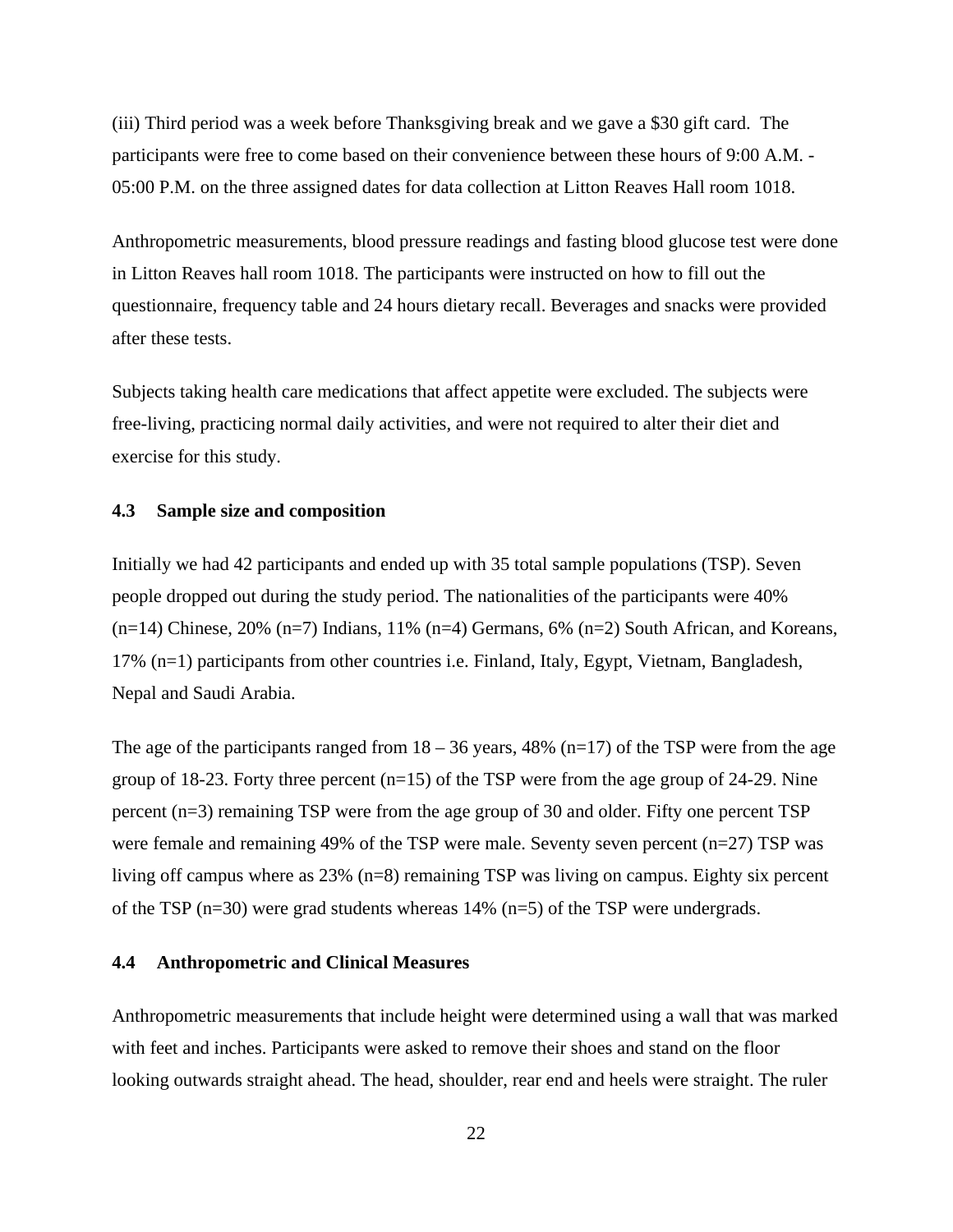was placed right above the head without any pressure. The reading was written down on a table that had participant number and names. To measure the weight, we used digital "Weight Watcher" weighing scale. Participants were asked to remove their shoes and step on the scale. The readings were recorded and included in the data for analysis. The weight of participants was measured at 3 time points to analyze their weight changes.

The participants were asked to fast 5 hours before coming to perform the test for blood glucose levels by using "FreeStyle Lite Blood Glucose Monitoring System". The process of monitoring the blood glucose begins with (i) wiping the chosen finger using alcohol wipes (ii) pricking the finger with pen needle until we had good drop of blood (iii) apply it to the darker area of the test strip (iv) inserted the test strip into the meter (v) take the reading from the screen and recorded them on our sheets next to the participant names and numbers.

Blood pressure was measured by using "CVS/pharmacy digital advanced wrist blood pressure monitor". The process of using the blood pressure monitor was (i) Place the cuff around the wrist and turn the power on. (ii) The cuff was inflated automatically by pressing the start mode. (iii) The inflated cuff will automatically start to deflate slowly by reducing the cuff pressure around the arm when it reaches the maximum level. (iv) The systolic and diastolic blood pressure reading would show on the screen of the display window and then by pressing the exhaust button will release all the pressure. (v) The readings were written down and recorded in data collection for each participant.

There were three time periods for our data collection which was located in Litton Reaves Hall. In all three time periods, participants underwent the same procedure except for signing the consent form and taking the height measurement which took place at the first time period only. We had 4 stations to receive the participants in groups. First station was to sign the consent form and give an anonymous serial number. Second station was taking blood glucose level that was done by Amal Almohanna. Participants were able to help themselves to have some refreshments to break their fast if they wished. Third station was for taking blood pressure which was be done by Dr. William Barbeau. The fourth station was for taking weight and heights that were taken by Dr. William Barbeau. The participants were comfortable in the room and began filling the questionnaires. Amal Almohanna was accompanying participants to answer any questions.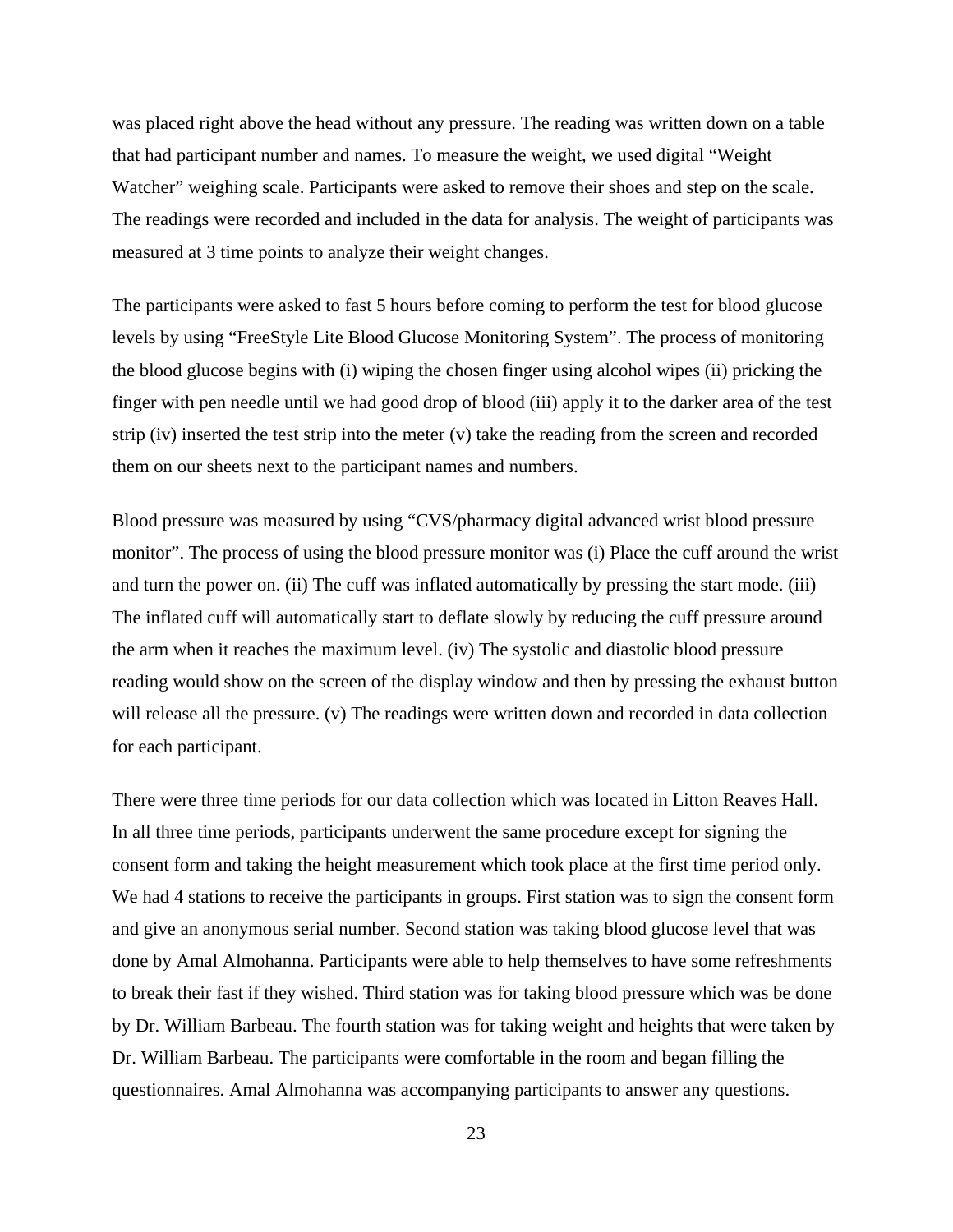#### <span id="page-33-0"></span>**4.5 Survey Based Questionnaire**

Initially we started with 65 item self report questionnaires however we ultimately selected 20 items to analyze from this questionnaire. Questions were chosen that would best serve the research project due to time restrictions; furthermore questions that were eliminated were more of a personal nature. Multiple choice questions were developed to assess dietary practices and eating pattern of the participants. We asked some participants some questions regarding their meal consumption patterns because we had a heterogeneous population. To ensure that questionnaire was valid, a clear and purposeful pilot test on international students  $(n=35)$  was performed in *Summer II 2010*. The feedback from the voluntary participants of the pilot study was taken into consideration for any possible modification to the present version of the questionnaire.

In addition to anthropometric information and some demographics, items were designed to assess meal frequency, methods of food preparation, cooking rate and nutritional awareness. They were also asked about their degree of commitment to their native diet. (Appendix, pg 74)

The participants were asked to report food consumption in the last 24 hrs. The purpose of 24 hr dietary recall is to have a general understanding of diet of internationals and to do a calorie count for three days out of the 11 week study period. In this study, the calories intake was taken into consideration. We analyzed the 24 hrs dietary recall using Google calorie calculator. We entered each food item in calorie calculator to determine the total calorie count for all food items and whenever we could not identify an international food item the closet alternative was chosen (Appendix pg.83)

Participants were asked to fill a table of Food Frequency Questionnaire (Appendix pg. 84) which included a list of 73 most commonly consumed American food items. The list was categorized as beverages, proteins, carbohydrates, fats, vegetables, fruits, dairy and desserts. However we have selected four main groups out of 8 including beverages, proteins, carbohydrates and desserts with total 21 most famous items that were popular among young adults and college students. The first group was beverages which included; carbonated drink, flavored water, vitamin fortified and diet carbonated drink. The second group was proteins which included; burgers, peanut butter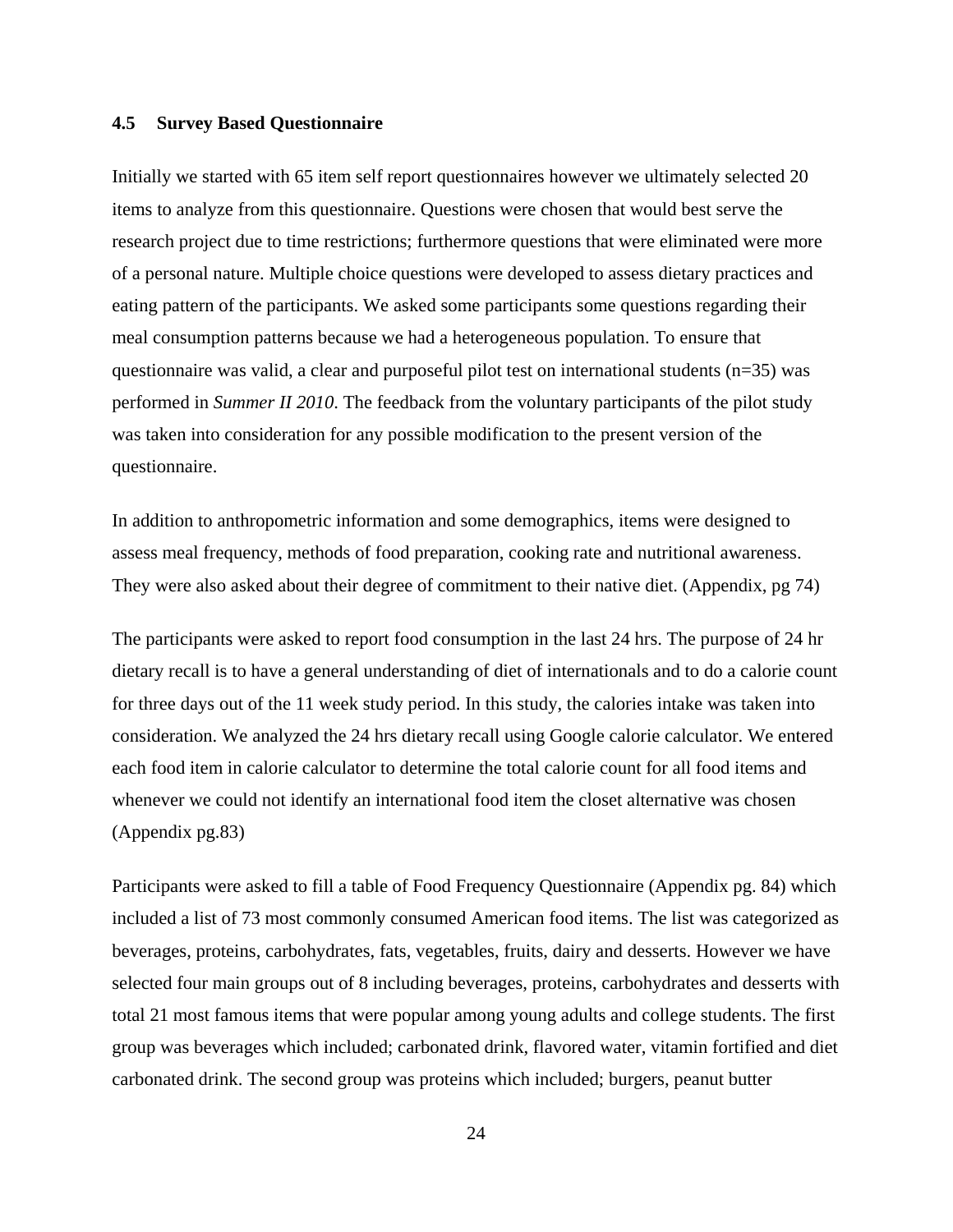pepperoni, meat loaf, chicken nuggets and hotdogs. The third group was carbohydrates which included mashed potatoes, pizzas, french fries, doughnuts, bagels, macaroni & cheese, granola bars and popcorns. The fourth group was desserts which included ice-cream, pies and brownies.

The food frequency table indicated the shift towards the American diet as it specifically listed most commonly consumed American foods. We analyzed the food frequency table by creating a scale from  $0 - 4$  and associating it with values of never=0, once a month=1, once a week=2, several times a week=3 and daily=4. We took the sum of these values and have taken the averages for comparing the total frequency consumption of the American food items by each participant at all three time periods.

#### <span id="page-34-0"></span>**4.6 Data Analysis**

The data was collected and analyzed with the help of Laboratory for Interdisciplinary Statistical Analysis (LISA), the consulting lab for Statistical services at Virginia Tech. Student T-test was a statistical key test to determine significant difference in dependant variables including weights and food frequency between time period one and three using Microsoft Excel 2007. We did not include V2 in our analysis as we were more interested in the overall impact of the dietary acculturation. Furthermore, we also observed that there was not enough variation when comparing V1 to V2 or V2 to V3 to be able to perform any statistical analysis due to limitation of the time within the visits which was not long enough to detect clear marks of variations. We used JMP 08 to analyze dietary habits questionnaire for international student from V3 to V1. All *P* values were determined on the basis of two-sided T tests and compared to a significance level of 5%; differences were considered statistically significant at *p<0.05*.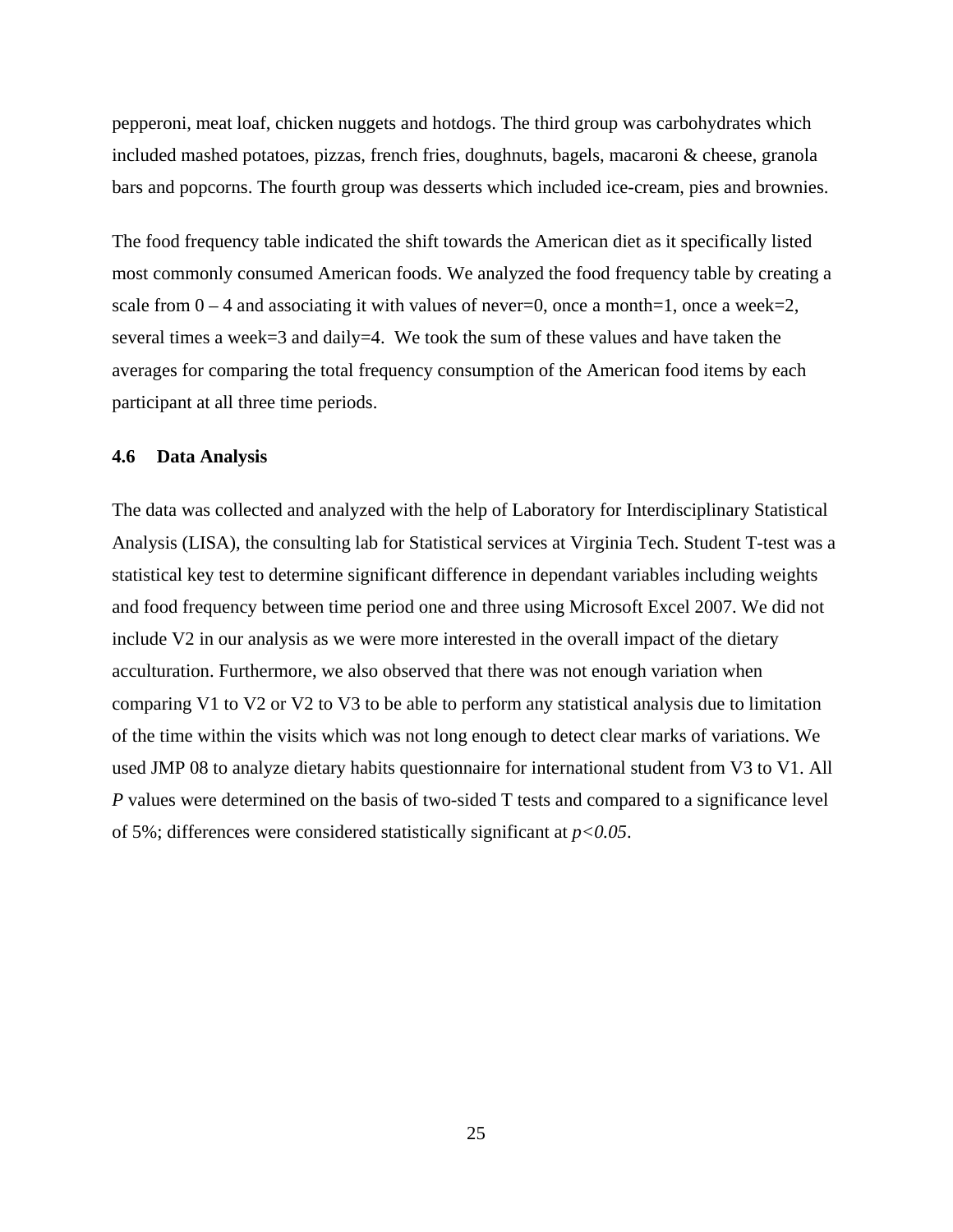### **Chapter 5. Results**

#### <span id="page-35-1"></span><span id="page-35-0"></span>**5.1 Effects on weights during three visits:**

We started the research with 42 students, seven dropped out during the study therefore our total sample population (TSP) was 35 students who participated in the research:  $40\%$  (n=14) of them were Chinese, 20% (n=7) Indians, 11% (n=4) were Germans and 29% (n=10) students were from South Africa, Korea, Vietnam, Nepal, Italy, Finland, Egypt, Saudi Arabia and Bangladesh. We tested our hypothesis during the fall semester by having three main testing points. The first visit was in late August, the second visit followed six weeks later and the third visit was after five weeks.

Our main hypothesis was to test that international students are more prone to gain weight after migrating to the United States. We found an overall average increase in weight of 2.79 lbs for TSP between visit 3 and 1 which was significant at ( $p= 0.00829396$ ) [Table 1.](#page-37-0) Four participants lost weight of 4 lbs or more from V3 to V1.

From our population 28.5% (n=10) were participants who gained weights (PGW) and showed a total increase of 6 lbs or more during the four months testing period. According to [Table 2](#page-38-2) the total weight gain for all 10 participants was 90lbs which means 9 lbs (6%) per person (90 lbs / 10 PGW) in four months. Based on these findings we can extrapolate that by the end of year they will gain 27 lbs per person and if their study continues for four years the total weight they might gain could be around 108 lbs if they continue to gain weight at the present rate. Seventeen percent (n=6) of our total sample population showed a total average weight increase of 4.73 lbs which could lead to a total weight increase of around 14.l9 lbs by the end of the school year which in term could be a total average increase of 56.76 lbs at the end of their graduation. This increase in weight is alarming and could indicate a dangerous trend if those participants were not more cautious in the future.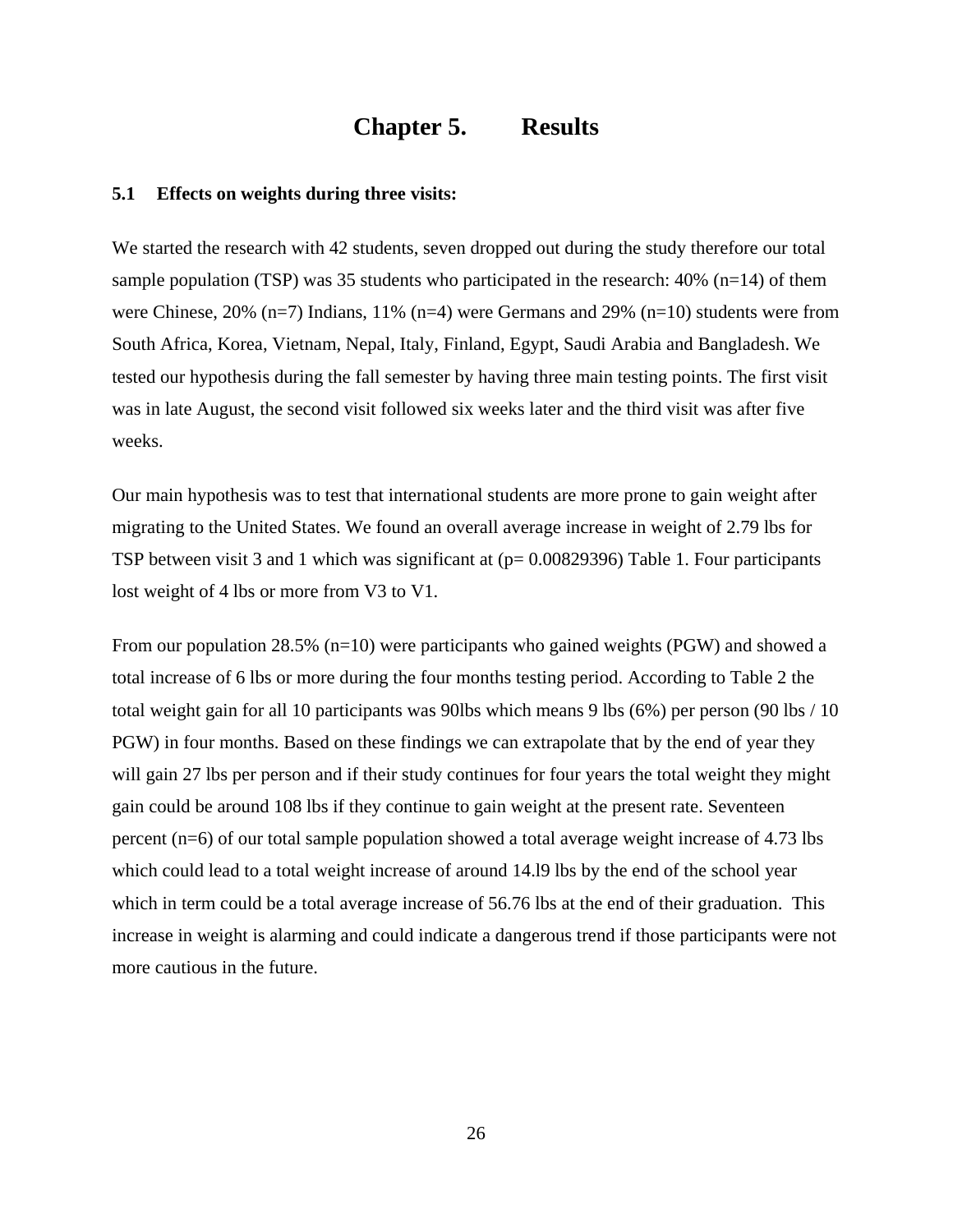

**Figure 1: Weight variations for PGW from V3 to V1**

The other 54% of the participants showed variation in their weights as some showed some increase and the others lost some weight.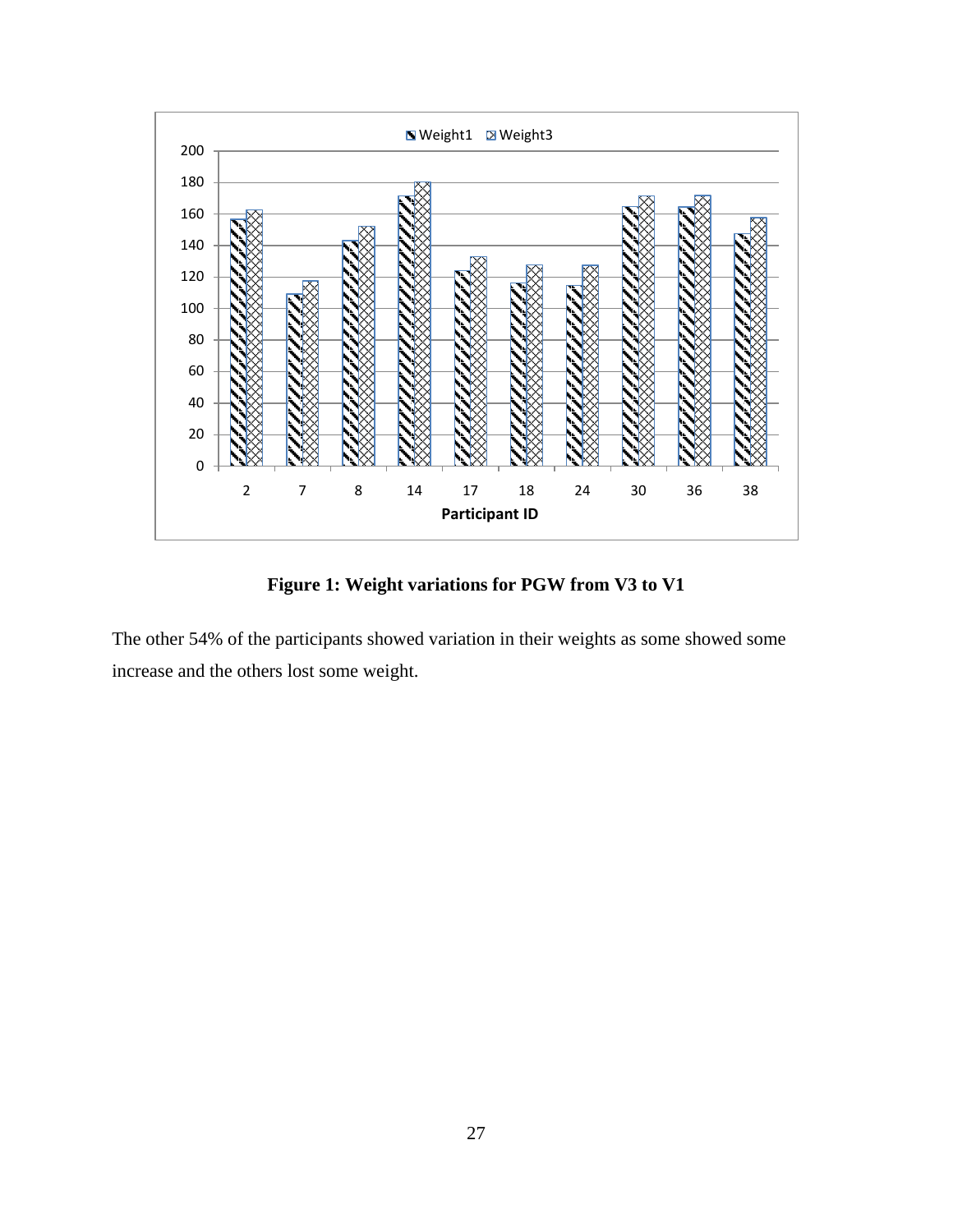| Sr. No                   | ID $#$         | <b>Nationality</b>                                      | Weight 1 lbs | <b>Weight 2 lbs</b> | Weight 3 lbs |
|--------------------------|----------------|---------------------------------------------------------|--------------|---------------------|--------------|
| 1                        | $\mathbf{1}$   | $\overline{\text{China}}$                               | 148.5        | 146.2               | 146.9        |
| $\overline{2}$           | $\overline{2}$ | Germany                                                 | 156.6        | 162.2               | 162.7        |
| $\overline{3}$           | $\overline{4}$ | Finland                                                 | 125.4        | 140.3               | 125          |
| $\overline{\mathcal{L}}$ | 5              | Germany                                                 | 139.7        | 140.3               | 142.4        |
| 5                        | 6              | South Korea                                             | 103.6        | 107.9               | 108.8        |
| 6                        | $\overline{7}$ | Korea                                                   | 109.3        | 114                 | 117.7        |
| $\overline{7}$           | $8\,$          | Italy                                                   | 143          | 150.4               | 152.3        |
| 8                        | 9              | Germany                                                 | 160.2        | 159.4               | 161.8        |
| 9                        | 11             | China                                                   | 114.4        | 119.3               | 118.2        |
| 10                       | 12             | China                                                   | 101.6        | 100.2               | 102.8        |
| 11                       | 13             | China                                                   | 100.8        | 99.3                | 101.3        |
| 12                       | 14             | China                                                   | 171.6        | 178.1               | 180.5        |
| 13                       | 15             | China                                                   | 165.7        | 178.1               | 167.1        |
| 14                       | 16             | China                                                   | 111.3        | 107.9               | 115.3        |
| 15                       | 17             | India                                                   | 124.1        | 128                 | 132.9        |
| 16                       | 18             | China                                                   | 116.2        | 123.3               | 127.6        |
| 17                       | 19             | Egypt                                                   | 139.7        | 143.4               | 143.5        |
| 18                       | 20             | South Africa                                            | 136.8        | 136.8               | 136.7        |
| 19                       | 21             | Germany                                                 | 180.8        | 179.9               | 175.5        |
| 20                       | 22             | China                                                   | 125.8        | 126.3               | 130.6        |
| 21                       | 24             | China                                                   | 114.6        | 122.6               | 127.4        |
| 22                       | 25             | Vietnam                                                 | 167.2        | 152.7               | 150.9        |
| 23                       | 26             | South Africa                                            | 187.7        | 188.6               | 192.1        |
| 24                       | 27             | China                                                   | 142.3        | 140.2               | 136.6        |
| 25                       | 28             | China                                                   | 98.1         | 101.2               | 103          |
| 26                       | 30             | China                                                   | 164.8        | 166.3               | 171.5        |
| 27                       | 31             | China                                                   | 109.6        | 112.3               | 114.7        |
| 28                       | 33             | India                                                   | 118.4        | 117.7               | 118.4        |
| 29                       | 34             | India                                                   | 129.8        | 130                 | 133.2        |
| 30                       | 35             | India                                                   | 150.9        | 148                 | 147.5        |
| 31                       | 36             | India                                                   | 164.6        | 169.6               | 171.8        |
| 32                       | 38             | Nepal                                                   | 147.4        | 154.3               | 157.8        |
| 33                       | 39             | India                                                   | 173.4        | 171.9               | 170          |
| 34                       | 40             | India                                                   | 151.1        | 154                 | 155          |
| 35                       | 41             | Saudi Arabia                                            | 195.1        | 190.1               | 188.3        |
|                          |                | Average mean                                            | 139.72       | 141.74              | 142.51       |
|                          |                | Total average mean weight gain per person from V3 to V1 |              |                     | 2.79 lbs     |

# **Table 1: Weights in lbs for total sample population in all three visits**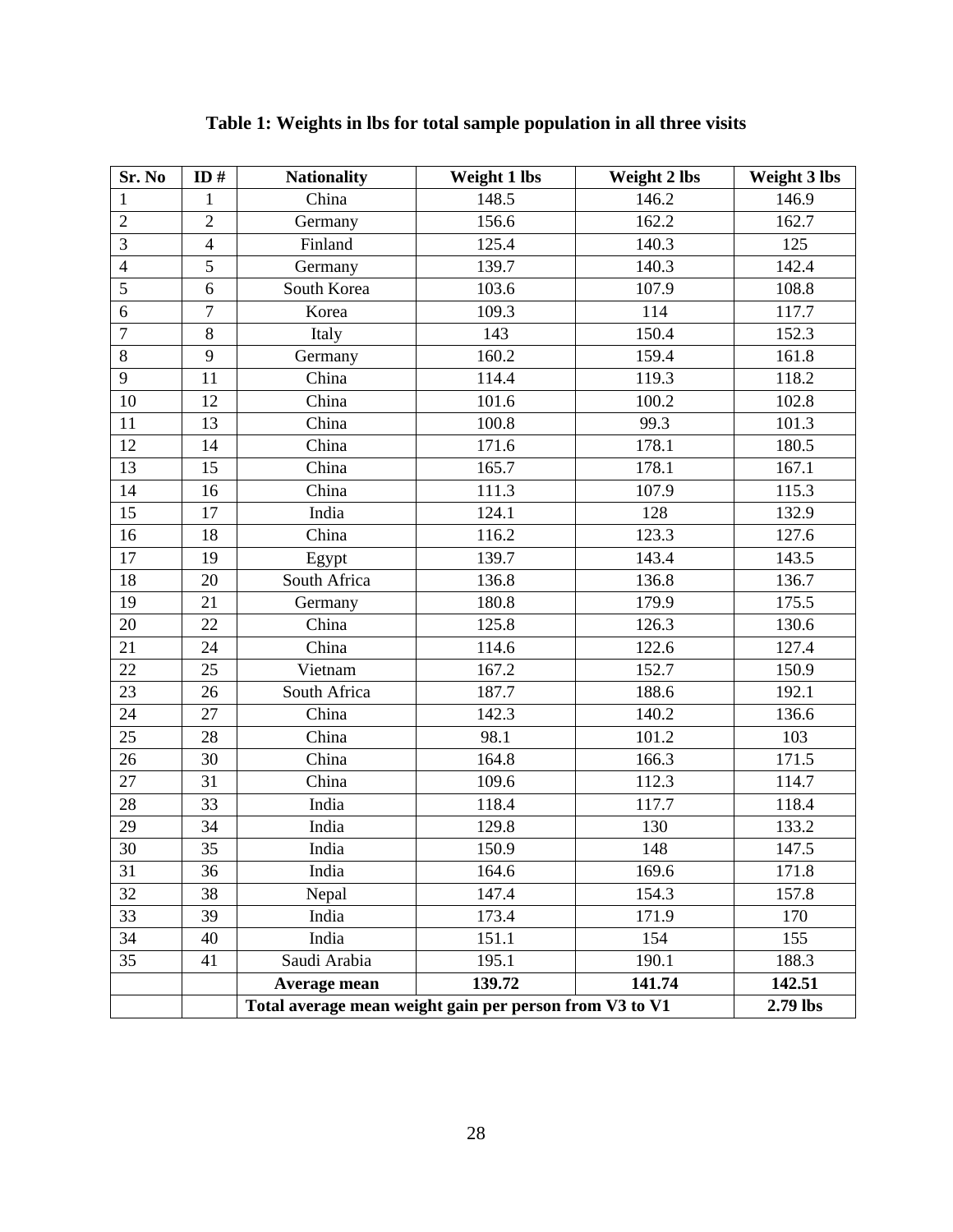| Sr. No         | ID $#$         | <b>Gender</b> | <b>Nationality</b>                                | Height          | Weight 1 lbs | <b>Weight 2 lbs</b> | Weight 3 lbs |
|----------------|----------------|---------------|---------------------------------------------------|-----------------|--------------|---------------------|--------------|
| $\mathbf{1}$   | $\overline{2}$ | M             | Germany                                           | 5'11"           | 156.6        | 162.2               | 162.7        |
| $\overline{2}$ | $\overline{7}$ | $\mathbf{F}$  | Korea                                             | 5'3''           | 109.3        | 114                 | 117.7        |
| 3              | 8              | M             | Italy                                             | 5'7''           | 143          | 150.4               | 152.3        |
| $\overline{4}$ | 14             | M             | China                                             | 6'1''           | 171.6        | 178.1               | 180.5        |
| 5              | 17             | $\mathbf{F}$  | India                                             | 5'4''           | 124.1        | 128                 | 132.9        |
| 6              | 18             | F             | China                                             | 5'5''           | 116.2        | 123.3               | 127.6        |
| $\overline{7}$ | 24             | $\mathbf{F}$  | China                                             | 5'5''           | 114.6        | 122.6               | 127.4        |
| 8              | 30             | M             | China                                             | 5'10"           | 164.8        | 166.3               | 171.5        |
| 9              | 36             | M             | India                                             | 6'5''           | 164.6        | 169.6               | 171.8        |
| 10             | 38             | M             | Nepal                                             | 5'9''           | 147.4        | 154.3               | 157.8        |
|                |                |               |                                                   | <b>Averages</b> | 141.22       | 146.88              | 150.22       |
|                |                |               | Average Weight Gain in 11 week per person for PGW | 9 lbs           |              |                     |              |

**Table 2: Weights in lbs for participants who gained weight in all three visits**

Weight 1 = weight in visit one, Weight 2 = weight in visit 2, Weight 3 = weight in visit 3

#### **5.2 Effects on weights based on country of origin during three visits**

Chinese comprised around 40% of the sample population and they showed a total average weight increase of 4.16 lbs. The percent increase for weight was 3.43% and the average weight gain was highly statistically significant by  $(p=0.00775)$  [Table](#page-39-0) 3. The Indian students who comprised around 20% of the total sample population had a mean increase in their total weight average of 2.36 lbs with total 2% increase in their weights from visit three to visit one [Table 4.](#page-40-0)

Germans who covered 11% of the total sample population had smaller average increase in their weights by 1.28 lbs. (0.8% from visit three to visit one [Table 5\)](#page-41-0) as compared to averages of the total population as well as Chinese [\(Table](#page-39-0) 3) and Indians [\(Table 4\)](#page-40-0).

#### **5.3 Effects on weights based on gender during three visits**

Females ( $n=18$ ) had a significant increase ( $p=0.00153$ ) in their weights of 3.99 lbs/ $p$ erson  $(3.27%)$  from V3 to V1 [Table 6.](#page-41-1) Males  $(n=17)$  did not show significant differences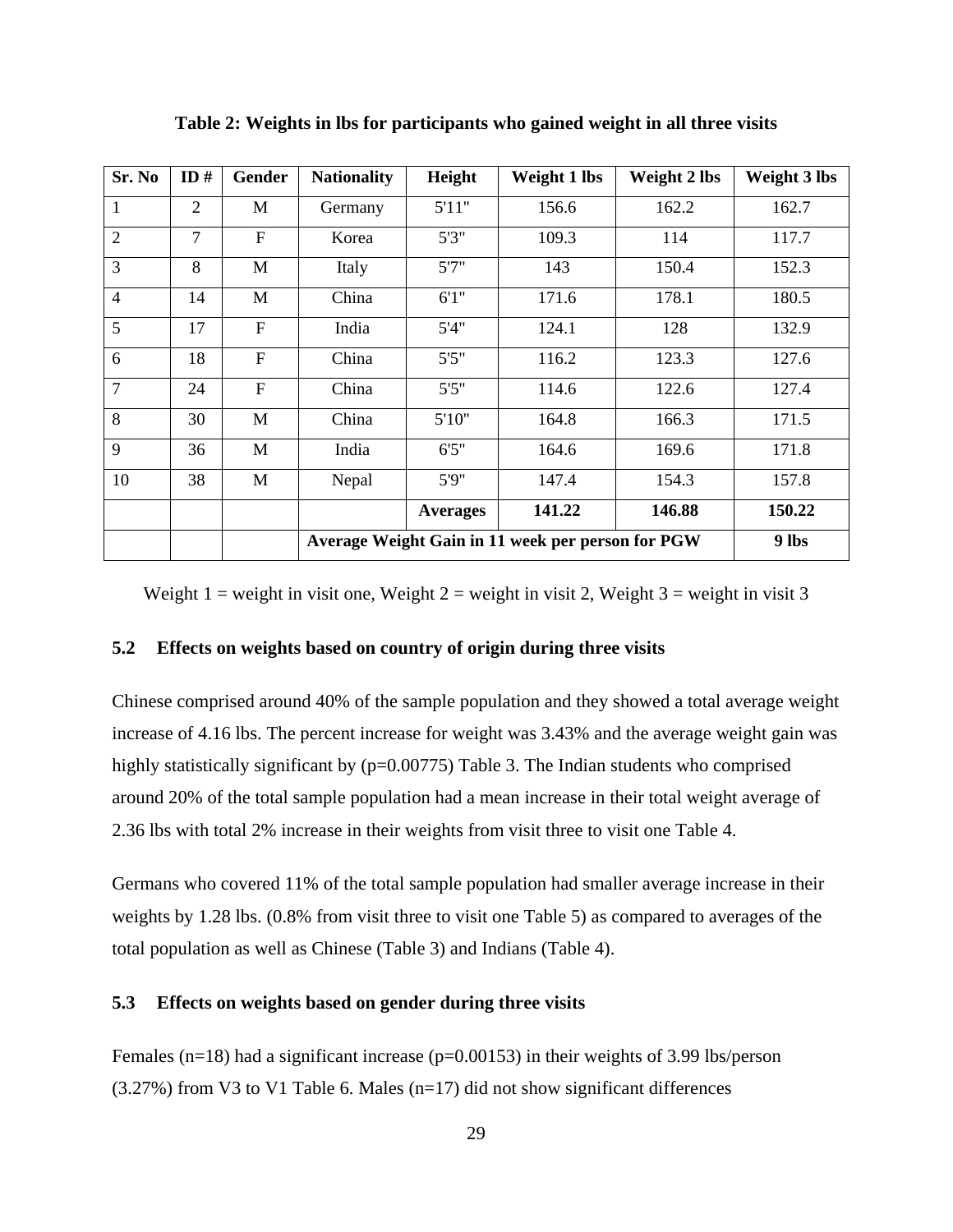(p=0.383644207) in the weight from V3 to V1 however their average weight has increased by 1.52 lbs per person (0.9%) [Table 7](#page-42-0)

#### **5.4 Effects on Consumed Calories during three visits:**

<span id="page-39-0"></span>We counted the overall consumption of calories for TSP for three time periods during the Fall semester. There was no significant pattern ( $p= 0.64658$ ) however there was an increase in the overall calorie consumption when comparing V3 to V1 which was 30.49 cal/person for TSP (1.75%) [Table](#page-42-1) 8. Furthermore there was an increase in the consumed cal of PGW by 72.9 cal/person from V3 to V1 (4.35%) [Table](#page-43-0) 9, however, it was not significant ( $p= 0.469219$ ).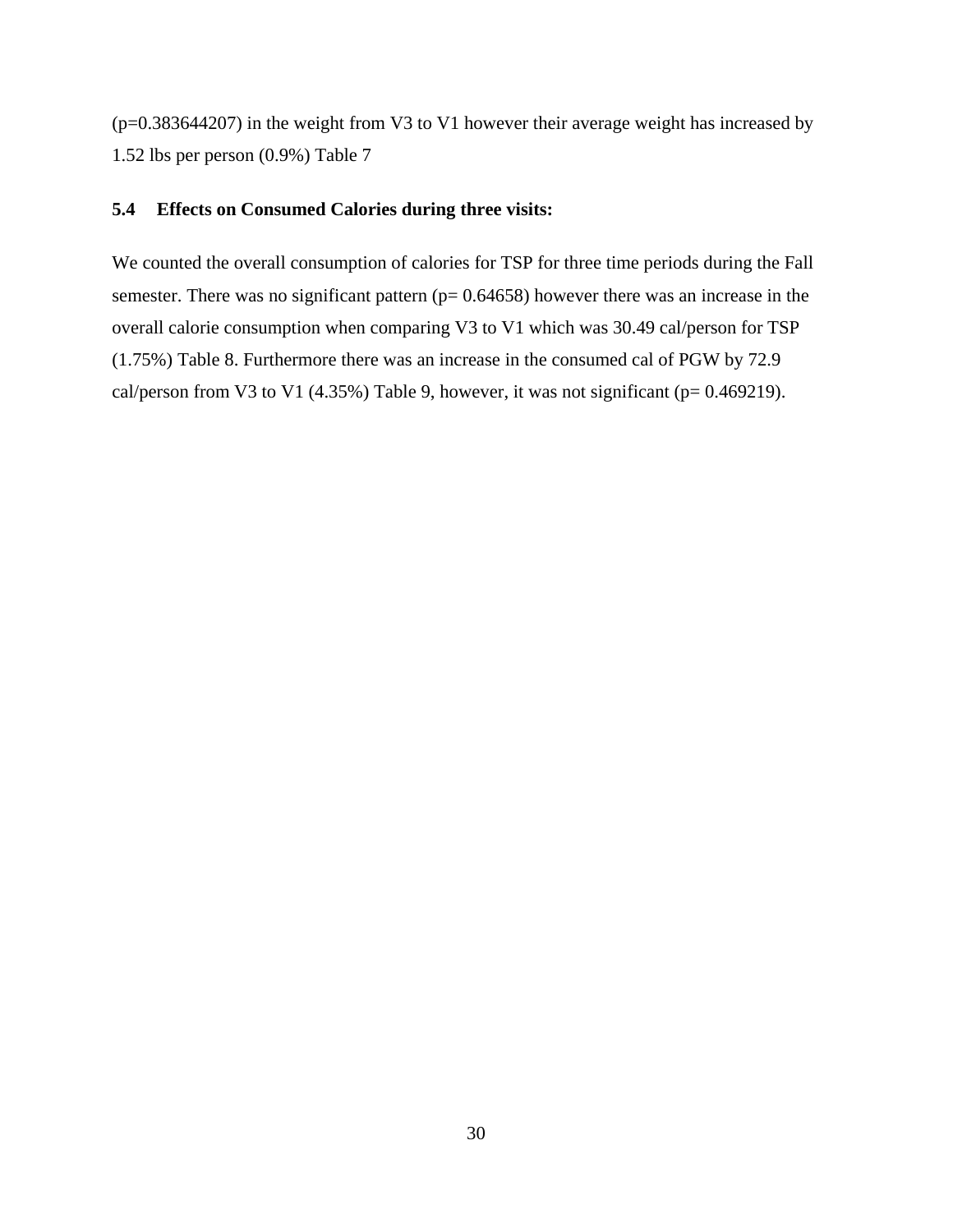| Sr. No         | ID# | <b>Nationality</b> | <b>Weight 1 lbs</b>                          | Weight 2 lbs | Weight 3 lbs |  |  |
|----------------|-----|--------------------|----------------------------------------------|--------------|--------------|--|--|
| 1              | 1   | China              | 148.5                                        | 146.2        | 146.9        |  |  |
| $\overline{2}$ | 11  | China              | 114.4                                        | 119.3        | 118.2        |  |  |
| 3              | 12  | China              | 101.6                                        | 100.2        | 102.8        |  |  |
| $\overline{4}$ | 13  | China              | 100.8                                        | 99.3         | 101.3        |  |  |
| 5              | 14  | China              | 171.6                                        | 178.1        | 180.5        |  |  |
| 6              | 15  | China              | 165.7                                        | 178.1        | 167.1        |  |  |
| $\overline{7}$ | 16  | China              | 111.3                                        | 107.9        | 115.3        |  |  |
| 8              | 18  | China              | 116.2                                        | 123.3        | 127.6        |  |  |
| 9              | 22  | China              | 125.8                                        | 126.3        | 130.6        |  |  |
| 11             | 24  | China              | 114.6                                        | 122.6        | 127.4        |  |  |
| 12             | 27  | China              | 142.3                                        | 140.2        | 136.6        |  |  |
| 13             | 28  | China              | 98.1                                         | 101.2        | 103          |  |  |
| 14             | 30  | China              | 164.8                                        | 166.3        | 171.5        |  |  |
| 15             | 31  | China              | 109.6                                        | 112.3        | 114.7        |  |  |
|                |     | Average            | 127.52                                       | 130.09       | 131.68       |  |  |
|                |     |                    | Average weight gain per person from V3 to V1 |              |              |  |  |

**Table 3: Weights in lbs for Chinese students in all three visits**

## **Table 4: Weights in lbs for Indian students in all three visits**

<span id="page-40-0"></span>

| Sr. No         | ID $#$ | <b>Nationality</b> | Weight 1 lbs                                 | Weight 2 lbs | Weight 3 lbs |
|----------------|--------|--------------------|----------------------------------------------|--------------|--------------|
| 1              | 17     | India              | 124.1                                        | 128          | 132.9        |
| $\overline{2}$ | 33     | India              | 118.4                                        | 117.7        | 118.4        |
| 3              | 34     | India              | 129.8                                        | 130          | 133.2        |
| $\overline{4}$ | 35     | India              | 150.9                                        | 148          | 147.5        |
| 5              | 36     | India              | 164.6                                        | 169.6        | 171.8        |
| 6              | 39     | India              | 173.4                                        | 171.9        | 170          |
| 7              | 40     | India              | 151.1                                        | 154          | 155          |
|                |        | Average            | 144.61                                       | 145.60       | 146.97       |
|                |        |                    | Average weight gain per person from V3 to V1 |              | 2.36 lbs     |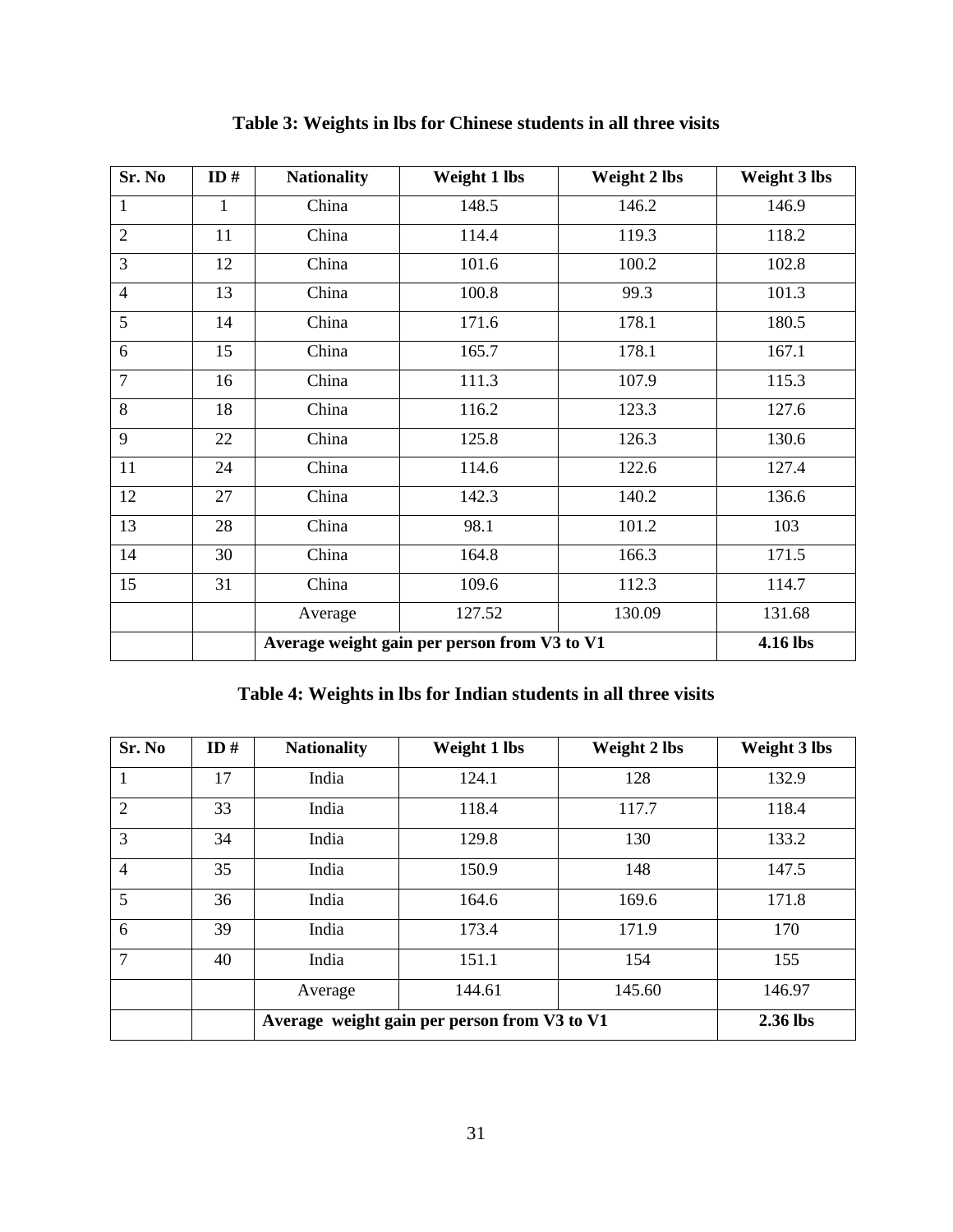<span id="page-41-0"></span>

| Sr. No | ID# | <b>Nationality</b> | Weight 1 lbs                                 | <b>Weight 2 lbs</b> | Weight 3 lbs |
|--------|-----|--------------------|----------------------------------------------|---------------------|--------------|
|        | 2   | Germany            | 156.6                                        | 162.2               | 162.7        |
| 2      | 5   | Germany            | 139.7                                        | 140.3               | 142.4        |
| 3      | 9   | Germany            | 160.2                                        | 159.4               | 161.8        |
| 4      | 21  | Germany            | 180.8                                        | 179.9               | 175.5        |
|        |     | Average            | 159.325                                      | 160.45              | 160.6        |
|        |     |                    | Average weight gain per person from V3 to V1 |                     | 1.275        |

**Table 5: Weights in lbs for Germans students in all three visits**

# **Table 6: Weights in lbs for females student in all three visits**

<span id="page-41-1"></span>

| Sr. No         | ID $#$         | <b>Gender</b>             | <b>Nationality</b> | Weight 1 lbs                                 | <b>Weight 2 lbs</b> | <b>Weight 3 lbs</b> |
|----------------|----------------|---------------------------|--------------------|----------------------------------------------|---------------------|---------------------|
| $\mathbf{1}$   | $\overline{4}$ | ${\bf F}$                 | Finland            | 125.4                                        | 140.3               | 125                 |
| $\overline{2}$ | 6              | $\overline{F}$            | South Korea        | 103.6                                        | 107.9               | 108.8               |
| $\overline{3}$ | $\overline{7}$ | $\overline{F}$            | Korea              | 109.3                                        | 114                 | 117.7               |
| $\overline{4}$ | 11             | $\overline{F}$            | China              | 114.4                                        | 119.3               | 118.2               |
| 5              | 12             | $\overline{F}$            | China              | 101.6                                        | 100.2               | 102.8               |
| 6              | 13             | $\overline{F}$            | China              | 100.8                                        | 99.3                | 101.3               |
| $\overline{7}$ | 16             | $\overline{F}$            | China              | 111.3                                        | 107.9               | 115.3               |
| $8\,$          | 17             | $\overline{F}$            | India              | 124.1                                        | 128                 | 132.9               |
| 9              | 18             | $\overline{F}$            | China              | 116.2                                        | 123.3               | 127.6               |
| 10             | 19             | $\boldsymbol{\mathrm{F}}$ | Egypt              | 139.7                                        | 143.4               | 143.5               |
| 11             | 20             | $\overline{F}$            | South Africa       | 136.8                                        | 136.8               | 136.7               |
| 12             | 22             | $\overline{F}$            | China              | 125.8                                        | 126.3               | 130.6               |
| 13             | 24             | $\overline{F}$            | China              | 114.6                                        | 122.6               | 127.4               |
| 14             | 27             | $\overline{F}$            | China              | 142.3                                        | 140.2               | 136.6               |
| 15             | 28             | $\overline{F}$            | China              | 98.1                                         | 101.2               | 103                 |
| 16             | 31             | $\boldsymbol{\mathrm{F}}$ | China              | 109.6                                        | 112.3               | 114.7               |
| 17             | 33             | $\overline{F}$            | India              | 118.4                                        | 117.7               | 118.4               |
| 18             | 34             | ${\bf F}$                 | India              | 129.8                                        | 130                 | 133.2               |
|                |                |                           | Average            | 117.88                                       | 120.59              | 121.87              |
|                |                |                           |                    | Average weight gain per person from V3 to V1 |                     |                     |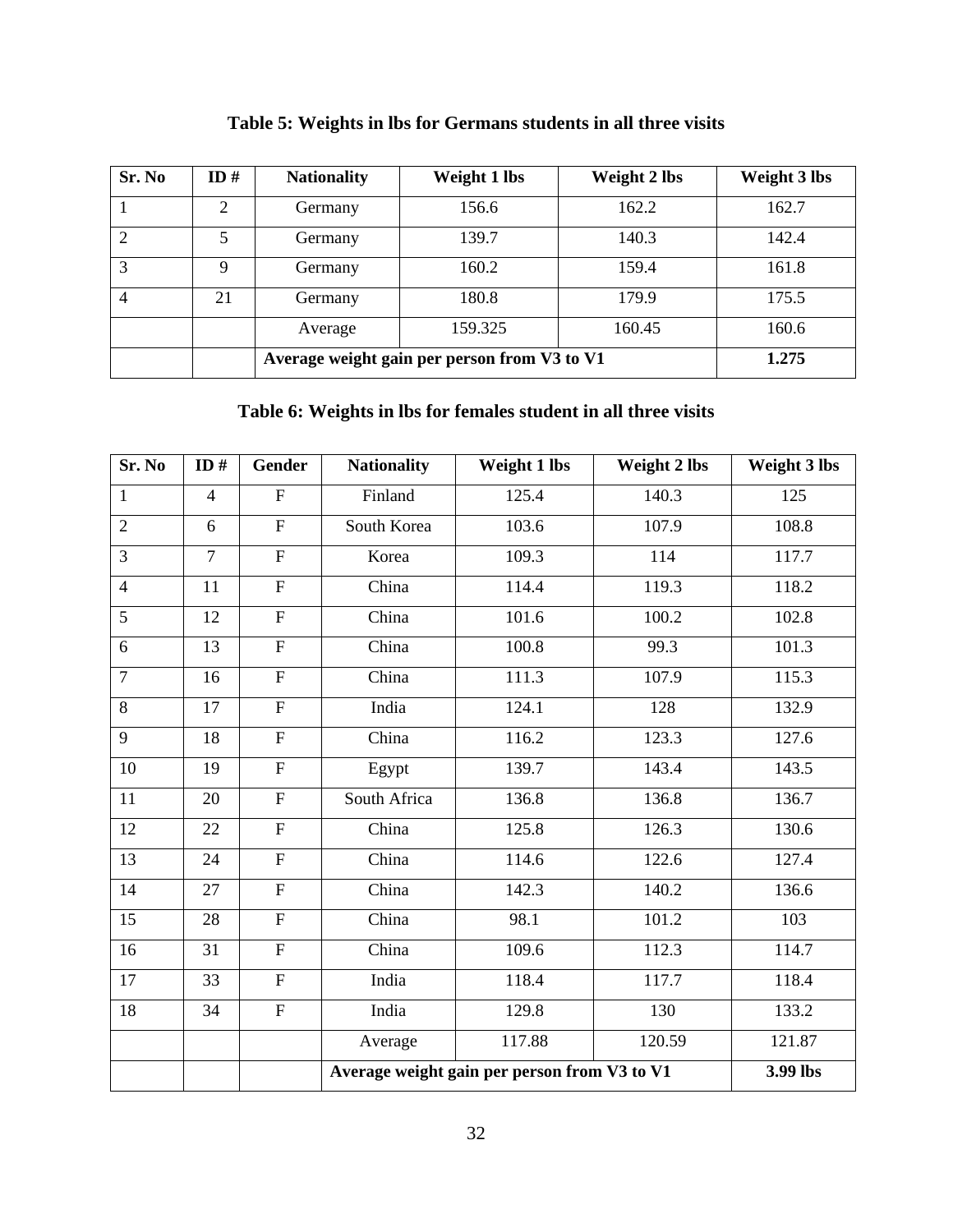<span id="page-42-1"></span><span id="page-42-0"></span>

| Sr. No         | ID#            | <b>Gender</b> | <b>Nationality</b>                           | Weight 1 lbs | Weight 2 lbs | Weight 3 lbs |
|----------------|----------------|---------------|----------------------------------------------|--------------|--------------|--------------|
| 1              | 1              | $\mathbf{M}$  | China                                        | 148.5        | 146.2        | 146.9        |
| $\overline{2}$ | $\overline{2}$ | $\mathbf{M}$  | Germany                                      | 156.6        | 162.2        | 162.7        |
| 3              | 5              | $\mathbf{M}$  | Germany                                      | 139.7        | 140.3        | 142.4        |
| $\overline{4}$ | 8              | $\mathbf{M}$  | Italy                                        | 143          | 150.4        | 152.3        |
| 5              | 9              | $\mathbf M$   | Germany                                      | 160.2        | 159.4        | 161.8        |
| 6              | 14             | $\mathbf{M}$  | China                                        | 171.6        | 178.1        | 180.5        |
| $\overline{7}$ | 15             | $\mathbf{M}$  | China                                        | 165.7        | 178.1        | 167.1        |
| 8              | 21             | $\mathbf{M}$  | Germany                                      | 180.8        | 179.9        | 175.5        |
| 9              | 25             | $\mathbf{M}$  | Vietnam                                      | 167.2        | 152.7        | 150.9        |
| 10             | 26             | $\mathbf{M}$  | South Africa                                 | 187.7        | 188.6        | 192.1        |
| 11             | 30             | $\mathbf{M}$  | China                                        | 164.8        | 166.3        | 171.5        |
| 12             | 35             | $\mathbf{M}$  | India                                        | 150.9        | 148          | 147.5        |
| 13             | 36             | $\mathbf{M}$  | India                                        | 164.6        | 169.6        | 171.8        |
| 14             | 38             | $\mathbf{M}$  | Nepal                                        | 147.4        | 154.3        | 157.8        |
| 15             | 39             | $\mathbf{M}$  | India                                        | 173.4        | 171.9        | 170          |
| 16             | 40             | M             | India                                        | 151.1        | 154          | 155          |
| 17             | 41             | $\mathbf{M}$  | <b>KSA</b>                                   | 195.1        | 190.1        | 188.3        |
|                |                |               | Average                                      | 162.84       | 164.12       | 164.36       |
|                |                |               | Average weight gain per person from V3 to V1 | 1.52 lbs     |              |              |

**Table 7: Weights in lbs for males students in all three visits**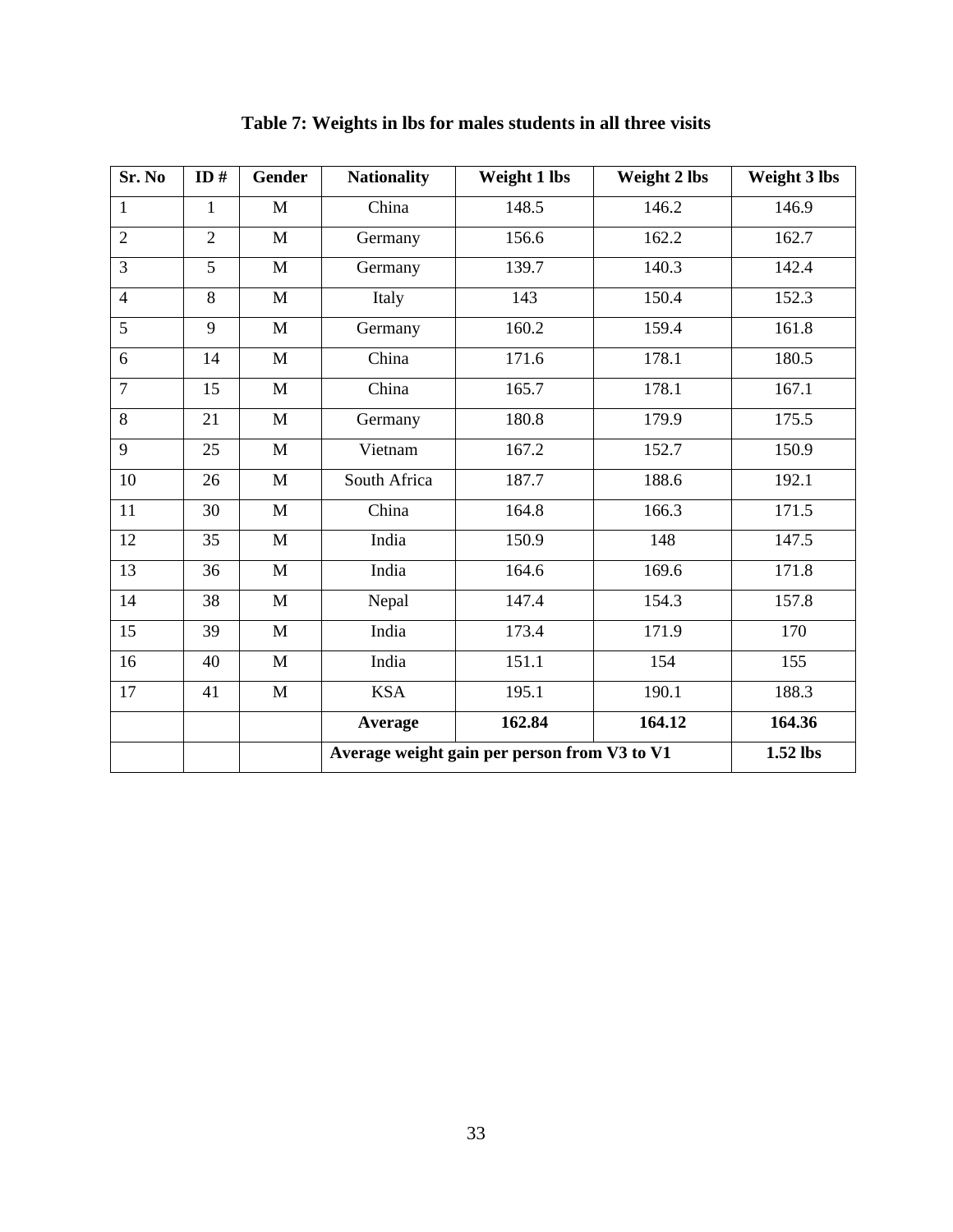<span id="page-43-0"></span>

| Sr. No                  | ID $#$         | <b>Nationality</b> | Daily Calories 1 (cal)                          | Daily Calories 2 (cal) | Daily Calories 3 (cal) |
|-------------------------|----------------|--------------------|-------------------------------------------------|------------------------|------------------------|
| 1                       | $\mathbf{1}$   | China              | 1636                                            | 1309                   | 1593                   |
| $\mathfrak 2$           | $\overline{2}$ | Germany            | 1784                                            | 1427                   | 1489                   |
| 3                       | $\overline{4}$ | Finland            | 1507                                            | 1809                   | 1783                   |
| $\overline{\mathbf{4}}$ | 5              | Germany            | 1306                                            | 1287                   | 1543                   |
| 5                       | 6              | South Korea        | 2100                                            | 1743                   | 2043                   |
| 6                       | $\overline{7}$ | Korea              | 1390                                            | 1482                   | 1432                   |
| $\boldsymbol{7}$        | $8\,$          | Italy              | 1538                                            | 1372                   | 1702                   |
| 8                       | 9              | Germany            | 2043                                            | 2094                   | 1540                   |
| 9                       | 11             | China              | 1983                                            | 2064                   | 1714                   |
| 10                      | 12             | China              | 2341                                            | 2107                   | 1205                   |
| 11                      | 13             | China              | 1854                                            | 3210                   | 2053                   |
| 12                      | 14             | China              | 2200                                            | 2483                   | 2185                   |
| 13                      | 15             | China              | 2080                                            | 1856                   | 2081                   |
| 14                      | 16             | China              | 1405                                            | 1387                   | 1592                   |
| 15                      | 17             | India              | 1876                                            | 1596                   | 2248                   |
| 16                      | 18             | China              | 1367                                            | 1409                   | 1934                   |
| 17                      | 19             | Egypt              | 1673                                            | 1332                   | 1500                   |
| 18                      | 20             | South Africa       | 1483                                            | 1395                   | 1937                   |
| 19                      | 21             | Germany            | 1304                                            | 1773                   | 1376                   |
| 20                      | 22             | China              | 1493                                            | 1584                   | 2034                   |
| 21                      | 24             | China              | 1593                                            | 1492                   | 1382                   |
| 22                      | 25             | Vietnam            | 1394                                            | 1789                   | 1832                   |
| 23                      | 26             | South Africa       | 2133                                            | 2100                   | 1304                   |
| 24                      | 27             | China              | 1402                                            | 1590                   | 1238                   |
| 25                      | 28             | China              | 2278                                            | 1434                   | 1983                   |
| 26                      | 30             | China              | 1239                                            | 1193                   | 1303                   |
| 27                      | 31             | China              | 1203                                            | 1398                   | 2048                   |
| 28                      | 33             | India              | 1992                                            | 1343                   | 1906                   |
| 29                      | 34             | India              | 1632                                            | 1483                   | 1478                   |
| 30                      | 35             | India              | 2153                                            | 1985                   | 2493                   |
| 31                      | 36             | India              | 1758                                            | 1406                   | 2143                   |
| 32                      | 38             | Nepal              | 1989                                            | 1953                   | 1645                   |
| 33                      | 39             | India              | 1845                                            | 1965                   | 1983                   |
| 34                      | 40             | India              | 2016                                            | 1995                   | 2284                   |
| 35                      | 41             | <b>KSA</b>         | 1994                                            | 1854                   | 2045                   |
|                         |                | Average            | 1742.40                                         | 1705.69                | 1772.89                |
|                         |                |                    | Total average increase per person from V1 to V3 |                        | 30.49 cal              |

**Table 8: Overall calorie count for total sample population in all three visits**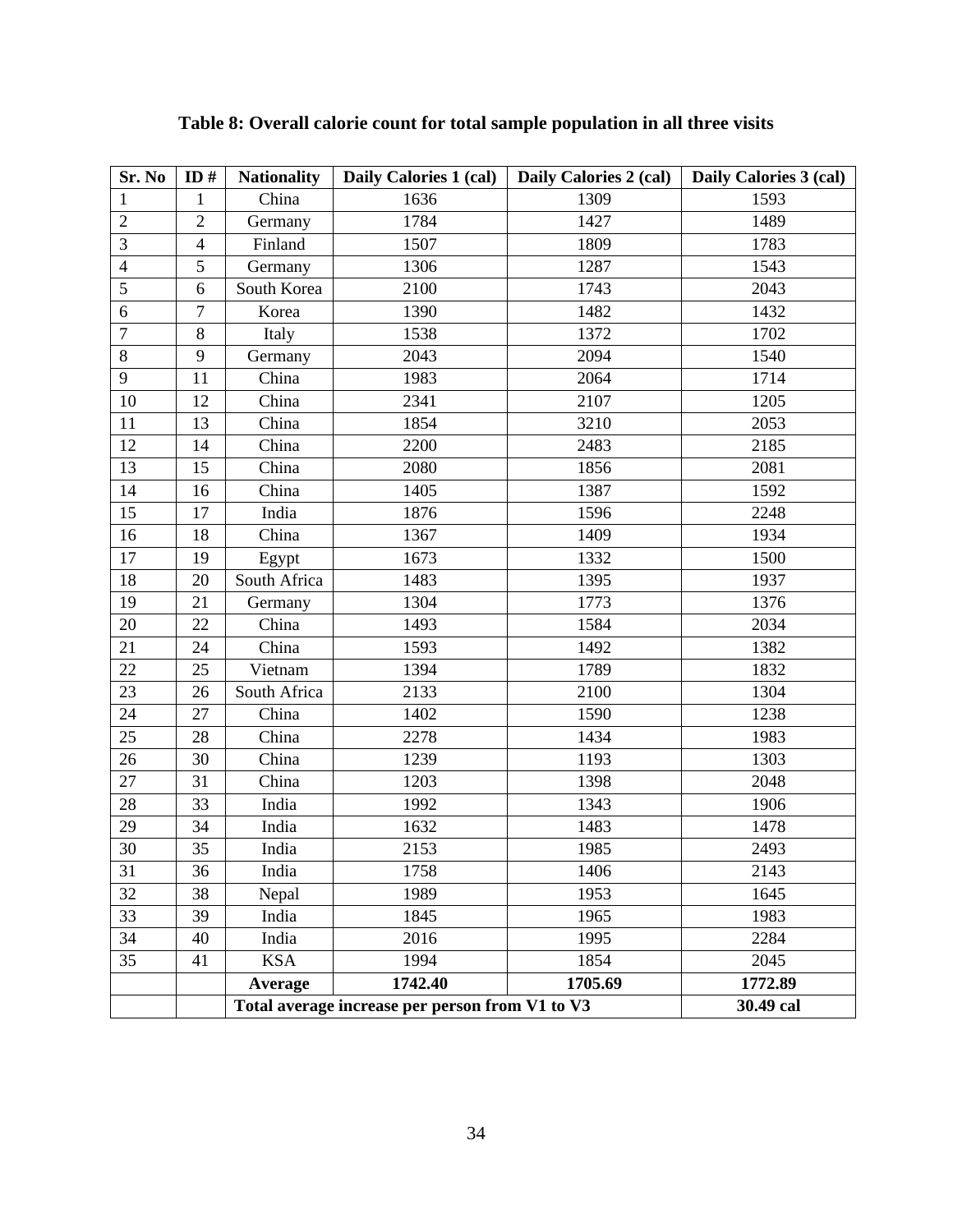| Sr. No         | ID# | <b>Nationality</b> | Daily Calories 1 (cal)                          | Daily Calories 2 (cal) | Daily Calories 3 (cal) |
|----------------|-----|--------------------|-------------------------------------------------|------------------------|------------------------|
| 1              | 2   | Germany            | 1784                                            | 1427                   | 1489                   |
| $\overline{2}$ | 7   | Korea              | 1390                                            | 1482                   | 1432                   |
| 3              | 8   | Italy              | 1538                                            | 1372                   | 1702                   |
| $\overline{4}$ | 14  | China              | 2200                                            | 2483                   | 2185                   |
| 5              | 17  | India              | 1876                                            | 1596                   | 2248                   |
| 6              | 18  | China              | 1367                                            | 1409                   | 1934                   |
| $\overline{7}$ | 24  | China              | 1593                                            | 1492                   | 1382                   |
| 8              | 30  | China              | 1239                                            | 1193                   | 1303                   |
| 9              | 36  | India              | 1758                                            | 1406                   | 2143                   |
| 10             | 38  | Nepal              | 1989                                            | 1953                   | 1645                   |
|                |     | Average            | 1673.40                                         | 1581.30                | 1746.30                |
|                |     |                    | Total average increase per person from V1 to V3 | 72.90 cal              |                        |

**Table 9: Calorie count for participants who gained weight**

#### **5.5 Effects on Blood Glucose Readings during three visits:**

After performing the blood glucose tests for TSP during three visits we ended up with negative results showing a gradual decrease in the blood glucose levels by -25.69 [Table 10,](#page-45-0) the decrease was 27.44% per person from visit three to visit one (p=4.24). Therefore we could not relate consuming the American diet with the increasing blood glucose. Moreover we ended up with the similar results for PGW [Table 11](#page-46-0) as they also showed a continuous reduction in their blood glucose levels by -20.1 which indicates that overall decrease was 20.92% from visit three to visit one (p=0.060) [Table 11.](#page-46-0)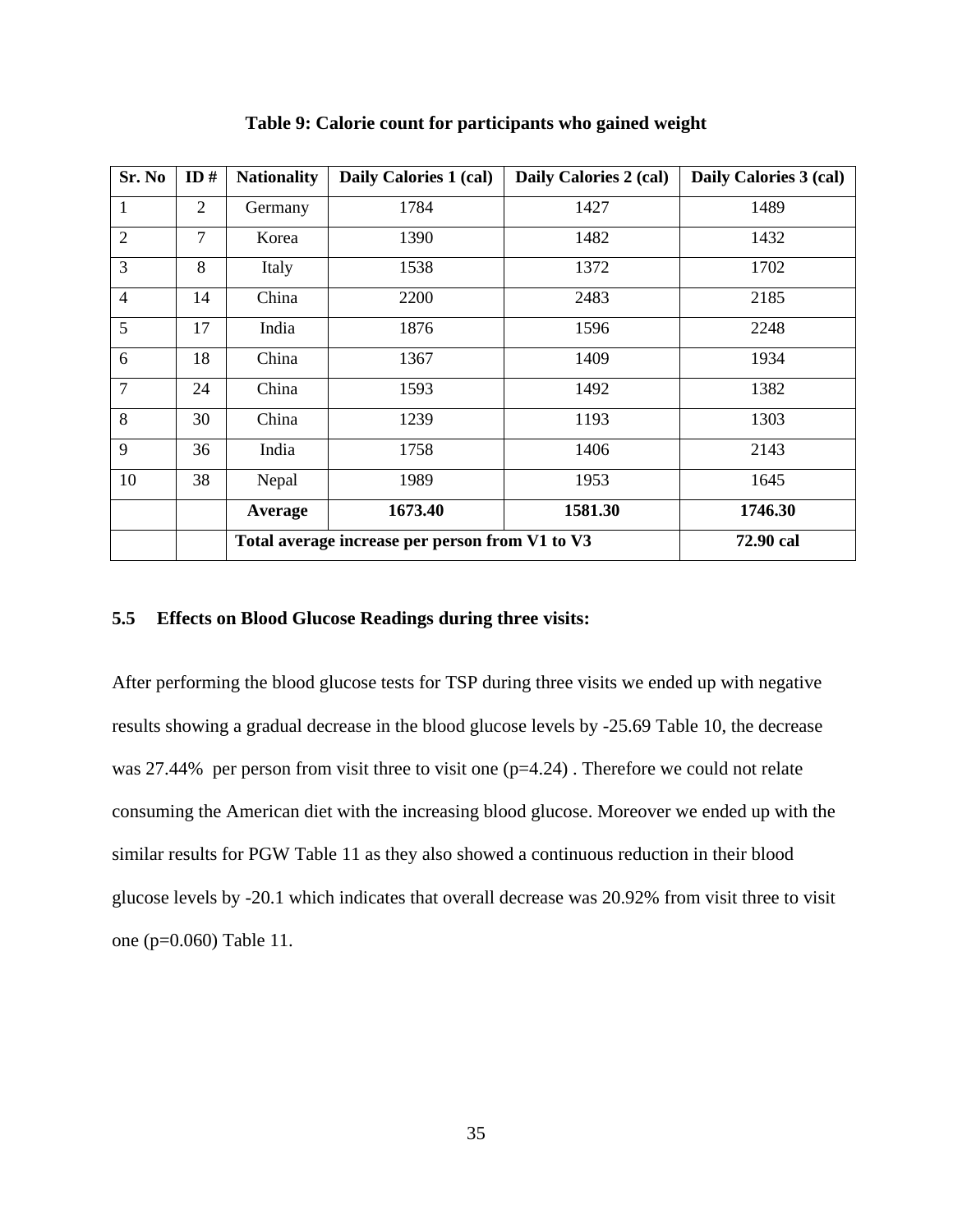<span id="page-45-0"></span>

| Sr. No          | ID#            | <b>Nationality</b> | $BG1$ mg/dL                                    | $BG2$ mg/dL | BG3 mg/dL       |
|-----------------|----------------|--------------------|------------------------------------------------|-------------|-----------------|
| 1               | $\mathbf{1}$   | China              | 84                                             | 67          | 57              |
| $\overline{2}$  | $\overline{2}$ | Germany            | 93                                             | 83          | 71              |
| $\overline{3}$  | $\overline{4}$ | Finland            | 91                                             | 85          | 84              |
| $\overline{4}$  | $\overline{5}$ | Germany            | 105                                            | 84          | 60              |
| 5               | 6              | South Korea        | 75                                             | 88          | 59              |
| 6               | $\tau$         | Korea              | 94                                             | 83          | 103             |
| $\overline{7}$  | $8\,$          | Italy              | 96                                             | 93          | 76              |
| $8\,$           | 9              | Germany            | 94                                             | 83          | 55              |
| 9               | 11             | China              | 91                                             | 91          | $\overline{51}$ |
| 10              | 12             | China              | 87                                             | 88          | 95              |
| $11\,$          | 13             | China              | 121                                            | 85          | 72              |
| 12              | 14             | China              | 111                                            | 90          | 51              |
| 13              | 15             | China              | 111                                            | 90          | 62              |
| $\overline{14}$ | 16             | China              | 96                                             | 106         | $\overline{73}$ |
| 15              | 17             | India              | 106                                            | 101         | 83              |
| 16              | 18             | China              | 56                                             | 83          | 81              |
| 17              | 19             | Egypt              | 95                                             | 63          | 66              |
| 18              | 20             | South Africa       | 93                                             | 95          | 56              |
| $\overline{19}$ | 21             | Germany            | $\overline{83}$                                | 86          | 58              |
| 20              | 22             | China              | 89                                             | 86          | 57              |
| 21              | 24             | China              | 157                                            | 84          | 84              |
| 22              | 25             | Vietnam            | 91                                             | 86          | 74              |
| 23              | 26             | South Africa       | 89                                             | 92          | 53              |
| $\overline{24}$ | 27             | China              | 89                                             | 64          | 65              |
| $\overline{25}$ | 28             | China              | 88                                             | 117         | 67              |
| 26              | 30             | China              | 72                                             | 93          | 75              |
| 27              | 31             | China              | 96                                             | 84          | 58              |
| 28              | 33             | India              | 97                                             | 96          | 61              |
| $\overline{29}$ | 34             | India              | $\overline{89}$                                | 82          | 73              |
| 30              | 35             | India              | 95                                             | $70\,$      | 55              |
| 31              | 36             | India              | 88                                             | 93          | 75              |
| 32              | 38             | Nepal              | 88                                             | 73          | 61              |
| 33              | 39             | India              | 85                                             | 83          | 55              |
| 34              | 40             | India              | 91                                             | 78          | 77              |
| 35              | 41             | <b>KSA</b>         | 90                                             | 76          | 74              |
|                 |                | Average            | 93.60                                          | 85.74       | 67.91           |
|                 |                |                    | Average blood glucose per person from V3 to V1 |             | $-25.69$ mg/dL  |

## **Table 10: Blood Glucose Levels in mg/dL for total sample polulation**

BG 1= Blood Glucose in visit one, BG2= Blood glucose in visit 2, BG3 = Blood glucose in visit three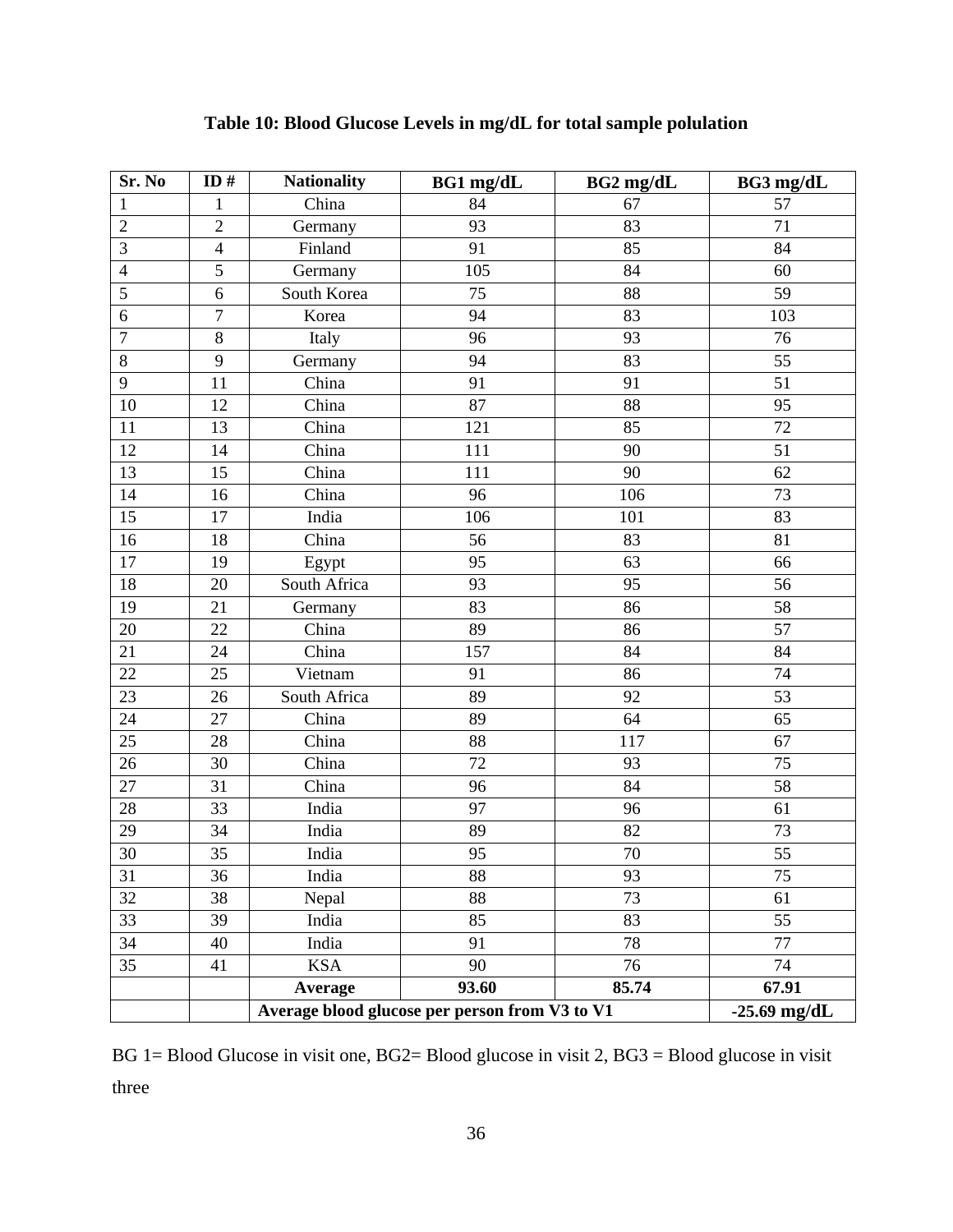| Sr. No         | ID#            | <b>Nationality</b>                             | BG1 mg/dL     | $BG2$ mg/dL | BG3 mg/dL |
|----------------|----------------|------------------------------------------------|---------------|-------------|-----------|
| $\mathbf 1$    | $\overline{2}$ | Germany                                        | 93            | 83          | 71        |
| $\overline{2}$ | $\overline{7}$ | Korea                                          | 94            | 83          | 103       |
| 3              | 8              | Italy                                          | 96            | 93          | 76        |
| $\overline{4}$ | 14             | China                                          | 111           | 90          | 51        |
| 5              | 17             | India                                          | 106           | 101         | 83        |
| 6              | 18             | China                                          | 56            | 83          | 81        |
| $\overline{7}$ | 24             | China                                          | 157           | 84          | 84        |
| 8              | 30             | China                                          | 72            | 93          | 75        |
| 9              | 36             | India                                          | 88            | 93          | 75        |
| 10             | 38             | Nepal                                          | 88            | 73          | 61        |
|                |                | Average                                        | 96.1          | 87.6        | 76        |
|                |                | Average blood glucose per person from V3 to V1 | $-20.1$ mg/dL |             |           |

<span id="page-46-0"></span>**Table 11: Blood Glucose in Levels in mg/dL for participants who gained weight**

## **5.6 Effects on Systolic Blood Pressure Readings during three visits**

The TSP showed an overall decrease in the SBP by  $-3.20$  (p=0.20183) [Table 12,](#page-47-0) which means that the blood pressure was decreased by 2.22% in TSP from V3 to V1. Therefore we couldn't relate consuming the American diet with increasing the overall SBP. On the other hand we had slightly positive correlation between gaining weight and high SBP by 2.7 which is an increase of 2.31% (p=0.533) [Table 13.](#page-48-0)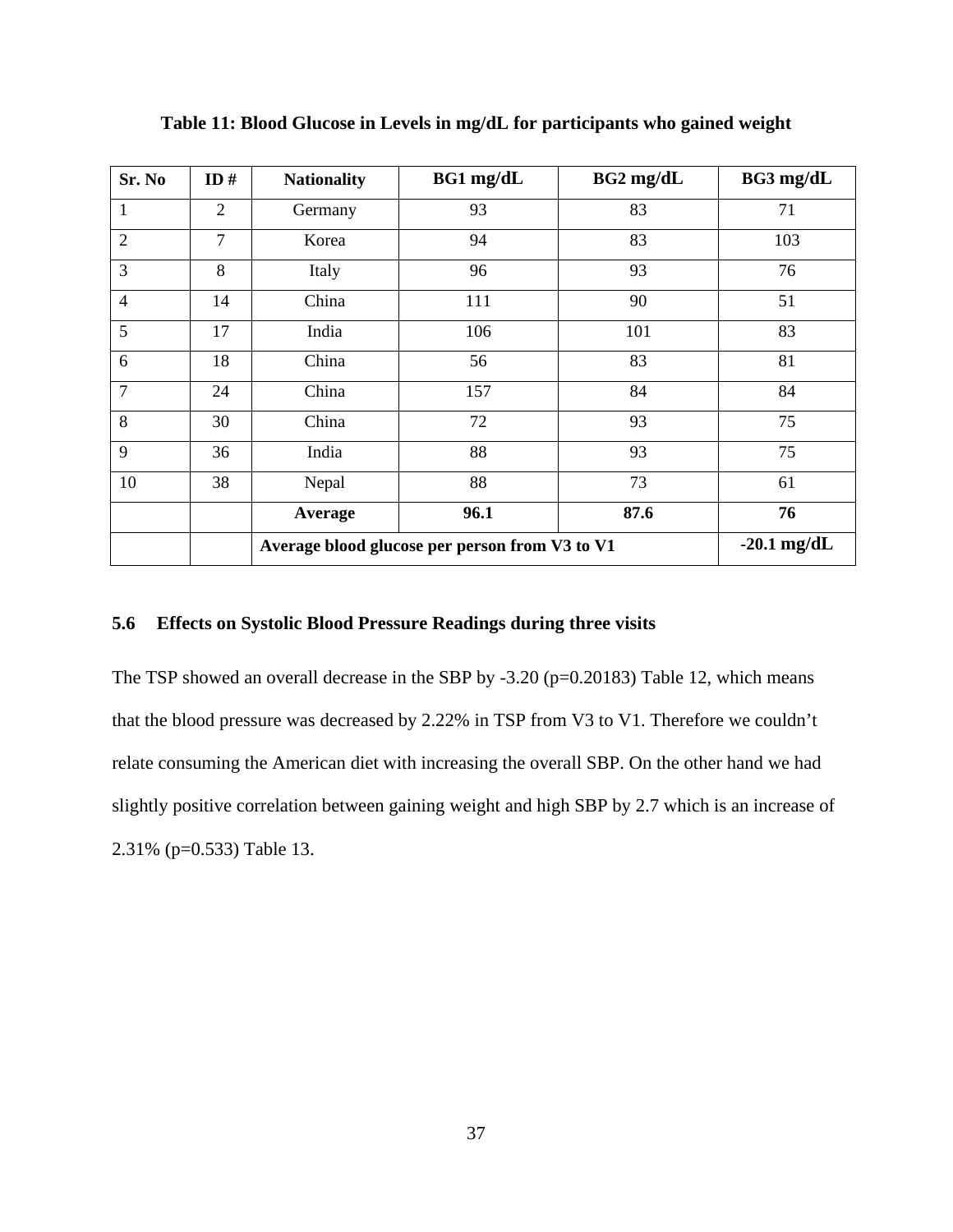<span id="page-47-0"></span>

| Sr. No         | ID#            | <b>Nationality</b> | SBP1 mmHg                                       | SBP2 mmHg | SBP3 mmHg              |  |  |  |
|----------------|----------------|--------------------|-------------------------------------------------|-----------|------------------------|--|--|--|
| 1              | $\mathbf{1}$   | China              | 130                                             | 120       | 108                    |  |  |  |
| $\overline{2}$ | $\overline{2}$ | Germany            | 102                                             | 95        | 112                    |  |  |  |
| 3              | $\overline{4}$ | Finland            | 104                                             | 104       | 114                    |  |  |  |
| $\overline{4}$ | 5              | Germany            | 113                                             | 118       | 113                    |  |  |  |
| 5              | 6              | South Korea        | 96                                              | 116       | 107                    |  |  |  |
| 6              | $\overline{7}$ | Korea              | 107                                             | 103       | 105                    |  |  |  |
| $\overline{7}$ | 8              | Italy              | 127                                             | 115       | 123                    |  |  |  |
| $8\,$          | 9              | Germany            | 122                                             | 126       | 117                    |  |  |  |
| 9              | 11             | China              | 117                                             | 91        | 96                     |  |  |  |
| 10             | 12             | China              | 115                                             | 111       | 105                    |  |  |  |
| 11             | 13             | China              | 91                                              | 99        | 90                     |  |  |  |
| 12             | 14             | China              | 115                                             | 100       | 138                    |  |  |  |
| 13             | 15             | China              | 115                                             | 100       | 132                    |  |  |  |
| 14             | 16             | China              | 96                                              | 154       | 104                    |  |  |  |
| 15             | 17             | India              | 98                                              | 106       | 102                    |  |  |  |
| 16             | 18             | China              | 116                                             | 91        | 119                    |  |  |  |
| 17             | 19             | Egypt              | 131                                             | 113       | 104                    |  |  |  |
| 18             | 20             | South Africa       | 132                                             | 101       | 124                    |  |  |  |
| 19             | 21             | Germany            | 139                                             | 120       | 123                    |  |  |  |
| 20             | 22             | China              | 108                                             | 108       | 104                    |  |  |  |
| 21             | 24             | China              | 118                                             | 116       | 117                    |  |  |  |
| 22             | 25             | Vietnam            | 106                                             | 113       | 124                    |  |  |  |
| 23             | 26             | South Africa       | 143                                             | 102       | 107                    |  |  |  |
| 24             | 27             | China              | 105                                             | 102       | 115                    |  |  |  |
| 25             | 28             | China              | 88                                              | 97        | 91                     |  |  |  |
| 26             | 30             | China              | 142                                             | 129       | 115                    |  |  |  |
| 27             | 31             | China              | 106                                             | 101       | 106                    |  |  |  |
| 28             | 33             | India              | 112                                             | 114       | 95                     |  |  |  |
| 29             | 34             | India              | 135                                             | 99        | 102                    |  |  |  |
| 30             | 35             | India              | 116                                             | 105       | 115                    |  |  |  |
| 31             | 36             | India              | 114                                             | 126       | 127                    |  |  |  |
| 32             | 38             | Nepal              | 103                                             | 112       | 111                    |  |  |  |
| 33             | 39             | India              | 125                                             | 126       | 121                    |  |  |  |
| 34             | 40             | India              | 117                                             | 126       | 116                    |  |  |  |
| 35             | 41             | <b>KSA</b>         | 138                                             | 148       | 128                    |  |  |  |
|                |                | <b>Averages</b>    | 115.49                                          | 111.63    | 112.29<br>$-3.20$ mmHg |  |  |  |
|                |                |                    | Average blood pressure per person from V3 to V1 |           |                        |  |  |  |

**Table 12: Systolic Blood pressure in mmHg for total sample population**

SBP1 = Systolic Blood Pressure in visit one, SBP2= Systolic Blood Pressure in visit two, SBP3= Systolic Blood Pressure in visit three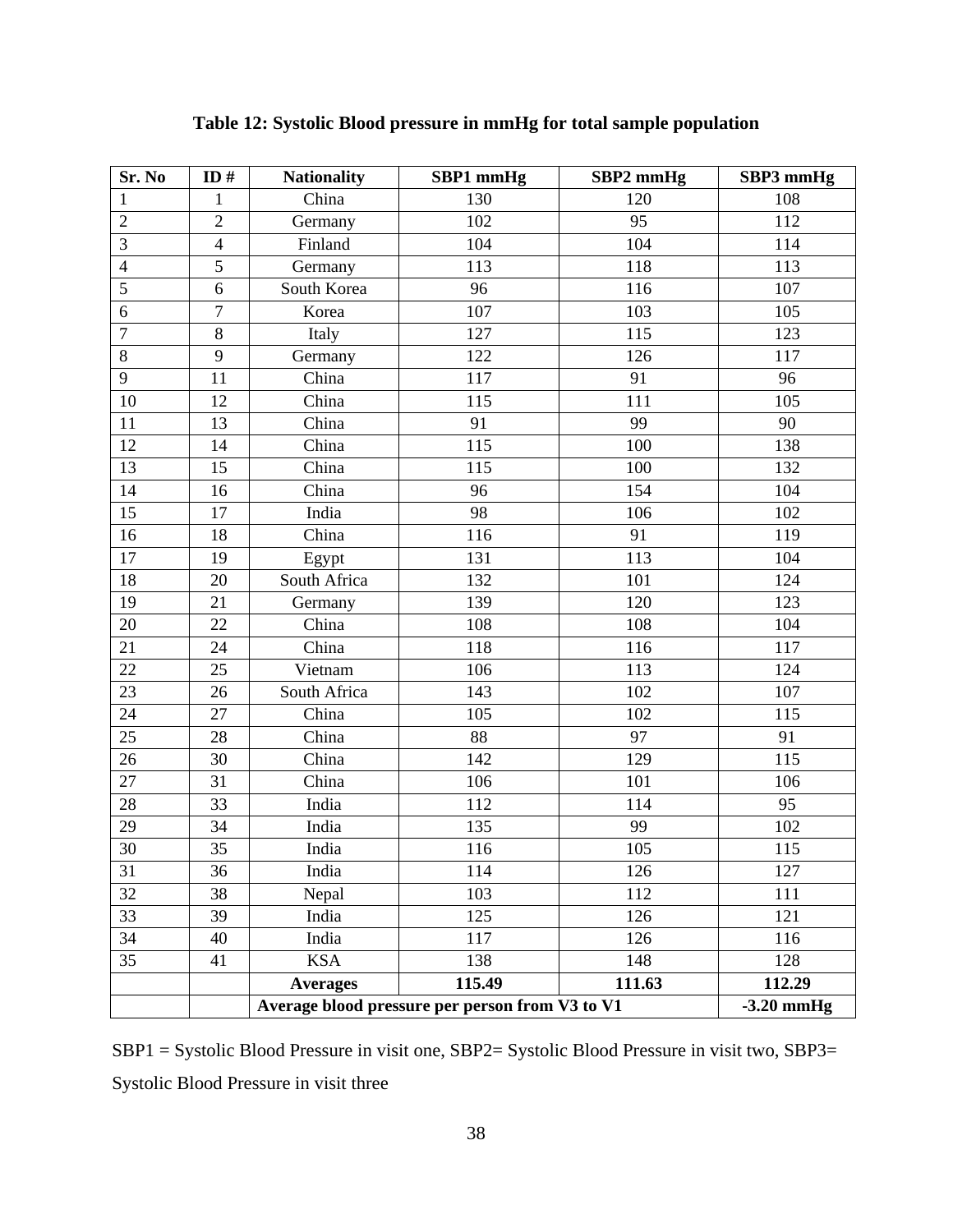| Sr. No         | ID#            | <b>Nationality</b>                              | SBP1 mmHg          | SBP2 mmHg | SBP3 mmHg |
|----------------|----------------|-------------------------------------------------|--------------------|-----------|-----------|
| $\mathbf 1$    | 2              | Germany                                         | 102                | 95        | 112       |
| $\overline{2}$ | $\overline{7}$ | Korea                                           | 107                | 103       | 105       |
| 3              | 8              | Italy                                           | 127                | 115       | 123       |
| $\overline{4}$ | 14             | China                                           | 115                | 100       | 138       |
| 5              | 17             | India                                           | 98                 | 106       | 102       |
| 6              | 18             | China                                           | 116                | 91        | 119       |
| $\overline{7}$ | 24             | China                                           | 118                | 116       | 117       |
| 8              | 30             | China                                           | 142                | 129       | 115       |
| 9              | 36             | India                                           | 114                | 126       | 127       |
| 10             | 38             | Nepal                                           | 103                | 112       | 111       |
|                |                | Average                                         | 114.2              | 109.3     | 116.9     |
|                |                | Average blood pressure per person from V3 to V1 | $2.7 \text{ mmHg}$ |           |           |

<span id="page-48-0"></span>**Table 13: Systolic Blood Pressure in mmHg for participants who gained weight**

# **5.7 Average frequency of the most often consumed American food items during three visits**

There was an overall increase in the consumption of the American food items by the TSP. [Table](#page-49-0) [14](#page-49-0) shows that there was an overall increase of 4.07% which means that TSP consumed more American food items from visit three to visit one. The average consumption of carbonated drinks was the highest however the increase from visit three to visit one is not high enough to be considered as significant. Burgers frequency of consumption was continuously increasing with a significant level of p=0.027. Pizza intake was high however it's not high enough to be considered significant with p=0.66. Ice-cream intake was also increasing but not significantly with p=0.68. Similarly mashed potatoes consumption scored fifth in our frequency list however it was not significant with a  $p=1$ . Additionally, there was decrease in the consumption of eight food items and consumption of two food items remained the same [Table 14](#page-50-0)

Furthermore for PGW there was a continuous increase in percentages of American food. The total American food intake was increased by 3.00% [\(Table 15\)](#page-51-0) from visit three to visit one which is lesser than the increase in TSP (4.07%) however the total food intake in PGW was 19.77 / visit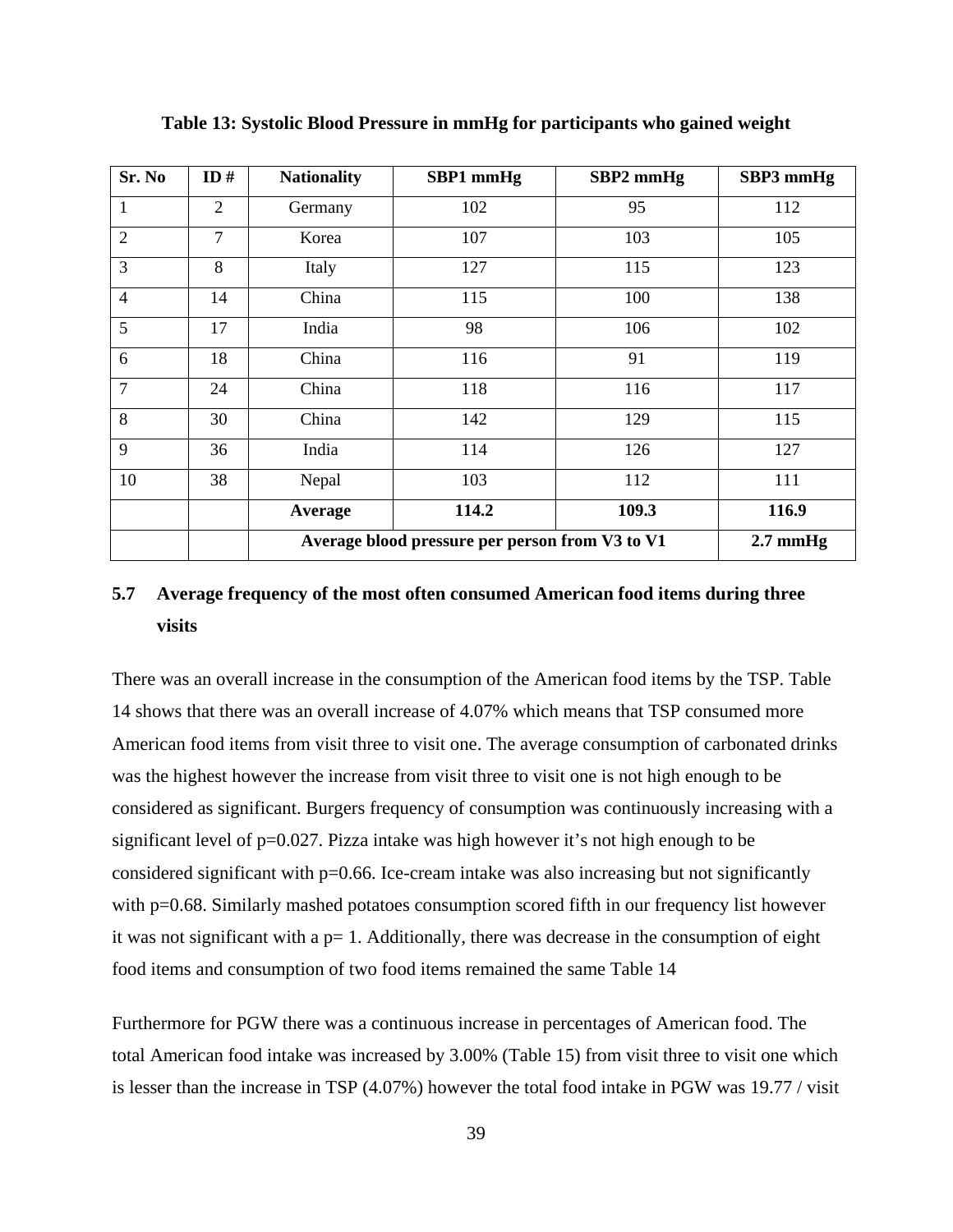which was more than the average of TSP at 19.05 / visit. Burger consumption was continuously increasing however its increase was not significant with  $p=0.591$ . The only significant increase in consumption was found in bagels with  $p=0.015$ 

<span id="page-49-0"></span>[Figure 2](#page-52-0) shows the most consumed American food items for TSP among which the top five consumed food items were carbonated drinks followed by burgers, pizza, ice-cream and mashed potatoes. Thus the consumption of these items might help to explain the slight weight increase of 2.79 lbs / person from visit three to visit one. Furthermore PGW showed more significant increase in their total weight i.e. 9lbs / person from visit three to visit one which perhaps can strongly be connected towards consumption of American food items. The top five consumed food items in PGW was burgers, mashed potatoes, carbonated drinks, pizzas and french fries.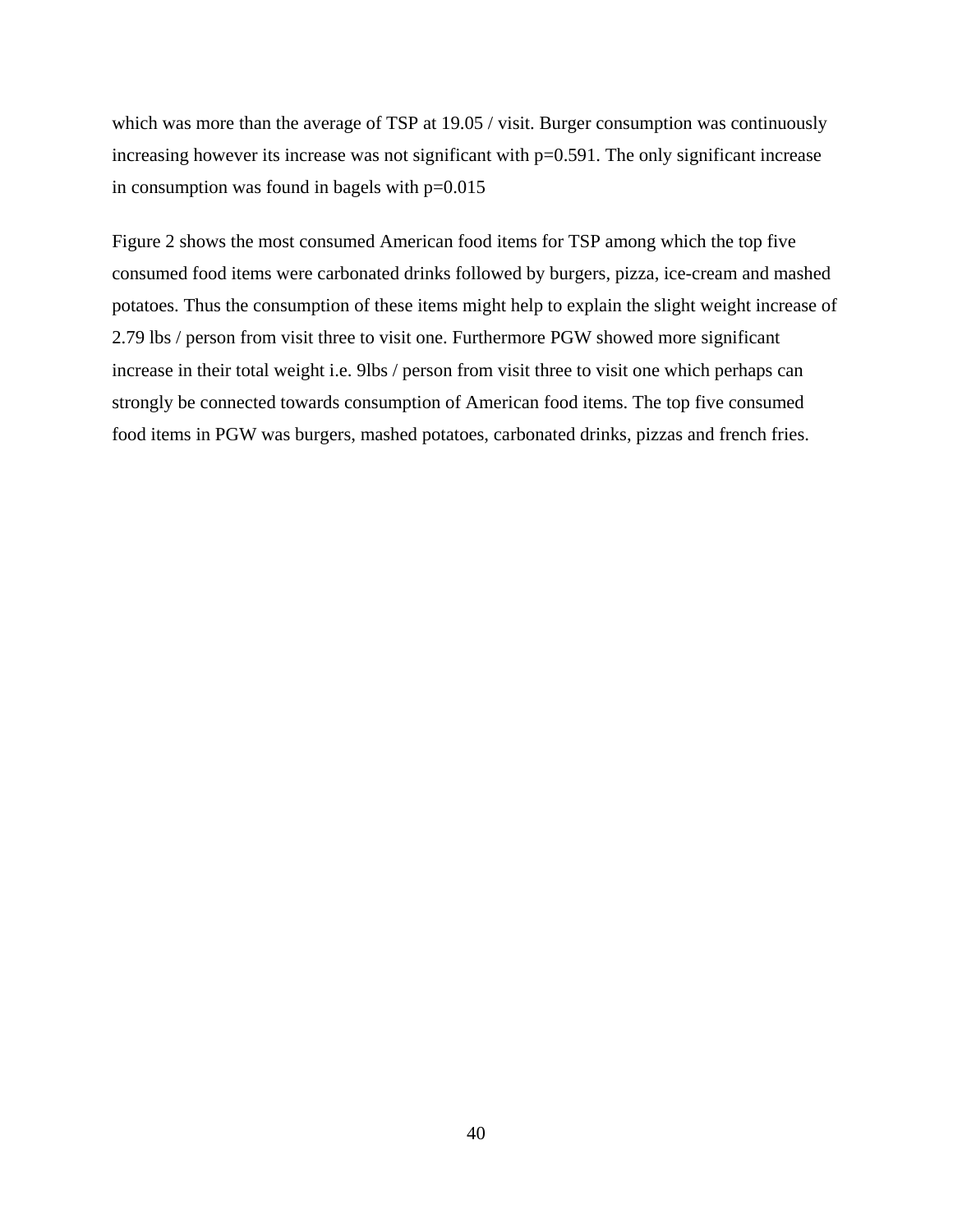|                           |               |                |         | Average  |                    | <b>P</b> Values |
|---------------------------|---------------|----------------|---------|----------|--------------------|-----------------|
|                           |               |                |         | $M1+M2+$ | <b>Percentages</b> |                 |
| <b>Food Items</b>         | $\mathbf{M1}$ | M <sub>2</sub> | M3      | M3       | of Averages        |                 |
| Carbonated drink          | 1.66          | 1.83           | 1.74    | 1.74     | 9.15%              | 0.702           |
| <b>Burgers</b>            | 1.43          | 1.54           | 1.91    | 1.63     | 8.55%              | 0.027           |
| Pizza                     | 1.63          | 1.29           | 1.63    | 1.51     | 7.95%              | 0.661           |
| Ice cream                 | 1.40          | 1.40           | 1.49    | 1.43     | 7.50%              | 0.680           |
| Mashed potatoes           | 1.26          | 1.43           | 1.26    | 1.31     | 6.90%              | $\mathbf{1}$    |
| French fries              | 1.31          | 1.29           | 1.26    | 1.29     | 6.75%              | 0.781           |
| Mac & Cheese              | 1.31          | 1.20           | 0.91    | 1.14     | 6.00%              | 0.075           |
| Doughnuts                 | 1.09          | 0.83           | 1.06    | 0.99     | 5.20%              | 0.850           |
| <b>Brownies</b>           | 1.03          | 0.86           | 0.91    | 0.93     | 4.90%              | 0.613           |
| Peanut butter             | 0.60          | 0.91           | 0.74    | 0.75     | 3.95%              | 0.500           |
| Pies                      | 0.71          | 0.57           | 0.83    | 0.70     | 3.70%              | 0.512           |
| Pepperoni                 | 0.71          | 0.51           | 0.77    | 0.67     | 3.50%              | 0.807           |
| Chicken nuggets           | 0.49          | 0.80           | 0.69    | 0.66     | 3.45%              | 0.147           |
| Flavored water            | 0.54          | 0.63           | 0.71    | 0.63     | 3.30%              | 0.487           |
| Hotdogs                   | 0.69          | 0.69           | 0.51    | 0.63     | 3.30%              | 0.263           |
| Meat loaf                 | 0.77          | 0.63           | 0.46    | 0.62     | 3.25%              | 0.182           |
| Granola bars              | 0.54          | 0.54           | 0.71    | 0.60     | 3.15%              | 0.430           |
| <b>Bagels</b>             | 0.43          | 0.63           | 0.69    | 0.58     | 3.05%              | 0.152           |
| Diet carbonated drink     | 0.51          | 0.37           | 0.66    | 0.51     | 2.70%              | 0.473           |
| Vitamin fortified         | 0.40          | 0.40           | 0.43    | 0.41     | 2.15%              | 0.889           |
| Popcorn                   | 0.34          | 0.29           | 0.29    | 0.30     | 1.60%              | 0.571           |
| Avg. total consumption    |               |                |         |          |                    |                 |
| at three time periods     | 18.86         | 18.63          | 19.66   | 19.05    |                    |                 |
|                           | $M2-M1$       | <b>M3-M2</b>   | $M3-M1$ |          |                    |                 |
| <b>Percentage for TSP</b> | $1.22\%$      | 5.24%          | 4.07%   |          |                    |                 |

<span id="page-50-0"></span>**Table 14: Some of the frequently consumed food items for total sample population**

M1= Sample Mean for Visit one, M2 = Sample Mean for Visit two, M3 = Sample Mean for Visit three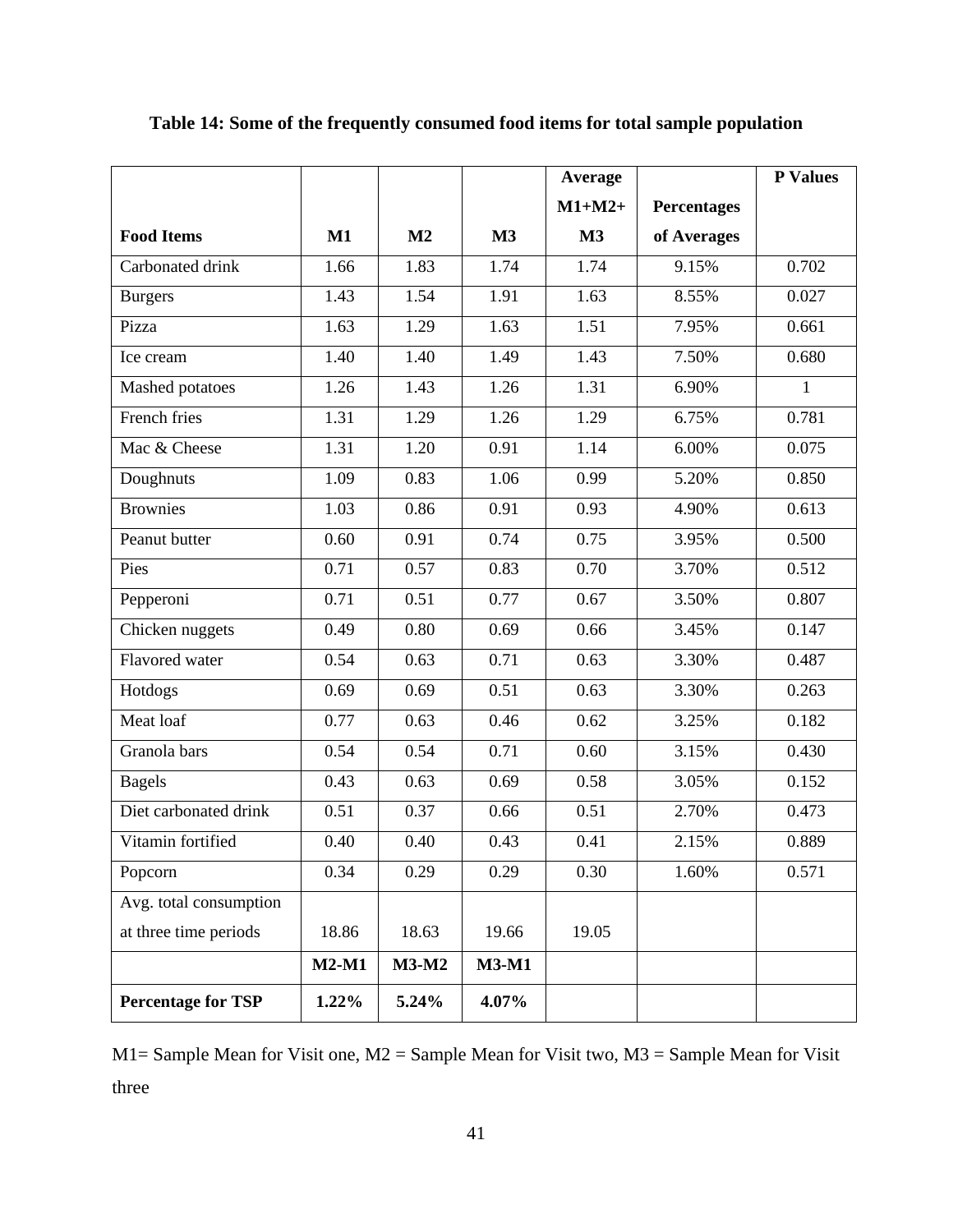# <span id="page-51-0"></span>**Table 15: Some of the most frequently consumed food items for participants who gained weight**

|                           |              |                |                  | Average  |                    |              |
|---------------------------|--------------|----------------|------------------|----------|--------------------|--------------|
|                           |              |                |                  | $M1+M2+$ | <b>Percentages</b> |              |
| <b>Food items</b>         | $M1$         | M <sub>2</sub> | M3               | M3       | of averages        | ${\bf P}$    |
| <b>Burgers</b>            | 1.9          | $\overline{2}$ | 2.2              | 2.03     | 10.29%             | 0.591        |
| Mashed potatoes           | 1.7          | 1.9            | 1.5              | 1.70     | 8.60%              | 0.555        |
| Carbonated drink          | 1.7          | 1.6            | 1.3              | 1.53     | 7.76%              | 0.422        |
| Pizza                     | 1.4          | 1.5            | 1.6              | 1.50     | 7.59%              | 0.591        |
| French fries              | 1.3          | 1.7            | 1.3              | 1.43     | 7.25%              | $\mathbf{1}$ |
| Ice cream                 | 0.8          | 1.3            | 1.5              | 1.20     | 6.07%              | 0.191        |
| Peanut butter             | 0.7          | 1.5            | 0.9              | 1.03     | 5.23%              | 0.705        |
| Doughnuts                 | $\mathbf{1}$ | 0.8            | 1.1              | 0.97     | 4.89%              | 0.591        |
| Pepperoni                 | 0.9          | 0.6            | 1.2              | 0.90     | 4.55%              | 0.576        |
| Pies                      | 1.1          | 0.6            | $\mathbf{1}$     | 0.90     | 4.55%              | 0.726        |
| <b>Brownies</b>           | 0.8          | 0.8            | 1.1              | 0.90     | 4.55%              | 0.278        |
| <b>Bagels</b>             | 0.3          | 0.9            | 1.3              | 0.83     | 4.22%              | 0.014        |
| Flavored water            | $\mathbf{1}$ | 0.8            | 0.6              | 0.80     | 4.05%              | 0.443        |
| Meat loaf                 | $\mathbf{1}$ | 0.7            | 0.5              | 0.73     | 3.71%              | 0.426        |
| Mac & cheese              | $\mathbf{1}$ | 0.7            | $\overline{0.3}$ | 0.67     | 3.37%              | 0.110        |
| Granola bars              | 0.7          | 0.5            | 0.7              | 0.63     | 3.20%              | $\mathbf{1}$ |
| Chicken nuggets           | 0.5          | 0.5            | 0.5              | 0.50     | 2.53%              | $\mathbf{1}$ |
| Vitamin fortified         | 0.4          | 0.5            | 0.5              | 0.47     | 2.36%              | 0.847        |
| Popcorn                   | 0.5          | 0.3            | 0.4              | 0.40     | 2.02%              | 0.591        |
| Hotdogs                   | 0.4          | 0.6            | 0.2              | 0.40     | 2.02%              | 0.167        |
| Diet carbonated drink     | 0.3          | 0.1            | 0.3              | 0.23     | 1.18%              | $\mathbf{1}$ |
| Average total consumption | 19.40        | 19.90          | 20.00            | 19.77    |                    |              |
|                           | $M2-M1$      | <b>M3-M2</b>   | <b>M3-M1</b>     |          |                    |              |
| <b>Percentage for PGW</b> | 2.51%        | 0.50%          | 3.00%            |          |                    |              |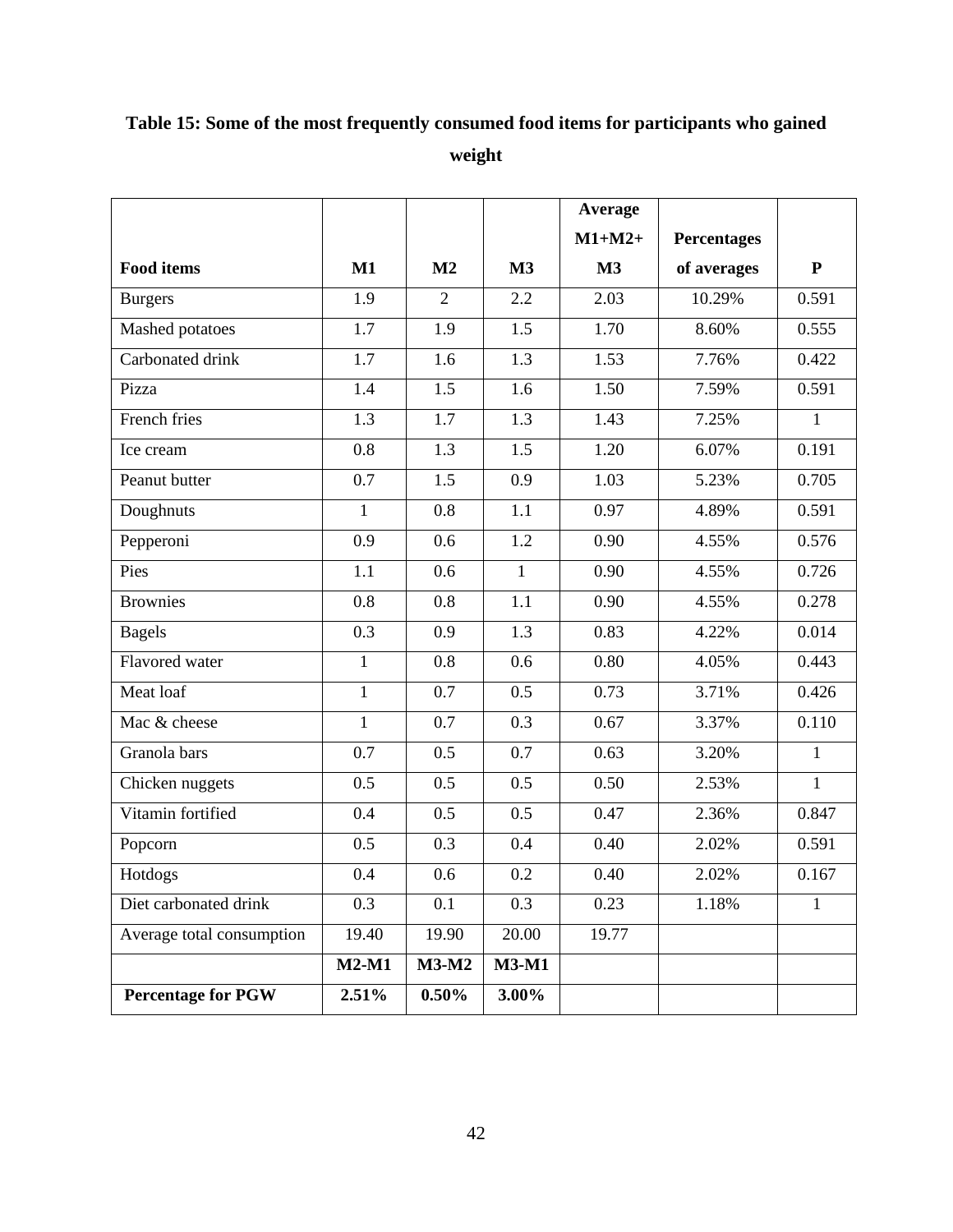

**Figure 2: Some of the most consumed food items for TSP and PGW**

#### <span id="page-52-0"></span>**5.8 The most consumed beverages during three time periods:**

According to [Figure 3](#page-53-0) carbonated drinks were the most frequently consumed beverage among TSP with an average consumption of 1.74 / visit as compare to fortified vitamin water which was the least consumed beverage with an average consumption of 0.41 / visit. Carbonated drink is also the most frequently consumed beverage in PGW with the total average consumption of 1.53 / visit. On the other hand the least consumed beverage in PGW is diet carbonated drink with an average of 0.23 / visit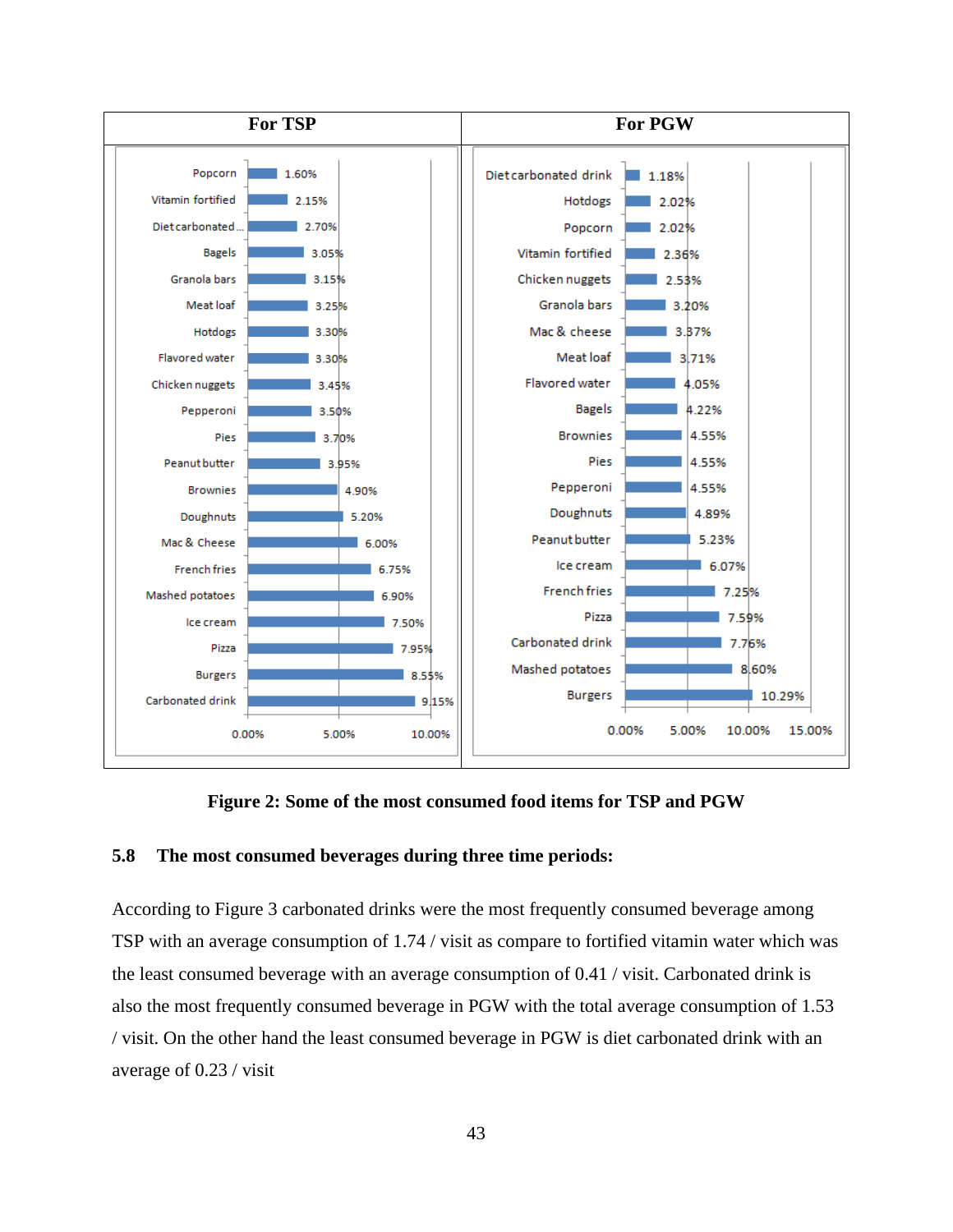

**Figure 3: Average consumption of some beverages in TSP & PGW**

## <span id="page-53-0"></span>**5.9 The most frequently consumed proteins at three time periods:**

[Figure 4](#page-54-0) shows that the most frequently consumed protein was burger with an average consumption of 1.63 / visit for TSP and the least consumed protein was meat loaf with an average consumption of 0.62 / visit. In PGW burgers were the highest in consumption with an average of 2.03 / visit and the least consumed protein was hot dogs with an average consumption of 0.40 / visit.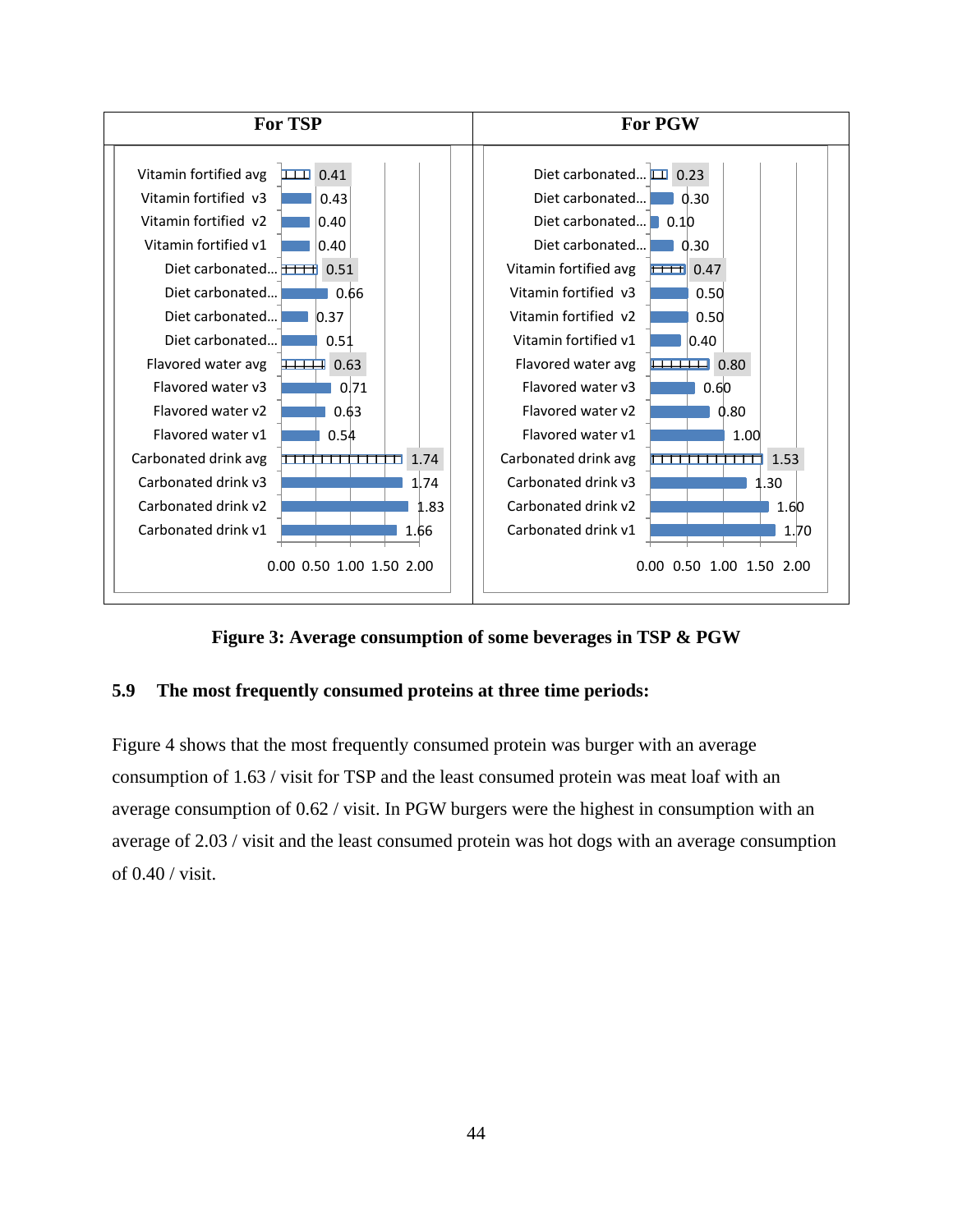

**Figure 4: Average consumption of some Proteins for TSP & PGW**

#### <span id="page-54-0"></span>**5.10 The most frequently consumed carbohydrate at three time periods:**

[Figure 5](#page-55-0) shows that the most frequently consumed carbohydrates were pizza and mashed potatoes for both groups. For TSP the average consumption of pizza was 1.51 per visit. The least consumed carbohydrate was popcorn with an average consumption of 0.30 per visit. In PGW, however, the most consumed carbohydrate was the mashed potatoes with an average of 1.70 / visit and the lowest was popcorn with an average of 0.40 / visit. Therefore the high frequency of consuming pizza and mashed potatoes could indicate one reason of gaining weight for both groups as both food items are considered to be high in fats and carbohydrates.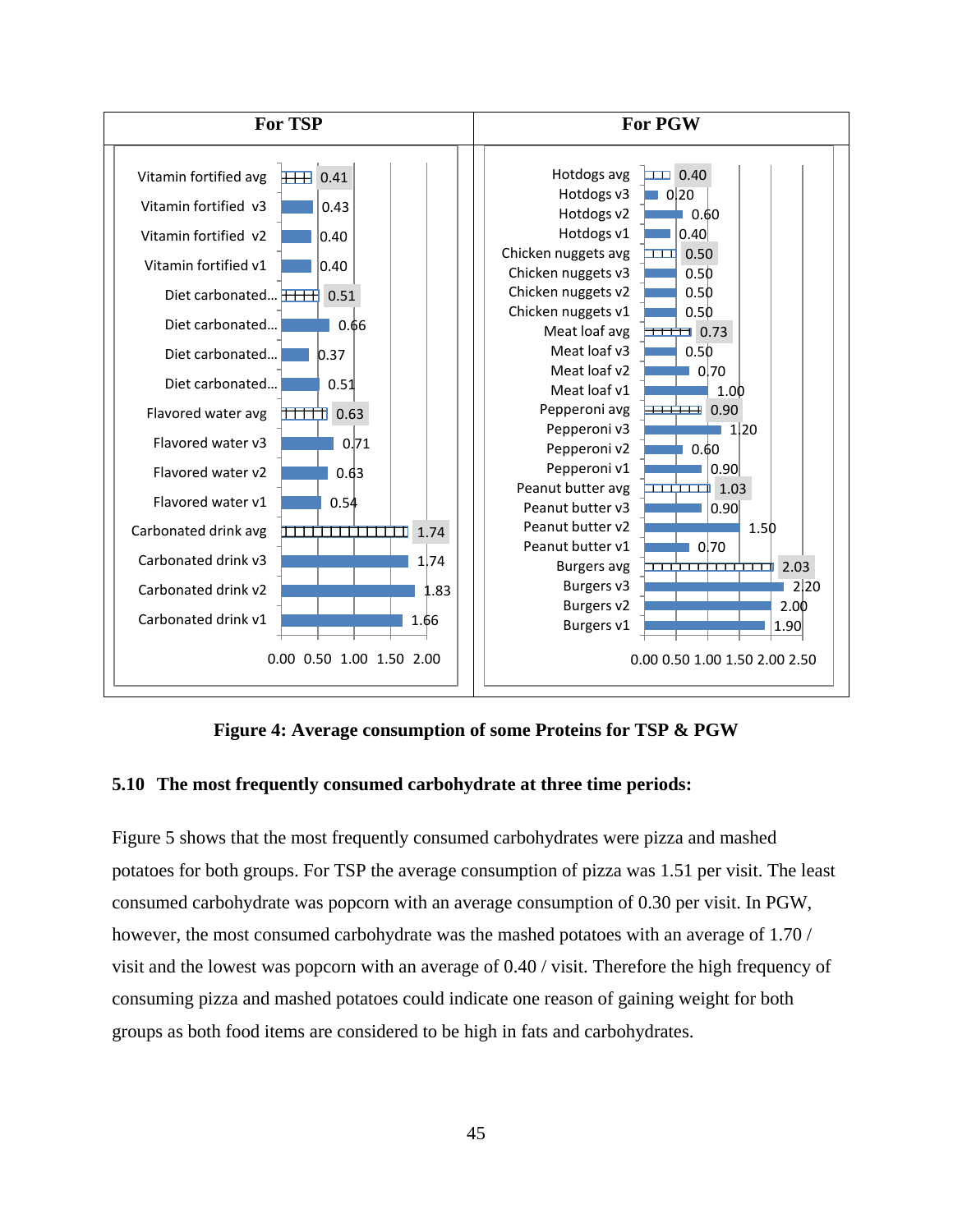

<span id="page-55-0"></span>**Figure 5: Average consumption of some carbohydrate for TSP and PGW**

#### **5.11 The most frequently consumed Desserts at three time periods:**

The most frequently consumed dessert was Ice-cream [Figure 6](#page-56-0) with an average consumption of 1.43 / visit for TSP and the least frequently consumed dessert was pie with an average consumption of 0.70 / visit. In PGW ice-cream was also the highest in consumption with an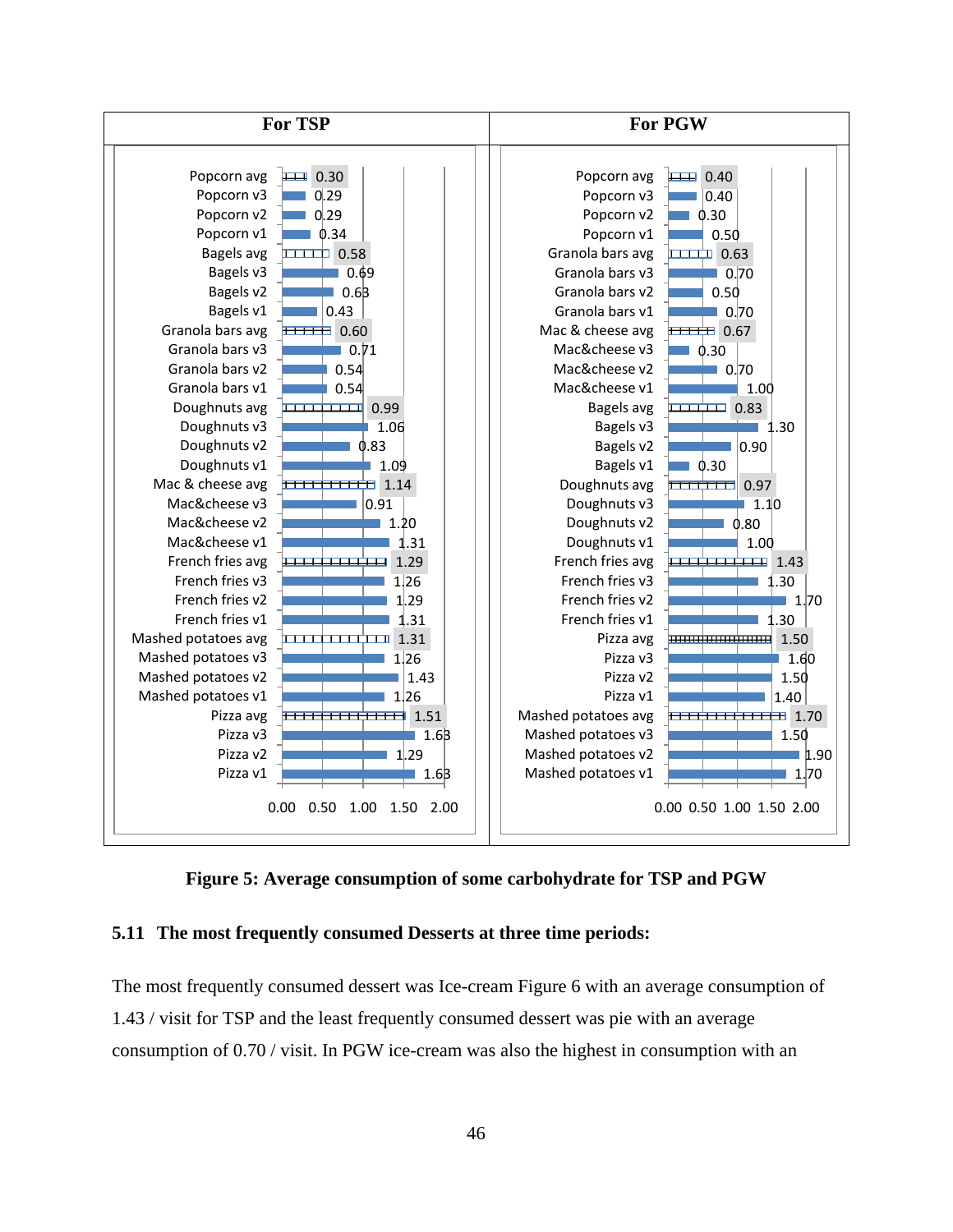average of 1.20 / visit and the least consumed dessert were pies and brownies with similar average consumption of 0.90 / visit.



<span id="page-56-0"></span>**Figure 6: Average consumption of some desserts for TSP & PGW**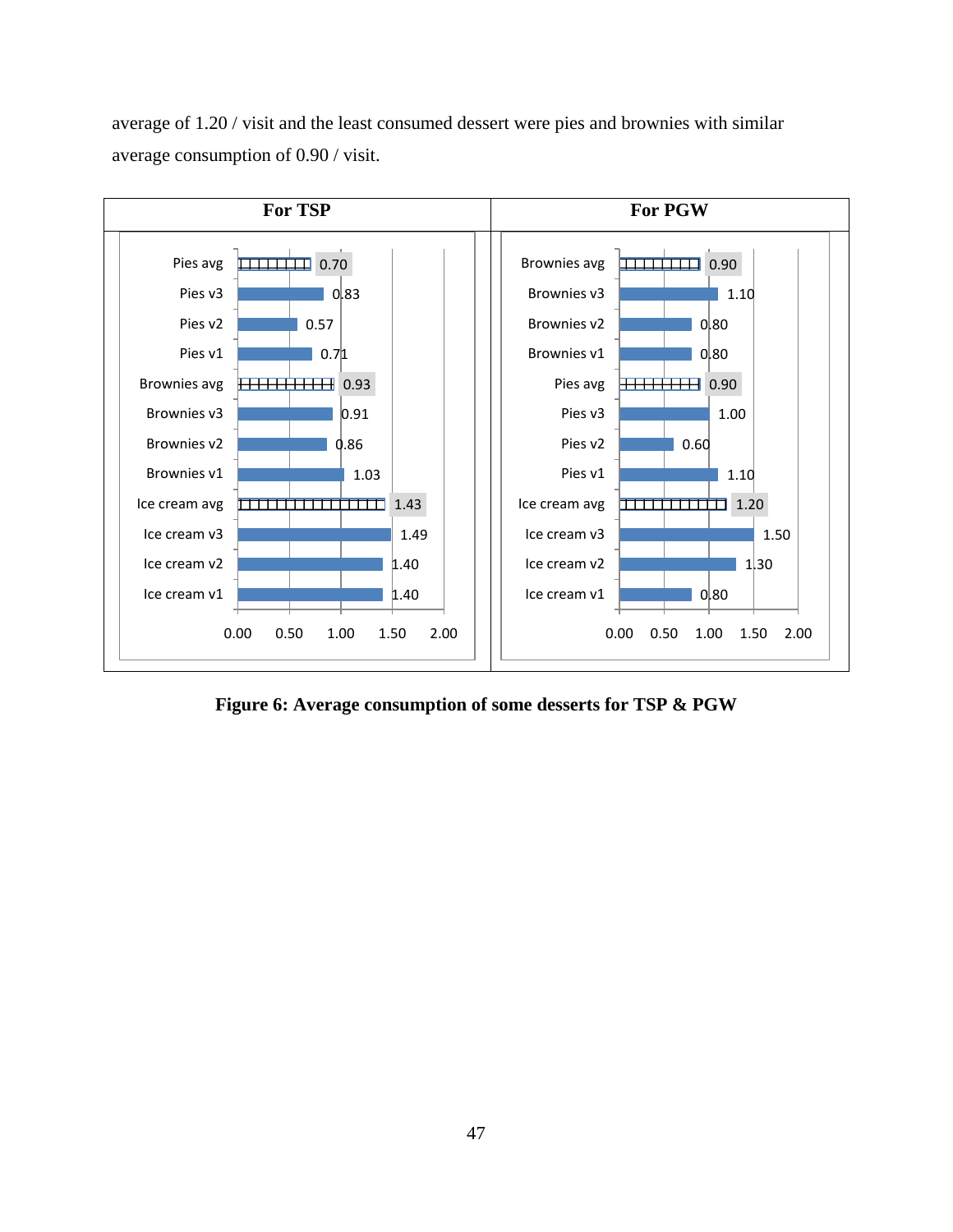## **5.12 Results for questionnaire - Addressing dietary habits of international students**

#### **1. Do you cook in your Native country?**

Forty six percent participants answered that they were cooking while they were residing in their native country. More than half of the TSP i.e. 54% were not cooking when they were residing in their native country [Table 16.](#page-57-0)

## **Table 16: Cooking in Native country**

<span id="page-57-0"></span>

| Level     | Count | Percentage |
|-----------|-------|------------|
| $1 = Yes$ | 16    | %46        |
| $2 = No$  | 19    | %54        |
| Total     | 35    |            |

## **Did you skip meals back at home?**

Sixty five percent (n=23) of the participants stated that they skipped meals in their native home country [Table 17.](#page-57-1)

#### **Table 17: Skipping meals back at home**

<span id="page-57-1"></span>

| Level           | Count | Percentage |
|-----------------|-------|------------|
| $1 =$ Never     | 12    | 34%        |
| $2 =$ Sometimes | 22    | 63%        |
| $3 =$ Always    |       | 2%         |
| Total           | 35    |            |

## **2. Which is the most frequently skipped meal back at home?**

The most frequently skipped meal for international students in their native country was breakfast with a percentage of 62 followed by lunch [Table 18.](#page-58-0)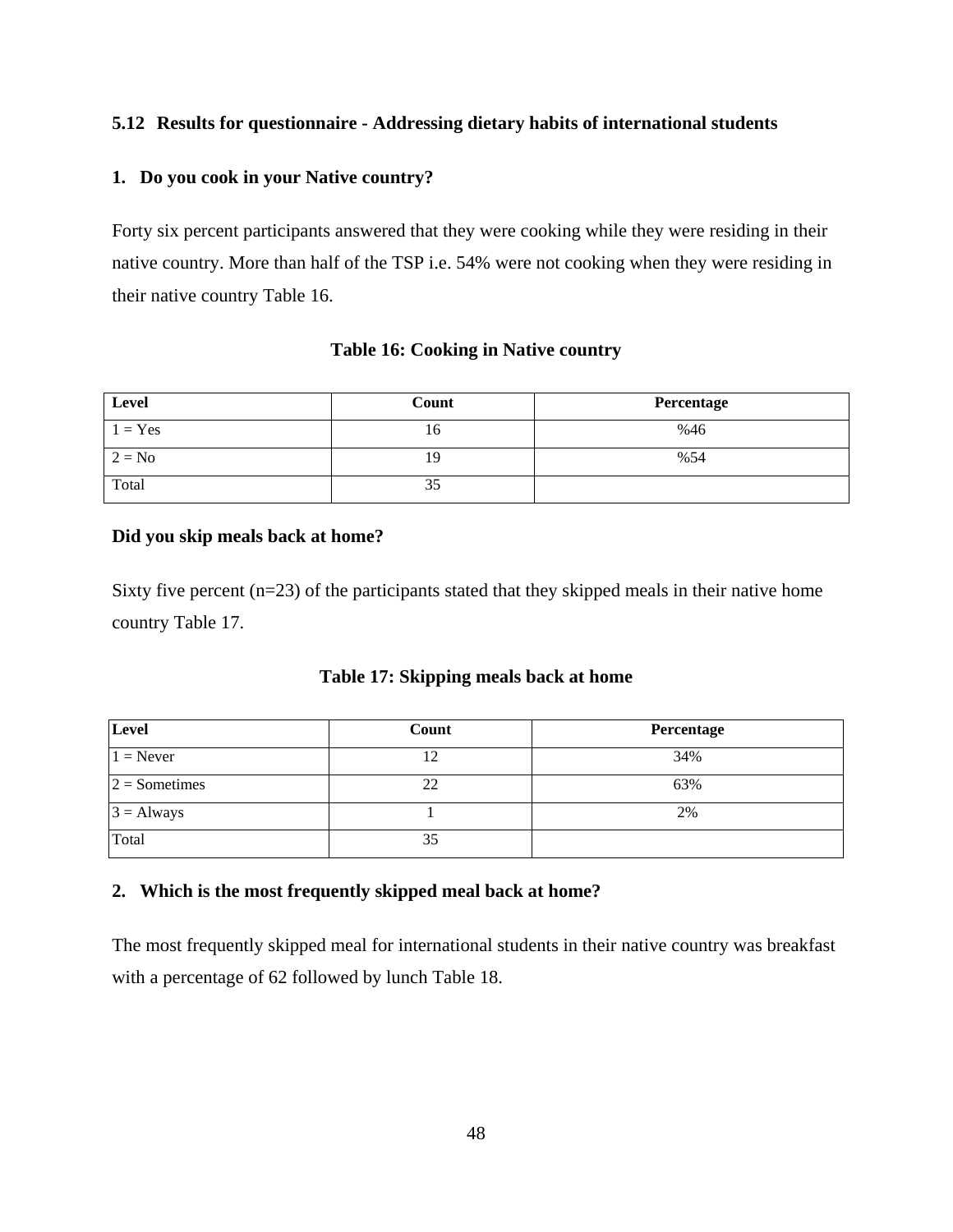#### **Table 18: Frequently skipped meal back at home**

<span id="page-58-0"></span>

| Level                    | Count | Percentage |
|--------------------------|-------|------------|
| $1 =$ Breakfast          | 22    | 62%        |
| $2 =$ Lunch              |       | 26%        |
| $3 =$ Dinner             |       | 9%         |
| $4 =$ Combination of two |       | 3%         |
| Total                    | 35    |            |

#### **3. Do you cook in the US?**

In first visit 77% participants were cooking in the US however this number decreased on the third visit to 69%. This shows that the cooking rate was decreasing in the US. Interestingly we found that 65% participants were influenced by the American food buying / cooking patterns [Table 19.](#page-58-1)

#### **Table 19: Cooking in US**

<span id="page-58-1"></span>

| Visit 1   |       |            | Visit 3 |          |       |            |
|-----------|-------|------------|---------|----------|-------|------------|
| Level     | Count | Percentage |         | Level    | Count | Percentage |
| $1 = Yes$ | 27    | 77%        |         | $= Yes$  | 24    | 69%        |
| $2 = No$  | Ō     | 23%        |         | $2 = No$ | 11    | 31%        |
| Total     | 35    |            |         | Total    | 35    |            |

#### **4. How often do you only cook native diet in the US?**

Overall there was a decrease of the commitment to cooking a native diet from visit 1 to visit 3. The percentage decrease was 12% for those participants who were always cooking their native diet in visit one to visit three. In addition 6% participants who were mostly cooking their native food in visit 1 chose not to cook it as frequently at visit 3 [Table 20.](#page-59-0)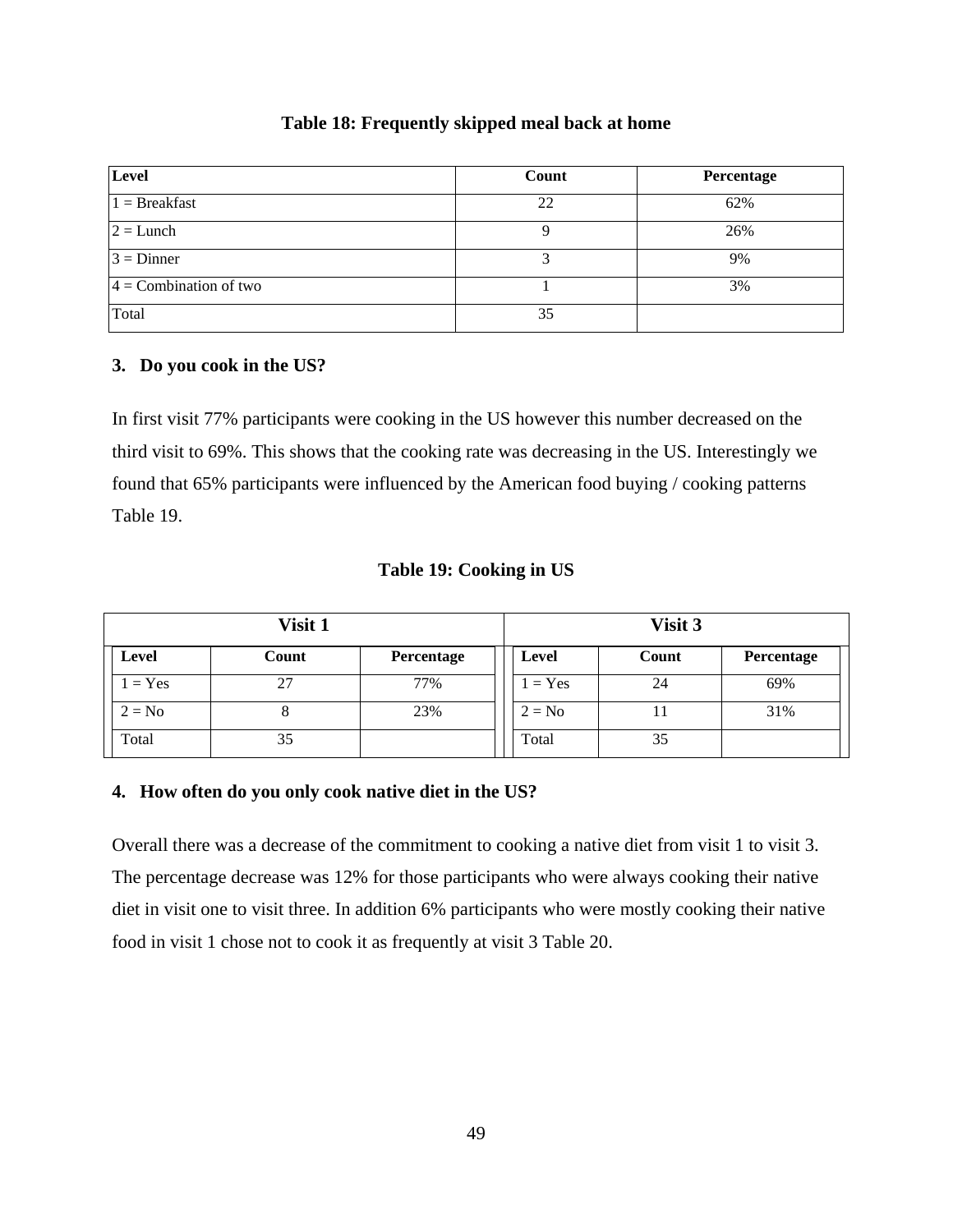| Table 20: Native diet cooking in US |  |  |  |  |  |
|-------------------------------------|--|--|--|--|--|
|-------------------------------------|--|--|--|--|--|

<span id="page-59-0"></span>

| Visit 1             |       |            | Visit 3             |       |            |  |
|---------------------|-------|------------|---------------------|-------|------------|--|
| Level               | Count | Percentage | Level               | Count | Percentage |  |
| $1 =$ Always        | 10    | 29%        | $=$ Always<br>1     | 6     | 17%        |  |
| $2 = \text{Mostly}$ | 17    | 49%        | $2 = \text{Mostly}$ | 15    | 43%        |  |
| $3 =$ Rarely        | 5     | 14%        | $3 =$ Rarely        | 9     | 26%        |  |
| $4 =$ never         | 3     | 8%         | $4 =$ never         | 5     | 14%        |  |
| Total               | 35    |            | Total               | 35    |            |  |

#### **5. Do you skip meals frequently in the US?**

Overall participants increased their frequency of skipping meals as 12% more participants started skipping their meals at visit 3 [Table 21.](#page-59-1)

#### **Table 21: Skipping meals in US**

<span id="page-59-1"></span>

| Visit 1      |       |            | Visit 3 |          |       |            |
|--------------|-------|------------|---------|----------|-------|------------|
| <b>Level</b> | Count | Percentage |         | Level    | Count | Percentage |
| $= Yes$      | 13    | 37%        |         | $= Yes$  | 17    | 49%        |
| $2 = No$     | 22    | 63%        |         | $2 = No$ | 18    | 51%        |
| Total        | 35    |            |         | Total    | 35    |            |

#### **6. When you skip a meal do you have a snack instead?**

The number of participants who replaced their meals with snacks has increased by 11%. Therefore there was a positive correlation between skipping meals and consuming snacks instead. Generally participants were skipping meals more with an increase of 12% in their third visit when compared to visit one and replacing them with different snacks. 26% increase their consumption of snacks during school hours in the morning and afternoons [Table 22.](#page-60-0)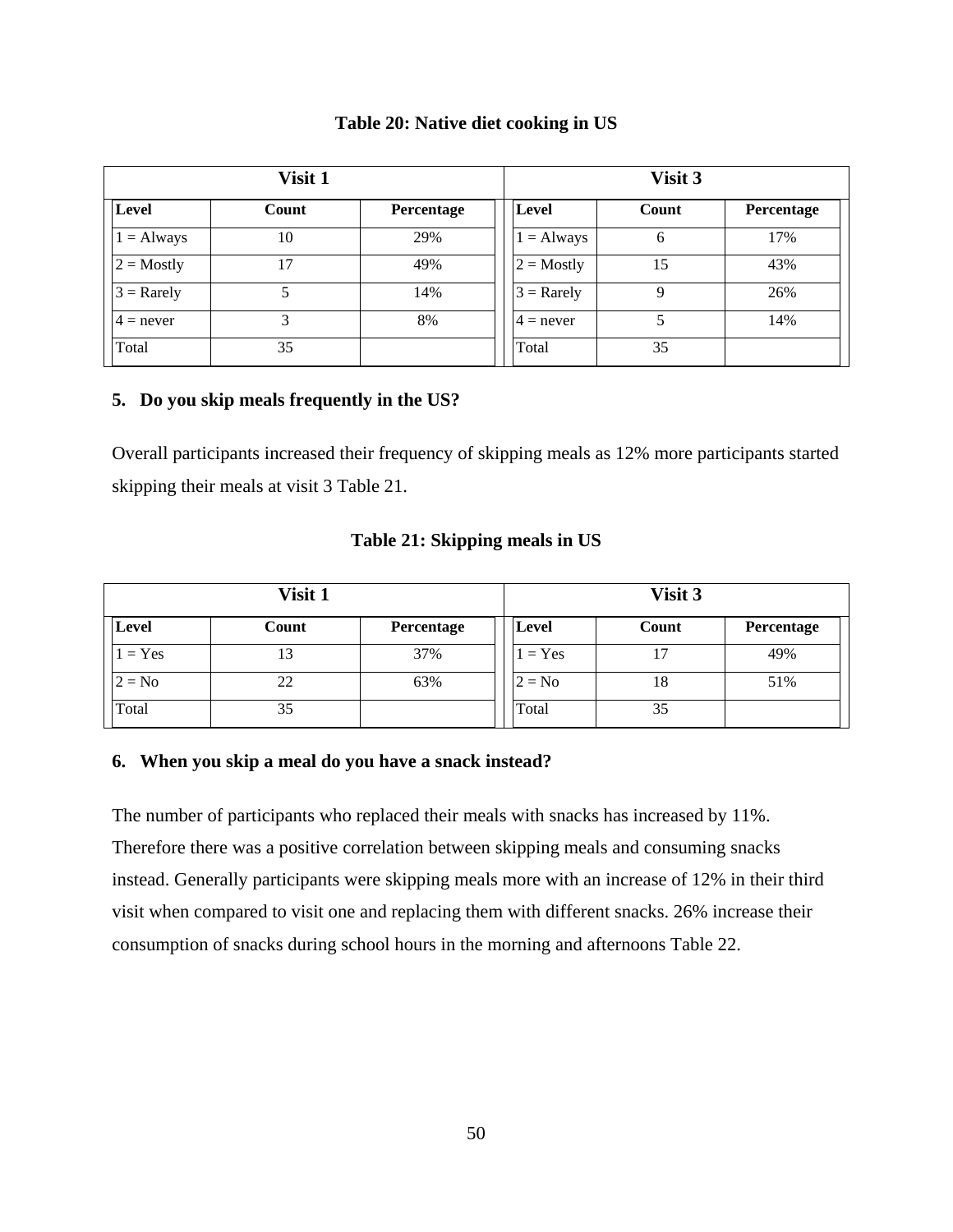| Table 22: Skipping meals and snacking |  |  |
|---------------------------------------|--|--|
|---------------------------------------|--|--|

<span id="page-60-0"></span>

| Visit 1   |       |            | Visit 3 |          |       |            |
|-----------|-------|------------|---------|----------|-------|------------|
| Level     | Count | Percentage |         | Level    | Count | Percentage |
| $1 = Yes$ | 21    | 60%        |         | $= Yes$  | 25    | 71%        |
| $2 = No$  | 14    | 40%        |         | $2 = No$ | 10    | 29%        |
| Total     | 35    |            |         | Total    | 35    |            |

## **7. How often do you have a snack in the morning or in afternoon?**

There was an increase of frequency of consuming snacks in the mornings and afternoons during 5 days a week. Twenty six percent participants increased their consumption of snacks during school days [Table 23.](#page-60-1)

## **Table 23: Snack consumption**

<span id="page-60-1"></span>

|                     |       | Visit 3    |  |                     |       |            |
|---------------------|-------|------------|--|---------------------|-------|------------|
| Level               | Count | Percentage |  | Level               | Count | Percentage |
| $1 = 7$ days a week | 4     | 12%        |  | $1 = 7$ days a week | 2     | 6%         |
| $2 = 5$ days a week | 7     | 20%        |  | $2 = 5$ days a week | 16    | 46%        |
| $3 = 2$ days a week | 19    | 54%        |  | $3 = 2$ days a week | 12    | 34%        |
| $4 =$ Never         |       | 14%        |  | $4 =$ Never         | 5     | 14%        |
| Total               | 35    |            |  | Total               | 35    |            |

## **8. Is dinner the main meal for you in the US?**

Twenty percent participants started to consider dinner as their main meal in the US [Table 24.](#page-60-2)

**Table 24: Dinner as main meal for participants**

<span id="page-60-2"></span>

| Visit 1   |       |            |          | Visit 3 |            |  |  |  |
|-----------|-------|------------|----------|---------|------------|--|--|--|
| Level     | Count | Percentage | Level    | Count   | Percentage |  |  |  |
| $1 = Yes$ | 20    | 57%        | $= Yes$  | 27      | 77%        |  |  |  |
| $2 = No$  | LD    | 43%        | $2 = No$ | $\circ$ | 23%        |  |  |  |
| Total     | 35    |            | Total    | 35      |            |  |  |  |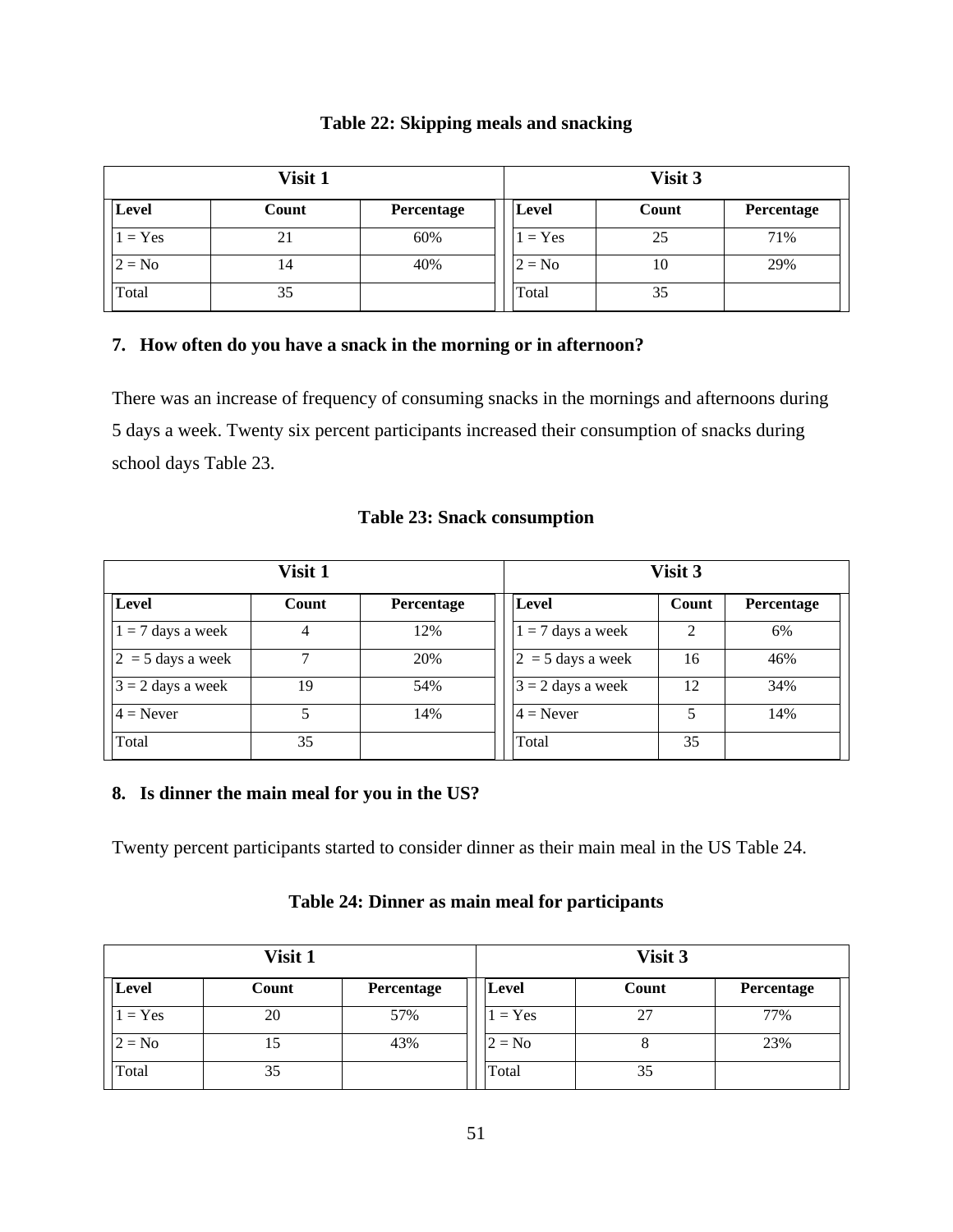#### **9. How frequent do you eat in fast food restaurants?**

The number of students, who were consuming fast food, has increased the consumption of fast food slightly from 41% to 46% from one to visit three. It was also noted that the consumption of fast food is the highest during weekends. In addition 31% students were dinning and eating in fast food restaurants three times a week and they maintained the similar level during the three visits [Table 25.](#page-61-0)

<span id="page-61-0"></span>

| Visit 1                |          |            |  | Visit 3                |          |                   |  |
|------------------------|----------|------------|--|------------------------|----------|-------------------|--|
| <b>Level</b>           | Count    | Percentage |  | Level                  | Count    | <b>Percentage</b> |  |
| $1 = 7$ days a week    | $\Omega$ | $0\%$      |  | $1 = 7$ days a week    | $\theta$ | $0\%$             |  |
| $2 = 5$ days a week    | 4        | 11%        |  | $2 = 5$ days a week    | 4        | 11%               |  |
| $3 = 3$ days a week    | 11       | 31%        |  | $3 = 3$ days a week    | 11       | 31%               |  |
| $4 = 2$ days, Weekends | 14       | 41%        |  | $4 = 2$ days, Weekends | 16       | 46%               |  |
| $5 =$ Never            | 6        | 17%        |  | $5 =$ Never            | 4        | 12%               |  |
| Total                  | 35       |            |  | Total                  | 35       |                   |  |

**Table 25: Frequency of eating in fast food restaurants**

#### **10. What is your level of physical activity after migrating to the US?**

Participants who used more physical activity at visit one seemed to reduce their level of physical activity therefore 54% of TSP were doing little or no exercise [Table 26.](#page-61-1)

<span id="page-61-1"></span>

|                  | Visit 1 |            |                        | Visit 3 |            |
|------------------|---------|------------|------------------------|---------|------------|
| Level            | Count   | Percentage | Level                  | Count   | Percentage |
| $=$ Sedentary    | 17      | 49%        | $1 = \text{Sedentary}$ | 19      | 54%        |
| $2 =$ Moderately | 16      | 45%        | $2 =$ Moderately       | 15      | 43%        |
| $3 = Vigorously$ | 2       | 6%         | $3 = Vigorously$       |         | 3%         |
| $4 =$ Extremely  | 0       | 0%         | $4$ = Extremely        | 0       | $0\%$      |
| Total            | 35      |            | Total                  | 35      |            |

**Table 26: Level of activity by the participants**

Sedentary  $=$  office work, getting little or no exercise, moderately  $=$  Person running one hour daily, vigorously = Swimming two hours daily, extremely = competitive cyclist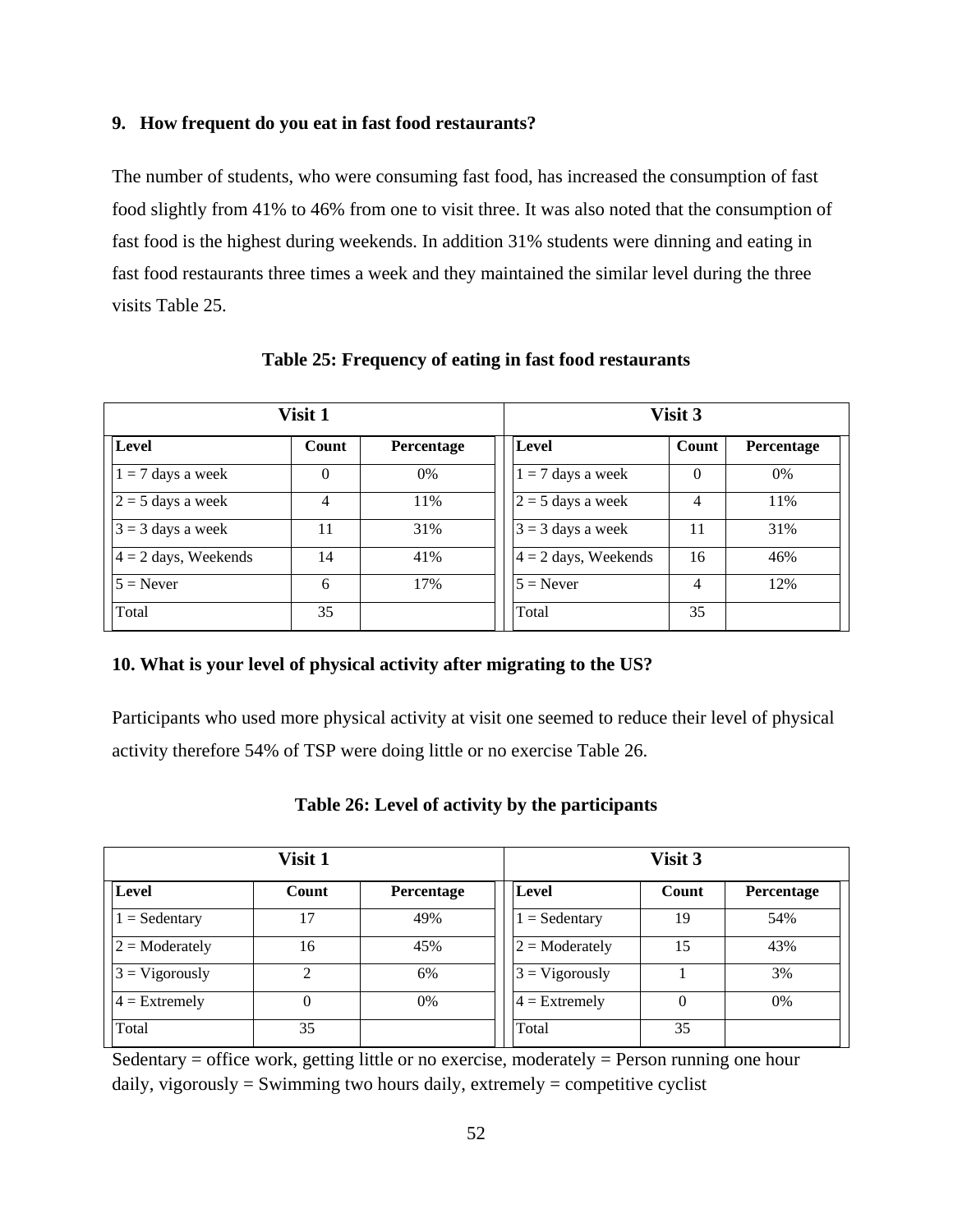## **11. What is your level of activity in the US compared to your native country?**

Majority of the participants stated that they were less active in the USA as compare to their native country in the first visit with a percentage of 46%. This number kept increasing as more people believed that they were less active in US in their third visit with a percentage of 54% with an increase of 8% [Table 27.](#page-62-0)

<span id="page-62-0"></span>

| Visit 1                     |       |                   |  | Visit 3                     |       |            |  |
|-----------------------------|-------|-------------------|--|-----------------------------|-------|------------|--|
| Level                       | Count | <b>Percentage</b> |  | <b>Level</b>                | Count | Percentage |  |
| $1 =$ More active presently | 10    | 29%               |  | $1 =$ More active presently | 8     | 23%        |  |
| $2 =$ Less active presently | 16    | 46%               |  | $2 =$ Less active presently | 19    | 54%        |  |
| $3$ = Same active presently | Q     | 25%               |  | $3 =$ Same active presently | 8     | 23%        |  |
| Total                       | 35    |                   |  | Total                       | 35    |            |  |

**Table 27: Comparison of Level of activity in US & native country**

## **5.13 Items addressing attitudes / behaviors of international students**

#### **12. How much has the American diet influenced your buying / cooking pattern?**

A majority believed that they were influenced to a degree by the American diet as 63% participants said "somewhat" when asked about American diet influence on their buying and cooking patterns. Their opinion remained almost same at visit three where 65% participants still believed that they were somewhat getting influenced by the American diet [Table 28.](#page-62-1)

|  | Table 28: Influence of American diet on buying and cooking patterns for TSP |  |  |  |  |
|--|-----------------------------------------------------------------------------|--|--|--|--|
|  |                                                                             |  |  |  |  |

<span id="page-62-1"></span>

|                        | Visit 1 |            | Visit 3          |       |                   |  |
|------------------------|---------|------------|------------------|-------|-------------------|--|
| Level                  | Count   | Percentage | Level            | Count | <b>Percentage</b> |  |
| $1 = \text{Very Much}$ | 10      | 29%        | $=$ Very Much    | 10    | 29%               |  |
| $2 =$ Somewhat         | 22      | 63%        | $2 =$ Somewhat   | 23    | 65%               |  |
| $3$ = Not at all       |         | 8%         | $3 = Not at all$ |       | 6%                |  |
| Total                  | 35      |            | Total            | 35    |                   |  |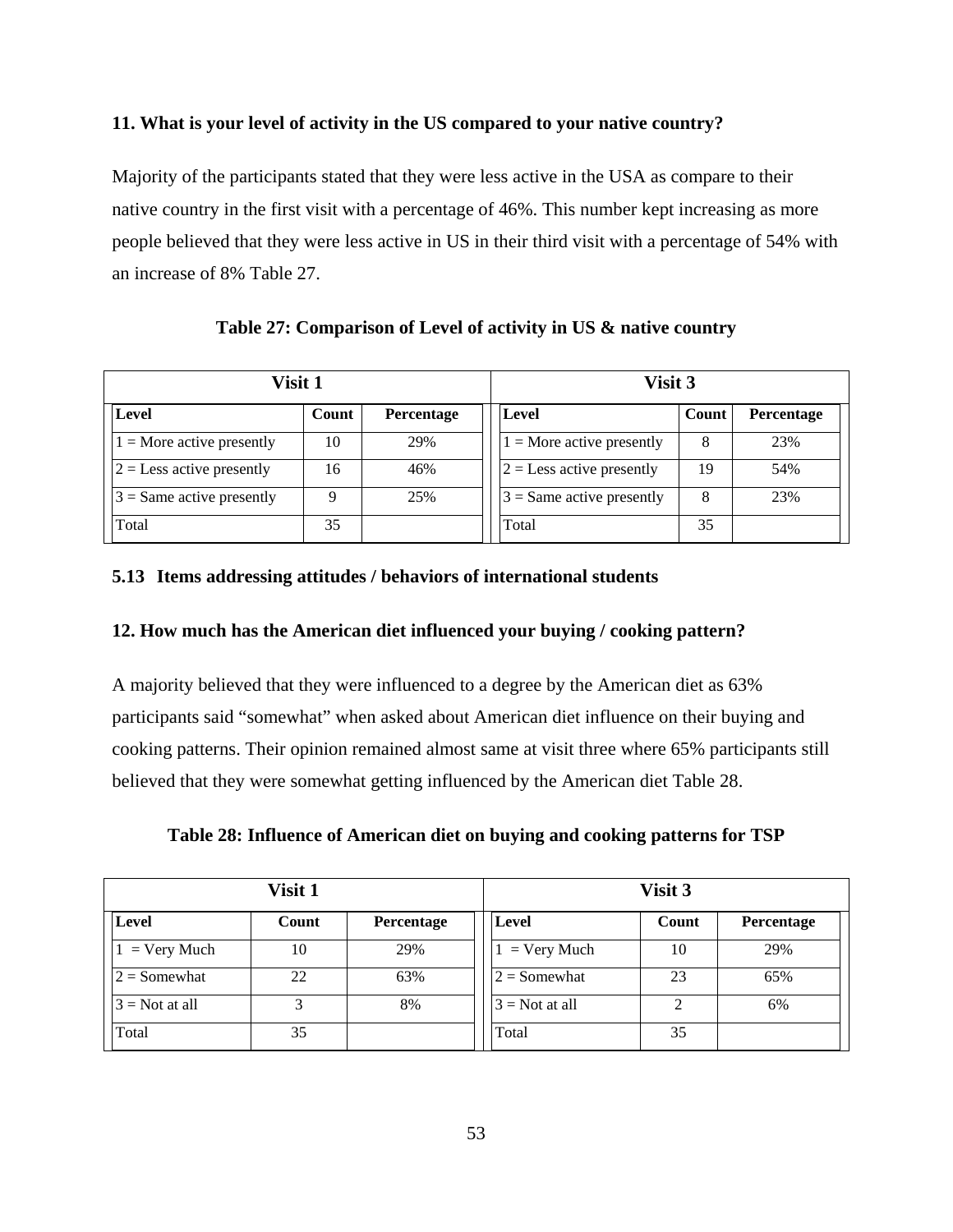#### **13. How would you describe the portion size served in restaurants in US?**

Participant's opinion regarding the portion size of the serving in US restaurants from visit 1 to visit 3 remains almost the same as 66% participants believed that it is large [Table 29.](#page-63-0)

<span id="page-63-0"></span>

| Visit 1            |       |            |  | Visit 3            |       |            |  |
|--------------------|-------|------------|--|--------------------|-------|------------|--|
| <b>Level</b>       | Count | Percentage |  | Level              | Count | Percentage |  |
| $1 = Small$        |       | 3%         |  | $1 = Small$        | 3     | 8%         |  |
| $2 =$ just right   | 11    | 31%        |  | $2 =$ just right   | 8     | 23%        |  |
| $3 = \text{Large}$ | 21    | 60%        |  | $3 = \text{Large}$ | 23    | 66%        |  |
| $4 =$ Overwhelming | ∍     | 6%         |  | $4 =$ Overwhelming |       | 3%         |  |
| Total              | 35    |            |  | Total              | 35    |            |  |

**Table 29: description of serving size in US. Restaurants**

#### **14. Do you believe you are shifting to the American diet?**

There was an increase of 12% participants who believed that they were shifting to the American diet from visit one to visit three [Table 30.](#page-63-1)

**Table 30: Shifting towards American Diet**

<span id="page-63-1"></span>

| Visit 1  |       |            | Visit 3  |       |            |  |
|----------|-------|------------|----------|-------|------------|--|
| Level    | Count | Percentage | Level    | Count | Percentage |  |
| $= Yes$  | 19    | 54%        | $= Yes$  | 23    | 66%        |  |
| $2 = No$ | 16    | 46%        | $2 = No$ | 12    | 34%        |  |
| Total    | 35    |            | Total    | 35    |            |  |

#### **15. Do you make sure that you have nutritionally balanced meal?**

The confidence level among participants has decreased from visit three to visit one as 12% more participants believe that they were not sure that they had nutritionally balanced meals [Table 31.](#page-64-0)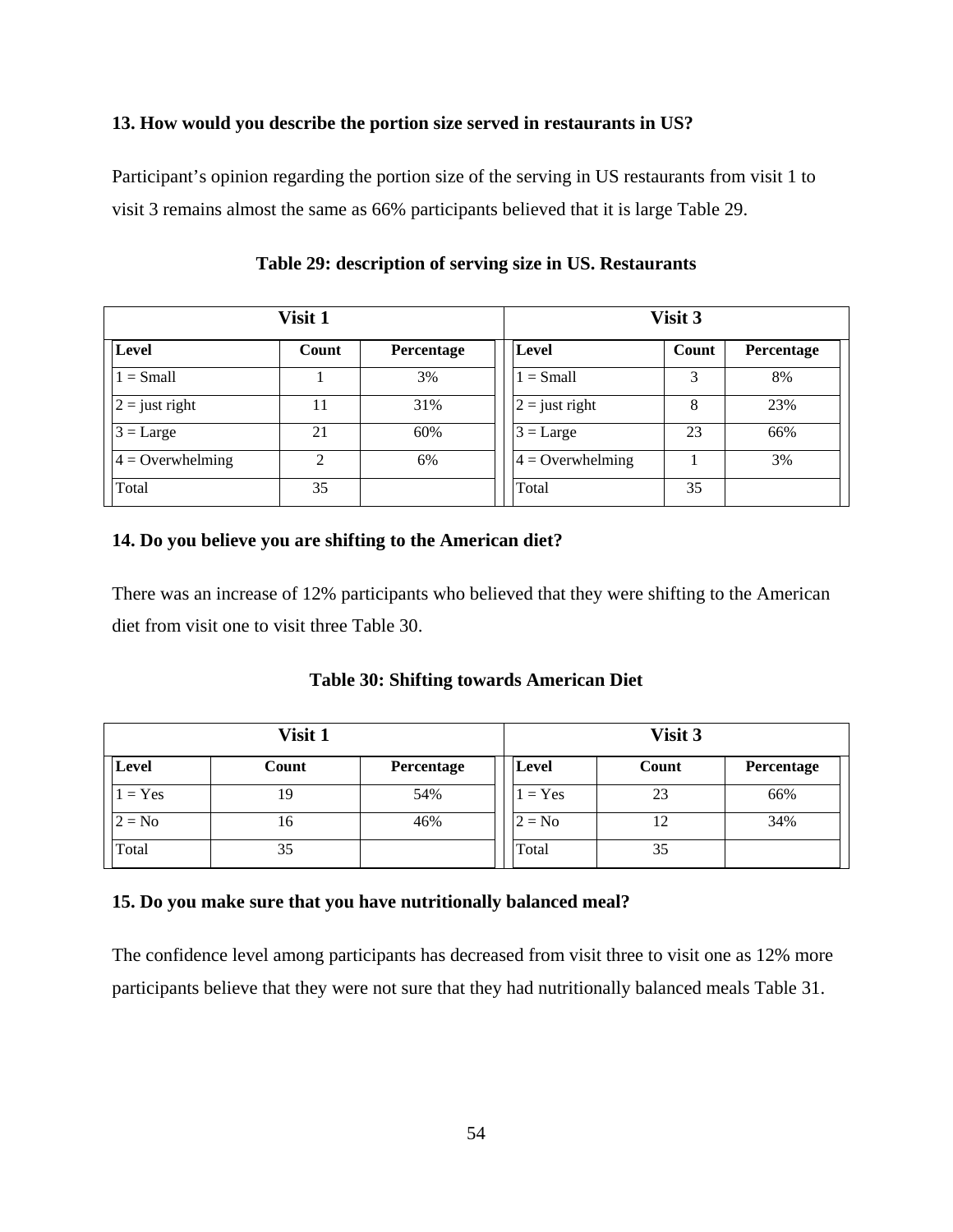<span id="page-64-0"></span>

| Visit 1   |       |            | Visit 3   |       |            |  |
|-----------|-------|------------|-----------|-------|------------|--|
| Level     | Count | Percentage | Level     | Count | Percentage |  |
| $1 = Yes$ | 22    | 63%        | $1 = Yes$ | 18    | 51%        |  |
| $2 = No$  | 13    | 37%        | $2 = No$  | 17    | 49%        |  |
| Total     | 35    |            | Total     | 35    |            |  |

## **Table 31: Participants confidence of consuming a nutritionally balanced meal**

## **16. Do you consider the American diet as healthy?**

Majority of the participants with a percentage of 89% considers that the American diet is not healthy however 66% of them believed that they were shifting to the American diet by the third visit [Table 32.](#page-64-1)

## **Table 32: Consideration of American diet as healthy**

<span id="page-64-1"></span>

| Level     | Count | Percentage |
|-----------|-------|------------|
| $1 = Yes$ |       | 11%        |
| $2 = No$  |       | 89%        |
| Total     | 35    |            |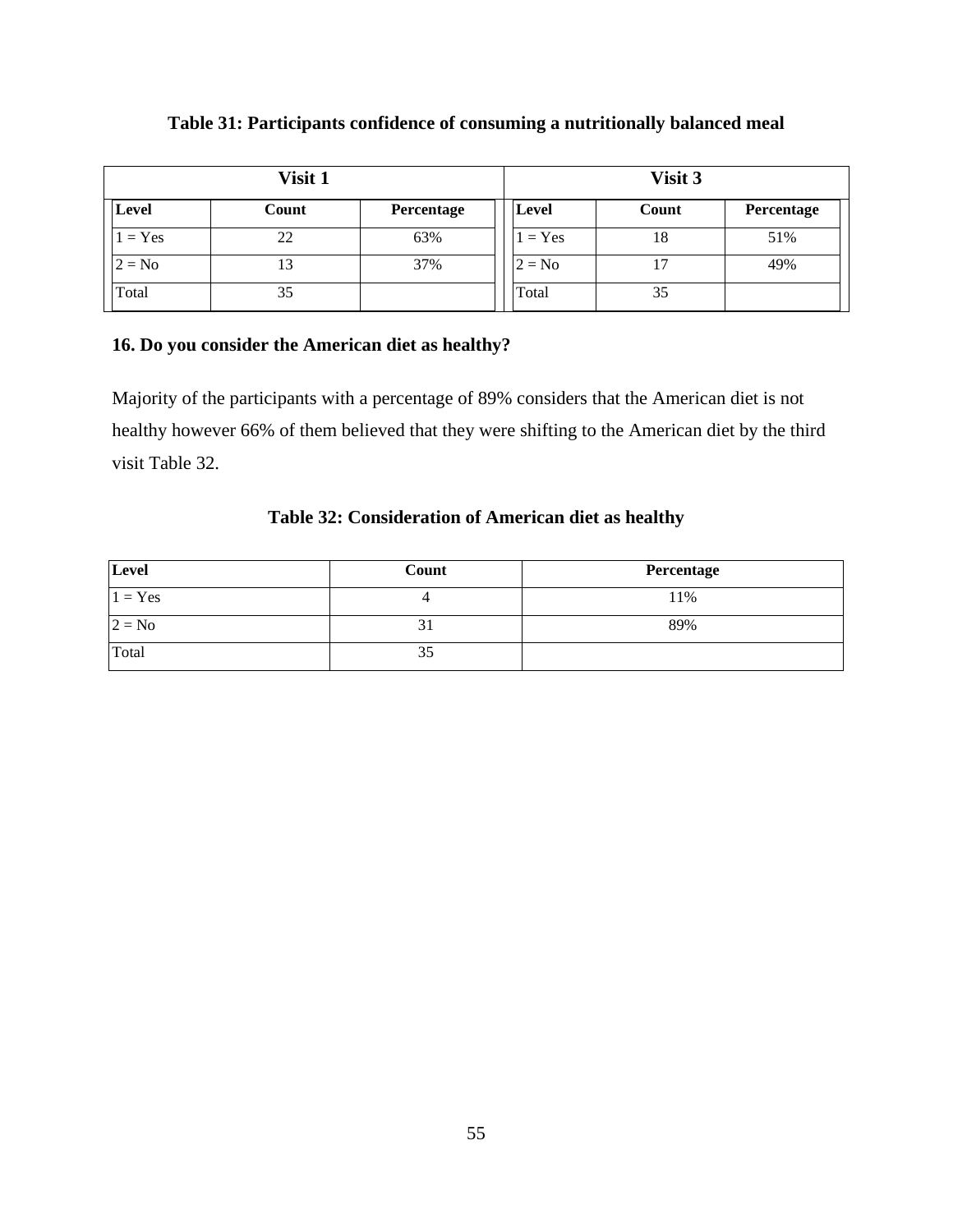# **Chapter 6. Discussion**

The United States is a main attraction for many aspiring international students for specialized and higher education. The quality of education and state of the art facilities are a great opportunity not only for professional but also for personal development. In addition, the overall quality of life in America and level of convenience are other positive aspects which attracts students from all over the world. However, international students face many challenges during acculturation which may potentially compromise their well-being.

Virginia Tech is one of the meritorious schools in the US and a home for an increasing number of international students. According to the Cranwell International Student Center, the number of international students increased from 2266 in year 2009 to 2322 in the year 2010. In Fall 2010, a study was conducted to analyze the impact of dietary acculturation on the health status on the recently migrated international students. The Fall semester is the beginning of the academic year, therefore, it was decided to conduct the aforementioned study on newly arrived/enrolled international student. [Table 33](#page-65-0) show the total number of international students from 20 countries in descending order (undergraduate and graduates) at Virginia Tech in Fall 2010 (from Cranwell International Center website).

<span id="page-65-0"></span>

| Country      | <b>Number</b> | Country       | <b>Number</b> |
|--------------|---------------|---------------|---------------|
| China        | 619           | Thailand      | 26            |
| India        | 483           | France        | 24            |
| South Korea  | 186           | Pakistan      | 22            |
| Iran         | 74            | Canada        | 21            |
| Taiwan       | 49            | <b>Brazil</b> | 20            |
| Turkey       | 46            | Nepal         | 18            |
| Germany      | 42            | Mexico        | 17            |
| Egypt        | 44            | Kuwait        | 16            |
| Saudi Arabia | 40            | Italy         | 13            |
| Bangladesh   | 29            | Jordan        | 13            |

**Table 33: International students at Virginia Tech Fall 2010 Semester**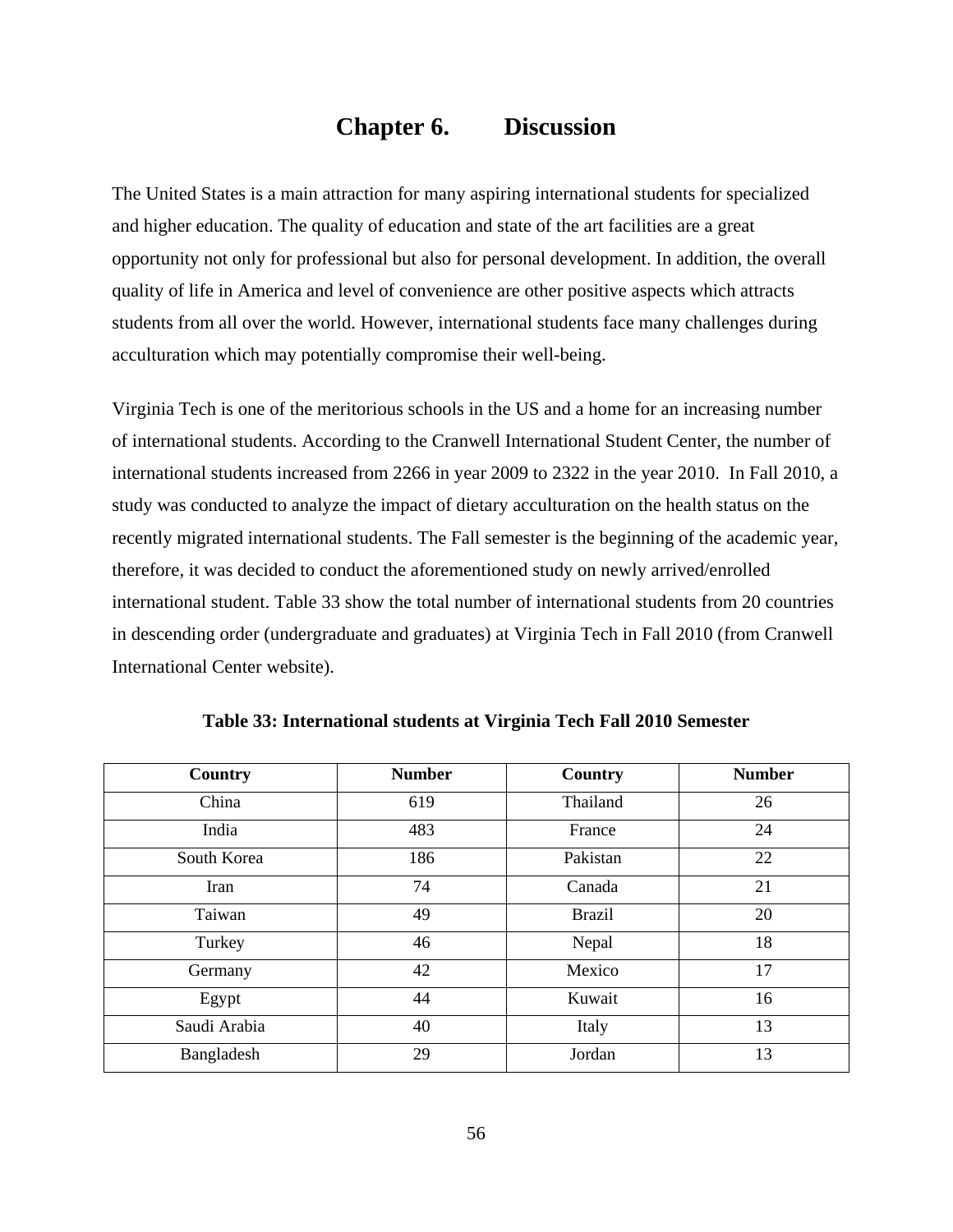The first data collection, visit number 1 conducted in the last week of August and first week of September, was our baseline for parameters such as weight, blood glucose level and blood pressure, calorie count by 24 hr dietary recall, and food frequency questionnaire. V2 took place in mid semester (October the 11th, 12th, 13th and 18th) and V3 occurred towards the end of semester (November the 15th, 16th, and 17th.).

Since weight is an important factor related to health status, we first and foremost analyzed change in weight during the Fall Semester. We found that there was a statistically significant  $(p= 0.0083)$  increase in the weight by 2.79 lbs of the TSP (1.96%) when comparing V3 to V1. Interestingly, out of 35 participants, 10 participants (28.5%; PGW) gained 6 lbs or more during the 11 week testing period with an average of 9 lbs/participant (6% increase). In addition, 6 participants (17%) gained more than 4 lbs but less than 6 lbs, with an average of 4.73 lbs/participant. Only 4 (11.4%) participants had a weight loss of 4 lbs or more.

These findings show that there is a positive trend in the weight gain among the participants since there was marked increase in the weight of around 45.5 % population. Around 43.1% participants showed slight variation in their weight  $(< 4 \text{ lbs})$ . For the first time, these results indicates that recently migrated international students at Virginia Tech have a likelihood to gain weight after residing in the US for 11 weeks. Studies conducted by other groups also showed a positive correlation between weight gain and residing in a new country (Kuo 1996; Papadaki and Scott 2002). If the students were to continue on the same pattern of weight gain during their stay in the US, there is a great probability of shifting their weights to a higher category. This increase in weight is alarming and could indicate a trend if those participants were not more cautious in the future. Gender wise, females ( $n=18$ ) had a significant increase in weight ( $p=0.00153$ ) of 3.99 lbs/person from V3 to V1. However, males  $(n=17)$  did not have significant differences in the weight from V3 to V1.

Out of the total international students at VT, Chinese students are in the highest number and in the present study we had a similar representation of Chinese in the TSP. The average weight gain for Chinese students was also highly statistically significant ( $p=0.00775$ ). The percent increase for weight for Chinese student was 3.43%. Indian students who were next highest in terms of number at Virginia Tech and also in our study gained 2.36 lbs (2% increase) in their body

57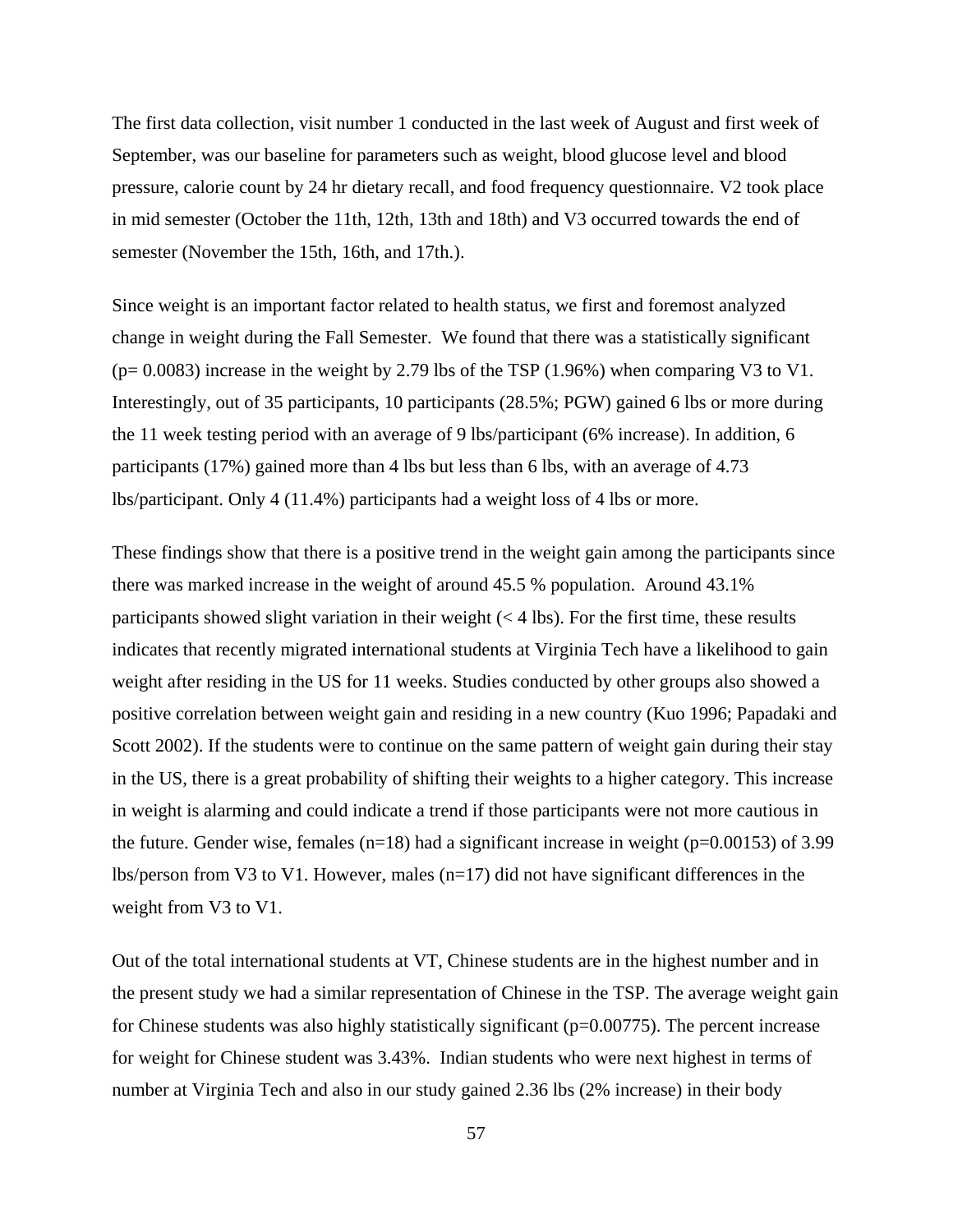weight, albeit not statistically significant. Impressively, Germans (n=4) had weight gain lower than the average of total population indicating they might be more aware and have similar dietary pattern as in their native country. Not surprisingly, it has been shown previously that Europeans have a relatively smooth transition in the US when compared to non-Europeans because of different life styles and eating habits (Constantine and Kwan 2003). Asians (Chinese and Indians) have a different dietary/culinary pattern than that in the US. These changes together with the adaptation to the new environment might have influenced their food intake.

With regards to the Chinese students, there were several factors that may have led to their increase in weight. Firstly, their numbers  $(n=14)$  were the largest in our research sample which resulted in a statistically significant data. Secondly, their culinary practices are relatively healthier e.g. stir-frying and steaming being the common mode of cooking in China. However, convenience, and lack of time to cook could have influenced their food choices. Since there was an overall weight gain, we next performed a 24-hr dietary recall on the participants. We found that there was a slight increase in the total calorie intake by V3; however it was not statistically significant. PGW had increased average caloric intake by 4.17% (1673.40 to 1746.3 Cal) from V1 to V3**.** 

As we expected, students underwent gradual process of dietary acculturation. Based on the frequency of intake of the food from the 21-most popular consumed item in the US over last 6 week, it was found that TSP had an increased percentage (4.07%) of frequency of consuming American food items from V1 to V3. Overall, the total population is adapting/or acculturated to American food as indicated by the above finding. It has been reported in previous studies that there is a positive correlation of migration with acculturation to American food items (Bermudez, Falcon et al. 2000; Satia-Abouta, Patterson et al. 2002). Sukalakamala and Brittin (2006) showed that after migrating to the US, Thai students had a significant increase in consumption of 33 American foods. Another study showed that third generation of Japanese population had acculturated to American diet more than their parent generation. These studies support our findings that the acculturation process is inevitable after migrating to a new host country (Sukalakamala and Brittin 2006).

58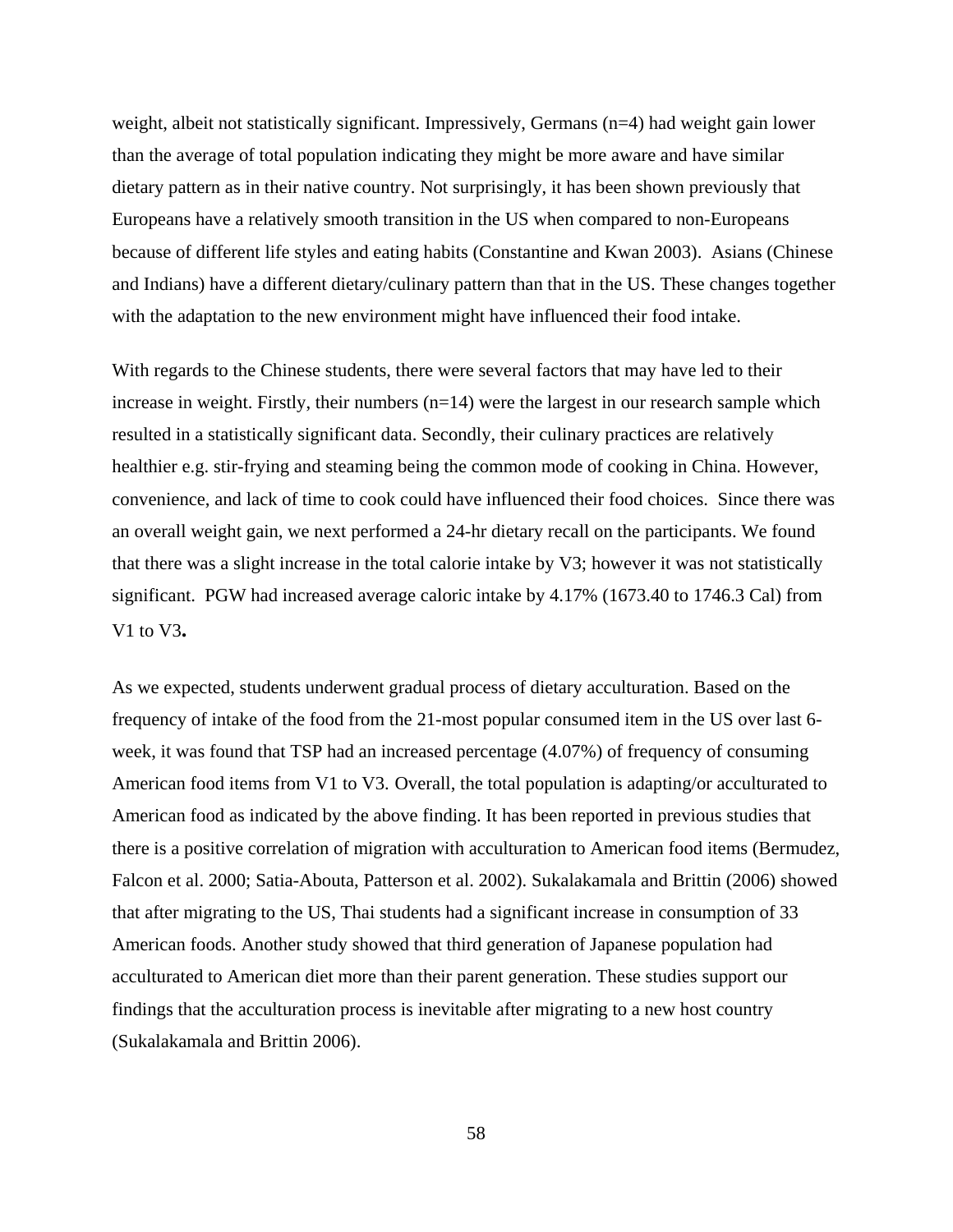On comparing the frequency of consumption of the most commonly consumed food items in the US, it was found that PGW group had an increased frequency of consuming burgers, mashed potatoes, bagels, french fries, peanut butter, pepperoni, pies, flavored water, meat loaf more than the TSP. However, TSP had a higher consumption of carbonated water, ice cream, mac & cheese, chicken nuggets and hotdogs when compared to PGW. The above mentioned findings show that the PGW group was consuming higher calorie food items which may have contributed in their weight gain.

The consumption of a balanced diet is essential for a healthy life. American diet has been known to be high in carbohydrates, fats and simple sugars and low in fibers (Miller 2005; Neumark-Sztainer 2005; Taylor, Keim et al. 2006; McCracken, Jiles et al. 2007; Sparling 2007; Lee 2008). There is an increasing trend in the consumption and availability of processed foods. With regards to food items high in protein and fat such as meat and high in simple sugars such as dessert, it was observed that the TSP had a lowered frequency of consuming meat loaf and hotdog from V1 to V3. Interestingly, frequencies of consumption of burgers, pepperoni, peanut butter, chicken nuggets, pies, ice cream were observed to have increased from V1 to V3. These results indicate acculturation towards the high calorie American food items. PGW had an increased consumption of burgers, peanut butter, pepperoni, ice cream and brownies from V1 to V3. Impressively, TSP consumption of burgers increased significantly (p=0.027) when compared from V1 to V3.

We analyzed the frequency of consumption of food items that are rich in carbohydrate and low in fiber between V1 and V3. Although a marked difference in frequency of consuming food items rich in carbohydrates such as French fries, mac and cheese, pizza, mashed potato was not noted in the TSP from V1 to V3, there was an increased trend in the consumption of bagels and granola bars. On the other hand, PGW had an increased frequency of consuming carbohydrate rich food items like pizza, doughnut and bagels with decreased consumption of mashed potato and mac and cheese. The bagels were the only item found to be significantly increased (0.0149) in the frequency of consumption from V1 to V3 in PGW group. There were no variation in french fries and granola bars consumption from V1 to V3. These results are in agreement with other reports which suggest that the American diet of young adults in the US is rich in carbohydrate and in fat and low in fiber(Taylor, Keim et al. 2006; Lee, Goldstein et al. 2008). This suggests that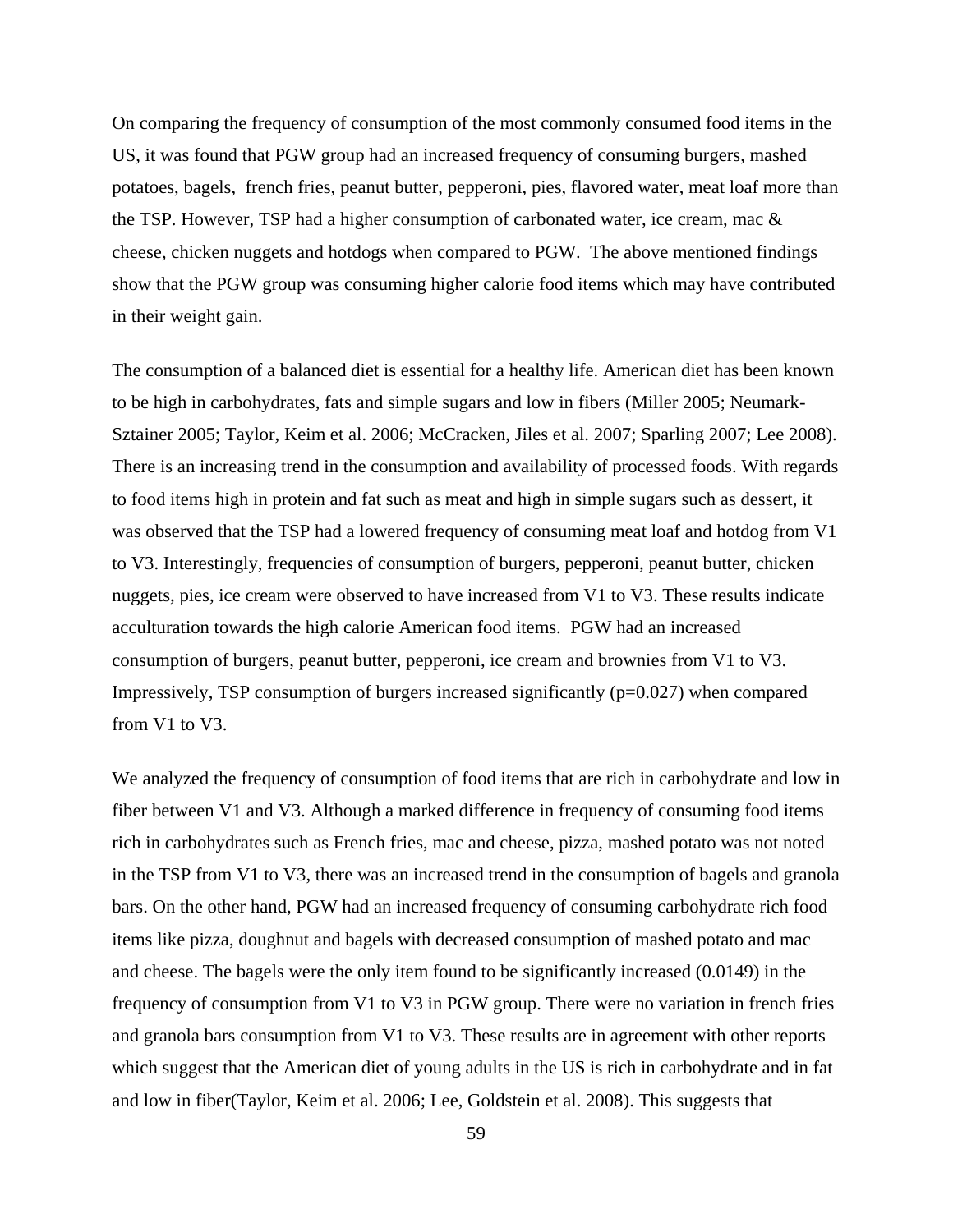international students are starting to develop a preference for eating high carbohydrate, high fat and low fiber diet like their American counterparts. These trends may have an impact on their health status.

Heart disease is one of the leading causes of deaths in the US and diet plays an important role in predisposing an individual to the risk of cardiovascular diseases. Elevated levels of blood pressure is strongly related with weight gain. We measured blood glucose level to test the likelihood of showing early symptoms of diabetes or obesity. Since the duration of study was only 11 week, there was no marked variation in the blood pressure levels of all the participants. Only 13 out of 35 participants showed a slight increase in the systolic blood pressure. Six out of 10 participants in the PGW group showed an increase in their blood pressure levels when compared from V3 to V1. There are chances of misinterpretation of this result due to the error in readings obtained from the Digital Advanced Rest blood pressure monitor and also from personal stress of studies and acculturation as international students who migrate to the United States face many challenges including adjustment to the new environment.

Psycho-social stressors such as academic demands, lack of familiarity with the US customs and culture, and changes in their support system leads to social isolation among international students. The student face several barriers, first and foremost of which is language, leading to a lack of confidence to communicate with the English speakers. The international students need time to adjust to various aspects of education including a new Learning system, accents of the instructors in class and an informal atmosphere. The adjustment process is further complicated by the desire of the students to excel, and meet their families' expectations. The consequences of the anxiety to succeed academically might lead to sleep disorders, eating disorders, fatigue, stomach ailments and headache (Lin 1997). All of the latter mentioned stressors could affect their blood pressure.

We next measured blood glucose levels and found that only 4 out of 35 participants had a slight increase in blood glucose levels, although the levels were within the normal range and the chances of error during performance of this test are limited, most participants were not fasting at the V1 which might have influenced the reading of blood glucose at the V1.

60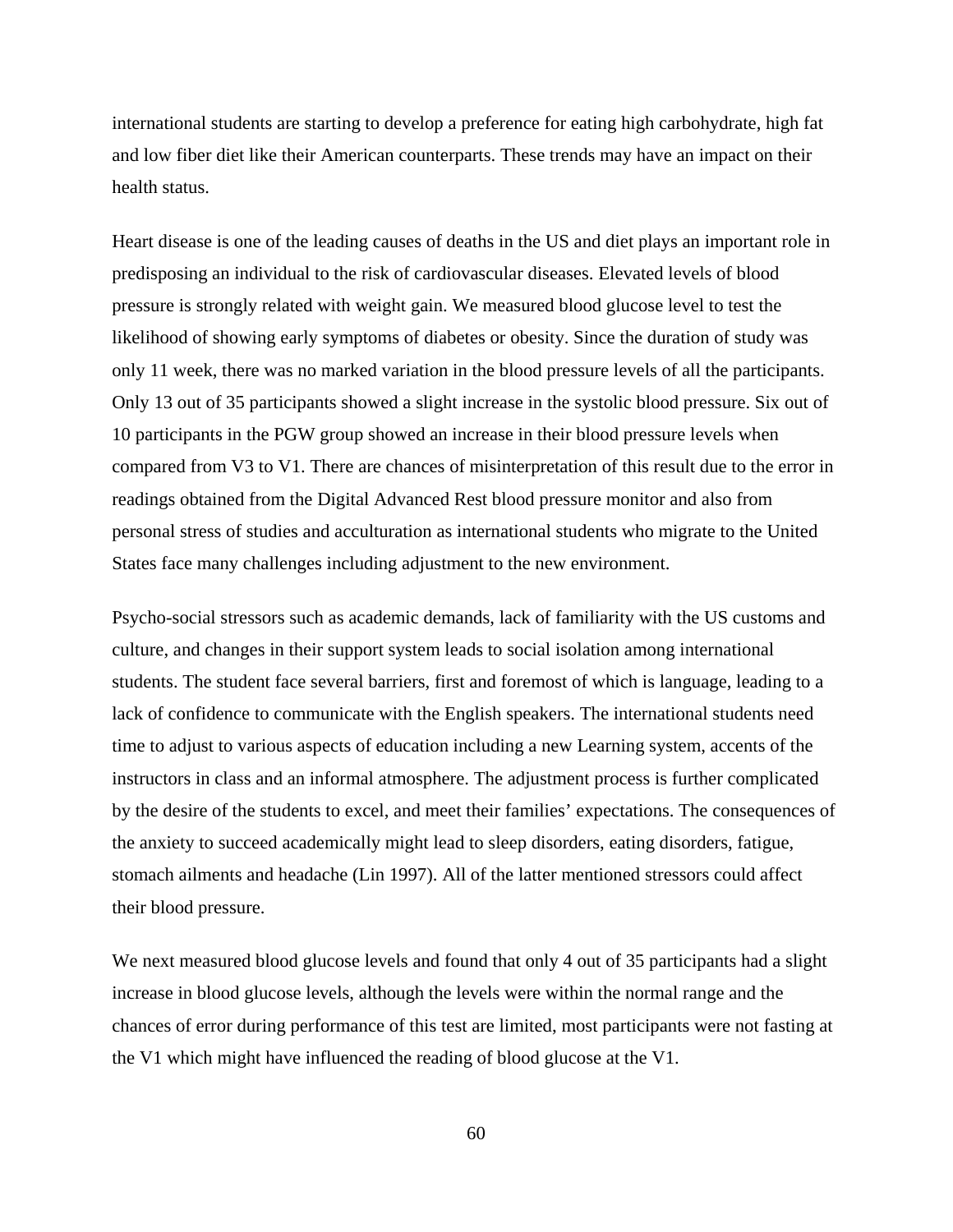To assess their knowledge and awareness about American diet we asked the participants to fill a questionnaire which included questions related to their eating habits, exercise regimen and knowledge of current dietary guidelines. When asked whether the American diet influenced the cooking and buying pattern, the 65% of the participants believed that they were somewhat influenced by the American food choices. Interestingly, 29% of the participants believed that American diet has influenced their cooking and buying patterns. To assess their level of commitment to their native diet, we asked a question regarding their shift to the American diet. The number of participants who believed that they are losing their commitment to their native diet, and increasing their adaptation to American diet, increased from 54% at V1 to 66% at V3. These finding support our hypothesis that the international students are likely to adapt to the American lifestyle and will shift from their traditional dietary pattern to the host country diet. Dietary acculturation might be detrimental for health which may pose a risk of developing obesity as has been reported previously for different studied population groups such as Latinos, Korean Americans and Japanese American (Perez-Escamilla and Putnik 2007; Pierce, Austin et al. 2007; Lee 2008).

The level of acceptance and adaptation to the American diet may varied by different ethnicities based on the presence and exposure to American-style diet in their native country. For instance, it is possible that the Europeans/Canadians will easily acculturate due to the similarities in the diet and life-style as compared to Asians. Asians may have a different response to the new food choices as they come from different environment and backgrounds. We observed that the Asians, particularly Chinese showed a significant increase in their weights possibly due to their stronger reaction to the American lifestyle. It is important to note that studying the dietary patterns of international students and collecting information from individuals coming from different ethnicities is a complex phenomenon. This intricate process has to be taken into consideration when interpreting the data. Students coming from countries that are considered to be high socioeconomically can afford to experiment with newer food items; therefore have a greater possibility of consuming more diverse food. Whereas, some students coming from less privileged countries and particularly those who are living on a fixed -limited income and are short on time would rather choose convenient food items in order to save both money and time.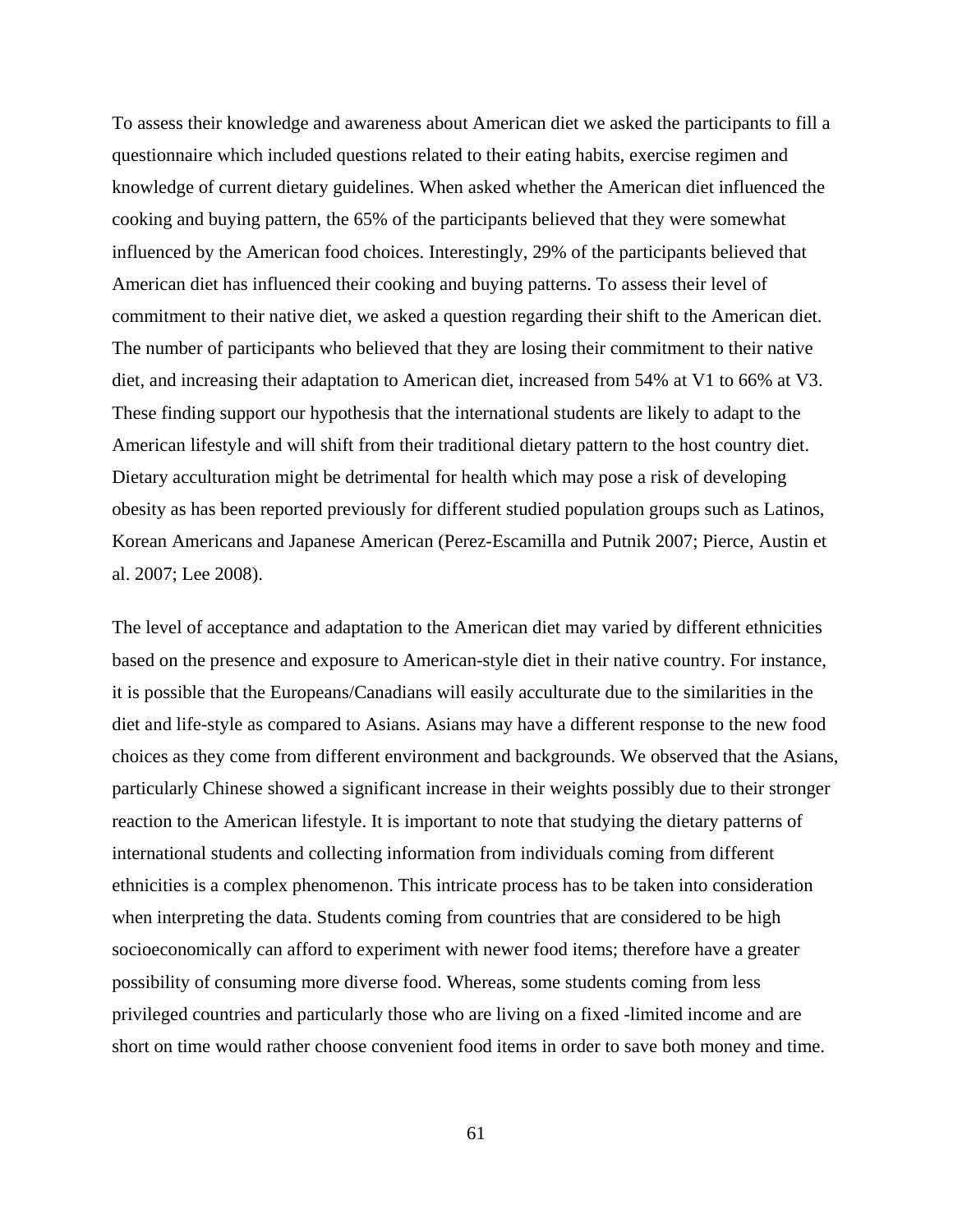Due to financial burden and lack of time, many international students make their life more convenient by consuming American fast food which may impact on their well being. Many of these international students change their eating habits to a higher carbohydrate and fat diet along with decreased consumption of fruits and vegetables. Many American food chains are now present globally, but the popularity of those chains is high among city-dwellers, younger generations, and college students due to the perceived notion of it being "American". Therefore, it is more likely that the degree of adaptation to American-diet is easy for those immigrants who have developed this taste of food back home. Eating and dining out is the part of the American culture. International students adopt this habit as a part of their acculturation process. This was also supported in our study, as there was an increase in dining out on weekends from 41% in V1 to 46% in V3.

The change in the portion size is another issue which the internationals have to cope with in the U.S. When participants were asked to describe their opinion on the portion size in the restaurants in the US, 66% in V3 agreed that it is large while 23% said it was just right. Interestingly, around 8% of the participants believed it to be small. The increased frequency of dining out and adapting to the Western dietary practices is strongly associated with the weight gain. Consumption of fast food items which are loaded with calories and fat; larger portion size and the limited knowledge about the nutritional content of the foods available at the restaurants could be considered as the main factors which lead to weight changes and risk of cardiovascular diseases in immigrants.

The knowledge of dietary guidelines from USDA and FDA is strongly related to healthful eating patterns. The lack of awareness of the benefits of healthy eating can affect their health status. Even though, in the present study, our participant acknowledged they were aware that the American diet is not healthy, there was an increased shift towards intake of nutritionally unbalanced diet by the end of the study. Around 63% participants said that they made sure that they have a nutritionally balanced meal at V1 but by visit 3 only 51% were having a balanced meal. When asked about their opinion of American diet, around 89% of the participants believed that the American diet is not healthy while only 11% said that it is healthy. Students who had meal plans were dependent on dining halls so were not sure of the method of cooking and nutritional content.

62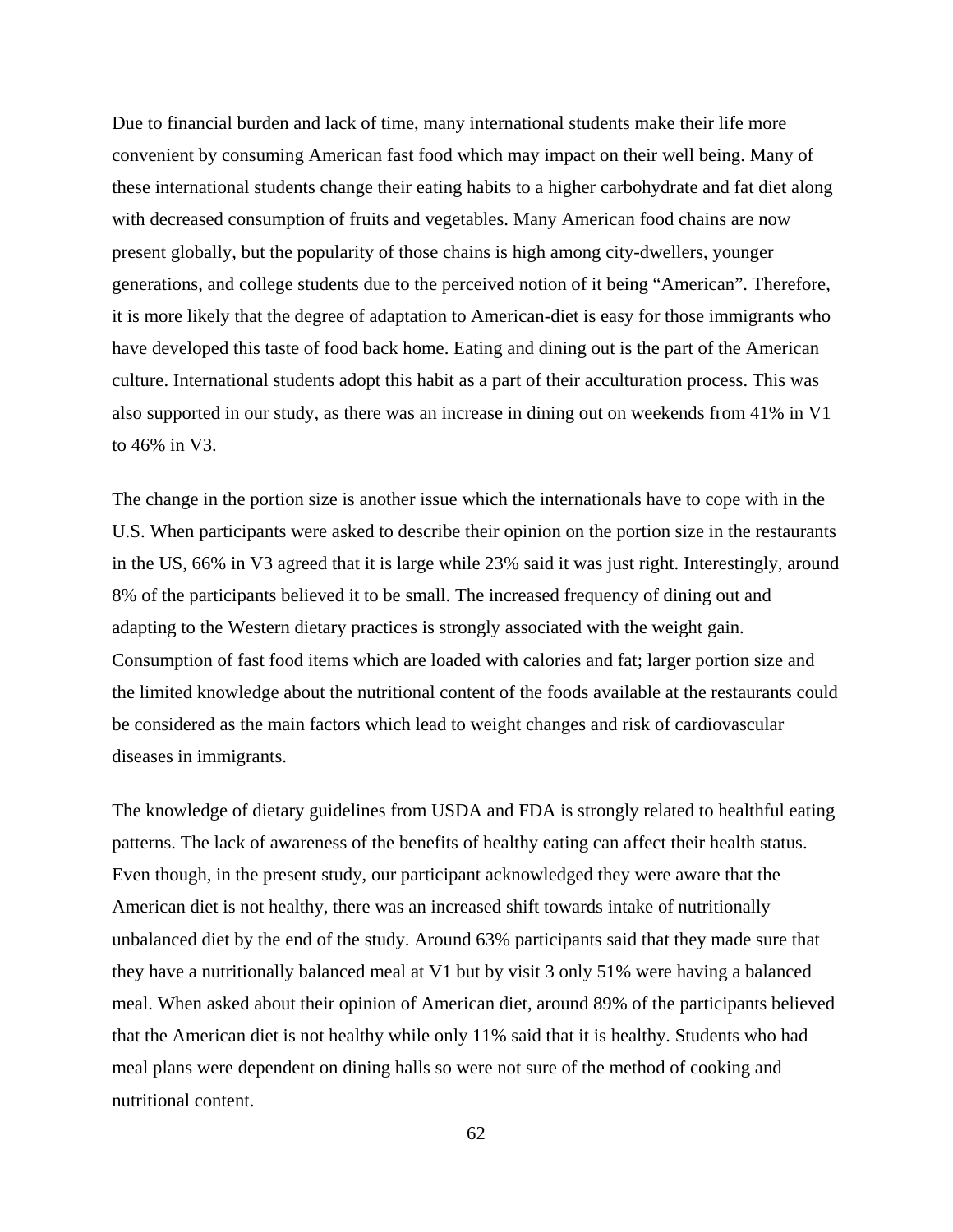Participants were asked about their physical activity after migrating to the US. When compared from V1 (49%), at V3 (54%) there was an increase in the percentage of the participants who said that they have a sedentary lifestyle. This could be due to busy class schedule and not having enough time for exercise. Surprisingly, there was an increase in number of participants, from 46% at V1 to 54% at V3, who believed that they have become less active after coming to the US. Additionally, the number of participants who were more active at V1 decreased from 29% to 23% at V3.

Another important aspect will be adjusting to a new cuisine. Many of these newly arrived students have nothing to fall back on, but the warmth of the food they are familiar with. This may be difficult to accomplish due to limited accessibility of ethnic foods. Some of these international students are also inexperienced in cooking and are unfamiliar with terms/names of food items that they originally consumed in native country, making it difficult for them to find them in U.S. Participants were asked if they were cooking in their native country and after arriving in the US. Around 54% of the participants were not cooking in their native countries; the reason might be due to their living arraignments back at their country, where as someone else might be responsible of cooking and preparing meals for them, e.g. some participants could be living with their parents or spouses. Furthermore interestingly the percentage of participants cooking in US decreased from 77% at V1 to 69% at V3, which possibly suggests that they are cooking less and are more dependent on the ready-made food or cooking/buying American-style food.

This was also further confirmed when they were asked about their commitment to cook only native food. There was a decrease in percentage of participants who always cooked native food from 29% at V1 to 17% at V3. Additionally, the percentage of participants who said that they rarely cook native food increased from 14% at V1 to 26% at V3. Moreover, international students might confuse some food items that look the same but are not the ones they are looking for, an example could be that it's easy to confuse plantain with bananas. In addition international students are also paying high prices in order to purchase their ethnic food, yet the quality is not up to their standards. This results in experimenting and trying many foods until they find the closest alternative to their food. From these results, we conclude that the participants are losing their commitment to native diet and are getting accustomed to the American food items.

63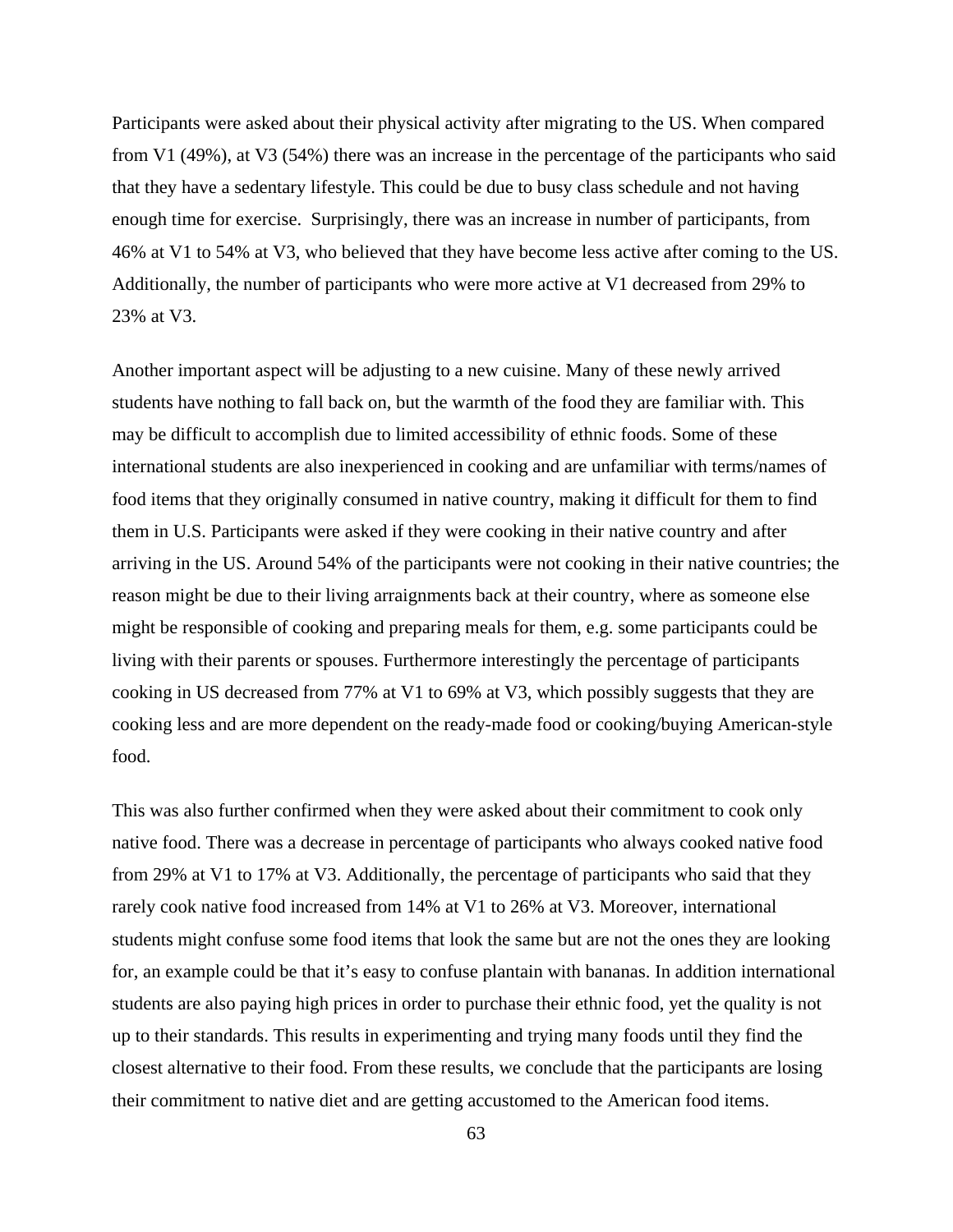Eating meals at proper time does affect the metabolism and performance in general. Skipping meal is commonly observed these days due to fast-nature of life. This can also lead to overeating at odd times and increased frequency of munching or snacking. Therefore, we asked participants about their meal frequency and snacking. When asked if they used to skip meal back home, 34% participants never skipped meals while 63% said that they used to skip meals sometimes back home, with the most frequently skipped meal being breakfast (62%). Only 9% skipped dinner and 26% skipped lunch in their native countries. After arriving in the US, the frequency of skipping meal increased from 37% at V1 to 49 % at V3. Additionally, there was an increase in the percentage of participant who was snacking in morning and afternoon more than 5 days a week from 20% in V1 to 46% in V3. This was accompanied in a decrease percentage of participants who were snacking two times a week from 54% at V1 to 34% at V3.

The replacement of the meals with snack increased from V1 to V3 by 11%. Since dinner is considered to be the main meal in the US, the participants were asked whether they had dinner as the main meal after coming to the US. It was found that the percentage of dinner consumption increased from 57% at V1 to 77% at V3. Since after coming to the US in the first 11 weeks, more number of participants are skipping meals with an increase in snacking along with an increase in considering dinner as the main meal. We can assume that the most common time to skip the meal and replace it with snack is either breakfast or lunch. There are chances that skipping meals will result in overeating which may have an impact on the health status of the participants.

At V1 the participant were recently arrived and were not familiar with many items listed in the roster of most common consumed foods in the US. Therefore, we did not detect any acculturation in the first data collection. Since, the second visit was only 6 weeks following the V1, there were no distinct variation in the weights and other parameters including frequency of consumption of American food. However, we detected positive changes in the dietary acculturation in second and more promising at the third data collection. Thus we compared V1 with V3 for all of our tests.

We found that the international student had difficulties in maintaining their native diet. This could be due to several factors including: (i) limited options of stores which sell ethnic foods; (ii)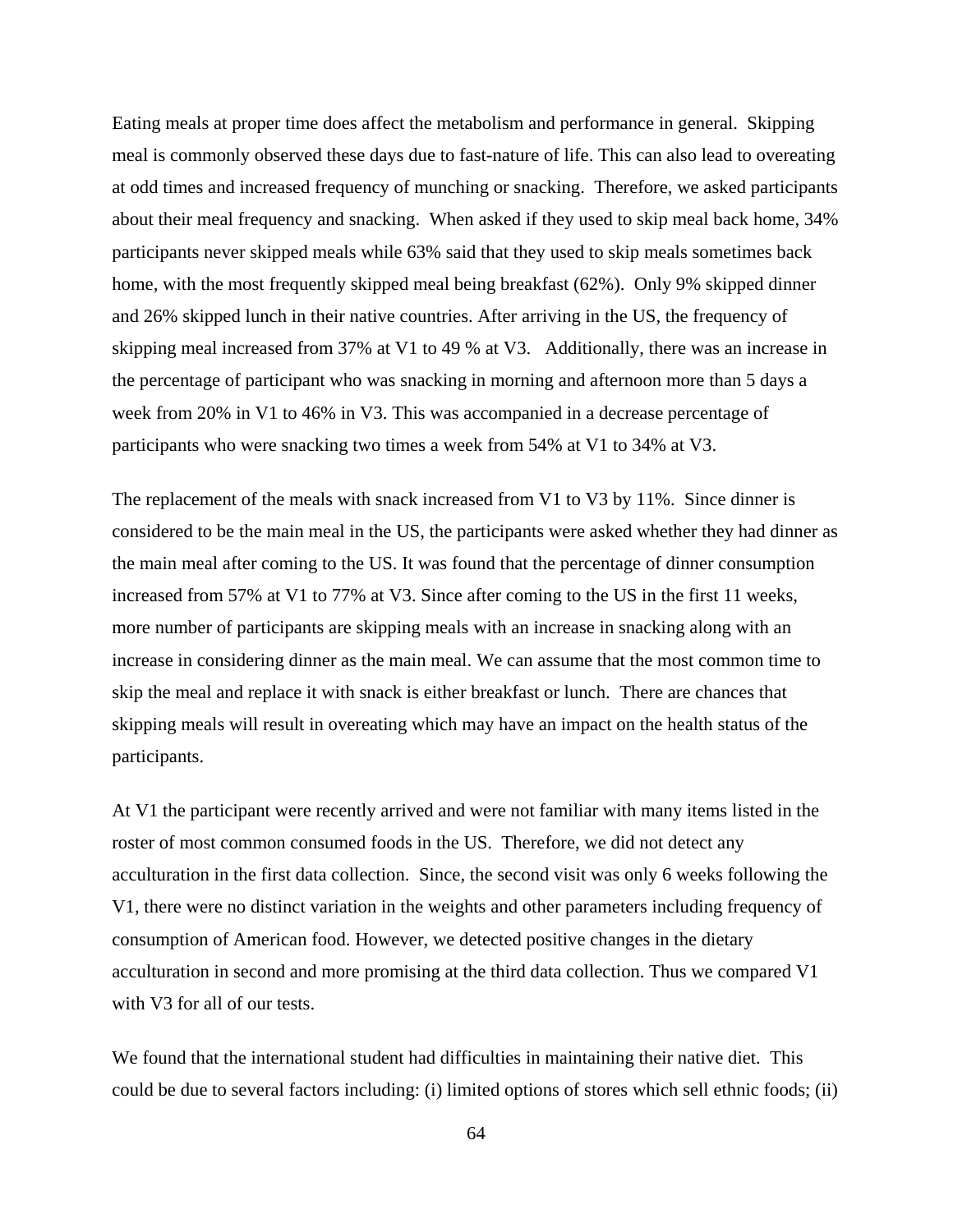quality does not meet the expectation of consumer; (iii) ethnic food is relatively more expensive which is also due to monopoly of few businesses in the area; (iv) convenience also influences food choices, e.g. lack of time to cook or conveyance will make the students dependent on frozen foods. We also found that newly arrived students skipped meals and had increased frequency of snack consumption due to school schedules and financial burden.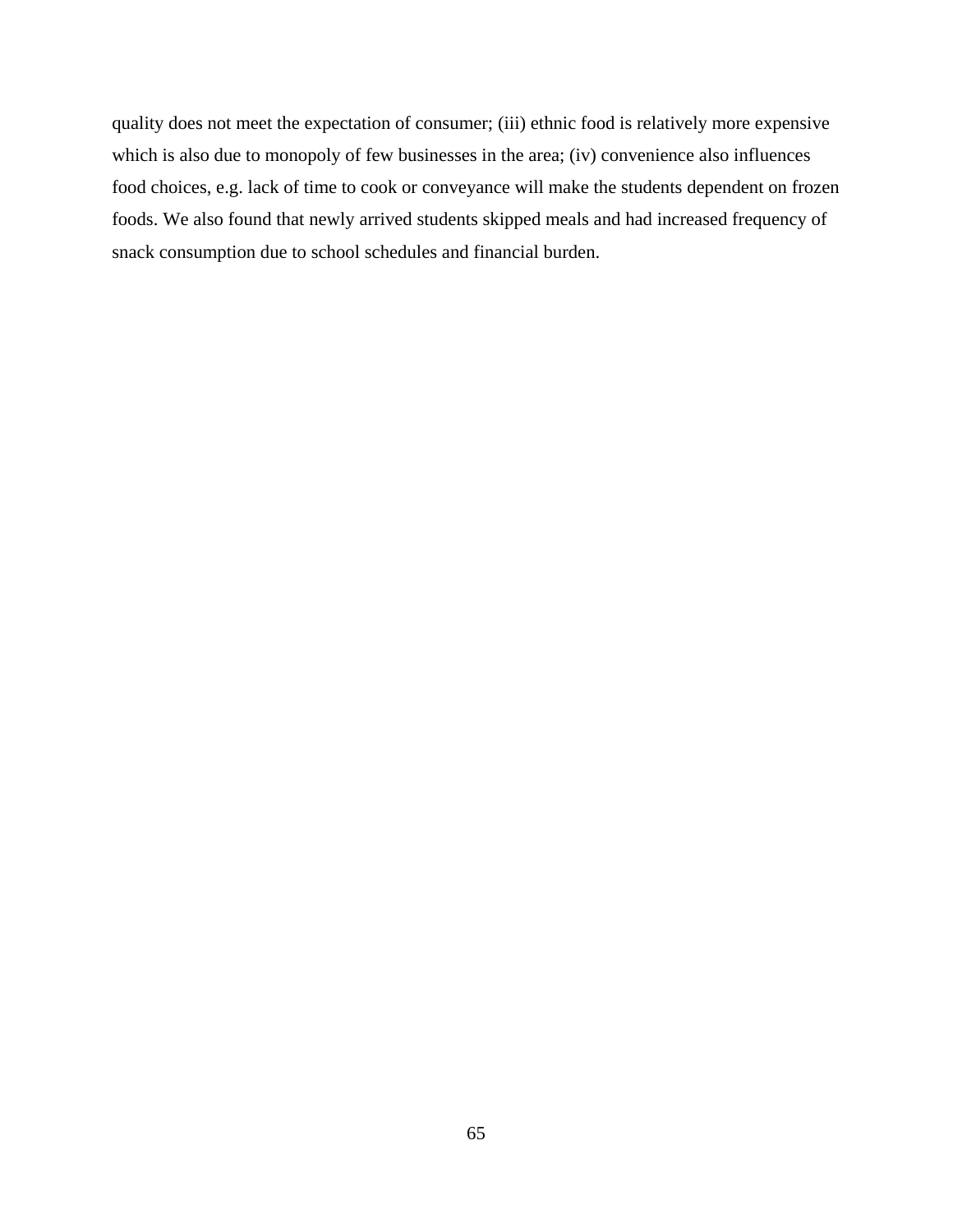### **Chapter 7. Conclusion and Future Directions**

This novel study was conducted at the Department of Human Nutrition, Food and Exercise at Virginia Tech and it was a step towards exploring the dietary patterns of the newly arrived international student. The data has improved our current understanding of dietary acculturation of international students at Virginia Tech. These findings have laid a foundation for future research which should focus on making the transition of international students smooth. In future, studies should be more intensive, involving more higher of participants and should be designed for a longer duration in order to detect more conclusive changes and confirm our findings in this present study.

From this study we were able to identify some of the potential areas which should be given importance while planning orientation programs related to adapting to a new country. The orientation programs should be focused on the needs and concerns of the international community. We anticipate that informing the international students about the importance of healthy diet will assist them in choosing a healthier lifestyle. It will be recommended that the international students try to maintain a fine balance of retaining healthy native diet and adapting nutritionally sound American-diet. These steps will help the students to adapt easily and reduce their stress and risk of obesity and hypertension. We can also direct international students by giving them efficient ways to eat and cook healthy on a budget and also inform them about the existing ethnic food stores. This information will be beneficial in creating nutrition education programs for international groups so that they can make informed decisions about adapting to new environment and in making wise nutritionally balanced food choices from Food Guide Pyramid. These programs will help to ease the acculturation process and help them to maintain healthy diet by applying basic nutritional approaches. Overall, these findings could be of aid for dietetics practitioners to have more exposure and awareness to other cultures and their dietary patterns.

The study period in our research was very short comprising only 11 weeks. In addition, the number of participants who initially responded to our invitation (n=42) decreased to n=35 by the end of the data collection, making the sample size not a true representative of the total number of students who enrolled in Virginia Tech in Fall 2010. At the beginning of this study, we had

66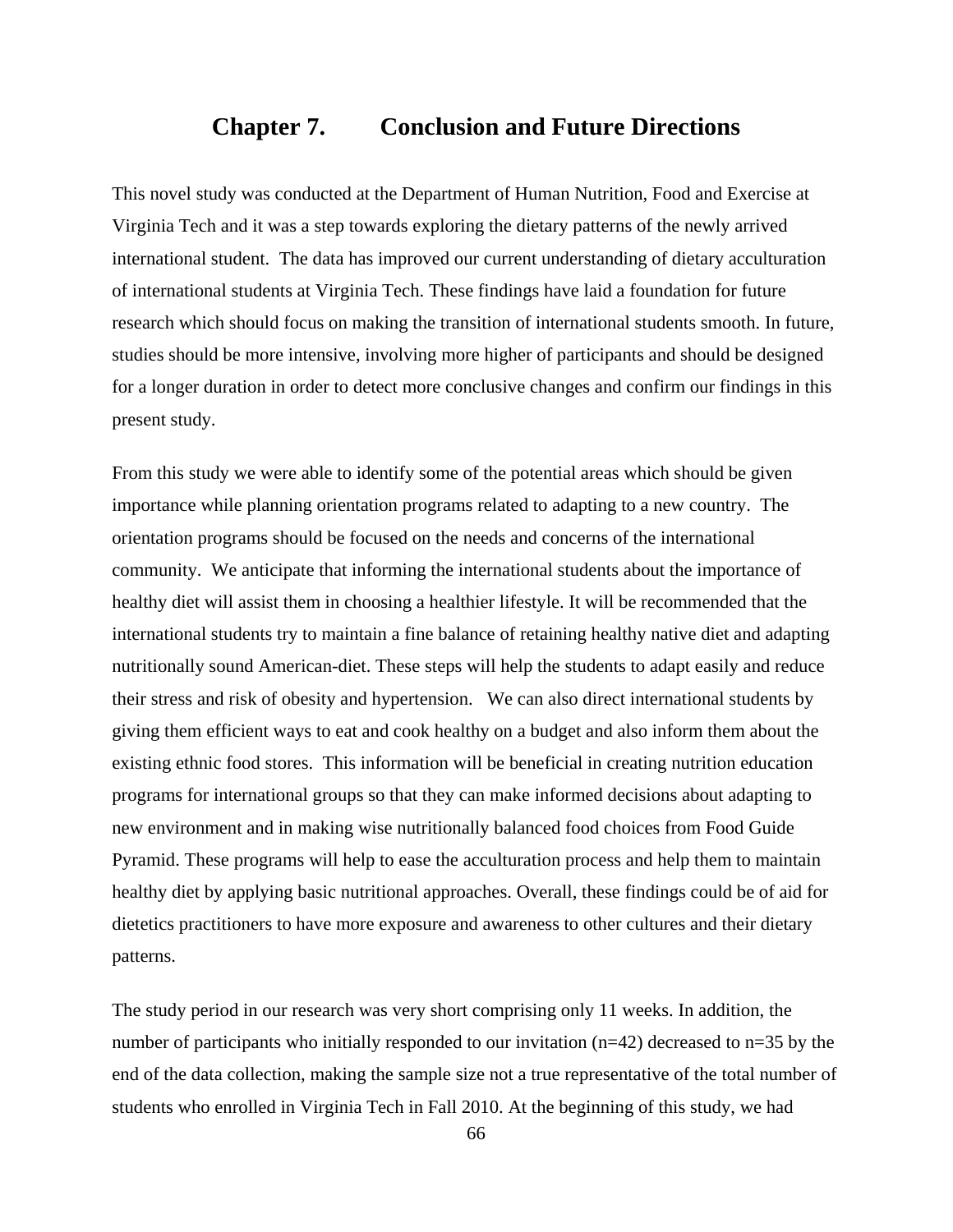anticipated that a higher number of subjects to be a part of our study. We did not expect that we will have difficulty in recruiting students to participate. These 2 factors were the main limitations which had an impact on the overall results. Due to short time span of this study, we had only 2 time points of data collection after the our baseline  $(V1)$ , 5-6 weeks apart as we were not able to observe striking differences in the blood pressure and fasting blood glucose levels. However, weight was the most promising parameter in our research which was significantly increased from V1 to V3. Impressively, it was found to be positively correlated with the dietary acculturation based on the assessing the answers of participants from the questionnaire. As expected the students showed gradual signs of adapting to the American dietary patterns.

Another putative limitation might be that the participants give socially desirable answers rather than being accurate because of the concerns of being judged. This might lead to under reporting in terms of food consumption and frequency. Thus the results may have a degree of biasness.

To summarize, in this research we identified some of the dietary patterns among international community at Virginia Tech, and we were able to highlight the noticeable changes in weights and dietary habits as we found that participants who showed preference towards the consumption of the American diet were more susceptible to gain weight. As the American diet is *stereotyped* as high in fats and carbohydrates, low in fiber along with overwhelming portion size. Although the studied population is well-informed and pursuing higher education, the participants' perception toward portion size might change with time as they get acculturated with the American diet. Additionally, we believe that convenience also play an important role in affecting the food choices and increase the dependence of international students on processed foods. Therefore, they would be prone to consume larger amounts of food, gain weight and will be at a higher risk of diseases. Educating the international students about the advantages of eating healthy balanced diet and familiarizing to a new cuisine and life pattern will aid them in making smart choices. Together, these will make the acculturation process easier and stress-free and will lend a hand for international students to blend well with the American "salad bowl".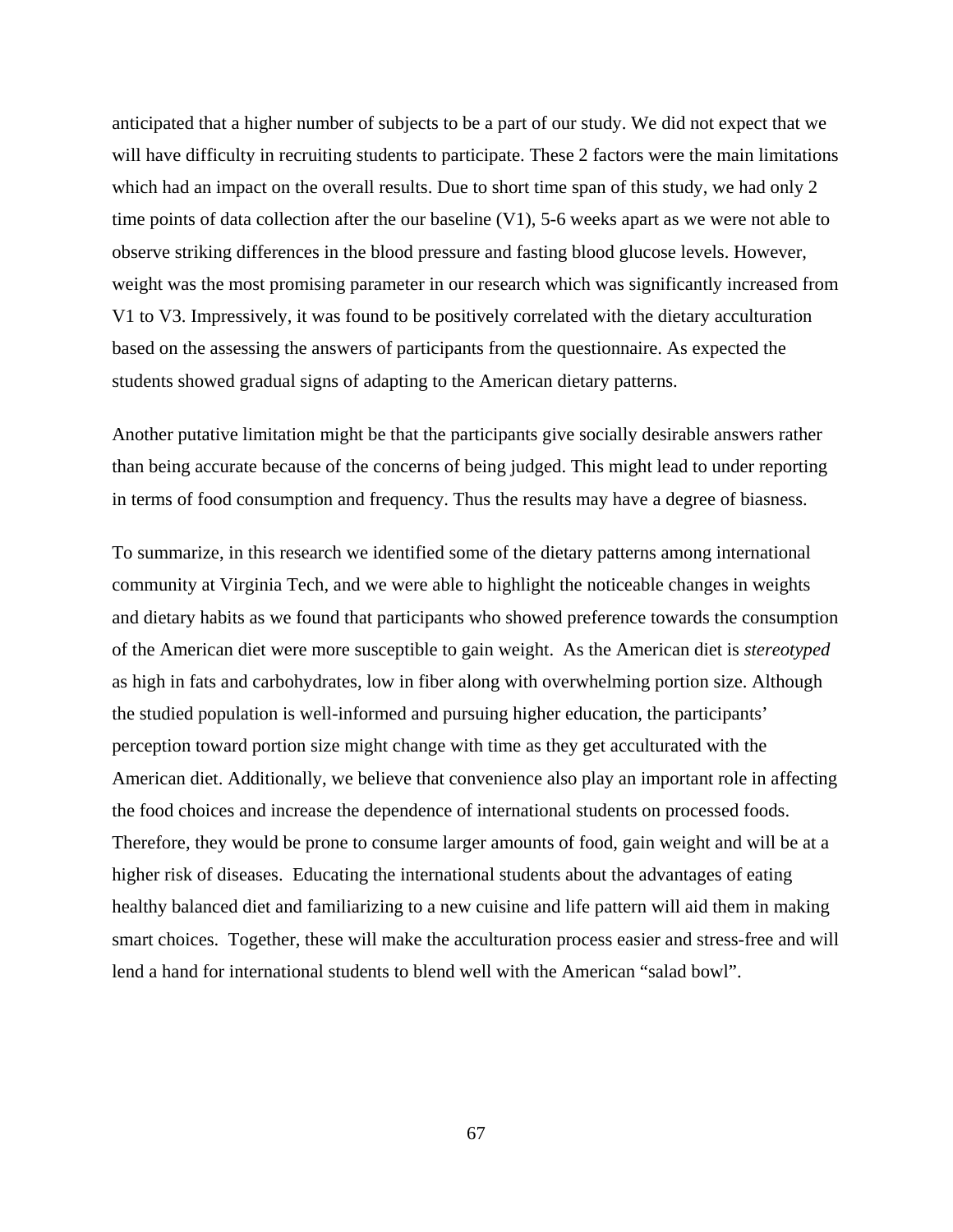## **References**

- 1. Bermudez, O. I., L. M. Falcon, et al. (2000). "Intake and food sources of macronutrients among older Hispanic adults: association with ethnicity, acculturation, and length of residence in the United States." J Am Diet Assoc **100**(6): 665-673.
- 2. Berry, J. W. (1997). "Immigration, acculturation, and adaptation." Applied Psychology: An interantional review **46**: 5-68.
- 3. Blisard, N., Lin, B.H., Cromartie, J. and Ballenger, N. (2002). "America's changing appetite: Food consumption and spending to 2020. ." Food Review **25**: 2-9.
- 4. Bowman, S. A. and B. T. Vinyard (2004). "Fast food consumption of U.S. adults: impact on energy and nutrient intakes and overweight status." **J** Am Coll Nutr 23(2): 163-168.
- 5. Brunt, A. R., and Rhee, Y. S. (2005). "Differences in Dietary Patterns According to Body Mass Index in an Introductory Nutrition Class." Journal of the American Dietetic Association
- 6. Brunt, A. R. and Y. S. Rhee (2008). "Obesity and lifestyle in U.S. college students related to living arrangements." Appetite **51**(3): 615-621.
- 7. Bureau, U. S. C. (2004). "[www.census.gov."](http://www.census.gov./)
- 8. Casey, P. H., S. L. Goolsby, et al. (1999). "The use of telephone interview methodology to obtain 24-hour dietary recalls." J Am Diet Assoc **99**(11): 1406-1411.
- 9. Constance, C. G., Nancy, M Betts., Sharon, L Hoerr., Kathryn, Keim., Paula, and B. K. Peters., Stewart., & Jane, Voichick, (1997). "Among young adults, college students and graduates practiced more healthful habits and made more healthful food choices than did non-students." Journal of the American Dietic Association **97**(7): 754-759.
- 10. Constantine, M. G. and K. L. Kwan (2003). "Cross-cultural considerations of therapist selfdisclosure." J Clin Psychol **59**(5): 581-588.
- 11. Day, R., & Hajj, F. (1986). "Delivering counseling services to international students: the experience of the American University of Beirut. ." Journal of College Student Personnel **27**: 353-357.
- 12. Deshmukh-Taskar, P., T. A. Nicklas, et al. (2007). "Does food group consumption vary by differences in socioeconomic, demographic, and lifestyle factors in young adults? The Bogalusa Heart Study." J Am Diet Assoc **107**(2): 223-234.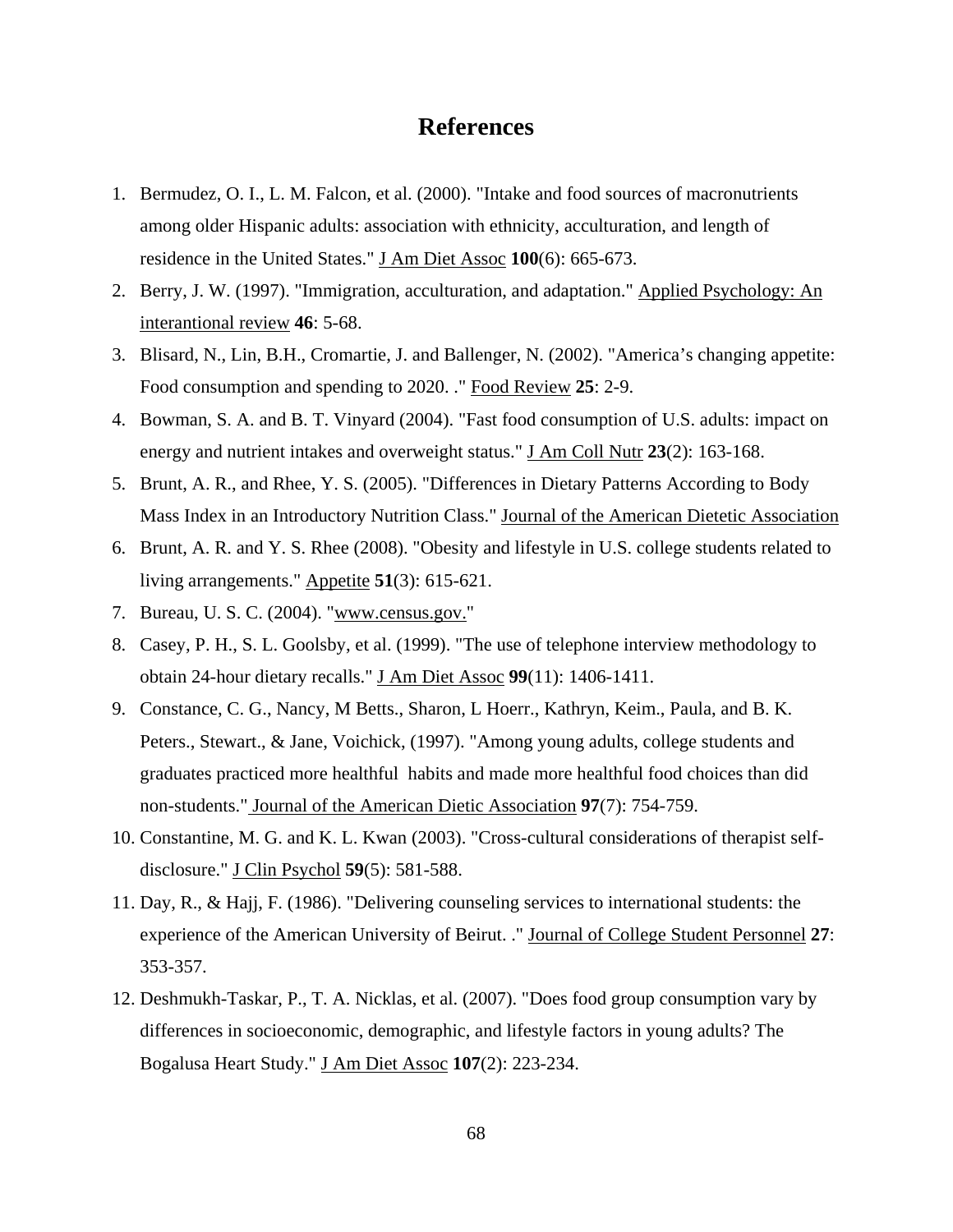- 13. Fox, T. A., J. Heimendinger, et al. (1992). "Telephone surveys as a method for obtaining dietary information: a review." J Am Diet Assoc **92**(6): 729-732.
- 14. Galore, S. R., Walker, C., & Chandler, A. (1993). "Brief Communication: Dietary habits of first-year medical students as determined by computer software analysis of three-day food records. ." J Am Coll Nutr. **12**: 517-520
- 15. Kennedy, E. T., S. A. Bowman, et al. (1999). "Dietary-fat intake in the US population." *J. Am* Coll Nutr **18**(3): 207-212.
- 16. Kuczmarski, R. J., K. M. Flegal, et al. (1994). "Increasing prevalence of overweight among US adults. The National Health and Nutrition Examination Surveys, 1960 to 1991." JAMA **272**(3): 205-211.
- 17. Kuo, P. C., Ebro, L. L., Leong, J. K., Warde, W. D. (1996). "Food Habits, Health Knowledge, and Dietary Changes among Taiwanese Students." Journal of the American Dietetic Association **96**(9): A67.
- 18. Lee, J. H., M. S. Goldstein, et al. (2008). "How Does Acculturation Affect the Use of Complementary and Alternative Medicine Providers Among Mexican- and Asian-Americans?" J Immigr Minor Health.
- 19. Lee, S. K. (2008). "Acculturation, meal frequency, eating-out, and body weight in Korean Americans." Nutr Res Pract **2**(4): 269-274.
- 20. Lin, J. C. G., and Yi, J. K. (1997). "Asian International Student's Adjustment: Issues and Program Suggestions." College Student Journal **71**(4): 473-500.
- 21. Lyu, L. C., J. H. Hankin, et al. (1998). "Telephone vs face-to-face interviews for quantitative food frequency assessment." J Am Diet Assoc **98**(1): 44-48.
- 22. McCracken, M., R. Jiles, et al. (2007). "Health behaviors of the young adult U.S. population: behavioral risk factor surveillance system, 2003." Prev Chronic Dis **4**(2): A25.
- 23. Miller, A. K., and Savyer, J. K. (2005). "Beverage Consumption of College Students." Journal of the American Dietetic Association **105**(8): 23-23.
- 24. Neumark-Sztainer, D., French, S. A., Hannan, P. J., Story, M., Fulkerson, J. A. (2005). "School lunch and snacking patterns among high school students: Associations with school food environment and policies." International Journal of Behavioral Nutrition and Physical Activity **2**(14).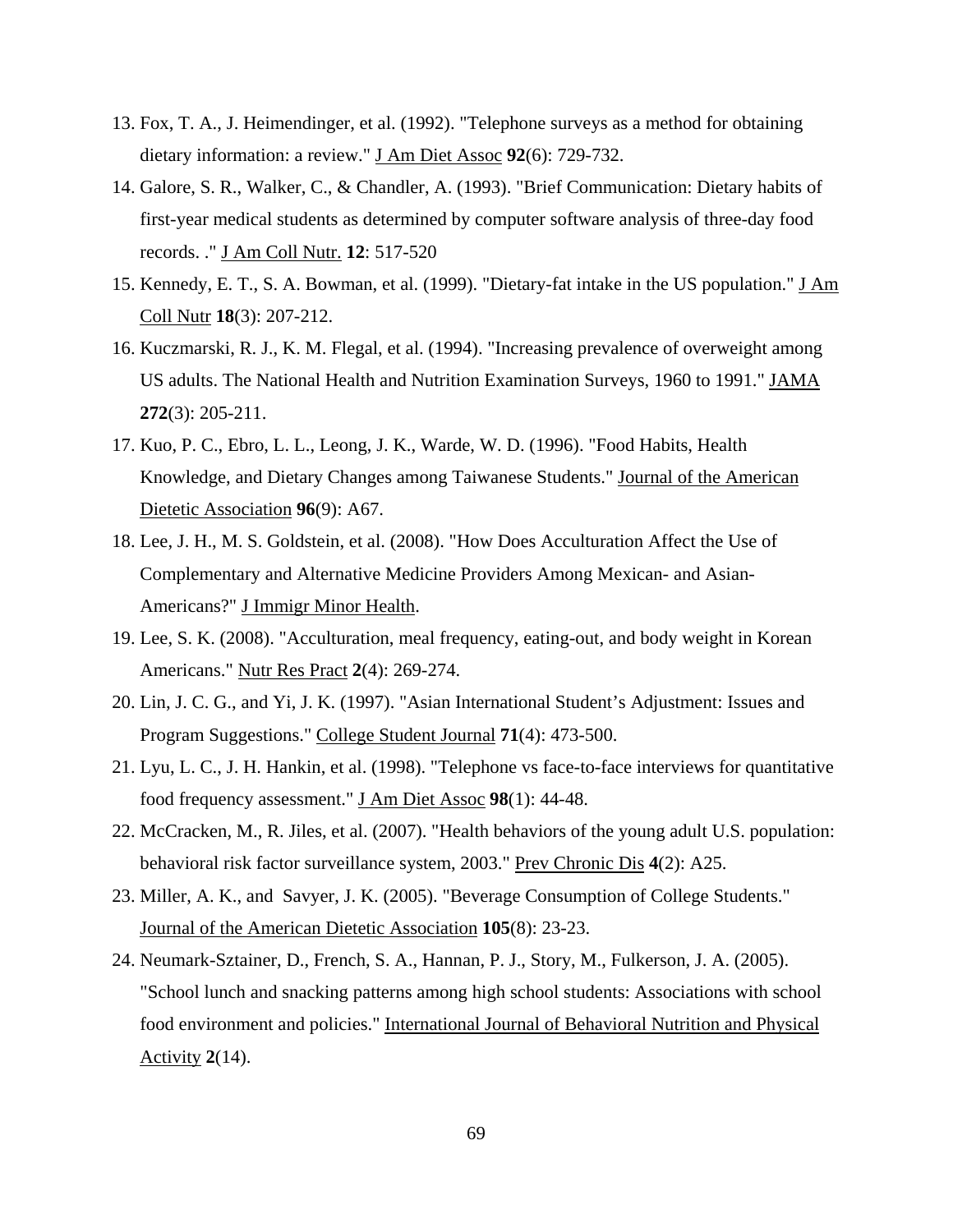- 25. Pan, Y.-L., Dixon, Z., Himburg, S., Huffman, F. (1999). "Asian Students Change their Eating Patterns after Living in the United States. ." Journal of the American Dietetic Association **99**(1): 54-57.
- 26. Papadaki, A. and J. A. Scott (2002). "The impact on eating habits of temporary translocation from a Mediterranean to a Northern European environment." Eur J Clin Nutr **56**(5): 455-461.
- 27. Perez-Escamilla, R. and P. Putnik (2007). "The role of acculturation in nutrition, lifestyle, and incidence of type 2 diabetes among Latinos." **J Nutr 137**(4): 860-870.
- 28. Pierce, B. L., M. A. Austin, et al. (2007). "Measuring dietary acculturation in Japanese Americans with the use of confirmatory factor analysis of food-frequency data." Am J Clin Nutr **86**(2): 496-503.
- 29. Poyrazli, S. and M. D. Lopez (2007). "An exploratory study of perceived discrimination and homesickness: a comparison of international students and American students." **J Psychol 141**(3): 263-280.
- 30. Rhee.Y.S., B., A.R., and Li, Zhong. (2006). "P113 differences in dietary practices among college students based on living arrangements." Journal of nutrition-education and behavior **38**(4): s60.
- 31. Rozin, P., C. Fischler, et al. (1999). "Attitudes to food and the role of food in life in the U.S.A., Japan, Flemish Belgium and France: possible implications for the diet-health debate." Appetite **33**(2): 163-180.
- 32. Satia-Abouta, J. (2003). "Dietary Acculturation: Definition, Process, Assessment, and Implications." International Journal of Human Ecology **4**(1): 71-80.
- 33. Satia-Abouta, J., R. E. Patterson, et al. (2002). "Dietary acculturation: applications to nutrition research and dietetics." J Am Diet Assoc **102**(8): 1105-1118.
- 34. Sparling, P. B. (2007). "Obesity on campus." Prev Chronic Dis **4**(3): A72.
- 35. Steenhuis, I. H. and W. M. Vermeer (2009). "Portion size: review and framework for interventions." Int J Behav Nutr Phys Act 6: 58.
- 36. Sukalakamala, S. and H. C. Brittin (2006). "Food practices, changes, preferences, and acculturation of Thais in the United States." J Am Diet Assoc **106**(1): 103-108.
- 37. Swagler, M. E., M. (2003). "Crossing the distance: Adjustment of Taiwanese students in the United States." Journal of Counseling Psychology **50**: 420-457.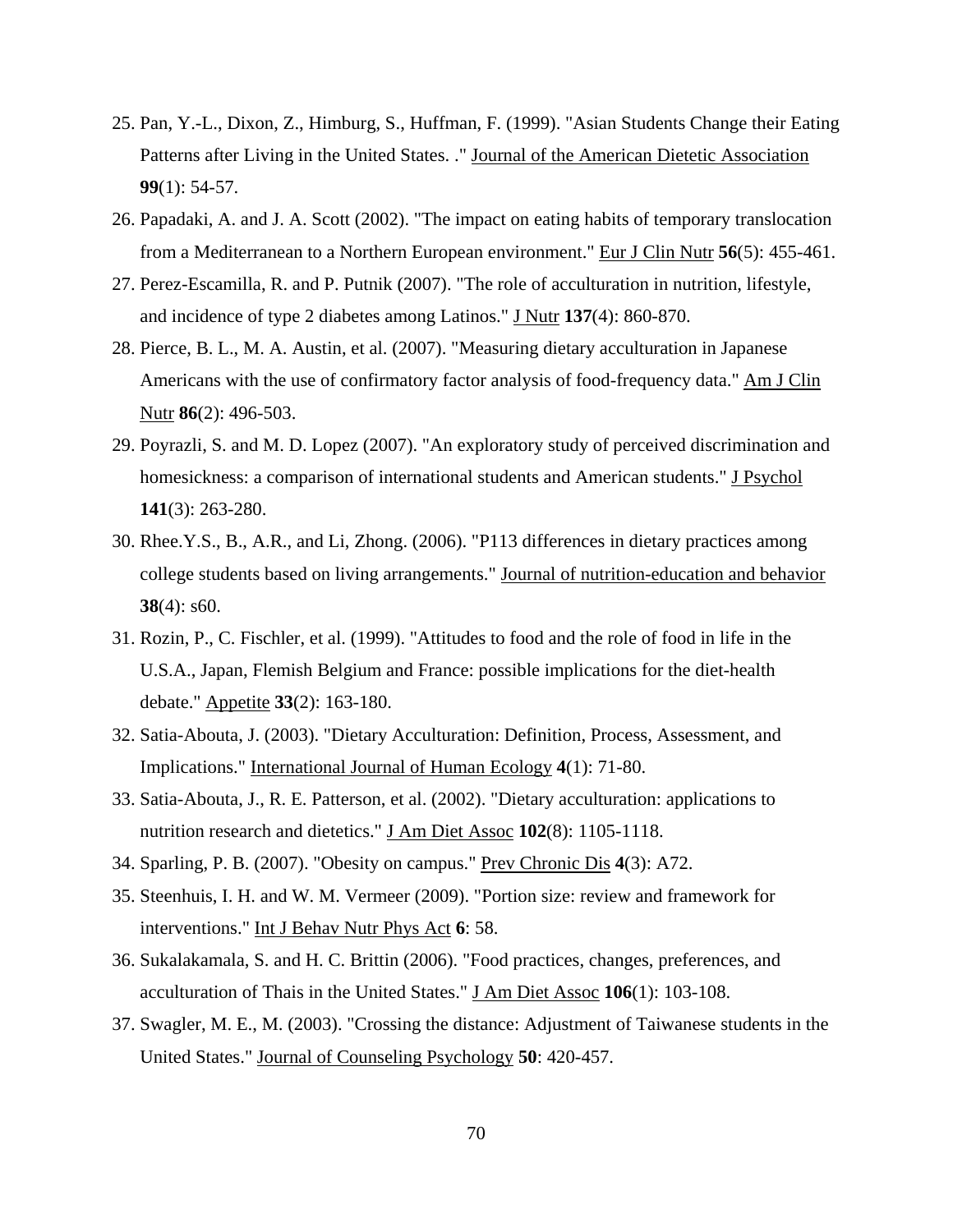- 38. Taylor, C. A., K. S. Keim, et al. (2006). "Most commonly consumed foods and food perceptions in Native American women." Am J Health Behav **30**(6): 613-625.
- 39. Yahia, N., A. Achkar, et al. (2008). "Eating habits and obesity among Lebanese university students." Nutr J **7**: 32.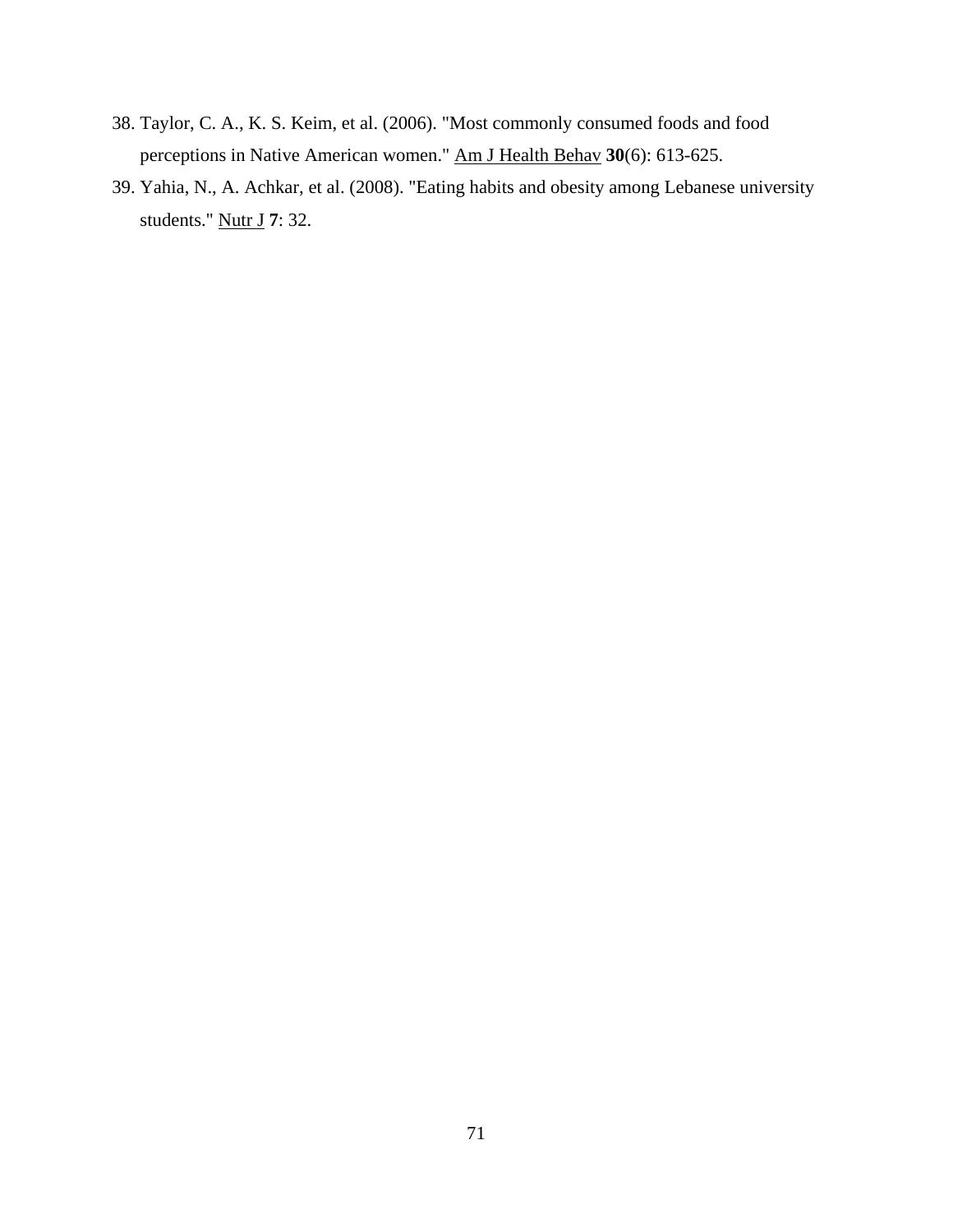## **Appendix**

## Invitation to participate in the research

I am an international graduate student in the department of Human Nutrition Food and Exercise. I came to the US in 2008 to pursue my master's degree with thesis option. My academic adviser for my thesis is Dr. William Barbeau . In order to fulfill the requirement for my degree of Master of Science , I have generate a research study on the

#### *Impact of the American Diet on Newly-Arrived International Students at Virginia Tech.*

The focus of my thesis work is on the dietary habits of the international graduate students. The objectives of my research are the following:

- 1. To assess the changes in the dietary habits of newly enrolled international students single in the U.S. at Virginia Tech in Fall 2010
- 2. To evaluate the level of acculturation of the international group to American diet, and their degree of commitment to their native diet from Aug-Dec 2010
- 3. To highlight the noticeable changes in the dietary patterns and its effect on the health status of the international group.

A follow up will be performed with the subjects to assess if there is an overall variation on their dietary consumption. I plan to collect the data for about four months, evaluate and analyze it, and form conclusions on changes in the dietary habits of international students.

In terms of the time line of my research, I plan to collect data during the Fall 2010 semester we plan to analyze the data and finish research by the end Fall 2010. This research is designed to address the key question of dietary acculturation at 3 different time periods: (i) First period would be the baseline-time when the students first arrive on campus for orientation (First half of August); (ii) Second period would be in the middle of semester (Fall Break/First week of October); and (iii) Third period will be around the end of semester (Thanksgiving break). Up on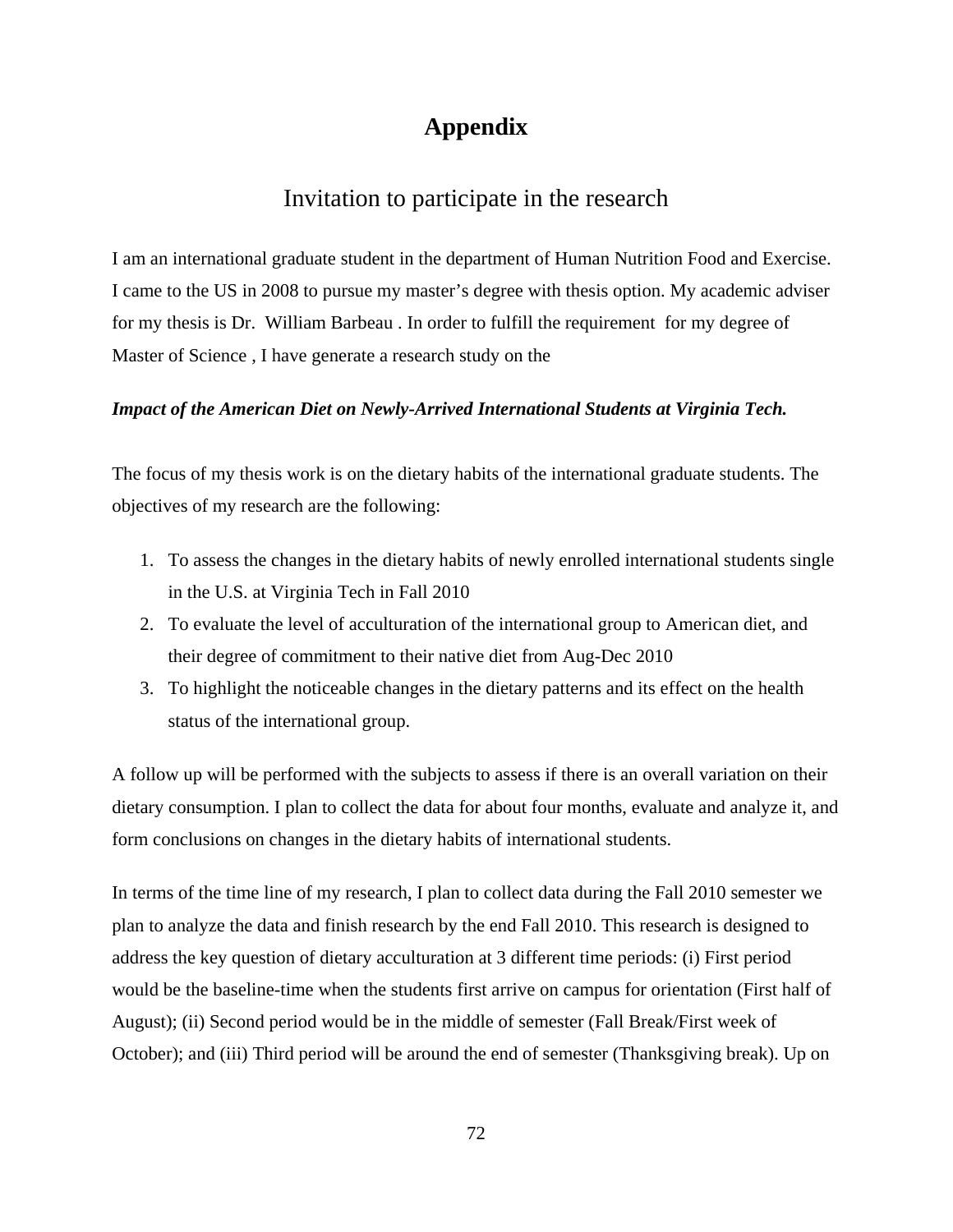Agreeing to participate in the study will a receive compensation of \$50 which will be prorated on the 3 time periods.

I would appreciate if you can be a participant in this research. I am looking forward to sharing my research and learning forms this experience.

Sincerely,

Amal Almohanna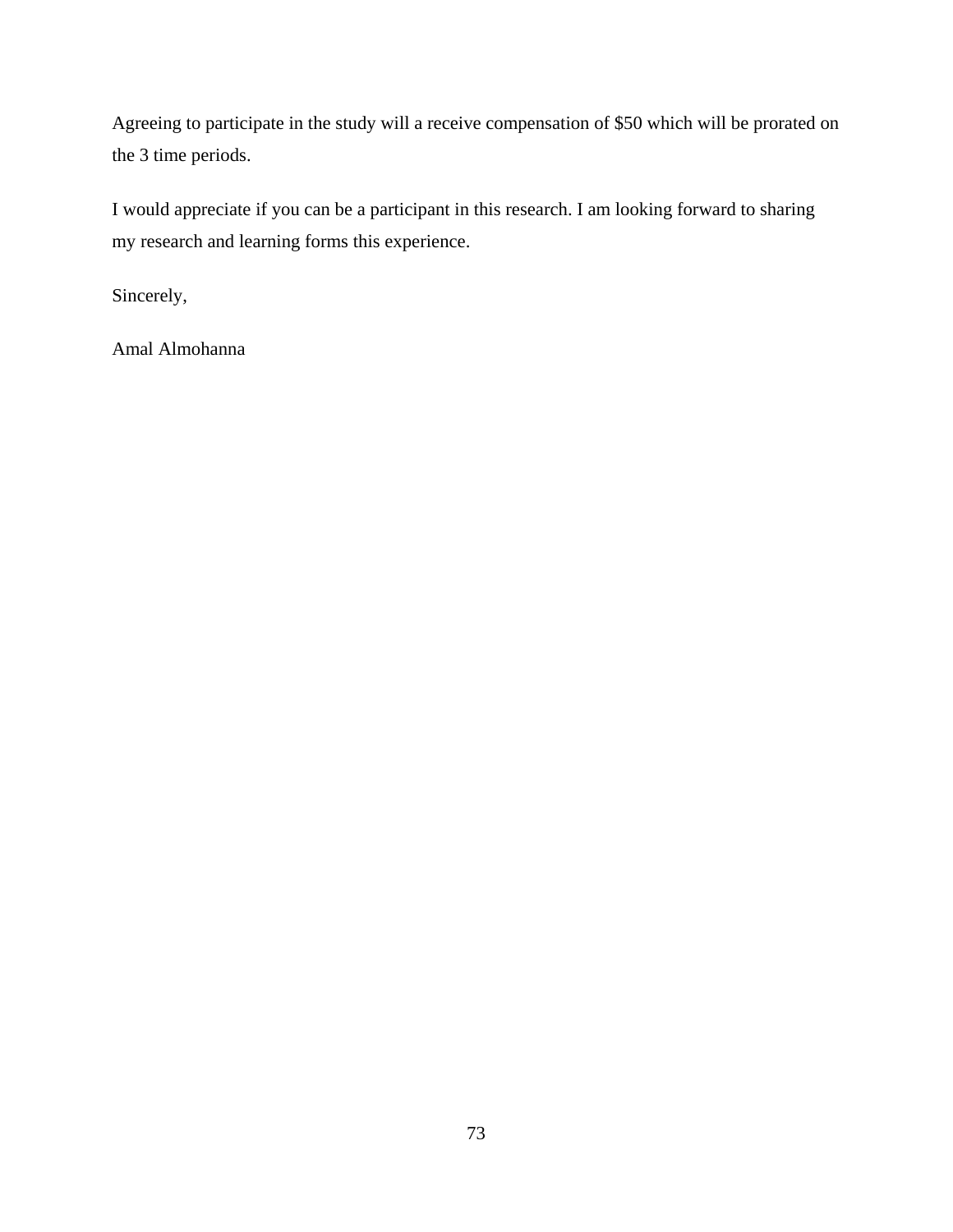#### **Questionnaire addressing dietary habits of international students Demographics**

**Participant number \_\_\_\_\_\_\_\_\_\_\_\_\_\_\_\_\_\_\_\_\_**

#### **1. Where did you buy your groceries from when you were in your native country?**

- 1) super market
- 2) Fresh Market

#### **2. How often do you cook?**

- a) Every day
- b) Three times a week
- c) Weekends
- d) Never

#### **3. Did you cook in your native country?**

- a) Yes
- b) No

#### **4. Do you have a kitchen in your living quarters?**

- a) Yes
- b) No

#### **5. Do you cook in the US?**

- a) Yes
- b) No

#### **6. How often you buy your groceries from American super market?**

- 1) Always
- 2) Usually
- 3) Sometimes,
- 4) Rarely,
- 5) Never

#### **7. How often you buy your groceries from International food store in the U.S?**

- 1) Always
- 2) Usually
- 3) Sometimes,
- 4) Rarely,
- 5) Never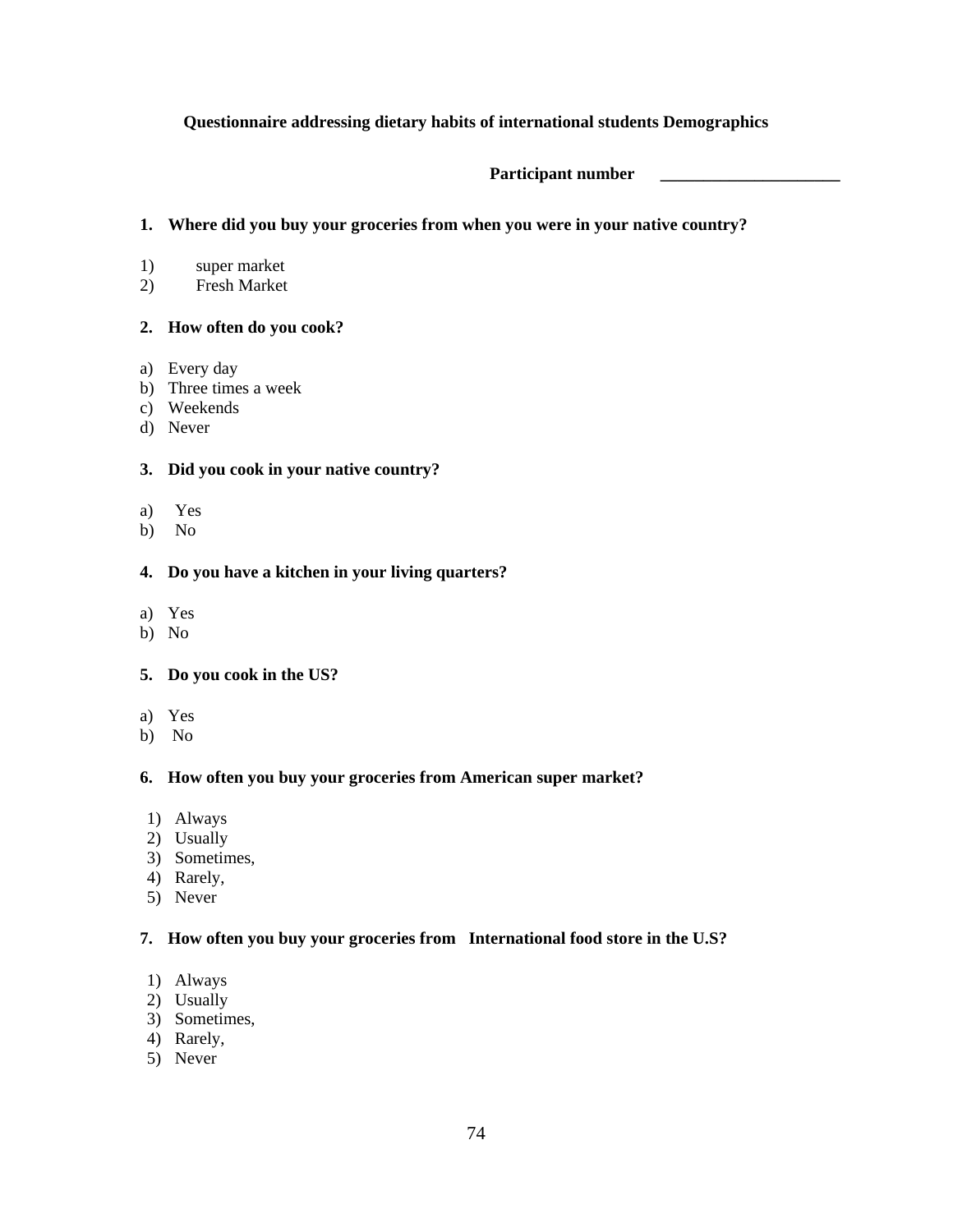- **8. Do you only cook your native food?**
- a) Yes
- b) No

#### **9. How often do you only cook your native diet?**

- a) Always
- b) Mostly
- c) Rarely
- d) Never

#### **10. How much has the American diet influenced your buying/ cooking patterns?**

- a) Very much
- b) Somewhat
- c) Not at all

#### **11. Do you cook American food?**

- a) Yes
- b) No

#### **12. How often do you cook American food?**

- a) Always
- b) Mostly
- c) Rarely
- d) Never

#### **13. Do you skip meals frequently in the US?**

- a) Yes
- b) No

#### **14. How frequently do you dine out?**

- a) Daily
- b) Several times a week
- c) Once a week
- d) Once a month
- e) Almost never

#### **15. What type of restaurant would you go to when you eat out?**

- a) American fast food
- b) Native cuisine
- c) Other international cuisines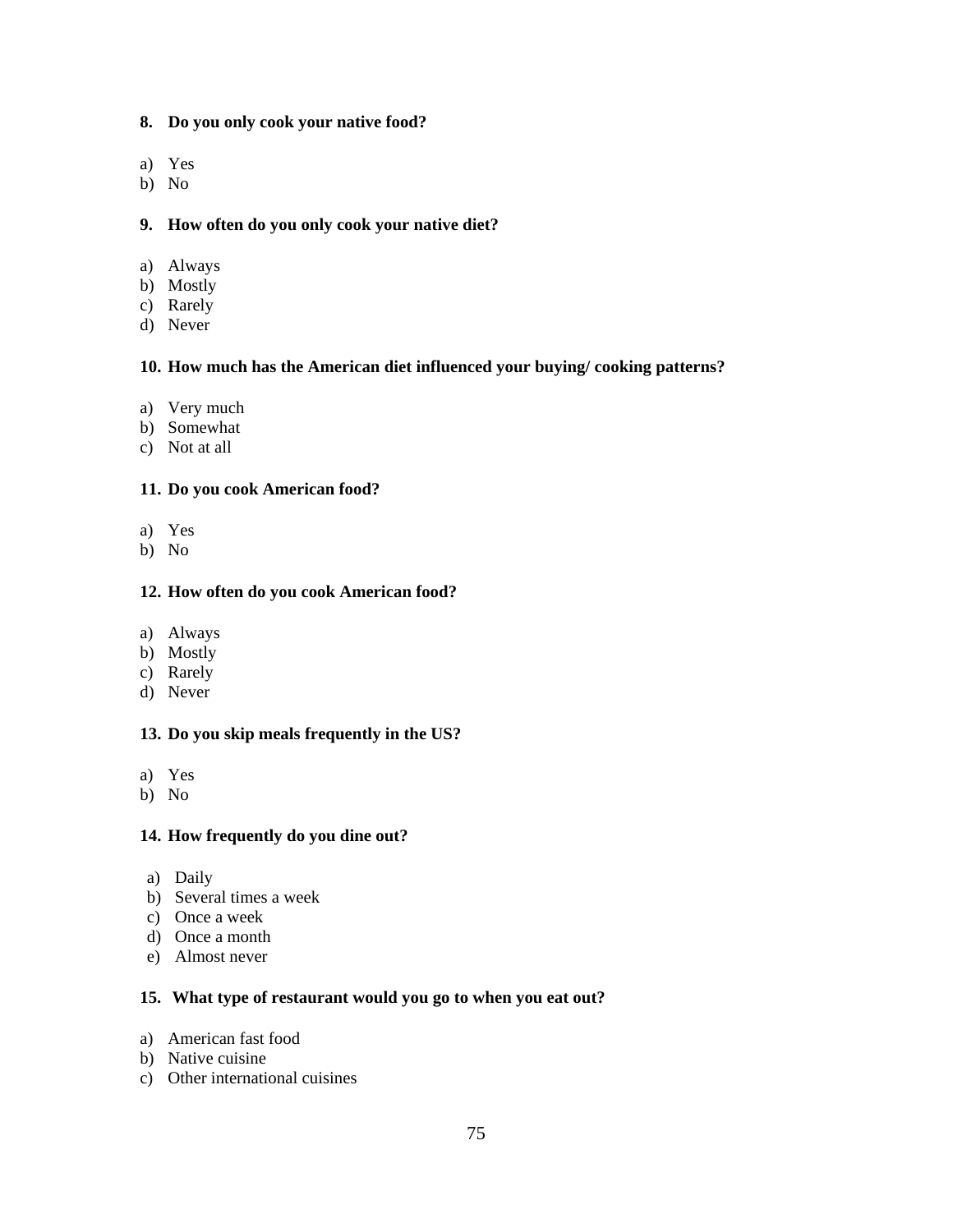#### **16. Did you skip meals back at home?**

- a) Never
- b) Sometimes
- c) Always

#### **17. Which is/are the most frequently skipped meal/s in a day back at home your country?**

- a) Breakfast
- b) Lunch
- c) Dinner
- d) Combination of two, please indicate

#### **18. Indicate the reasons for skipping meals back at your home country.**

- a) Work/School
- b) Saving time
- c) Financial issues

#### **19. How would you describe the portion size served in the restaurants in the US?**

- a) Small
- b) Just right
- c) Large
- d) Overwhelming

#### **20. Do you have breakfast before going to school?**

- a) 7 days a week
- b) 5 days a week
- c) 2 days a week
- d) Never

#### **21. How often do you have a snack in the morning/ in the afternoon?**

- a) 7days a week
- b) 5days a week
- c) 2 days (Only on weekends)
- d) Never

#### **22. Do you have lunch?**

- a) Yes
- b) No

#### **23. When you Skip lunch do you have a snack instead?**

- a) Yes
- b) No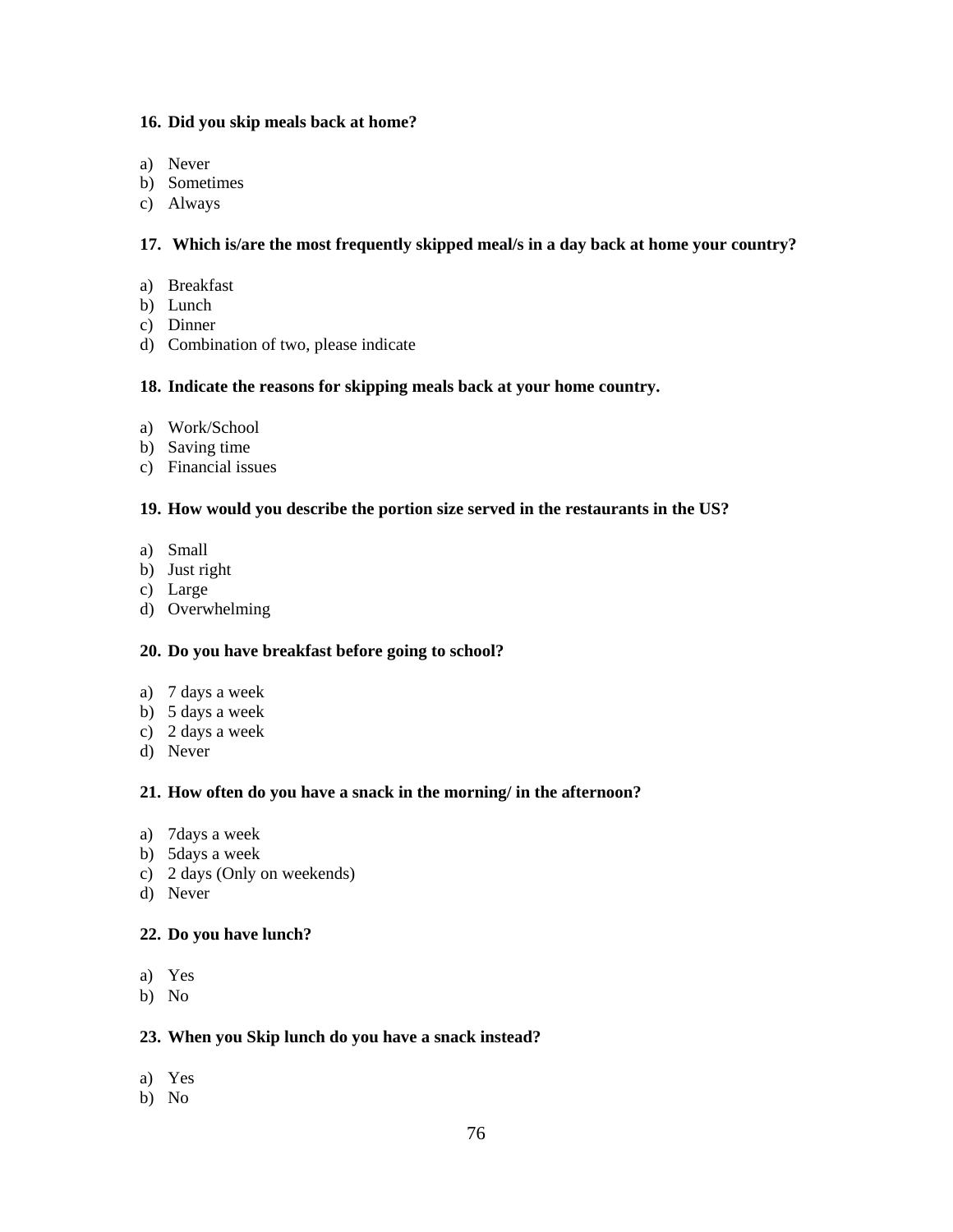#### **24. Is lunch the main meal in your country?**

- a) Yes
- b) No

#### **25. Do you still consider it as the main meal in the US?**

- a) Yes
- b) No

#### **26. Do you make sure that you have a nutritionally balanced meal?**

- a) Yes
- b) No

#### **27. Do you eat dinner?**

- a) Yes
- b) No

### **28. Is dinner a main meal in your native country?**

- a) Yes
- b) No

#### **29. Is dinner the main meal now for you in the US?**

- a) Yes
- b) No

#### **30. How often do you drink soft drinks?**

- a) Always 7days
- b) Frequently 5 days
- c) Sometimes 3 days
- d) Weekends
- e) Never

#### **31. How frequently do you eat at fast food restaurants?**

- a) Always 7days
- b) Frequently 5 days
- c) Sometimes 3 days
- d) Weekends
- e) Never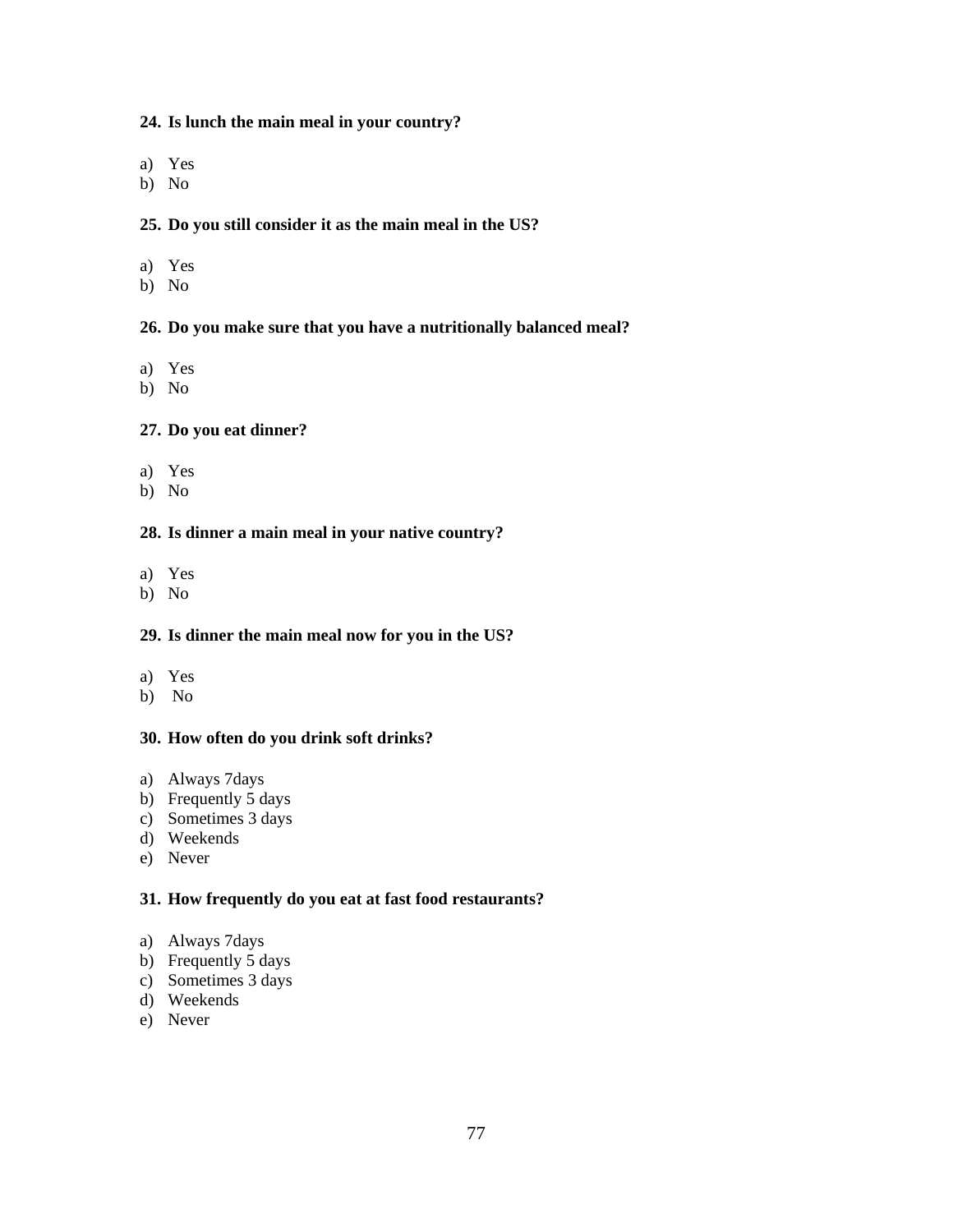#### **32. Do you think you have healthy eating pattern?**

- a) Yes
- b) No

#### **33. Are you concerned about the effects of your dietary pattern on your body weight?**

- a) Yes
- b) No

#### **34. Are you concerned about the effects of your dietary pattern on your health status?**

- a) Yes
- b) No

#### **35. Do you follow any restrictive diet?**

- a) Low- sodium diet
- b) Low-fat diet
- c) Low-fat, Low- carb
- d) Low-fat, High fiber diet
- e) None
- f) Other

#### **36. Do any of these factors influence your food choices?**

- a) Availability of native food
- b) Cost
- c) Location of super market
- d) Convenience of food preparation
- e) Food taste
- f) Nutritional facts
- g) Religious affiliation
- **h)** Other.

#### **37. Do you believe that food is of vital importance in determining your health?**

- a) Yes
- **b)** N**o**

#### **38. How many times in a week do you eat your native food?**

- a) Always 7 days
- b) Frequently 5 days
- c) Sometimes 3 days
- d) Weekends
- e) Never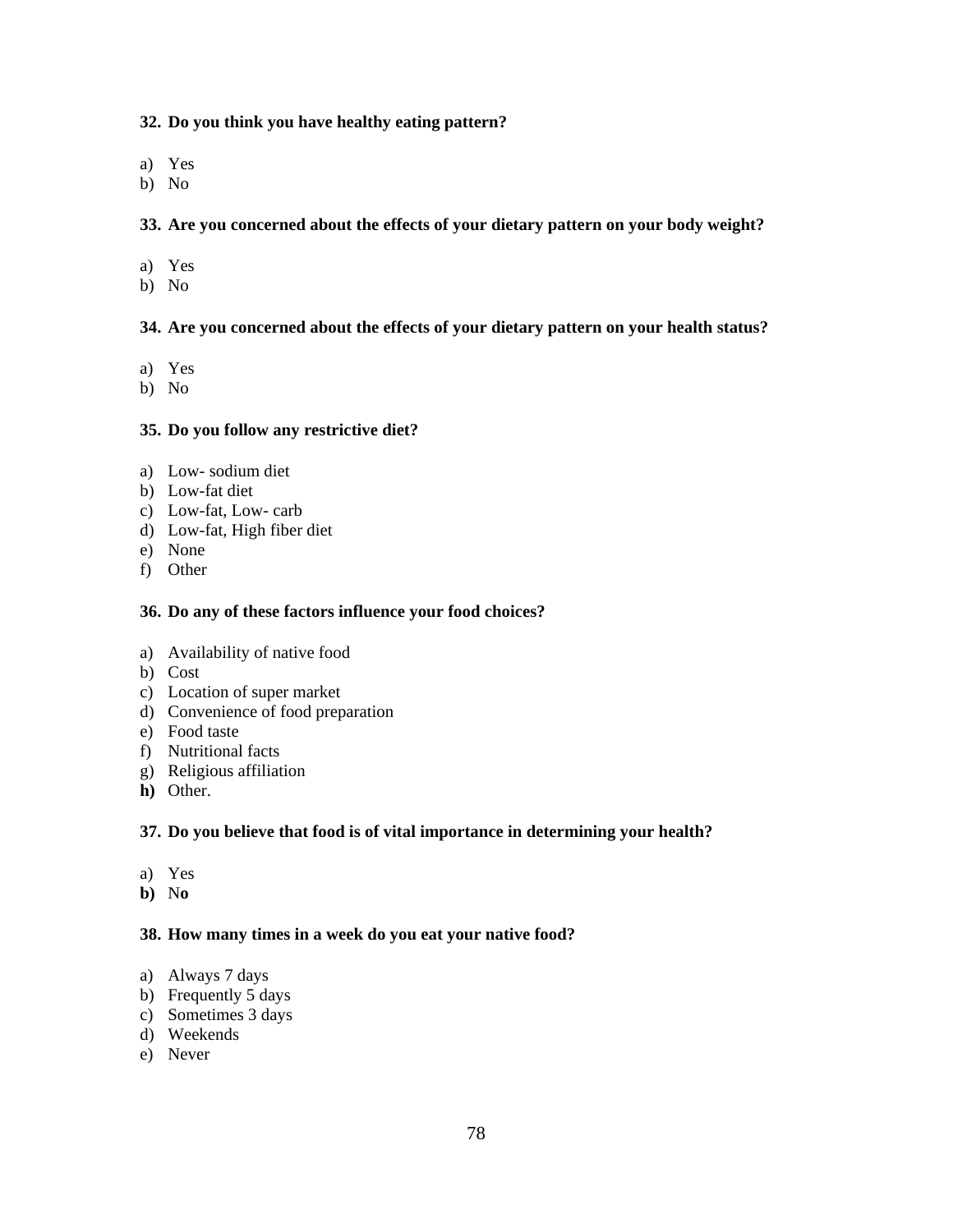#### **39. How committed are you to consuming your native diet?**

- a) Always 7days
- b) Frequently 5 days
- c) Sometimes 3 days
- d) Weekends
- e) Never

#### **40. Do you believe you are shifting to the American diet?**

- a) Yes
- **b)** No

#### **41. Do you think physical activity is important?**

- a) Yes
- b) No

#### **42. Why do you think that physical activity is important, please indicate all reasons that apply?**

- a) Lose weight
- b) Maintain a healthy life style
- c) Reduce stress
- d) Fun
- e) Other

### **43. Why don't you exercise, please indicate all reasons that apply?**

- a) Busy schedule
- b) Dislike exercising/Boring
- c) Waste of time
- d) Extra burden/ Worry

#### **44. Did you exercise in your native country?**

- a) Yes
- b) No

#### **45. How would you describe the level of your physical activity in your native country? Examples have been given for assistance.**

- a) Sedentary( Office worker getting little or no exercise)
- b) Moderately active(Person running one hour daily)
- c) Vigorously active(Swimming two hours daily)
- d) Extremely active( Competitive cyclist**)**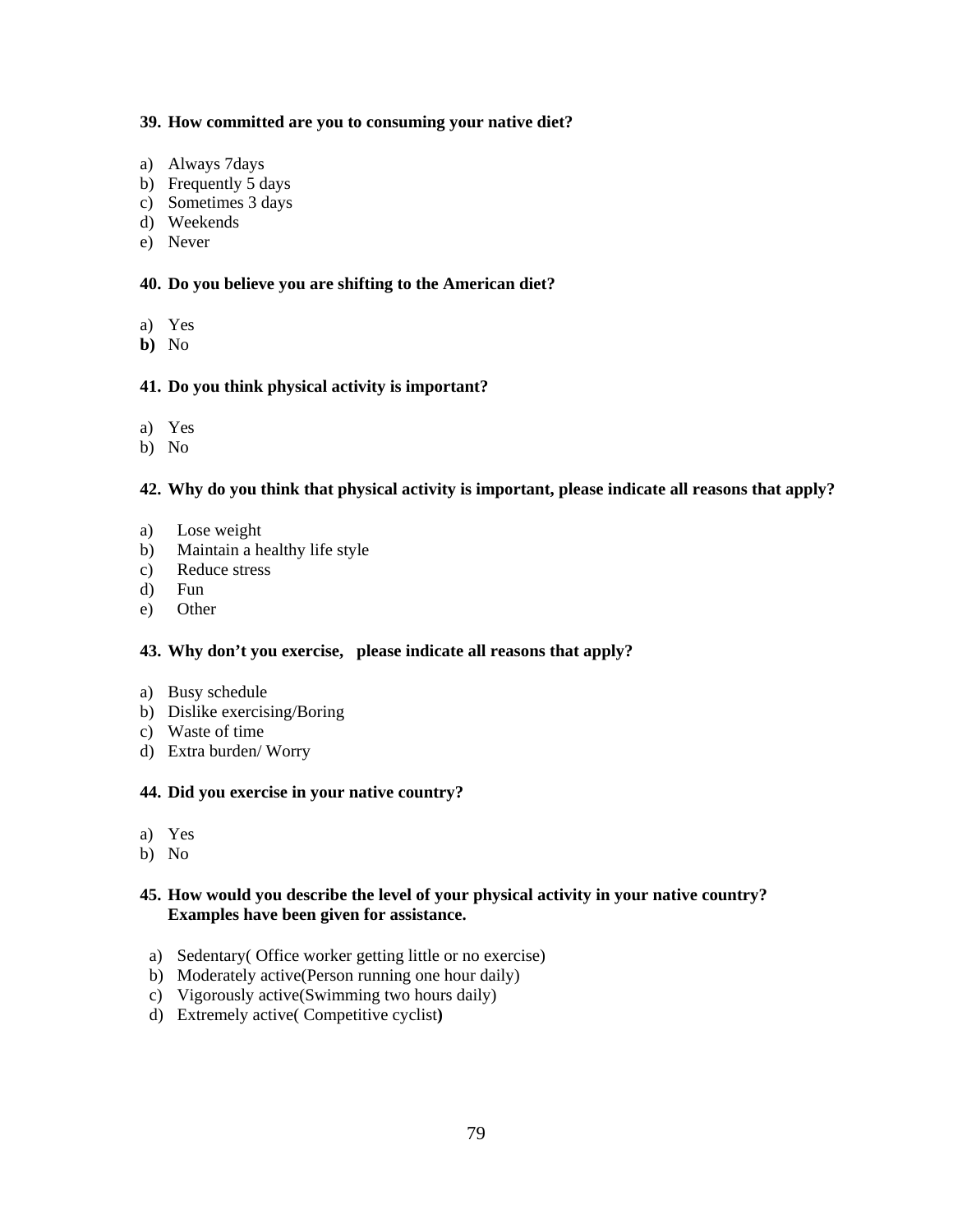#### **46. Are you currently exercising in the US?**

- a) Yes
- b) No

#### **47. What is your level of activity in the US, when compare to your native country?**

- a) More active presently
- b) Less active presently
- c) Same active presently

#### **48. How would you describe the level of your physical activity in the US after migration? Examples have been given for assistance.**

- a) Sedentary( Office worker getting little or no exercise)
- b) Moderately active(Person running one hour daily)
- c) Vigorously active(Swimming two hours daily)
- d) Extremely active( Competitive cyclist**)**

#### **49. What kind of physical activity you prefer?**

- a) Walking
- b) Running/Jogging
- c) Swimming
- d) Cycling
- e) Other

#### **50. What is your age?**

- a) 18-23
- b) 24-29
- c) 30-35
- d) 36-41
- e) 42-older

#### **51. What is the highest level of education you have completed?**

- a) High school/GED
- b) Some College
- c) 2-Year College Degree (Associate)
- d) 4-Year College Degree(BA,BS)
- e) Masters Degree
- **f)** Doctoral Degree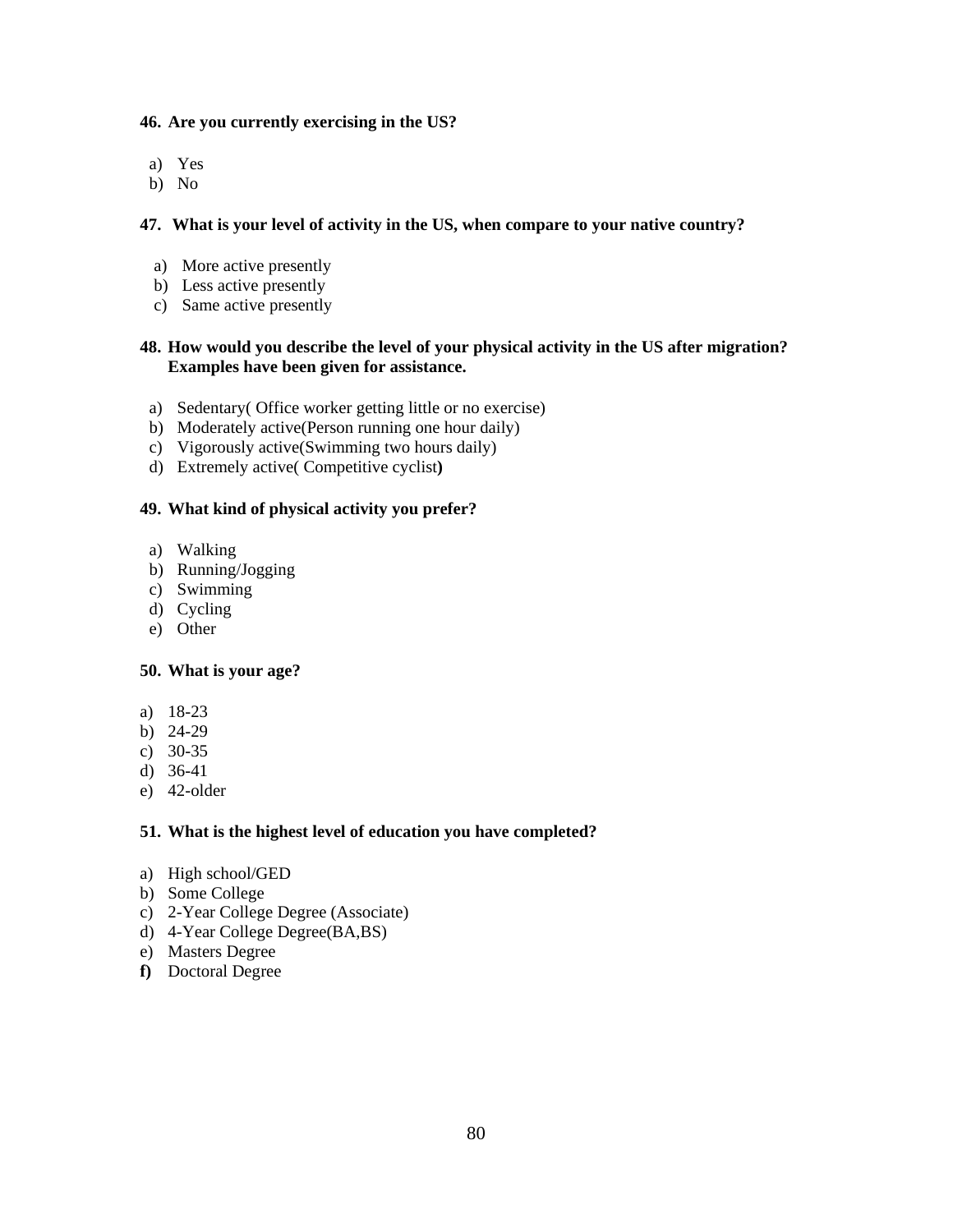#### **52. What is your total household income, including all earners in your household?**

- a) Less than \$10,000
- b) \$10,000-19,000
- c) \$20,000-29,000
- d) \$30,000-39,000
- e) \$40,000- Higher

#### **53. What is your current marital status?**

- a) Single,
- b) Married
- c) Separated
- d) Divorced
- e) Widowed

#### **54. What is your religious affiliation?**

- a) Protestant Christian
- b) Roman Catholic
- c) Evangelical Christian
- d) Jewish
- e) Muslim
- f) Hindu
- g) Buddhist
- h) Other

#### **55. What is your ethnicity?**

- a) European
- b) African
- c) Latino
- d) Asian
- e) South Asian
- f) Middle-Eastern
- g) Other-

#### **56. How long have you been in the US?**

- a) One week to three weeks
- b) Four to six weeks
- c) More than two months

#### **57. Rate your level of proficiency in English.**

- a) Excellent
- b) Good
- c) Poor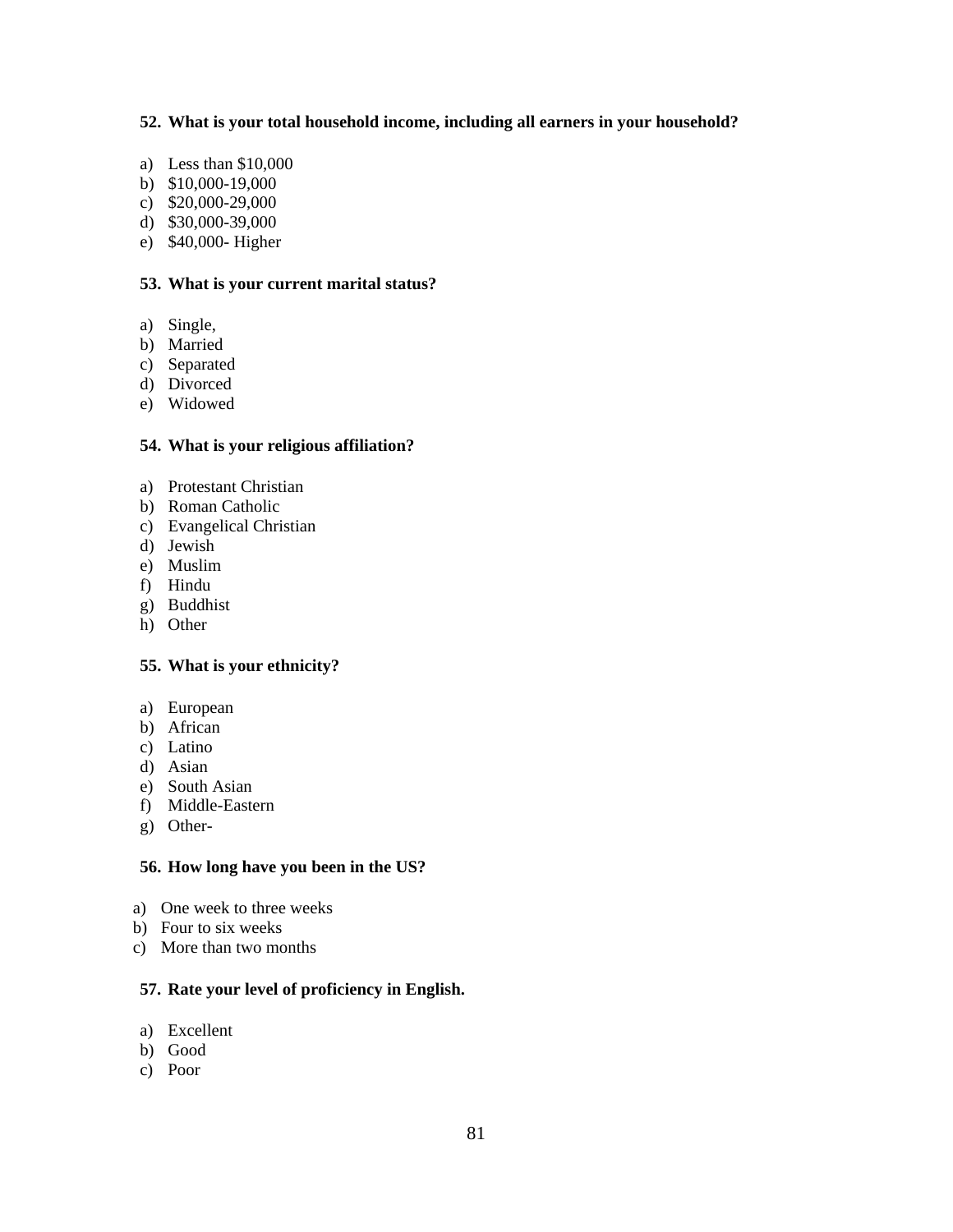#### **58. Where do you live?**

- a) On-campus
- b) Off-campus

#### **59. What is your living arrangement?**

- a) Alone
- b) With roommates
- c) Family

#### **60. How much do you spend on groceries every week?**

- a) \$30- \$50
- b) \$50-\$100
- c) \$100- \$200
- d) Other

#### **61. How knowledgeable do you consider yourself in terms of healthy food practices?**

- a) Very knowledgeable
- b) Knowledgeable
- c) Not knowledgeable

#### **62. Do you consider the American diet healthy?**

- a) Yes
- b) No

#### **63. Did you ever have a nutrition class?**

- a) Yes
- b) No

#### **64. Are you health cautious in your food choices?**

- a) Yes
- **b)** No
- **65. On a scale of 1 to 5, indicate the clarity of the questionnaire. 5 being extremely clear and 1 being extremely unclear.**

### 1 2 3 4 5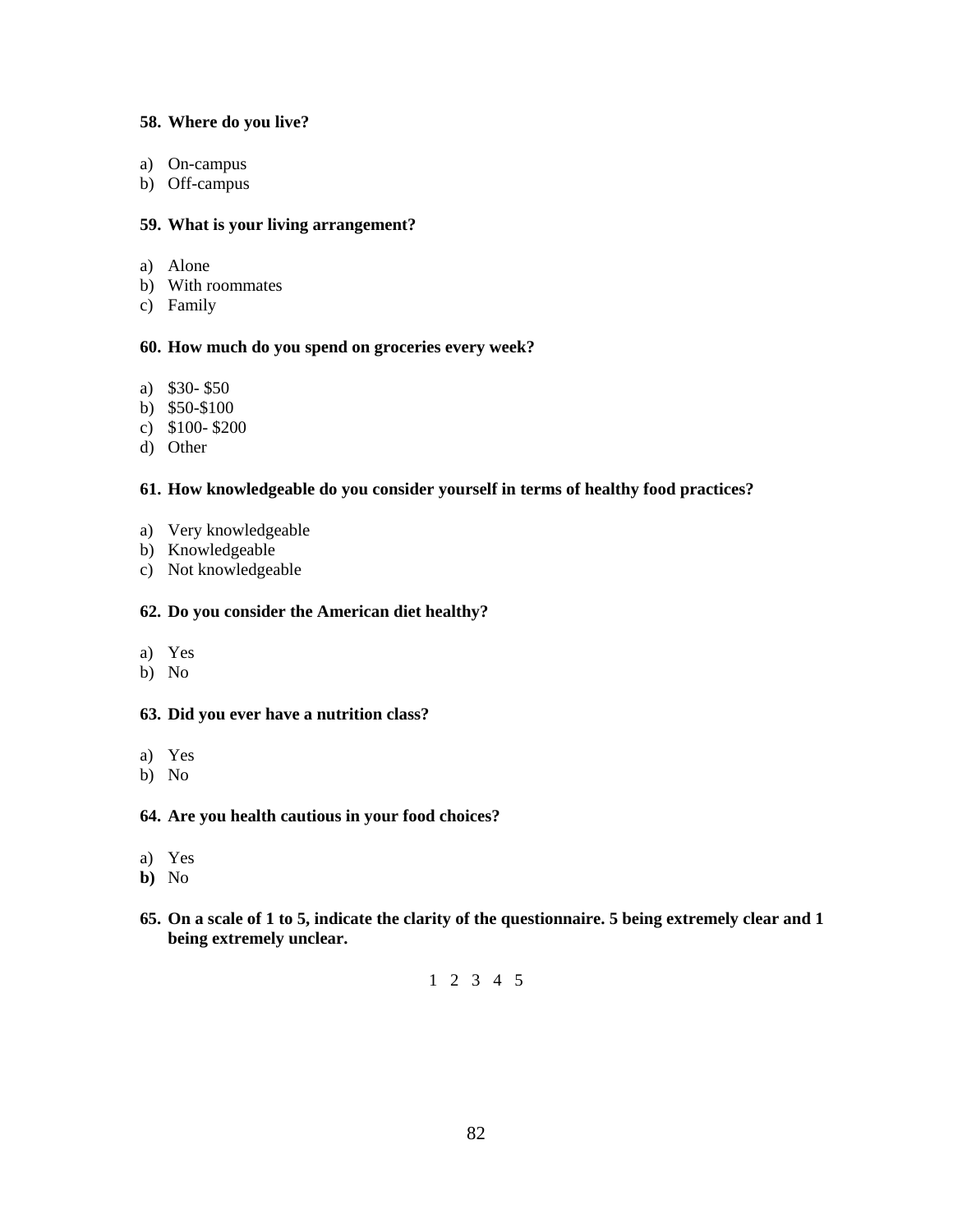#### **TWENTY-FOUR DIETARY RECALLS**

**PLEASE PROVIDE YOUR detailed dietary consumption during the last 24 hours.** Please indicate if the food item was consumed as a meal (breakfast, lunch, or dinner) or a snack. In addition, indicate the method you usually use to cook the food (deep frying; stir frying; grilling; baking; boiling; steaming and others). Please include the quantity also (cup; tablespoon, teaspoon, pieces).

#### **DATE**

| <b>MEAL</b>      | <b>FOOD YOU ATE</b> | <b>QUANTITY</b> | <b>METHOD OF COOKING</b> |
|------------------|---------------------|-----------------|--------------------------|
|                  |                     |                 |                          |
|                  |                     |                 |                          |
|                  |                     |                 |                          |
| <b>BREAKFAST</b> |                     |                 |                          |
|                  |                     |                 |                          |
|                  |                     |                 |                          |
| <b>SNACK</b>     |                     |                 |                          |
|                  |                     |                 |                          |
|                  |                     |                 |                          |
|                  |                     |                 |                          |
| <b>LUNCH</b>     |                     |                 |                          |
|                  |                     |                 |                          |
|                  |                     |                 |                          |
|                  |                     |                 |                          |
| <b>SNACK</b>     |                     |                 |                          |
|                  |                     |                 |                          |
|                  |                     |                 |                          |
| <b>DINNER</b>    |                     |                 |                          |
|                  |                     |                 |                          |
|                  |                     |                 |                          |
|                  |                     |                 |                          |
|                  |                     |                 |                          |
|                  |                     |                 |                          |
| <b>SNACK</b>     |                     |                 |                          |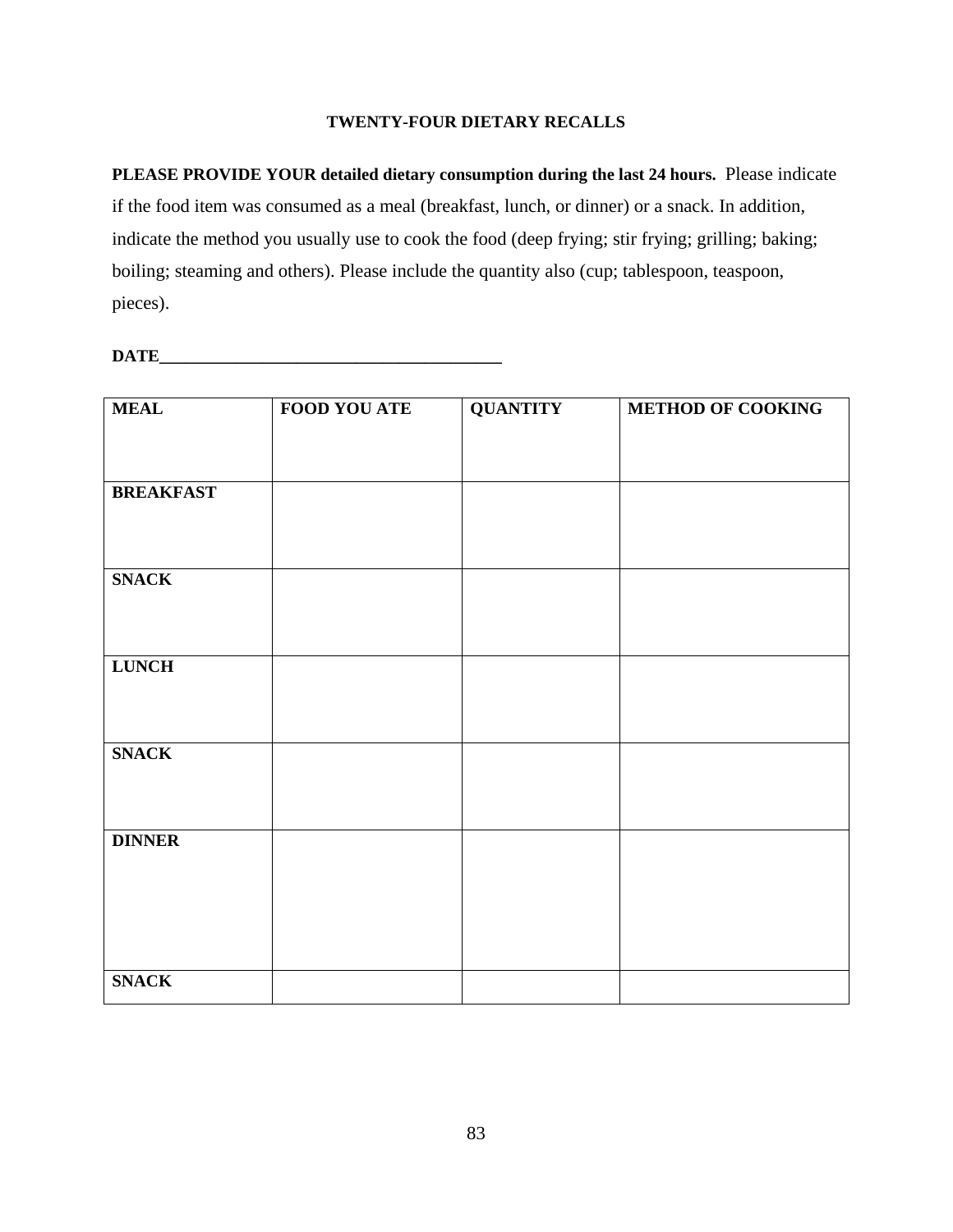### **FOOD FREQUENCY QUETIONAIRE**

### **LIST OF THE MOST CONSUMED FOODS IN THE US**

Please choose from the following items provided in the table on the basis of frequency of consumption. For example, if you are eating one apple every day, you total consumption of Apples will be 7 per week, whereas, if you ate one apple several times a week (e.g., 2 times a week), your total consumption for a month will be 8 apples. In addition, please include the quantity (cup; tablespoon, teaspoon, pieces)

| Type of Food            | Frequency            | Quantity       |
|-------------------------|----------------------|----------------|
| Water                   | Daily                | 8 cups or more |
|                         | Several times a week | 5 cups         |
|                         | Once a week          | 4 cups or less |
|                         | Once a month         | None           |
|                         | Never                |                |
| Flavored water          | Daily                | 8 cups or more |
|                         | Several times a week | 5-3 cups       |
|                         | Once a week          | 2 cups or less |
|                         | Once a month         | None           |
|                         | Never                |                |
| Vitamin fortified water | Daily                | 8 cups or more |
|                         | Several times a week | 5-3cups        |
|                         | Once a week          | 2 cups or less |
|                         | Once a month         | None           |
|                         | Never                |                |
| Fruit juices            | Daily                | 8 cups or more |
|                         | Several times a week | $5-3$ cups     |
|                         | Once a week          | 2 cups or less |
|                         | Once a month         | None           |
|                         | Never                |                |
|                         |                      |                |
| Carbonated drinks       | Daily                | 8 cups or more |
|                         | Several times a week | 5-3cups        |
|                         | Once a week          | 2cups or less  |
|                         | Once a month         | None           |
|                         | Never                |                |
| Diet Carbonated drinks  | Daily                | 8 cups or more |
|                         | Several times a week | 5-3 cups       |
|                         | Once a week          | 2 cups or less |
|                         | Once a month         | None           |
|                         | Never                |                |
| Energy drinks           | Daily                | 8 cups or more |
|                         | Several times a week | 5-3cups        |
|                         | Once a week          | 2 cups or less |
|                         | Once a month         | None           |
|                         | Never                |                |
|                         |                      |                |
| Alcoholic drinks        | Daily                | 8 cups or more |
|                         | Several times a week | 5-3cups        |
|                         | Once a week          | 2cups or less  |
|                         | Once a month         | None           |

### **Table 1: Please indicate your consumption from these BEVERAGES**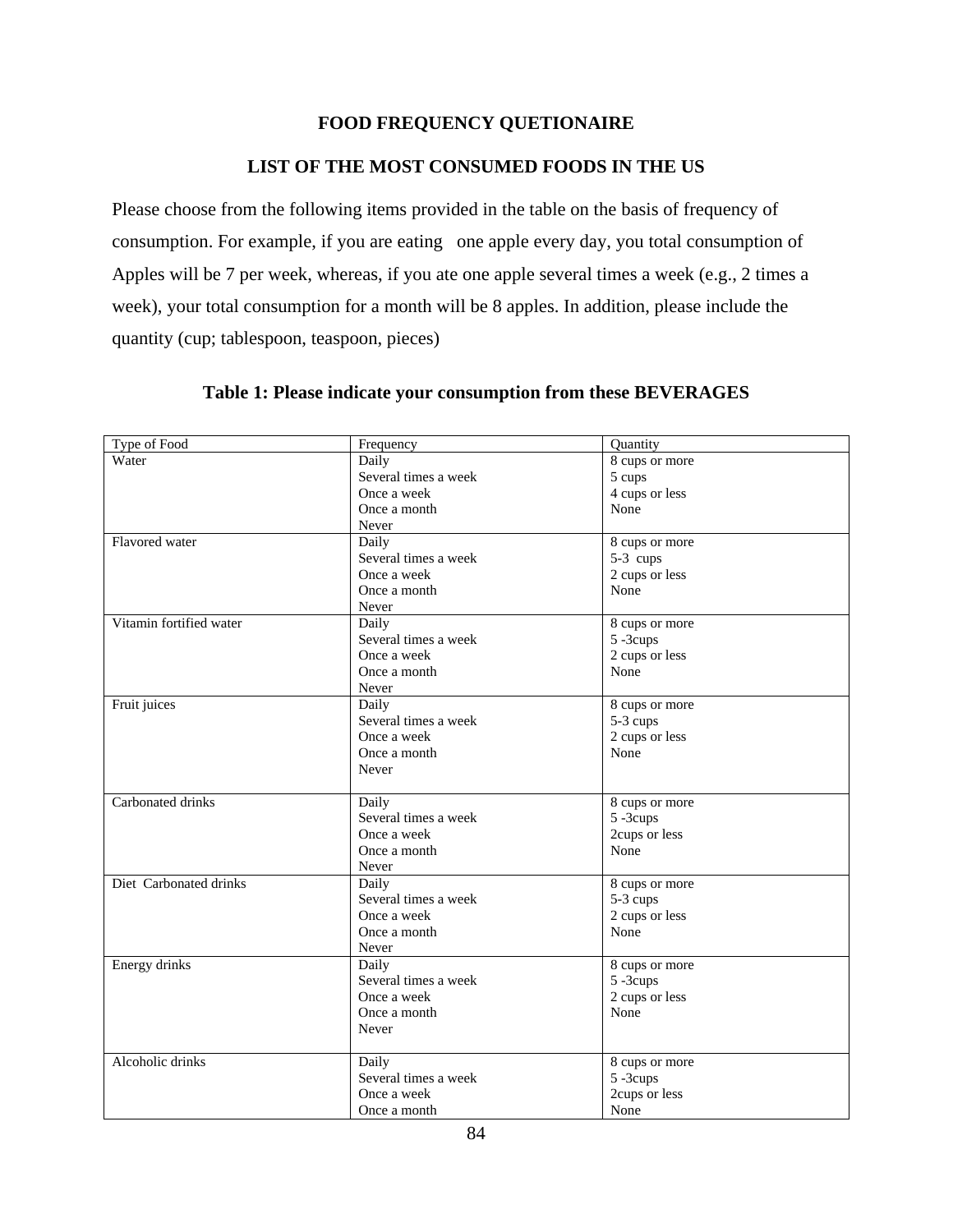| Table 2: Please indicate your consumption from these PROTEINS |  |  |  |
|---------------------------------------------------------------|--|--|--|
|                                                               |  |  |  |

| Type of Food   | Frequency                                                             | <b>Total Quantity consumed</b>                                                                     |
|----------------|-----------------------------------------------------------------------|----------------------------------------------------------------------------------------------------|
| Beef           | Daily<br>Several times a week<br>Once a week<br>Once a month          | $12-160z$<br>$6-12oz$<br>$5-4oz$<br>$4-2$ oz                                                       |
|                | Never                                                                 | Less than 2 oz<br>None                                                                             |
| Pork           | Daily<br>Several times a week<br>Once a week<br>Once a month<br>Never | a)12-16oz<br>b) $6-12oz$<br>$c)$ 5-4 $oz$<br>$d)$ 4-2 oz<br>e)Less than 2 oz<br>f)None             |
| Chicken        | Daily<br>Several times a week<br>Once a week<br>Once a month<br>Never | $\overline{a}$ )12-16oz<br>$b) 6-12oz$<br>$c)$ 5-4 $oz$<br>d) 4-2 oz<br>e)Less than 2 oz<br>f)None |
| Lamb           | Daily<br>Several times a week<br>Once a week<br>Once a month<br>Never | $a)$ 12-16oz<br>$b) 6-12oz$<br>$c)$ 5-4 $oz$<br>$d)$ 4-2 oz<br>e)Less than 2 oz<br>f)None          |
| Hot dogs       | Daily<br>Several times a week<br>Once a week<br>Once a month<br>Never | 4 hot doges<br>3 hot doges<br>2 hot doges<br>1 hot doges<br>None                                   |
| Beef jerky     | Daily<br>Several times a week<br>Once a week<br>Once a month<br>Never | 8oz or more<br>6oz<br>4oz<br>2 oz or less<br>None                                                  |
| Pepperoni      | Daily<br>Several times a week<br>Once a week<br>Once a month<br>Never | a) 8oz or more<br>6oz<br>4oz<br>2 oz or less<br>None                                               |
| <b>Burgers</b> | Daily<br>Several times a week<br>Once a week<br>Once a month<br>Never | 8 burgers<br>6 burgess<br>4 burgers<br>2 burgers<br>None                                           |
| <b>Steak</b>   | Daily<br>Several times a week<br>Once a week<br>Once a month<br>Never | 12-16oz<br>$6-12$ oz<br>$5-4oz$<br>$4-2$ oz<br>Less than 2 oz<br>None                              |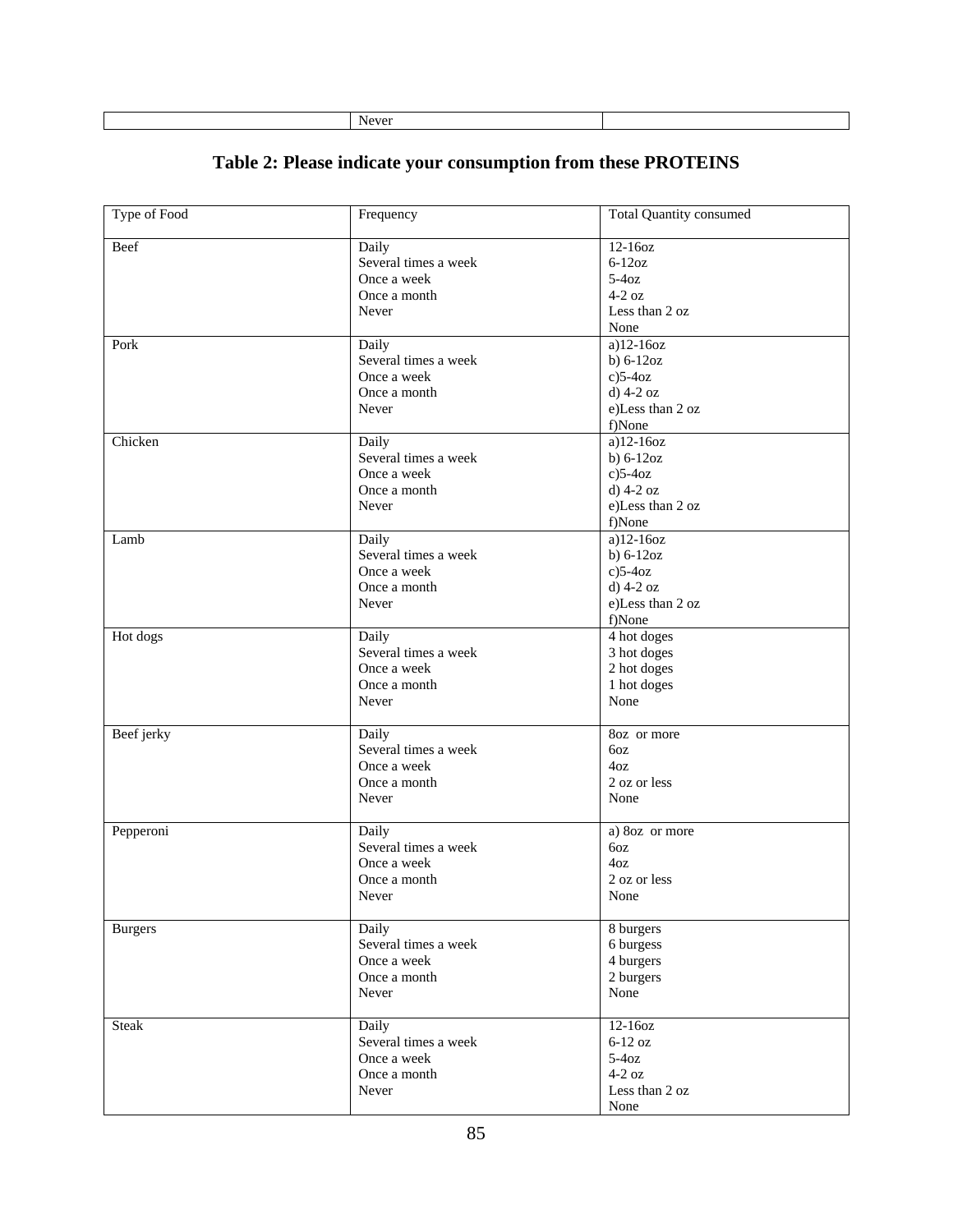| Meat loaf       | Daily                | 12-16oz           |
|-----------------|----------------------|-------------------|
|                 | Several times a week | $6-12oz$          |
|                 | Once a week          | $5-4oz$           |
|                 | Once a month         | $4-2$ oz          |
|                 | Never                | Less than 2 oz    |
|                 |                      | None              |
|                 |                      |                   |
| Bacon           | Daily                | 8oz or more       |
|                 | Several times a week | 6 oz              |
|                 | Once a week          | 4 oz              |
|                 | Once a month         | 2 oz or less      |
|                 | Never                | None              |
|                 |                      |                   |
| Chicken nuggets | Daily                | 25 pieces or more |
|                 | Several times a week | 20_15 pieces      |
|                 | Once a week          | $10 - 5$ pieces   |
|                 | Once a month         | None              |
|                 | Never                |                   |
|                 |                      |                   |
| fish            |                      | 8oz or more       |
|                 | Daily                |                   |
|                 | Several times a week | 6 <sub>oz</sub>   |
|                 | Once a week          | 4 oz              |
|                 | Once a month         | 2 oz or less      |
|                 | Never                | None              |
|                 |                      |                   |
| shrimps         | Daily                | 8oz or more       |
|                 | Several times a week | 6 <sub>oz</sub>   |
|                 | Once a week          | 4 oz              |
|                 | Once a month         | 2 oz or less      |
|                 | Never                | None              |
|                 |                      |                   |
| clams           | Daily                | 20 pieces         |
|                 | Several times a week | 15_10 pieces      |
|                 |                      |                   |
|                 | Once a week          | 5 pieces or less  |
|                 | Once a month         | None              |
|                 | Never                |                   |
|                 |                      |                   |
| lobster         | Daily                | 8oz or more       |
|                 | Several times a week | 6 <sub>oz</sub>   |
|                 | Once a week          | 4 oz              |
|                 | Once a month         | 2 oz or less      |
|                 | Never                | None              |
|                 |                      |                   |
| <b>EGGS</b>     | Daily                | 20 pieces         |
|                 | Several times a week | 15_10 pieces      |
|                 | Once a week          | 5 pieces or less  |
|                 | Once a month         | None              |
|                 | Never                |                   |
|                 |                      |                   |
| Egg whites      | Daily                | 4 cup or more     |
|                 | Several times a week | 2 cup             |
|                 | Once a week          |                   |
|                 |                      | 1 cup             |
|                 | Once a month         | $\frac{1}{2}$ cup |
|                 | Never                | Few Table spoons  |
|                 |                      | None              |
| Green beans     | Daily                | 4 cup or more     |
|                 | Several times a week | 2 cup             |
|                 | Once a week          | 1 cup             |
|                 | Once a month         | $\frac{1}{2}$ cup |
|                 | Never                | None              |
|                 |                      |                   |
| Lima beans      | Daily                | 4 cup or more     |
|                 | Several times a week | 2 cup             |
|                 |                      |                   |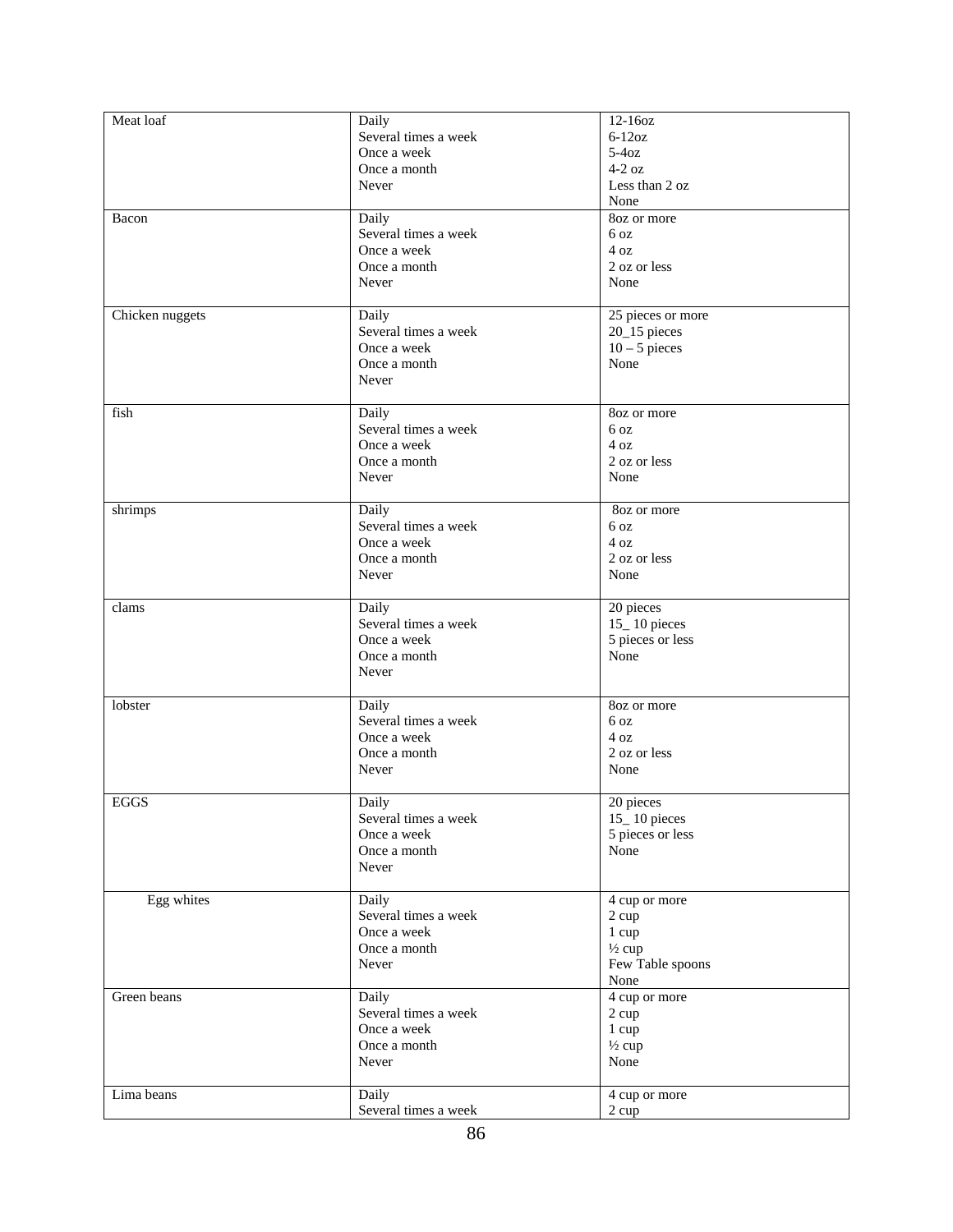|               | Once a week          | 1 cup             |
|---------------|----------------------|-------------------|
|               | Once a month         | $\frac{1}{2}$ cup |
|               | Never                | None              |
|               |                      |                   |
| Kidney beans  | Daily                | 4 cup or more     |
|               | Several times a week | 2 cup             |
|               | Once a week          | 1 cup             |
|               | Once a month         | $\frac{1}{2}$ cup |
|               | Never                | None              |
|               |                      |                   |
| <b>Nuts</b>   | Daily                | 4 cup or more     |
|               | Several times a week | 2 cup             |
|               | Once a week          | 1 cup             |
|               | Once a month         | $\frac{1}{2}$ cup |
|               | Never                | Few Table spoons  |
|               |                      | None              |
| Peanut butter | Daily                | 2 jar             |
|               | Several times a week | 1jar              |
|               | Once a week          | $\frac{1}{2}$ jar |
|               | Once a month         | 4 Tbs             |
|               | Never                | 2 Tbs             |
|               |                      | None              |
|               |                      |                   |

## **Table 3: Please indicate your consumption from these FATS**

| Type of Food          | Frequency            | Quantity                   |
|-----------------------|----------------------|----------------------------|
| French fries          | Daily                | Half a cup                 |
|                       | Several times a week | One cup                    |
|                       | Once a week          | Four cups                  |
|                       | Once a month         | Five or more               |
|                       | Never                | 1                          |
| Fried fish            | Daily                | 25 pieces or more          |
|                       | Several times a week | 20-15 pieces               |
|                       | Once a week          | $20$ <sub>-15</sub> pieces |
|                       | Once a month         | $10 - 5$ pieces            |
|                       | Never                | None                       |
| Butter or margarine   | Daily                | $\overline{7}$ Tbs or more |
|                       | Several times a week | $2 - 3$ Tbs                |
|                       | Once a week          | One TBS or less            |
|                       | Once a month         | None                       |
|                       | Never                |                            |
| Clarified butter/Ghee | Daily                | 7 Ths or more              |
|                       | Several times a week | $2-3$ Ths                  |
|                       | Once a week          | One TBS or less            |
|                       | Once a month         | None                       |
|                       | Never                |                            |
| Lard in cooking       | Daily                | 7 Tbs or more              |
|                       | Several times a week | $2-3$ Tbs                  |
|                       | Once a week          | One TBS or less            |
|                       | Once a month         | None                       |
|                       | Never                |                            |
| Mayonnaise            | Daily                | 7 Tbs or more              |
|                       | Several times a week | $2-3$ Ths                  |
|                       | Once a week          | One Tbs                    |
|                       | Once a month         | None                       |
|                       | Never                |                            |
| Salad dressing        | Daily                | $\overline{7}$ Tbs or more |
|                       | Several times a week | $2-3$ Tbs                  |
|                       | Once a week          | One TBS or less            |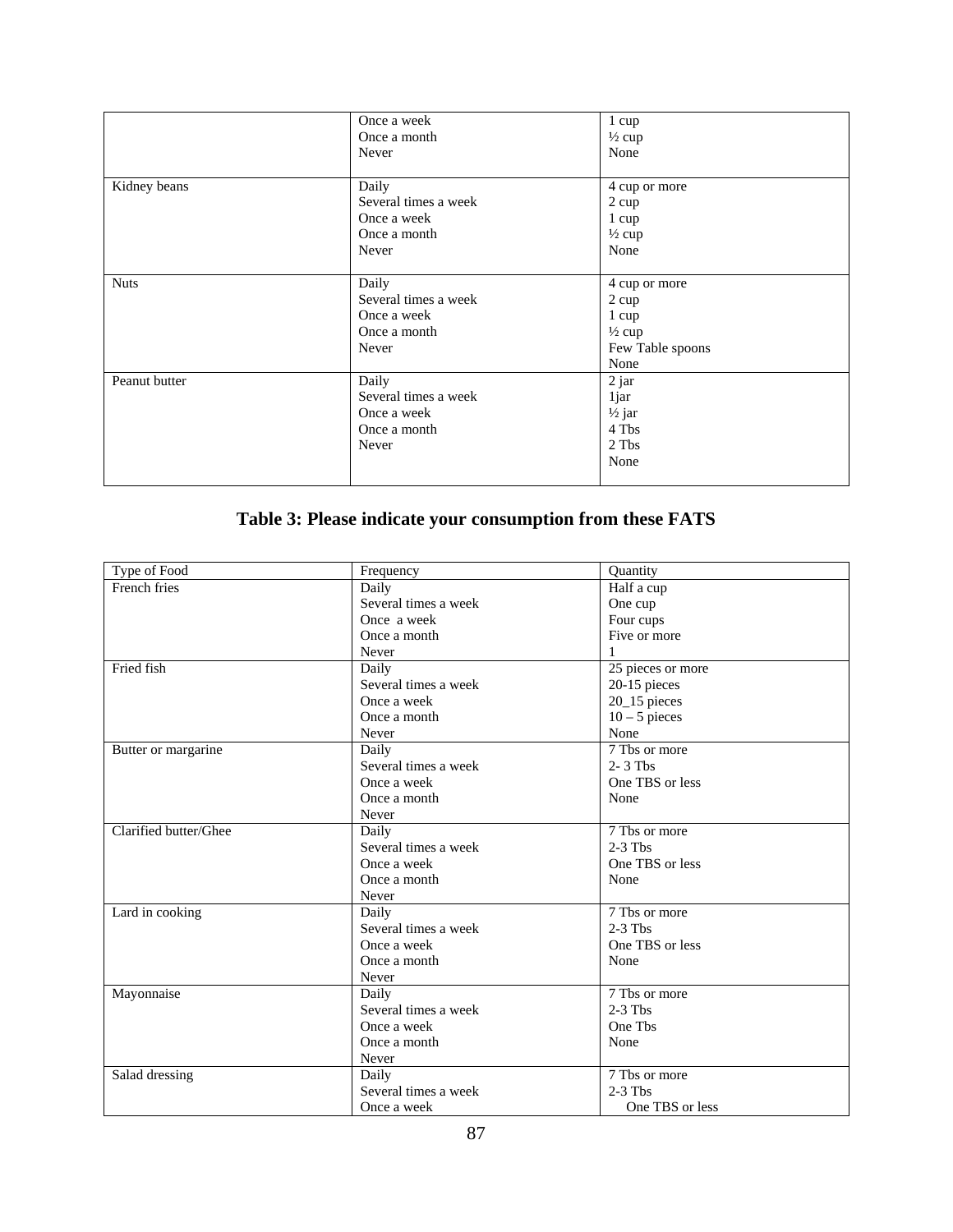|            | Once a month         | None            |
|------------|----------------------|-----------------|
|            | Never                |                 |
| Sour cream | Daily                | One jar         |
|            | Several times a week | 7 Tbs or more   |
|            | Once a week          | $2\_3$ Tbs      |
|            | Once a month         | One Tbs or less |
|            | Never                | None            |

# **Table 4: Please indicate your consumption from these GRAINS**

| Type of Food                   | Frequency            | Quantity                  |
|--------------------------------|----------------------|---------------------------|
| Whole grain/ whole wheat bread | Daily                | A loaf or more            |
|                                | Several times a week | $\frac{1}{2}$ a loaf      |
|                                | Once a week          | 6-4 slice                 |
|                                | Once a month         | 2-1 slice                 |
|                                |                      |                           |
|                                | Never                | None                      |
| Cereal                         | Daily                | 4 cup or more             |
|                                | Several times a week | 2 cup                     |
|                                | Once a week          | 1 cup                     |
|                                | Once a month         | None                      |
|                                | Never                |                           |
| Oat meal                       | Daily                | 4 cup or more             |
|                                | Several times a week | 2 cup                     |
|                                | Once a week          | 1 cup                     |
|                                | Once a month         | None                      |
|                                | Never                |                           |
| Pancakes/waffles               | Daily                | 6 or more                 |
|                                | Several times a week | $4 - 3$                   |
|                                | Once a week          | 2or less                  |
|                                | Once a month         | None                      |
|                                | Never                |                           |
| Popcorn                        | Daily                | 4 cup or more             |
|                                | Several times a week | 2 cup                     |
|                                | Once a week          | 1 cup                     |
|                                | Once a month         | None                      |
|                                | Never                |                           |
| Muffins                        | Daily                | $7 - 5$ muffins or more   |
|                                | Several times a week | 4-2 muffins               |
|                                |                      | 1 muffins or less         |
|                                | Once a week          |                           |
|                                | Once a month         | None                      |
|                                | Never                |                           |
| Doughnuts                      | Daily                | $7 - 5$ doughnuts or more |
|                                | Several times a week | 4-2 doughnuts             |
|                                | Once a week          | 1 doughnuts or less       |
|                                | Once a month         | None                      |
|                                | Never                |                           |
| Mac & cheese                   | Daily                | $a)$ 7-5 cup or more      |
|                                | Several times a week | 4-2cup                    |
|                                | Once a week          | 1 cup or less             |
|                                | Once a month         | None                      |
|                                | Never                |                           |
| Pasta with meat balls          | Daily                | $a)$ 7-5 cup or more      |
|                                | Several times a week | $4-2cup$                  |
|                                | Once a week          | 1 cup or less             |
|                                | Once a month         | None                      |
|                                | Never                |                           |
| Pasta with Alfredo sauce       | Daily                | 7-5 cup or more<br>a)     |
|                                | Several times a week | $4-2cup$                  |
|                                |                      |                           |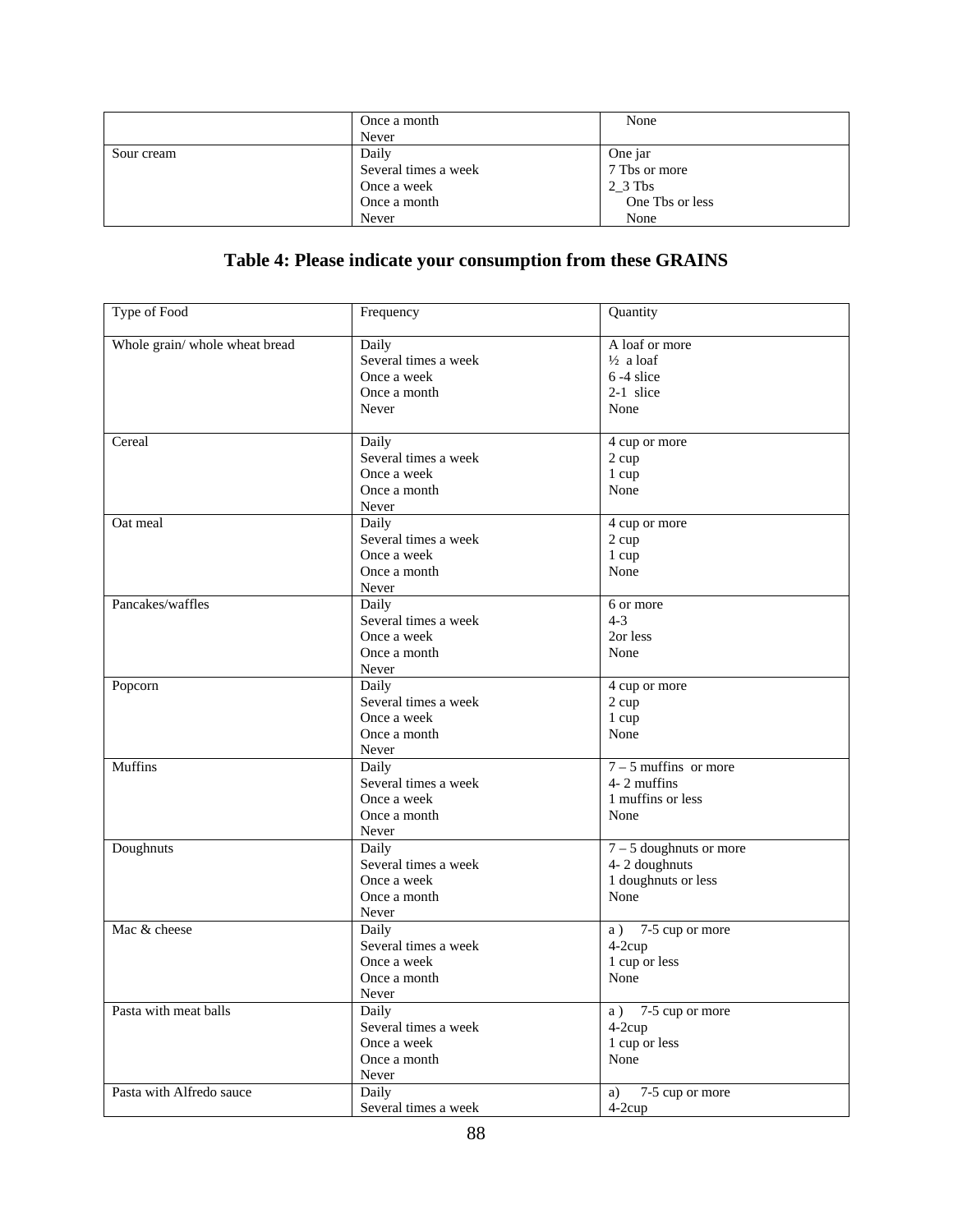|                       | Once a week          | 1 cup or less             |
|-----------------------|----------------------|---------------------------|
|                       | Once a month         | None                      |
|                       | Never                |                           |
| <b>Baked</b> potatoes | Daily                | 7-6 medium potato or more |
|                       | Several times a week | 5-4 potatoes              |
|                       | Once a week          | 3-2 potatoes              |
|                       | Once a month         | 1 or less                 |
|                       | Never                | None                      |
| Mashed potatoes       | Daily                | 7-5 cup or more<br>a)     |
|                       | Several times a week | 4-2cup                    |
|                       | Once a week          | 1 cup or less             |
|                       | Once a month         | None                      |
|                       | Never                |                           |
| Pizza                 | Daily                | 2 slices or less          |
|                       | Several times a week | 3 or 4 slices             |
|                       | Once a week          | Half a pizza              |
|                       | Once a month         | One medium pizza          |
|                       | Never                | One large pizza           |
|                       |                      | Two large pizzas or more  |
|                       |                      | None                      |
| Pretzels              | Daily                | 7-5 cup or more           |
|                       | Several times a week | 4-2cup                    |
|                       | Once a week          | 1 cup or less             |
|                       | Once a month         | None                      |
|                       | Never                |                           |
| <b>Bagels</b>         | Daily                | $7 - 5$ bagels or more    |
|                       | Several times a week | 4-3 bagels                |
|                       | Once a week          | 2-1 bagels                |
|                       | Once a month         | None                      |
|                       | Never                |                           |
| Granola bars          | Daily                | 7 or more                 |
|                       | Several times a week | $6 - 4$                   |
|                       | Once a week          | $3 - 1$                   |
|                       | Once a month         | None                      |
|                       | Never                |                           |

# **Table 5: Please indicate your consumption from these VEGETABLES**

| Type of Food    | Frequency            | Quantity        |
|-----------------|----------------------|-----------------|
| <b>Broccoli</b> | Daily                | 7-5 cup or more |
|                 | Several times a week | $4-2cup$        |
|                 | Once a week          | 1 cup or less   |
|                 | Once a month         | None            |
|                 | Never                |                 |
| Spinach         | Daily                | 7-5 cup or more |
|                 | Several times a week | $4-2$ cup       |
|                 | Once a week          | 1 cup or less   |
|                 | Once a month         | None            |
|                 | Never                |                 |
| Corn            | Daily                | 7-5 cup or more |
|                 | Several times a week | $4-2cup$        |
|                 | Once a week          | 1 cup or less   |
|                 | Once a month         | None            |
|                 | Never                |                 |
| Asparagus       | Daily                | 7-5 cup or more |
|                 | Several times a week | $4-2cup$        |
|                 | Once a week          | 1 cup or less   |
|                 | Once a month         | None            |
|                 | Never                |                 |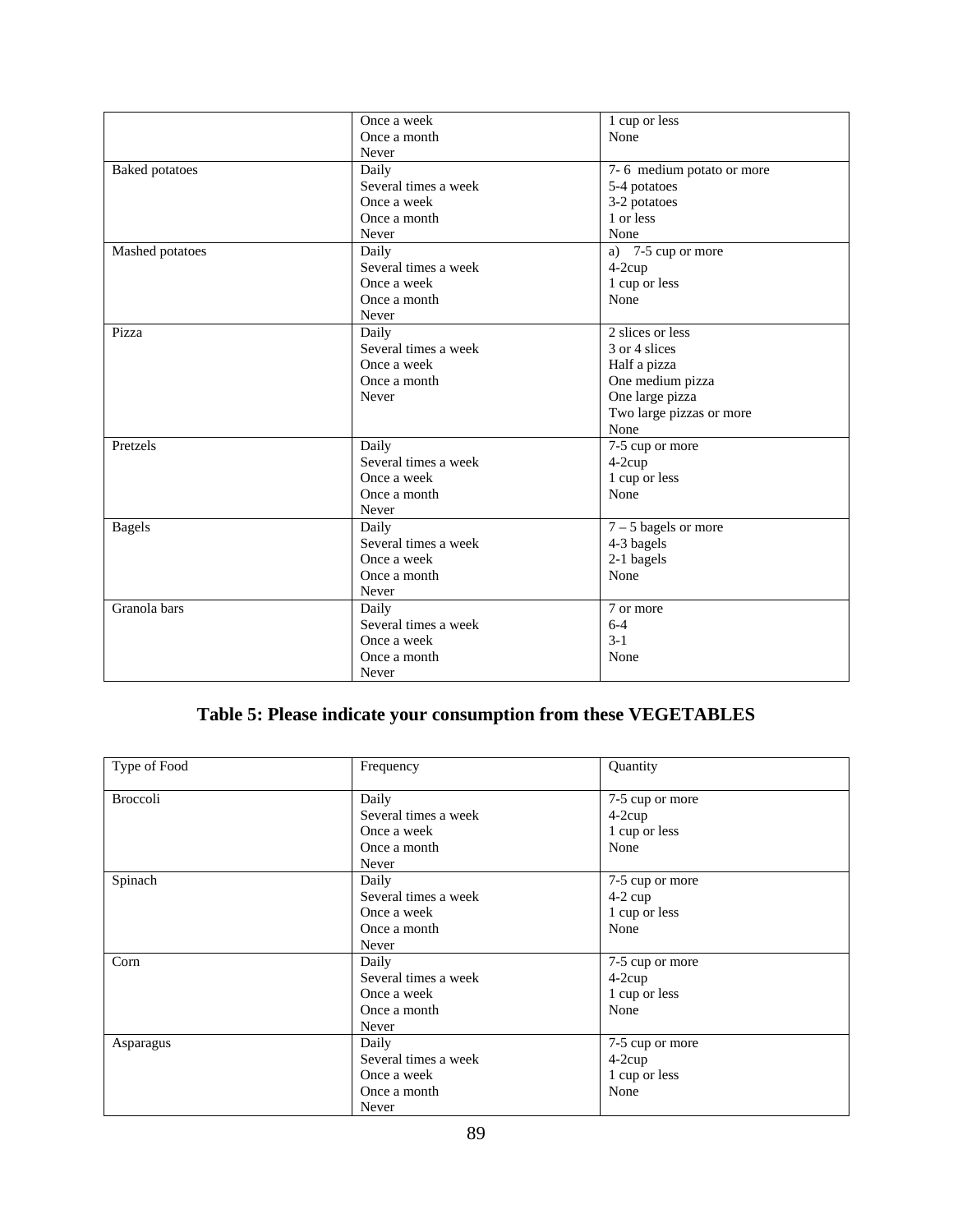| Celery                 | Daily                | 7-5 cup or more |
|------------------------|----------------------|-----------------|
|                        | Several times a week | $4-2$ cup       |
|                        | Once a week          | 1 cup or less   |
|                        | Once a month         | None            |
|                        | Never                |                 |
| Green leafy vegetables | Daily                | 7-5 cup or more |
|                        | Several times a week | $4-2$ cup       |
|                        | Once a week          | 1 cup or less   |
|                        | Once a month         | None            |
|                        | Never                |                 |

## **Table 6: Please indicate your consumption from these FRUIT**

| Type of Food | Frequency                                                             | Quantity                                                                       |
|--------------|-----------------------------------------------------------------------|--------------------------------------------------------------------------------|
| Apples       | Daily<br>Several times a week<br>Once a week<br>Once a month<br>Never | 7-5 apples or more<br>4-3 apples<br>2-1 apples<br>None                         |
| Oranges      | Daily<br>Several times a week<br>Once a week<br>Once a month<br>Never | $7 - 5$ or more<br>$4 - 3$<br>2-1 apples<br>None                               |
| Dry fruit    | Daily<br>Several times a week<br>Once a week<br>Once a month<br>Never | 7-5 cup or more<br>$4-3$ cup<br>$2-1$ cup<br>$\frac{1}{2}$ cup or less<br>None |

## **Table 7: Please indicate your consumption from these DAIRY**

| Type of Food | Frequency            | Quantity                  |
|--------------|----------------------|---------------------------|
| Organic milk | Daily                | 1 gallon or more          |
|              | Several times a week | 7-5 cup or more           |
|              | Once a week          | $4-3$ cup                 |
|              | Once a month         | $2-1$ cup                 |
|              | Never                | $\frac{1}{2}$ cup or less |
|              |                      | None                      |
| Cheese       | Daily                | 7-5 cup or more           |
|              | Several times a week | $4-3$ cup                 |
|              | Once a week          | $2-1$ cup                 |
|              | Once a month         | $\frac{1}{2}$ cup or less |
|              | Never                | None                      |
| Yogurt       | Daily                | 7-5 cup or more           |
|              | Several times a week | $4-3$ cup                 |
|              | Once a week          | $2-1$ cup                 |
|              | Once a month         | $\frac{1}{2}$ cup or less |
|              | Never                | None                      |
| Ice cream    | Daily                | 7-5 cup or more           |
|              | Several times a week | $4-3$ cup                 |
|              | Once a week          | $2-1$ cup                 |
|              | Once a month         | $\frac{1}{2}$ cup or less |
|              | Never                | None                      |